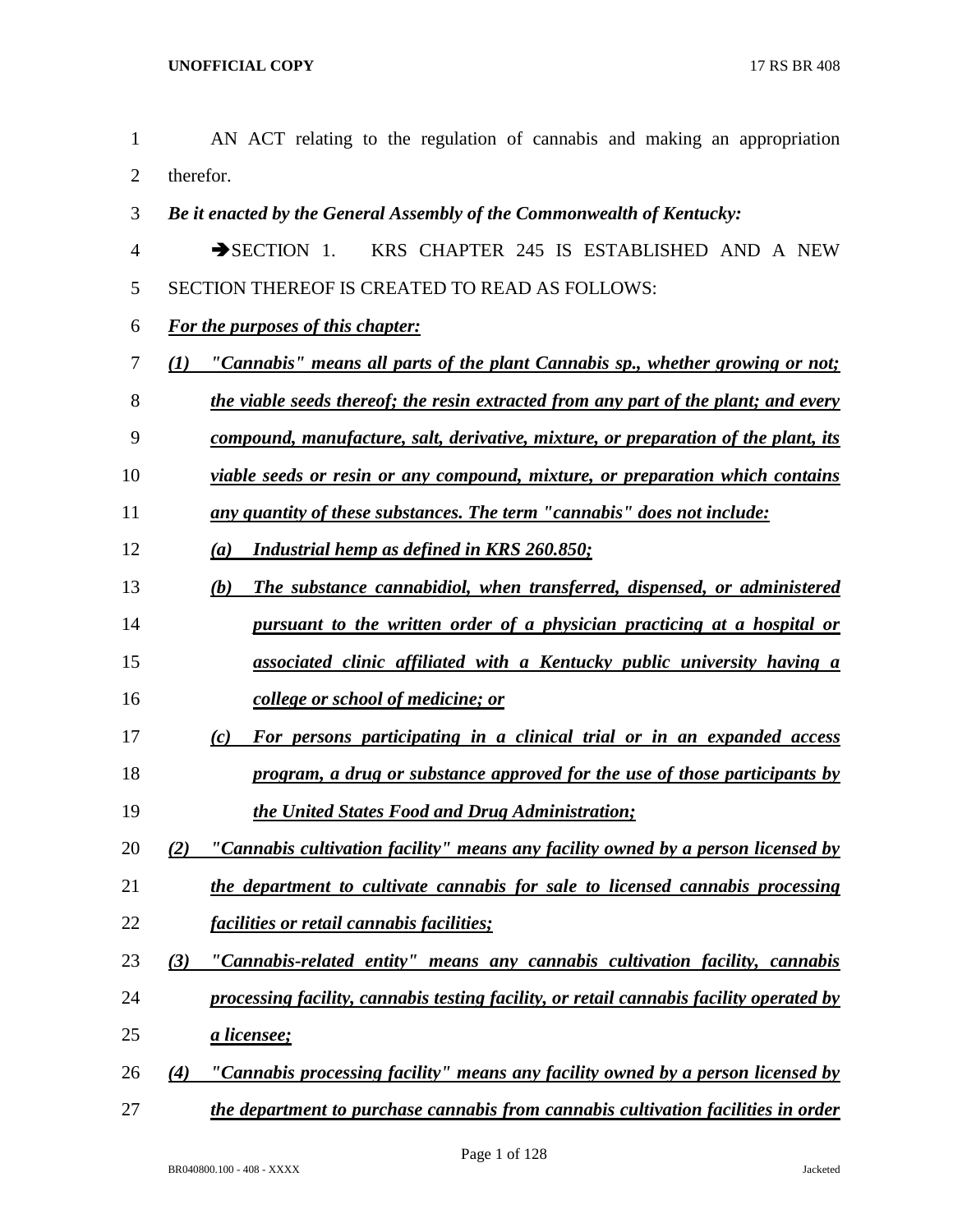| 1              |      | to manufacture, prepare, and package cannabis products for sale to retail                 |
|----------------|------|-------------------------------------------------------------------------------------------|
| $\overline{2}$ |      | cannabis facilities;                                                                      |
| 3              | (5)  | "Cannabis products" means concentrated cannabis and products containing                   |
| $\overline{4}$ |      | cannabis or concentrated cannabis intended for human use or consumption,                  |
| 5              |      | including but not limited to edible products, ointments, and tinctures;                   |
| 6              | (6)  | "Cannabis testing facility" means any facility owned by a person licensed by the          |
| 7              |      | department to test cannabis or cannabis products for potency and contaminants             |
| 8              |      | before it is sold to a retail cannabis facility;                                          |
| 9              | (7)  | "Concentrated cannabis" means any preparation, mixture, or extraction of any              |
| 10             |      | part of the cannabis plant that is created using solvents other than water or             |
| 11             |      | <i>vegetable glycerin;</i>                                                                |
| 12             | (8)  | "Department" means the Department of Alcoholic Beverage and Cannabis                      |
| 13             |      | <b>Control</b> ;                                                                          |
| 14             | (9)  | "Immature cannabis plant" means any cannabis plant that has not flowered and              |
| 15             |      | <i>which does not have buds that may be observed by visual examination;</i>               |
| 16             | (10) | "License" means any license issued by the department pursuant to this chapter;            |
| 17             | (11) | "Licensee" means any person to whom a license has been issued by the                      |
| 18             |      | <i>department pursuant to this chapter;</i>                                               |
| 19             |      | (12) "Person" has the same meaning as in KRS 138.130; and                                 |
| 20             |      | (13) "Retail cannabis facility" means any facility owned by a person licensed by the      |
| 21             |      | department to purchase cannabis and cannabis products from cannabis                       |
| 22             |      | cultivation facilities and cannabis processing facilities for the purpose of selling      |
| 23             |      | cannabis and cannabis products to consumers.                                              |
| 24             |      | SECTION 2. A NEW SECTION OF KRS CHAPTER 245 IS CREATED TO                                 |
| 25             |      | <b>READ AS FOLLOWS:</b>                                                                   |
| 26             | (I)  | <i>Except as provided in subsection (2) of this section, only persons twenty-one (21)</i> |
| 27             |      | <u>years of age or older may:</u>                                                         |

Page 2 of 128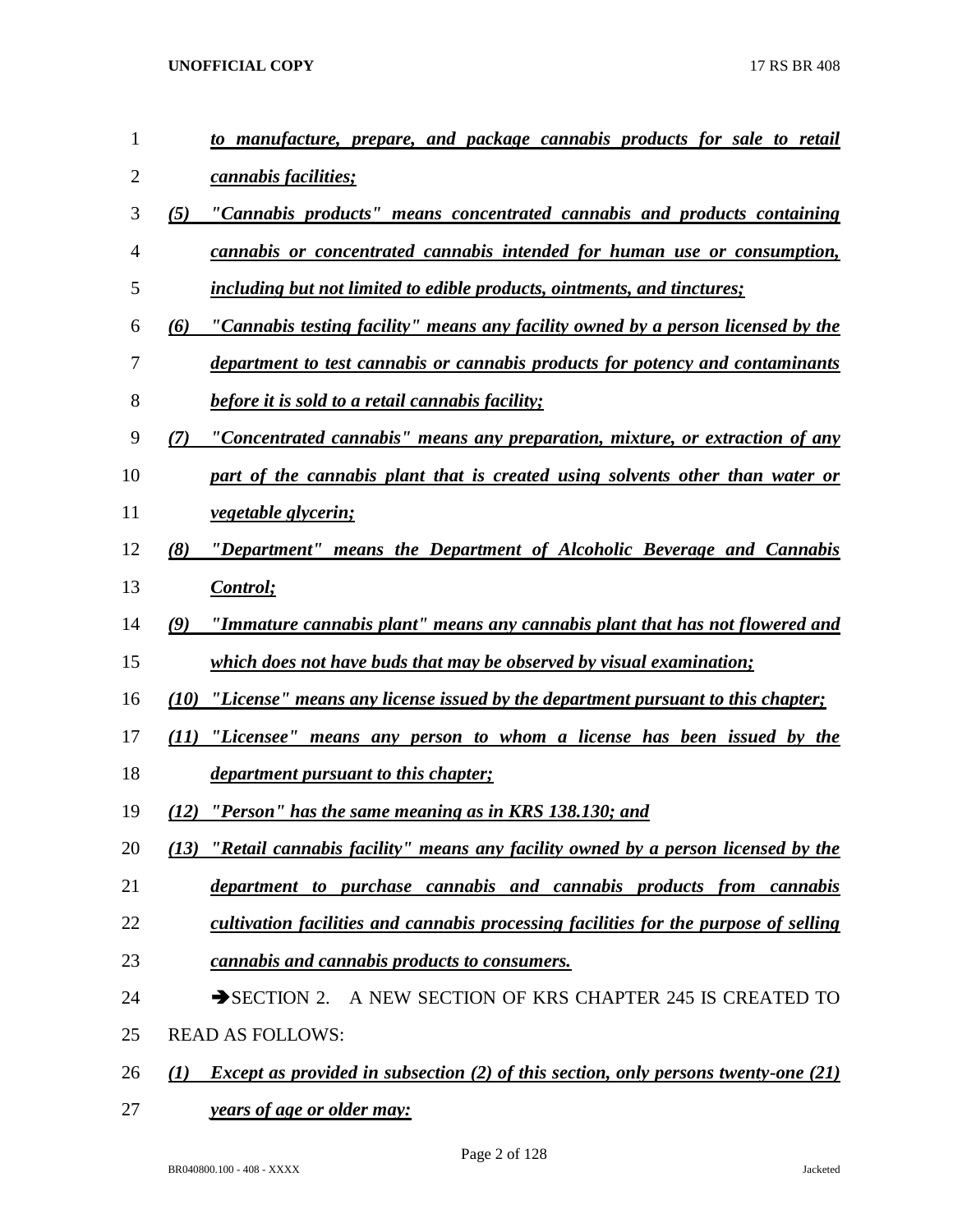| $\mathbf{1}$ | Possess up to one (1) ounce of cannabis on his or her person;<br>(a)                   |
|--------------|----------------------------------------------------------------------------------------|
| 2            | Possess and cultivate up to five (5) cannabis plants for personal<br>(b)               |
| 3            | <i>consumption;</i>                                                                    |
| 4            | Possess any additional cannabis produced by the person's lawful cannabis<br>(c)        |
| 5            | cultivation, except that any amount of cannabis in excess of one (1) ounce             |
| 6            | shall be possessed in the same facility or on the same property where the              |
| 7            | cannabis plants were cultivated;                                                       |
| 8            | Consume cannabis on private property with the permission of the property<br>(d)        |
| 9            | owner;                                                                                 |
| 10           | <b>Transfer one (1) ounce or less of cannabis and up to five (5) immature</b><br>(e)   |
| 11           | cannabis plants to persons twenty-one (21) years of age or older without               |
| 12           | remuneration; and                                                                      |
| 13           | Assist any person who is twenty-one (21) years of age or older in any of the<br>(f)    |
| 14           | acts described in this section.                                                        |
| 15           | A person under twenty-one (21) years of age may only possess up to one (1)<br>(2)      |
| 16           | <u>ounce of cannabis or cannabis products pursuant to a recommendation issued by</u>   |
| 17           | a physician acting under Section 18 of this Act.                                       |
| 18           | SECTION 3. A NEW SECTION OF KRS CHAPTER 245 IS CREATED TO                              |
| 19           | <b>READ AS FOLLOWS:</b>                                                                |
| 20           | A person is guilty of smoking cannabis in public when he or she uses a flame or<br>(I) |
| 21           | any other source of heat to combust cannabis for the purpose of consuming              |
| 22           | cannabis on public property.                                                           |
| 23           | Smoking cannabis in public is a violation subject to a maximum fine of one<br>(2)      |
| 24           | hundred dollars (\$100).                                                               |
| 25           | SECTION 4. A NEW SECTION OF KRS CHAPTER 245 IS CREATED TO                              |
| 26           | <b>READ AS FOLLOWS:</b>                                                                |
| 27           | As used in this section, "premises" means the building where a person licensed<br>(I)  |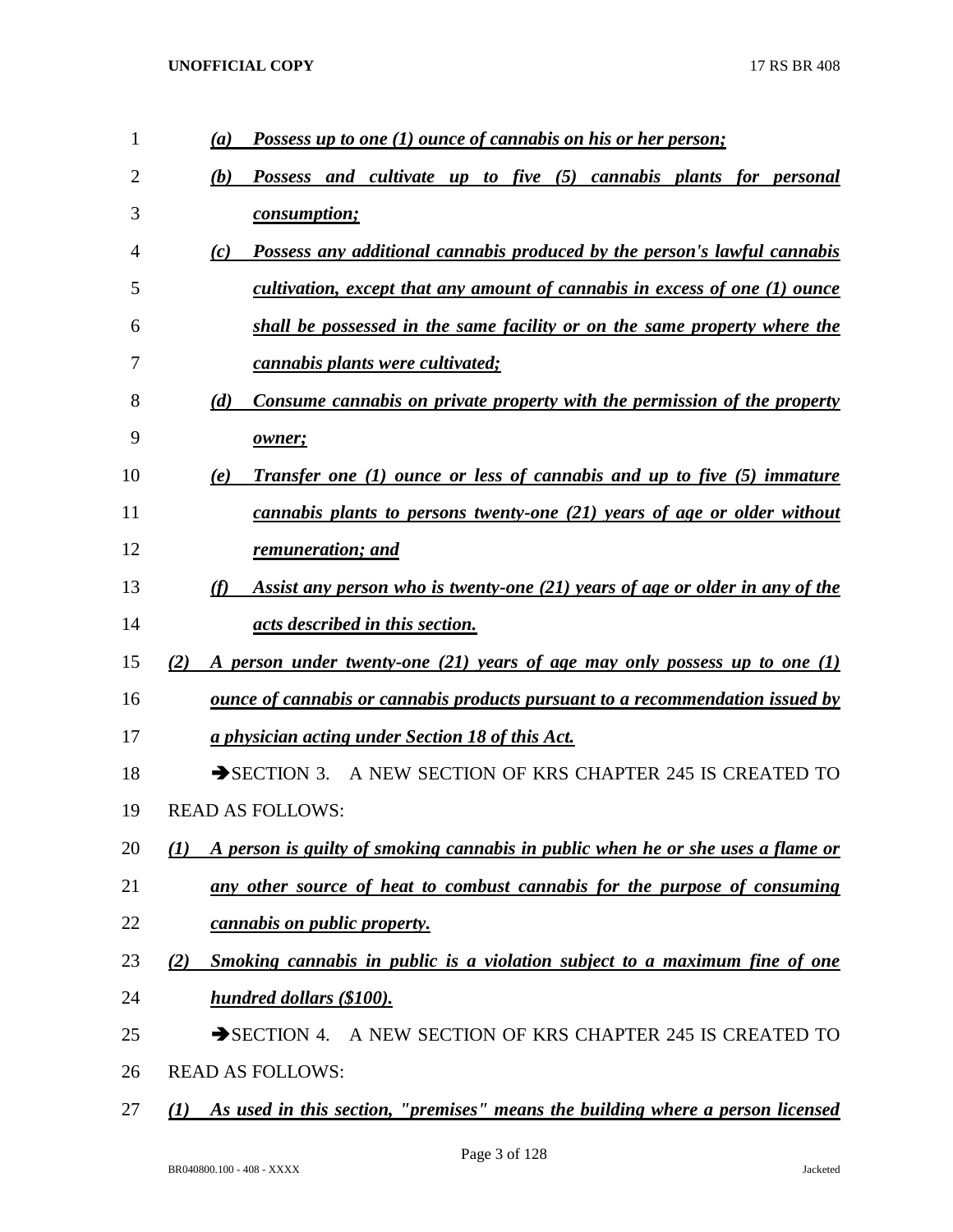| $\mathbf{1}$ |     | by the department sells cannabis and cannabis products to retail consumers.              |
|--------------|-----|------------------------------------------------------------------------------------------|
| 2            | (2) | A person under twenty-one (21) years of age shall not enter any premises licensed        |
| 3            |     | for the retail sale of cannabis or cannabis products for the purpose of purchasing       |
| 4            |     | <u>or receiving any cannabis or cannabis products.</u>                                   |
| 5            | (3) | A person under twenty-one (21) years of age shall not possess for his or her own         |
| 6            |     | use or purchase or attempt to purchase or have another purchase for him or her           |
| 7            |     | any cannabis or cannabis products. No person shall aid or assist any person              |
| 8            |     | under twenty-one (21) years of age in purchasing or having delivered or served to        |
| 9            |     | <u>him or her any cannabis or cannabis products.</u>                                     |
| 10           | (4) | <u>A person under twenty-one (21) years of age shall not misrepresent his or her age</u> |
| 11           |     | for the purpose of inducing any licensee, or the licensee's agent or employee, to        |
| 12           |     | sell any cannabis or cannabis products to the underage person.                           |
| 13           | (5) | A person under twenty-one (21) years of age shall not use, or attempt to use any         |
| 14           |     | false, fraudulent, or altered identification card, paper, or any other document to       |
| 15           |     | purchase or attempt to purchase or otherwise obtain any cannabis or cannabis             |
| 16           |     | <i>products.</i>                                                                         |
| 17           | (6) | A licensee, or his or her agents or employees, shall not permit any person under         |
| 18           |     | <u>twenty-one (21) years of age to remain on any premises where cannabis and</u>         |
| 19           |     | cannabis products are sold.                                                              |
| 20           | (7) | A person under the age of twenty-one (21) shall not remain on any premises that          |
| 21           |     | sells cannabis or cannabis products to retail consumers.                                 |
| 22           | (8) | A violation of subsection (2), (3), (4), (5), (6), or (7) of this section shall be       |
| 23           |     | deemed a status offense if committed by a person under the age of eighteen (18)          |
| 24           |     | and shall be under the jurisdiction of the juvenile session of the District Court or     |
| 25           |     | <i>the family division of the Circuit Court, as appropriate.</i>                         |
| 26           | (9) | A violation of subsection (3) and (6) of this section shall be a Class B                 |
| 27           |     | misdemeanor if committed by a person over the age of eighteen (18).                      |

Page 4 of 128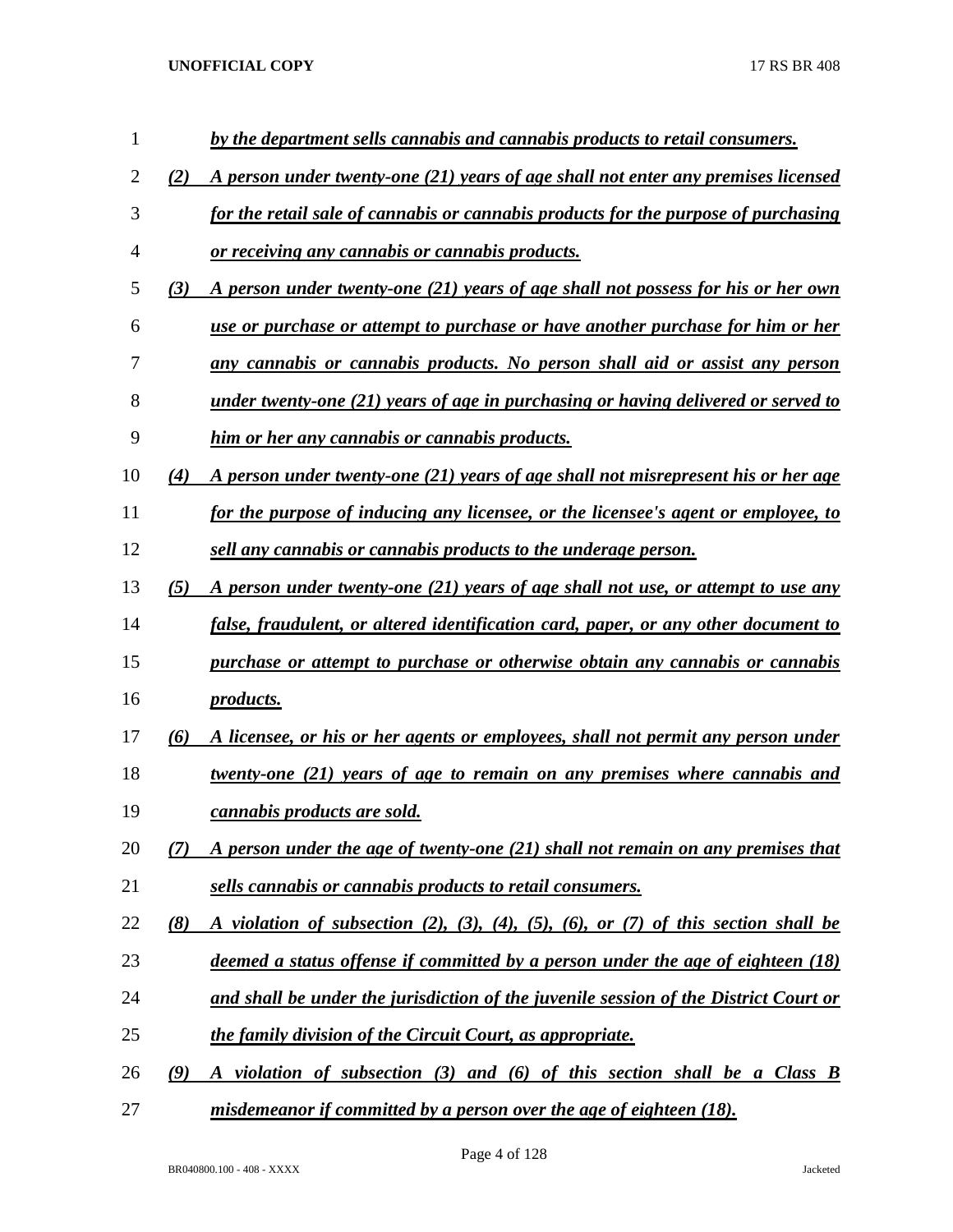| $\mathbf{1}$   |     | $\rightarrow$ SECTION 5.<br>A NEW SECTION OF KRS CHAPTER 245 IS CREATED TO          |
|----------------|-----|-------------------------------------------------------------------------------------|
| $\overline{2}$ |     | <b>READ AS FOLLOWS:</b>                                                             |
| 3              | (1) | A person is guilty of unlawful possession of cannabis when he or she knowingly      |
| 4              |     | and unlawfully possesses cannabis in violation of Section 2 of this Act.            |
| 5              | (2) | Unlawful possession of cannabis is a violation subject to a maximum fine of two     |
| 6              |     | hundred and fifty dollars (\$250).                                                  |
| 7              |     | SECTION 6. A NEW SECTION OF KRS CHAPTER 245 IS CREATED TO                           |
| 8              |     | <b>READ AS FOLLOWS:</b>                                                             |
| 9              | (1) | Any person who chooses to cultivate cannabis for personal consumption shall         |
| 10             |     | take reasonable precautions to ensure that any cannabis or cannabis plants are      |
| 11             |     | secure from unauthorized access and access by persons under twenty-one (21)         |
| 12             |     | years of age.                                                                       |
| 13             | (2) | Cannabis cultivation for personal consumption shall only occur on property          |
| 14             |     | lawfully in possession of the person cultivating cannabis or with the consent of    |
| 15             |     | the person in lawful possession of the property.                                    |
| 16             | (3) | Any person who violates subsection (1) or (2) of this section shall be subject to a |
| 17             |     | maximum fine of five hundred dollars (\$500).                                       |
| 18             |     | SECTION 7. A NEW SECTION OF KRS CHAPTER 245 IS CREATED TO                           |
| 19             |     | <b>READ AS FOLLOWS:</b>                                                             |
| 20             | (I) | A person is guilty of unlawful cannabis cultivation when he or she knowingly        |
| 21             |     | and unlawfully plants, cultivates, or harvests cannabis with the intent to          |
| 22             |     | unlawfully sell or transfer it for valuable consideration.                          |
| 23             | (2) | Unlawful cannabis cultivation of eleven (11) or more cannabis plants is a Class     |
| 24             |     | D felony.                                                                           |
| 25             | (3) | Unlawful cannabis cultivation of six (6) to ten (10) cannabis plants is a Class $A$ |
| 26             |     | misdemeanor.                                                                        |
| 27             | (4) | Unlawful cannabis cultivation of five (5) or fewer cannabis plants is a Class B     |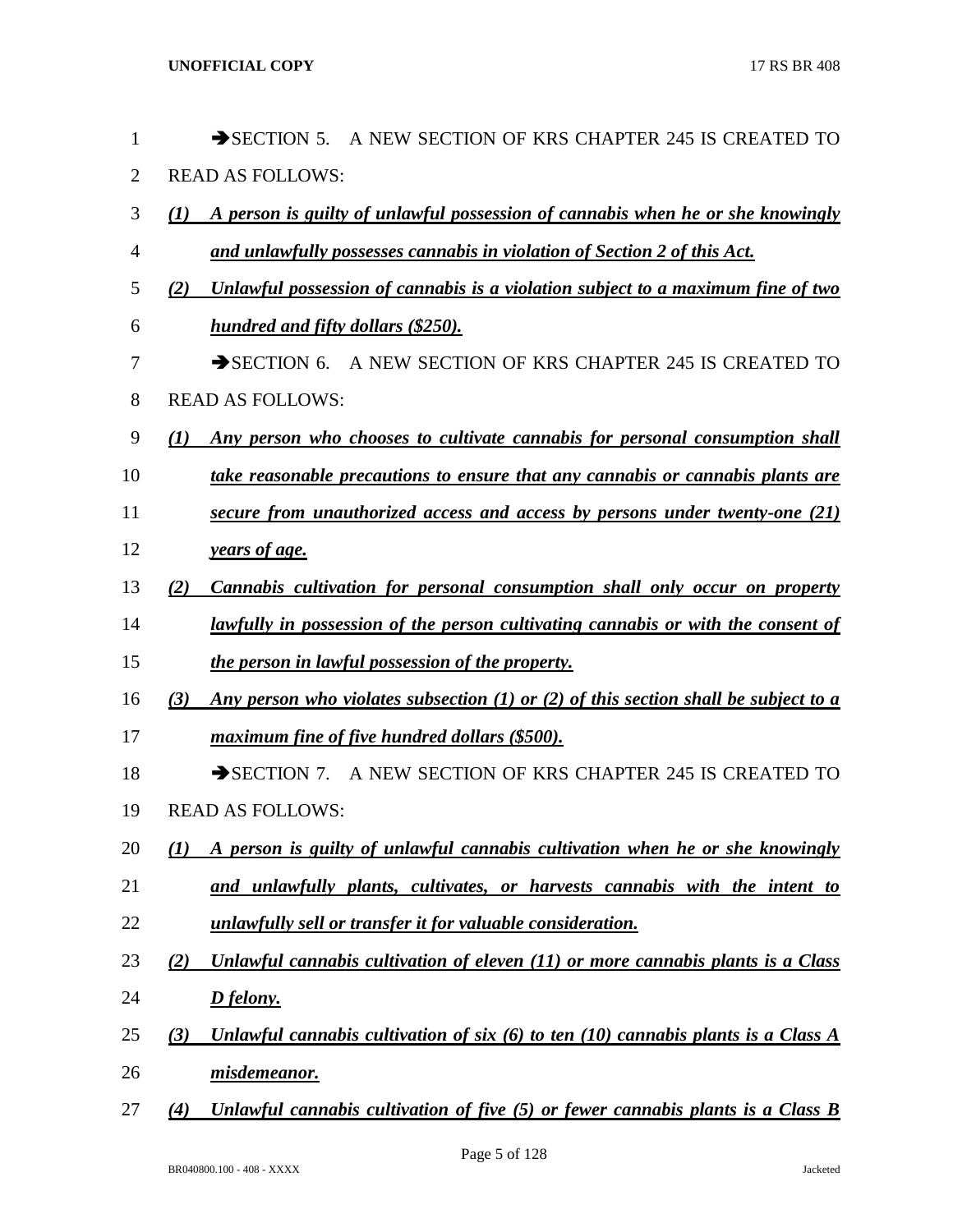| $\mathbf 1$    | misdemeanor.                                                                          |
|----------------|---------------------------------------------------------------------------------------|
| $\overline{2}$ | The unlawful planting, cultivating, or harvesting of six (6) or more cannabis<br>(5)  |
| 3              | plants shall be prima facie evidence that the cannabis plants were planted,           |
| $\overline{4}$ | cultivated, or harvested for the purpose of unlawful sale or transfer.                |
| 5              | SECTION 8. A NEW SECTION OF KRS CHAPTER 245 IS CREATED TO                             |
| 6              | <b>READ AS FOLLOWS:</b>                                                               |
| 7              | The Department of Alcoholic Beverage and Cannabis Control shall promulgate<br>(I)     |
| 8              | <i>administrative regulations necessary for implementation of this chapter, which</i> |
| 9              | shall include:                                                                        |
| 10             | Procedures for the issuance, renewal, suspension, and revocation of<br>(a)            |
| 11             | licenses issued pursuant to this chapter, which shall be subject to all               |
| 12             | requirements of KRS Chapters 13A and 13B;                                             |
| 13             | Security requirements, including lighting, physical security, video<br>(b)            |
| 14             | surveillance, and alarm requirements;                                                 |
| 15             | <b>Requirements for the secure transportation and storage of cannabis and</b><br>(c)  |
| 16             | <i>cannabis products by licensees and their employees or agents;</i>                  |
| 17             | Employment and training requirements for licensees, their agents, or their<br>(d)     |
| 18             | employees, including requiring each licensee to create an identification              |
| 19             | badge for each of the licensee's agents or employees;                                 |
| 20             | Standards for cannabis product processors to determine the amount of<br>(e)           |
| 21             | cannabis that cannabis products are considered the equivalent to;                     |
| 22             | Requirements for the packaging and labeling of cannabis and cannabis<br><u>(f)</u>    |
| 23             | products sold or distributed by licensees, including:                                 |
| 24             | <u>Warnings for the length of time it typically takes for the product to</u><br>1.    |
| 25             | take effect and how long the effects will typically last;                             |
| 26             | The amount of cannabis the product is considered the equivalent to;<br><u>2.</u>      |
| 27             | 3.<br><b>Disclosing ingredients and possible allergens;</b>                           |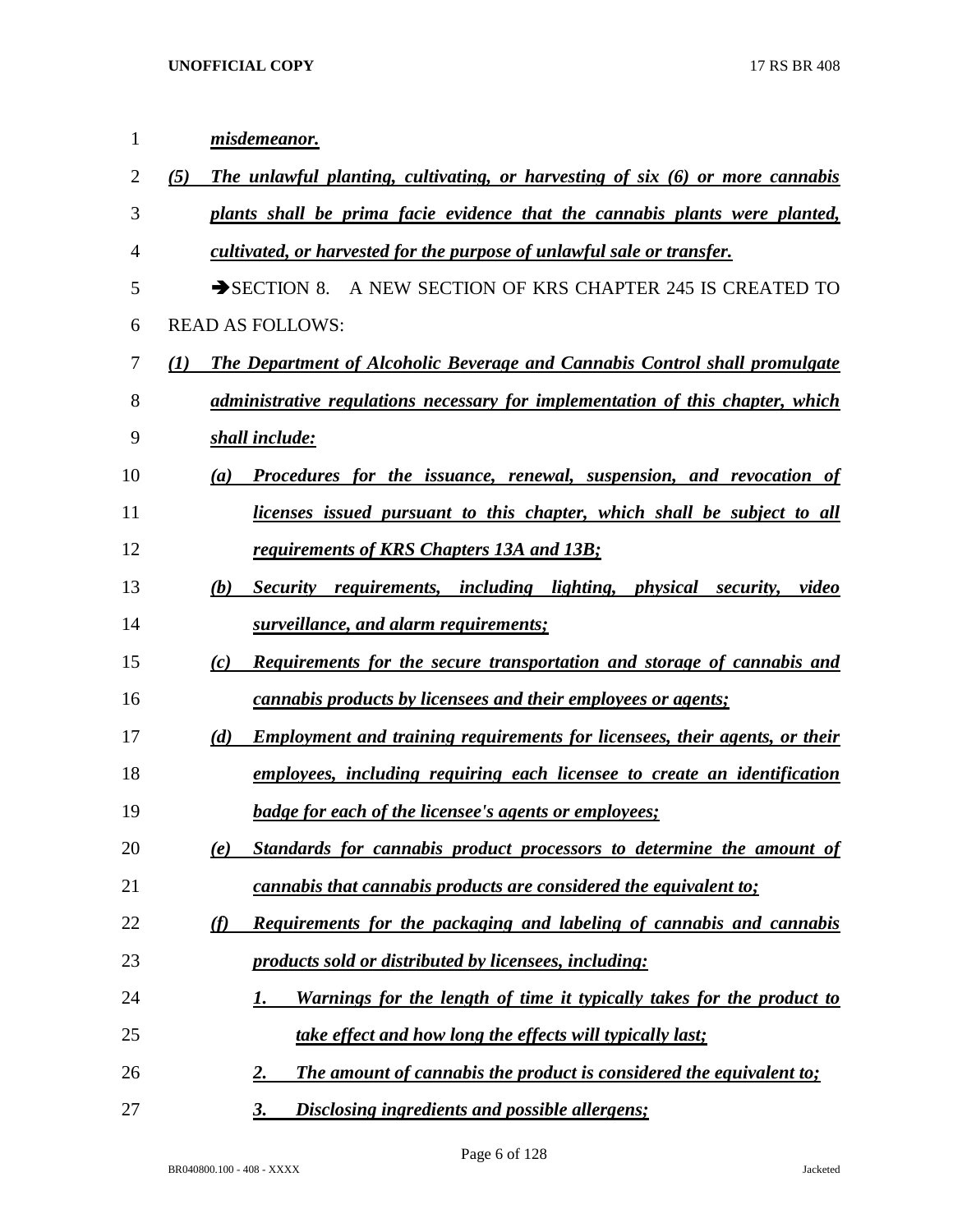| 1  | A nutritional fact panel;<br>4.                                                              |                                                                                  |
|----|----------------------------------------------------------------------------------------------|----------------------------------------------------------------------------------|
| 2  | Opaque, child-resistant packaging; and<br>5.                                                 |                                                                                  |
| 3  | 6.                                                                                           | A requirement that edible cannabis products be clearly marked with               |
| 4  |                                                                                              | an identifiable and standardized symbol indicating that the product              |
| 5  | <i>contains cannabis;</i>                                                                    |                                                                                  |
| 6  | $\left( \mathbf{g} \right)$                                                                  | Health and safety requirements for the processing of cannabis and                |
| 7  | cannabis products and both the indoor and outdoor cultivation of cannabis                    |                                                                                  |
| 8  | by licensees;                                                                                |                                                                                  |
| 9  | (h)                                                                                          | Restrictions on advertising, marketing, and signage in regards to operations     |
| 10 |                                                                                              | or establishments owned by licensees necessary to prevent the targeting of       |
| 11 | minors;                                                                                      |                                                                                  |
| 12 | (i)                                                                                          | Restrictions on additives to cannabis and cannabis products that are toxic       |
| 13 | <u>or increase the likelihood of addiction;</u>                                              |                                                                                  |
| 14 | (i)                                                                                          | <b>Restrictions on pesticides used during cannabis cultivation which pose a</b>  |
| 15 | <i>threat to human health and safety;</i>                                                    |                                                                                  |
| 16 | (k)                                                                                          | <b>Restrictions on visits to cannabis cultivation and processing facilities,</b> |
| 17 | <i>including requiring the use of visitor logs;</i>                                          |                                                                                  |
| 18 | A definition of the amount of delta-9 tetrahydrocannabinol that constitutes<br>$\mathcal{U}$ |                                                                                  |
| 19 | <i>a single serving in a cannabis product;</i>                                               |                                                                                  |
|    | 20<br>(m)                                                                                    | Standards for the safe processing of cannabis products created by                |
|    | 21<br>extracting or concentrating compounds from plant materials;                            |                                                                                  |
|    | 22<br>(n)                                                                                    | Requirements that evidence-based educational materials regarding dosage          |
|    | 23<br>and impairment be disseminated to consumers who purchase cannabis                      |                                                                                  |
|    | 24<br><i>products</i> ;                                                                      |                                                                                  |
|    | 25<br>$\boldsymbol{\omega}$                                                                  | <b>Requirements for random sample testing of cannabis and cannabis</b>           |
|    | 26<br>products to ensure quality control, including testing for residual solvents,           |                                                                                  |
|    | 27                                                                                           | pesticides, poisons, toxins, mold, mildew, insects, bacteria, and any other      |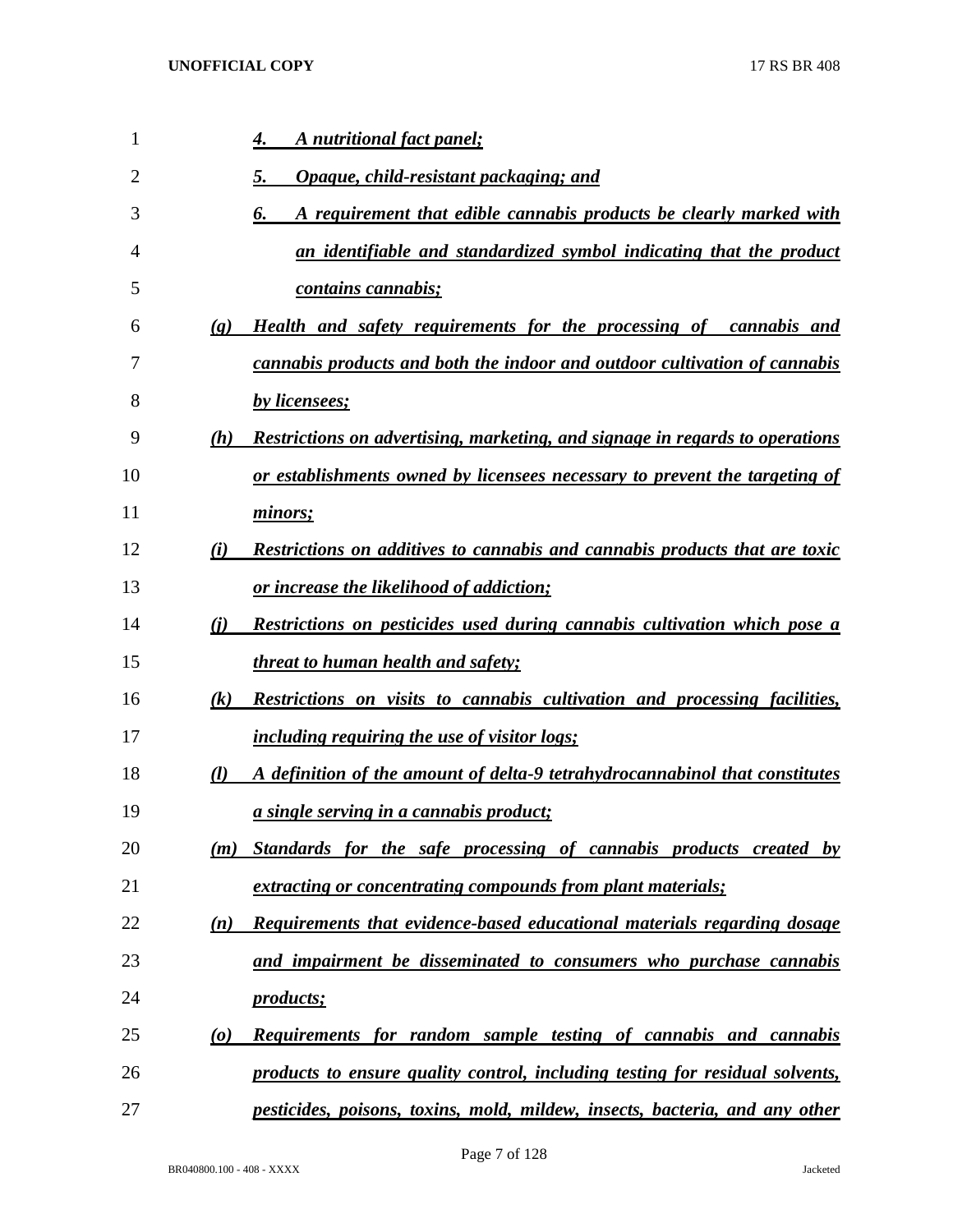| 1  |     | dangerous adulterant; and                                                            |
|----|-----|--------------------------------------------------------------------------------------|
| 2  |     | Standards for the operation of cannabis testing facilities, including<br>(p)         |
| 3  |     | requirements for equipment and personnel qualifications.                             |
| 4  | (2) | The department shall promulgate the required administrative regulations within       |
| 5  |     | one hundred eighty (180) days after the effective date of this Act.                  |
| 6  |     | A NEW SECTION OF KRS CHAPTER 245 IS CREATED TO<br>$\rightarrow$ SECTION 9.           |
| 7  |     | <b>READ AS FOLLOWS:</b>                                                              |
| 8  | (1) | No person shall cultivate, possess, test, transfer, or sell cannabis in this state   |
| 9  |     | without first obtaining a license under this section, except as provided in Section  |
| 10 |     | 2 of this Act.                                                                       |
| 11 | (2) | The department shall create separate licenses allowing persons to operate either:    |
| 12 |     | A cannabis cultivation facility;<br>(a)                                              |
| 13 |     | A cannabis processing facility;<br>(b)                                               |
| 14 |     | A cannabis testing facility; or<br>(c)                                               |
| 15 |     | A retail cannabis facility.<br>(d)                                                   |
| 16 | (3) | No person may hold more than one $(1)$ type of license issued pursuant to this       |
| 17 |     | <i>chapter.</i>                                                                      |
| 18 | (4) | Licenses issued pursuant to this chapter shall permit the licensee to operate only   |
| 19 |     | one $(1)$ type of cannabis-related entity.                                           |
| 20 | (5) | A license issued pursuant to this chapter shall be valid for one (1) year from the   |
| 21 |     | date of issuance. The department shall notify each licensee ninety (90) days prior   |
| 22 |     | to the date the license expires to allow the licensee to begin the renewal procedure |
| 23 |     | promulgated by the department pursuant to Section 8 of this Act.                     |
| 24 | (6) | The licensing and renewal fees for each license created under subsection (2) of      |
| 25 |     | this section shall be five thousand dollars (\$5,000).                               |
| 26 |     | A NEW SECTION OF KRS CHAPTER 245 IS CREATED TO<br>$\rightarrow$ SECTION 10.          |

READ AS FOLLOWS:

Page 8 of 128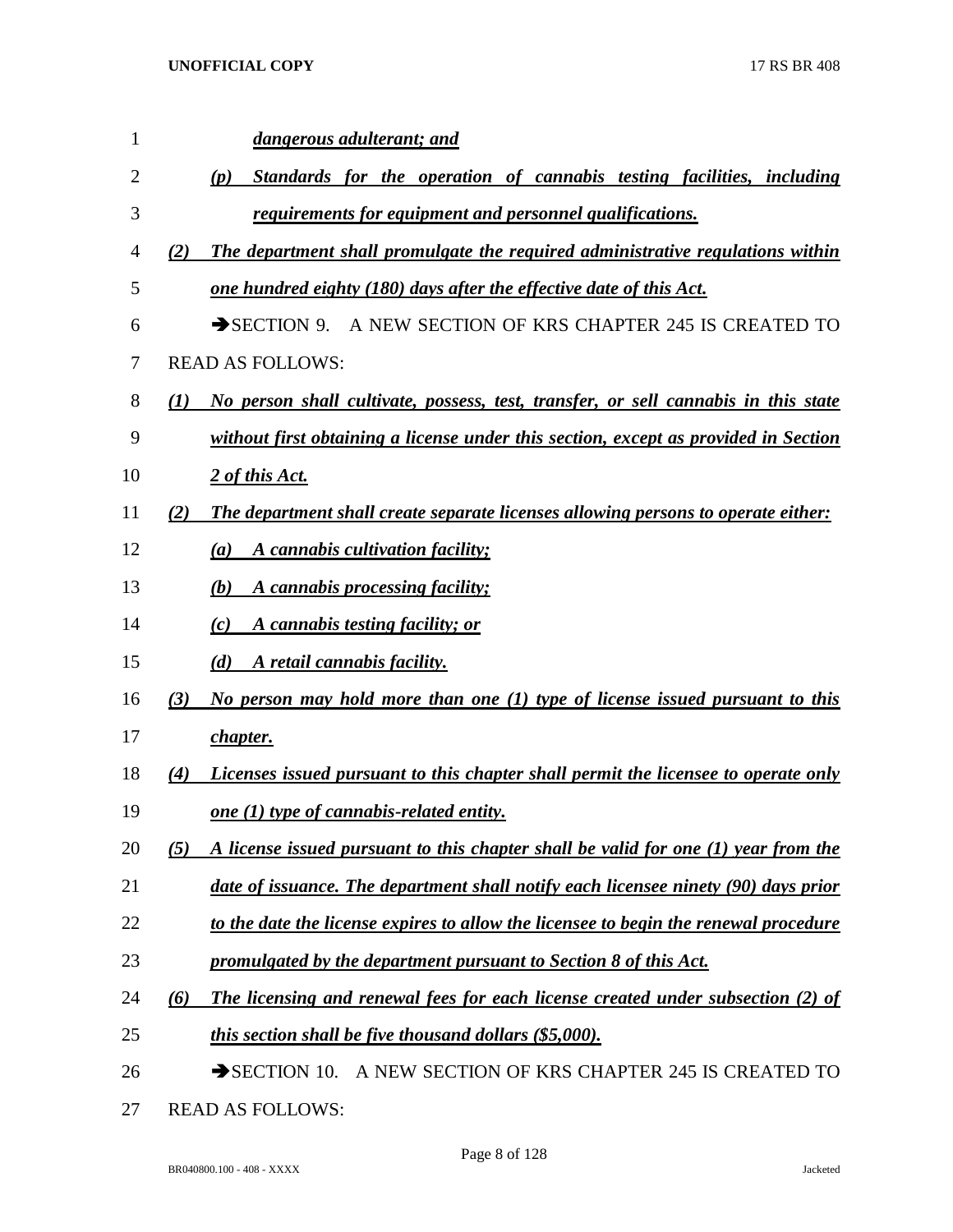| 1              | $\boldsymbol{\mathcal{L}}$ | The department shall create a uniform application form for licenses issued                   |
|----------------|----------------------------|----------------------------------------------------------------------------------------------|
| $\overline{2}$ |                            | <i>pursuant to this section.</i>                                                             |
| 3              | (2)                        | A person applying for a license to operate a cannabis-related entity shall                   |
| 4              |                            | complete the application form prescribed by the department in subsection $(1)$ of            |
| 5              |                            | this section and return the application form to the department with the required             |
| 6              |                            | nonrefundable application fee of one hundred dollars (\$100).                                |
| 7              | (3)                        | The department shall issue a license to a person who applies for one unless:                 |
| 8              |                            | The person has been convicted of a criminal offense which would qualify<br>(a)               |
| 9              |                            | him or her as a violent offender as defined in KRS 439.3401;                                 |
| 10             |                            | The person falsifies information on the application for a license; or<br>(b)                 |
| 11             |                            | The person has had a previous license issued pursuant to this section of this<br>(c)         |
| 12             |                            | Act revoked by the department within the previous twelve (12) months prior                   |
| 13             |                            | to his or her reapplication.                                                                 |
| 14             | (4)                        | <b>The application fee required under subsection (2) of this section shall be applied</b>    |
| 15             |                            | to the licensing fee if the license is issued; otherwise it shall be retained by the         |
| 16             |                            | department.                                                                                  |
| 17             | (5)                        | <i>Licenses issued pursuant to this section shall not be transferrable.</i>                  |
| 18             |                            | $\rightarrow$ SECTION 11. A NEW SECTION OF KRS CHAPTER 245 IS CREATED TO                     |
| 19             |                            | <b>READ AS FOLLOWS:</b>                                                                      |
| 20             | (1)                        | Effective January 1, 2018, an excise tax is hereby imposed on every person                   |
| 21             |                            | licensed as a cannabis cultivation facility on the sale or transfer of cannabis to a         |
| 22             |                            | cannabis processing facility or a retail cannabis facility in this state at the rate of:     |
| 23             |                            | <b>Thirty dollars (\$30) per ounce on all cannabis flowers;</b><br>(a)                       |
| 24             |                            | <b>Ten dollars (\$10) per ounce on all parts of the cannabis plant other than the</b><br>(b) |
| 25             |                            | <u>flowers; and</u>                                                                          |
| 26             |                            | Ten dollars (\$10) per immature cannabis plant.<br>(c)                                       |
| 27             | (2)                        | The rates of tax imposed by this section apply proportionately to quantities of less         |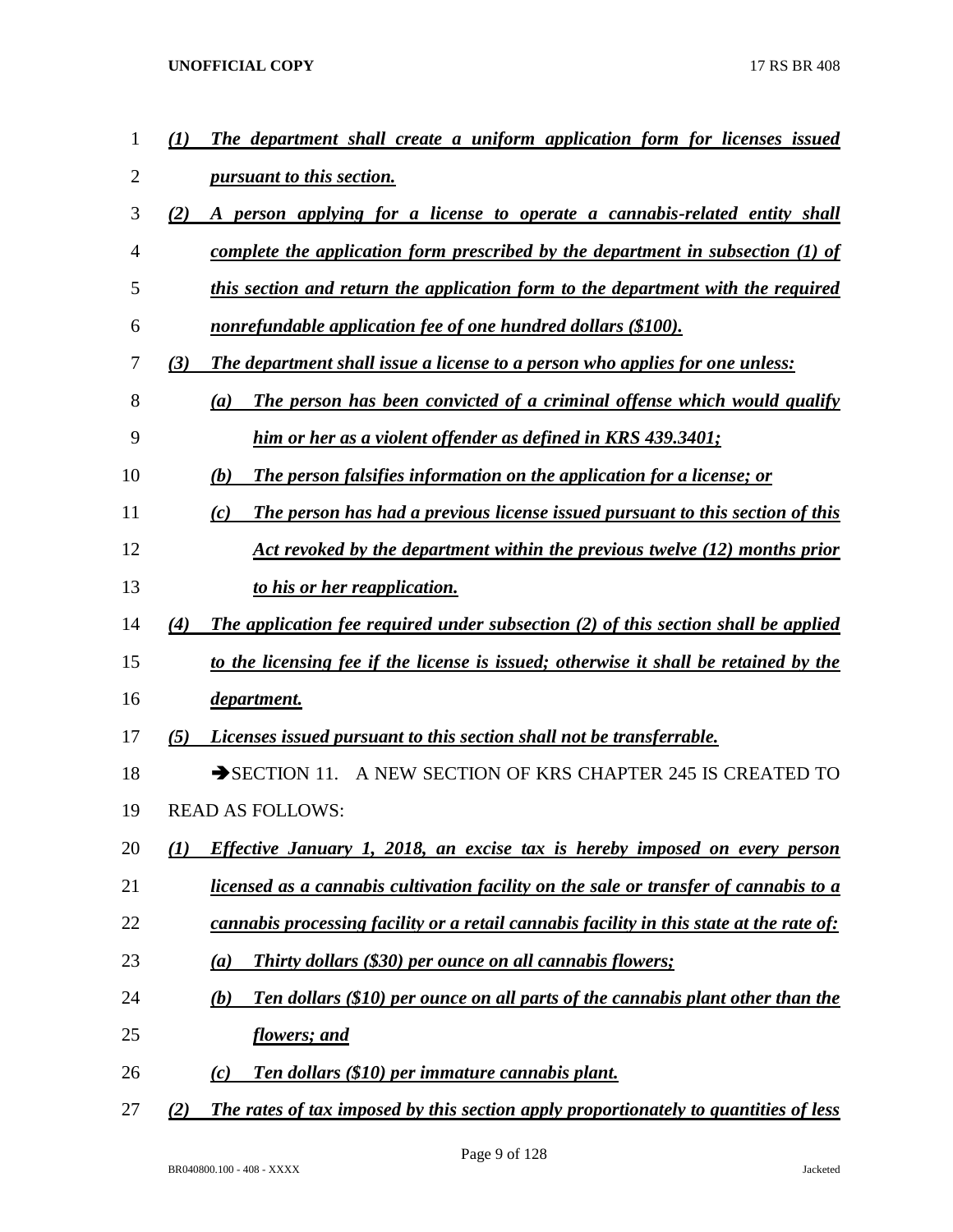| $\mathbf{1}$   | <i>than one (1) ounce.</i>                                                                  |
|----------------|---------------------------------------------------------------------------------------------|
| $\overline{2}$ | Each person licensed as a cannabis cultivation facility shall report and pay to the<br>(3)  |
| 3              | <b>Department of Revenue the tax levied by subsection (1) of this section on or</b>         |
| 4              | before the twentieth day of the calendar month next succeeding the month in                 |
| 5              | which possession or title of the cannabis is transferred from the cannabis                  |
| 6              | cultivation facility to a cannabis processing facility or a retail cannabis facility in     |
| 7              | this state. A tax return shall be filed for each reporting period whether or not tax        |
| 8              | <u>is due.</u>                                                                              |
| 9              | The Department of Revenue may prescribe forms and promulgate administrative<br>(4)          |
| 10             | regulations in conformance with KRS Chapter 13A to execute and administer the               |
| 11             | provisions of this section.                                                                 |
| 12             | Any person who violates any provision of this section shall be subject to the<br>(5)        |
| 13             | uniform civil penalties imposed pursuant to KRS 131.180 and interest at the tax             |
| 14             | interest rate as defined in KRS 131.010(6) from the date due until the date of              |
| 15             | <i>payment.</i>                                                                             |
| 16             | SECTION 12. A NEW SECTION OF KRS CHAPTER 245 IS CREATED TO                                  |
| 17             | <b>READ AS FOLLOWS:</b>                                                                     |
| 18             | All of the fees paid into the State Treasury for licenses issued under Section 10 of<br>(I) |
| 19             | this Act and all fees collected pursuant to the department's administrative                 |
| 20             | regulations promulgated pursuant to Section 8 of this Act shall be credited to a            |
| 21             | revolving trust and agency account, as provided in KRS 45.253, for the                      |
| 22             | department.                                                                                 |
| 23             | The moneys in the account shall be used solely for the administration and<br>(2)            |
| 24             | enforcement of this chapter and shall not lapse at the close of the fiscal year.            |
| 25             | SECTION 13. A NEW SECTION OF KRS CHAPTER 245 IS CREATED TO                                  |
| 26             | <b>READ AS FOLLOWS:</b>                                                                     |

*(1) The Kentucky Responsible Cannabis Use Program fund is created and*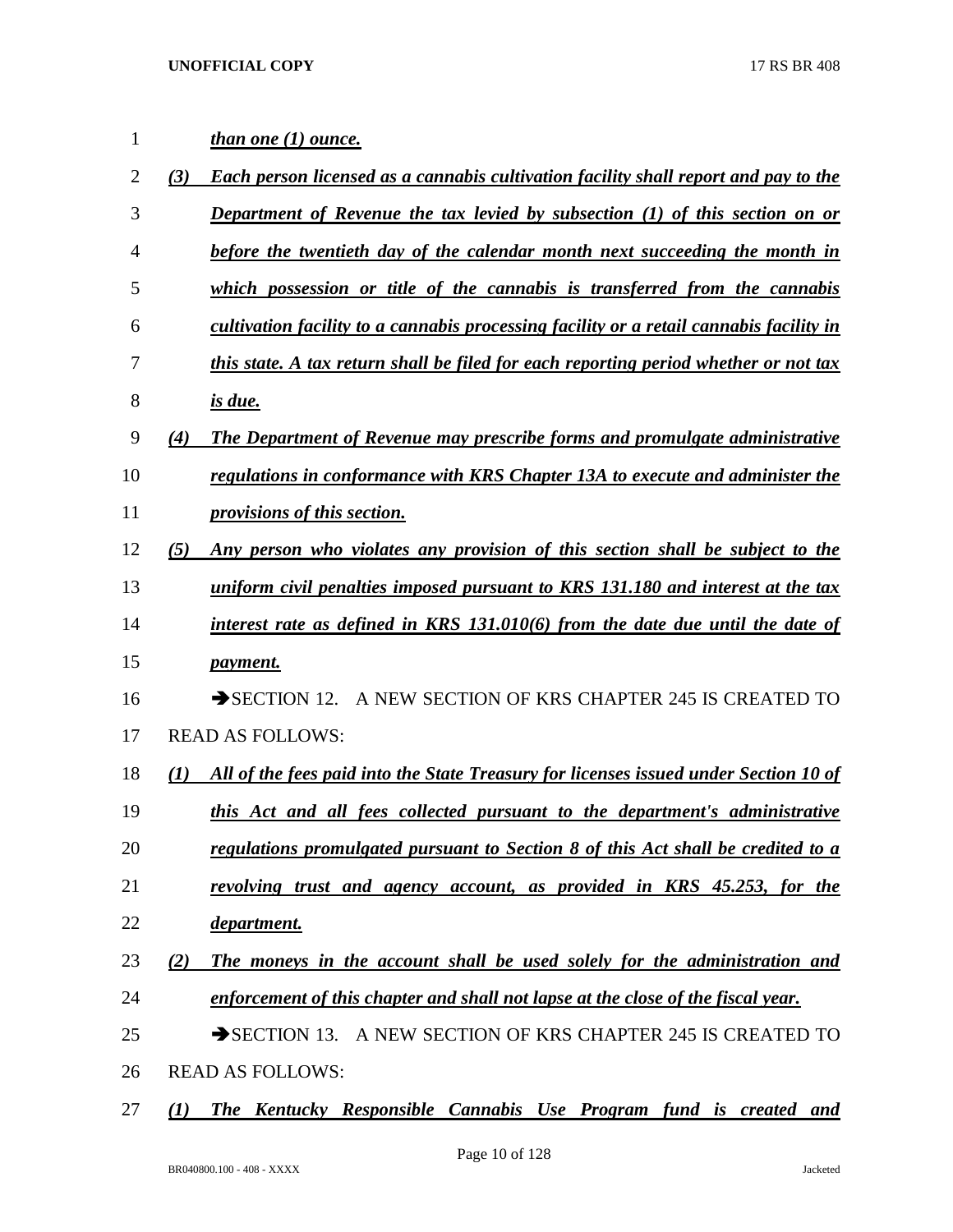| 1  |     | established as a restricted fund.                                                               |
|----|-----|-------------------------------------------------------------------------------------------------|
| 2  | (2) | The fund shall be administered by the Finance and Administration Cabinet.                       |
| 3  | (3) | For all tax periods beginning on or after January 1, 2018, all receipts collected               |
| 4  |     | under KRS 139.200 and 139.310 from the sales and use tax collected from the                     |
| 5  |     | retail sale of cannabis and cannabis products in this state pursuant to this                    |
| 6  |     | chapter and the excise taxes collected pursuant to Section 11 of this Act shall be              |
| 7  |     | deposited in the fund together with any other money contributed, appropriated, or               |
| 8  |     | allocated to the fund from all other sources. The money deposited in the fund is                |
| 9  |     | hereby appropriated for the uses set forth in this section. Any money remaining                 |
| 10 |     | in the fund at the close of any calendar year shall not lapse but shall be carried              |
| 11 |     | forward to the next calendar year. The fund may also receive additional state                   |
| 12 |     | appropriations, gifts, grants, and federal funds. All interest earned on money in               |
| 13 |     | the fund shall be credited to the fund.                                                         |
| 14 | (4) | The money contained in the fund shall be distributed according to the following                 |
| 15 |     | formula:                                                                                        |
| 16 |     | Thirty percent (30%) of the money shall be deposited into the public school<br>$\left(a\right)$ |
| 17 |     | fund to support education excellence in Kentucky established in KRS                             |
| 18 |     | <u>157.330;</u>                                                                                 |
| 19 |     | <b>Twenty percent (20%) of the money shall be transferred to the Kentucky</b><br>(b)            |
| 20 |     | <b>Department of Education, which shall dispense the money in the form of</b>                   |
| 21 |     | scholarships awarded to applicants based on socioeconomic need in order to                      |
| 22 |     | attain an education at a public institution of postsecondary education                          |
| 23 |     | <b>located within the Commonwealth;</b>                                                         |
| 24 |     | Twenty percent (20%) of the money shall be transferred to the Office of<br>(c)                  |
| 25 |     | Drug Control Policy, which shall dispense the money in the form of grants                       |
| 26 |     | substance abuse treatment programs that employ evidence-based                                   |
| 27 |     | behavioral health treatment or medically assisted treatment;                                    |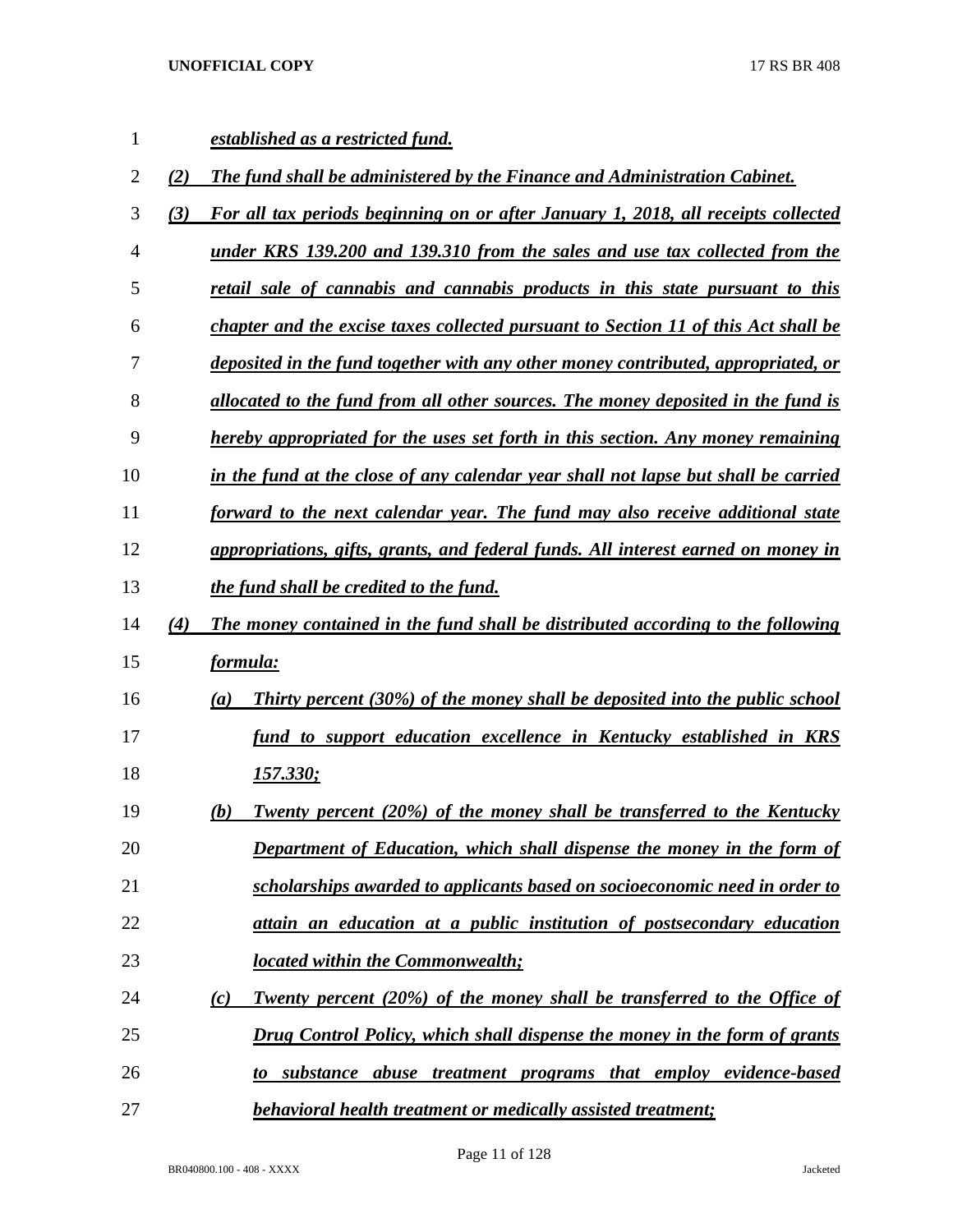| $\mathbf{1}$   | Fifteen percent (15%) of the money shall be transferred to the Kentucky<br>(d)             |
|----------------|--------------------------------------------------------------------------------------------|
| $\overline{2}$ | <b>Law Enforcement Council, which shall dispense the money in the form of</b>              |
| 3              | grants to city or county law enforcement agencies to pay for body armor,                   |
| 4              | <b>bullet-resistant windshields for police vehicles, communications equipment,</b>         |
| 5              | or training; and                                                                           |
| 6              | Fifteen percent (15%) shall be deposited into the general fund.<br>(e)                     |
| 7              | SECTION 14. A NEW SECTION OF KRS CHAPTER 245 IS CREATED TO                                 |
| 8              | <b>READ AS FOLLOWS:</b>                                                                    |
| 9              | Any person licensed under Section 10 of this Act who violates any provision of<br>(1)      |
| 10             | this chapter, or any administrative regulation promulgated under this chapter,             |
| 11             | shall become indebted to the Commonwealth in the sum of five hundred dollars               |
| 12             | (\$500) for each violation. The civil penalty may be collected by action in the            |
| 13             | <b>Franklin Circuit Court.</b>                                                             |
| 14             | Any licensee who fails to keep written records, and submit reports to the<br>(2)           |
| 15             | <b>Department of Revenue, as required by the regulations promulgated pursuant to</b>       |
| 16             | <b>Section 11 of this Act shall become indebted to the Commonwealth in the sum of</b>      |
| 17             | <u>one thousand dollars (\$1,000) for each violation. The penalty may be enforced by</u>   |
| 18             | action in the Franklin Circuit Court.                                                      |
| 19             | Any person acting in the capacity of a cannabis cultivation facility under this<br>(3)     |
| 20             | chapter without having secured a license as provided in Section 10 of this Act             |
| 21             | shall be subject to the uniform civil penalties imposed pursuant to KRS 131.180            |
| 22             | and interest at the tax interest rate as defined in KRS 131.010(6) from the date           |
| 23             | due until the date of payment.                                                             |
| 24             | SECTION 15. A NEW SECTION OF KRS CHAPTER 245 IS CREATED TO                                 |
| 25             | <b>READ AS FOLLOWS:</b>                                                                    |
| 26             | Notwithstanding any other provision of this chapter to the contrary, the president,<br>(I) |
| 27             | vice president, secretary, treasurer, or any other person holding any equivalent           |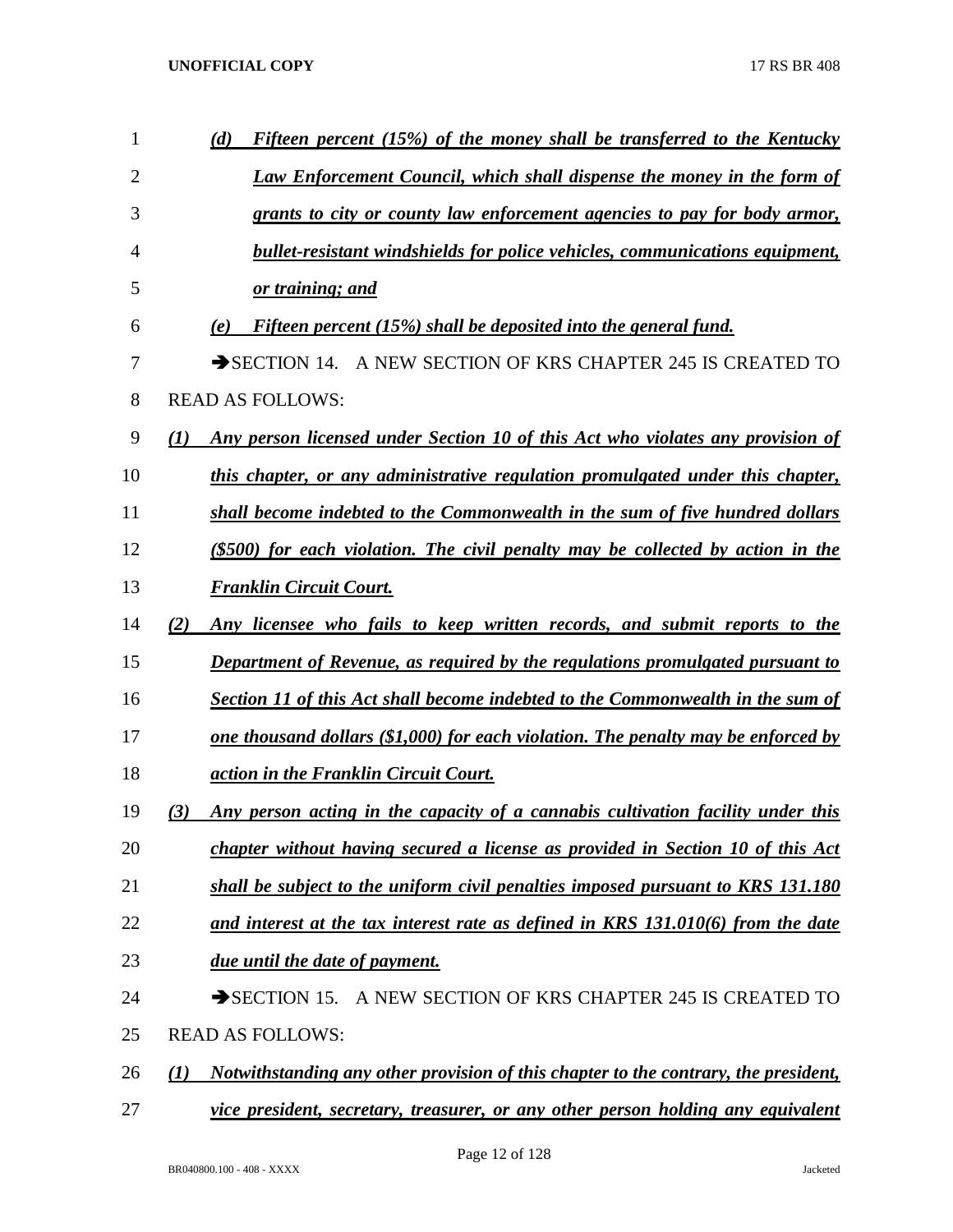| 1              |          | corporate office of any corporation subject to this chapter shall be personally and        |
|----------------|----------|--------------------------------------------------------------------------------------------|
| $\overline{2}$ |          | individually liable, both jointly and severally, for the taxes imposed under Section       |
| 3              |          | 11 of this Act.                                                                            |
| 4              | (2)      | Corporate dissolution, withdrawal of the corporation from the state, or the                |
| 5              |          | cessation of holding any corporate office shall not discharge the liability of any         |
| 6              |          | person. The personal and individual liability shall apply to every person holding a        |
| 7              |          | corporate office at the time the tax becomes or became due.                                |
| 8              | (3)      | Notwithstanding any other provision of this chapter, KRS 275.150, 362.1-306(3)             |
| 9              |          | or predecessor law, or $362.2 - 404(3)$ to the contrary, the managers of a limited         |
| 10             |          | <u>liability company, the partners of a limited liability partnership, and the general</u> |
| 11             |          | partners of a limited liability limited partnership or any other person holding any        |
| 12             |          | equivalent office of a limited liability company, limited liability partnership, or        |
| 13             |          | limited liability limited partnership subject to this chapter shall be personally and      |
| 14             |          | individually liable, both jointly and severally, for the tax imposed under Section         |
| 15             |          | 11 of this Act.                                                                            |
| 16             | (4)      | Dissolution, withdrawal of the limited liability company, limited liability                |
| 17             |          | partnership, or limited liability limited partnership from the state, or the cessation     |
| 18             |          | of holding any office, shall not discharge the liability of any person. The personal       |
| 19             |          | and individual liability shall apply to every manager of a limited liability               |
| 20             |          | company, partner of a limited liability partnership, or general partner of a limited       |
| 21             |          | liability limited partnership at the time the tax becomes or became due.                   |
| 22             | (5)      | No person shall be personally and individually liable under this section who had           |
| 23             |          | no authority to collect, truthfully account for, or pay over any tax imposed by            |
| 24             |          | <b>Section 11 of this Act at the time the tax imposed becomes or became due.</b>           |
| 25             | $\omega$ | "Tax" as used in this section includes interest accrued at the rate provided by            |
| 26             |          | <u>KRS 131.183, all applicable penalties imposed under this chapter, and all</u>           |
| 27             |          | applicable penalties imposed under KRS 131.180, 131.410 to 131.445, and                    |

Page 13 of 128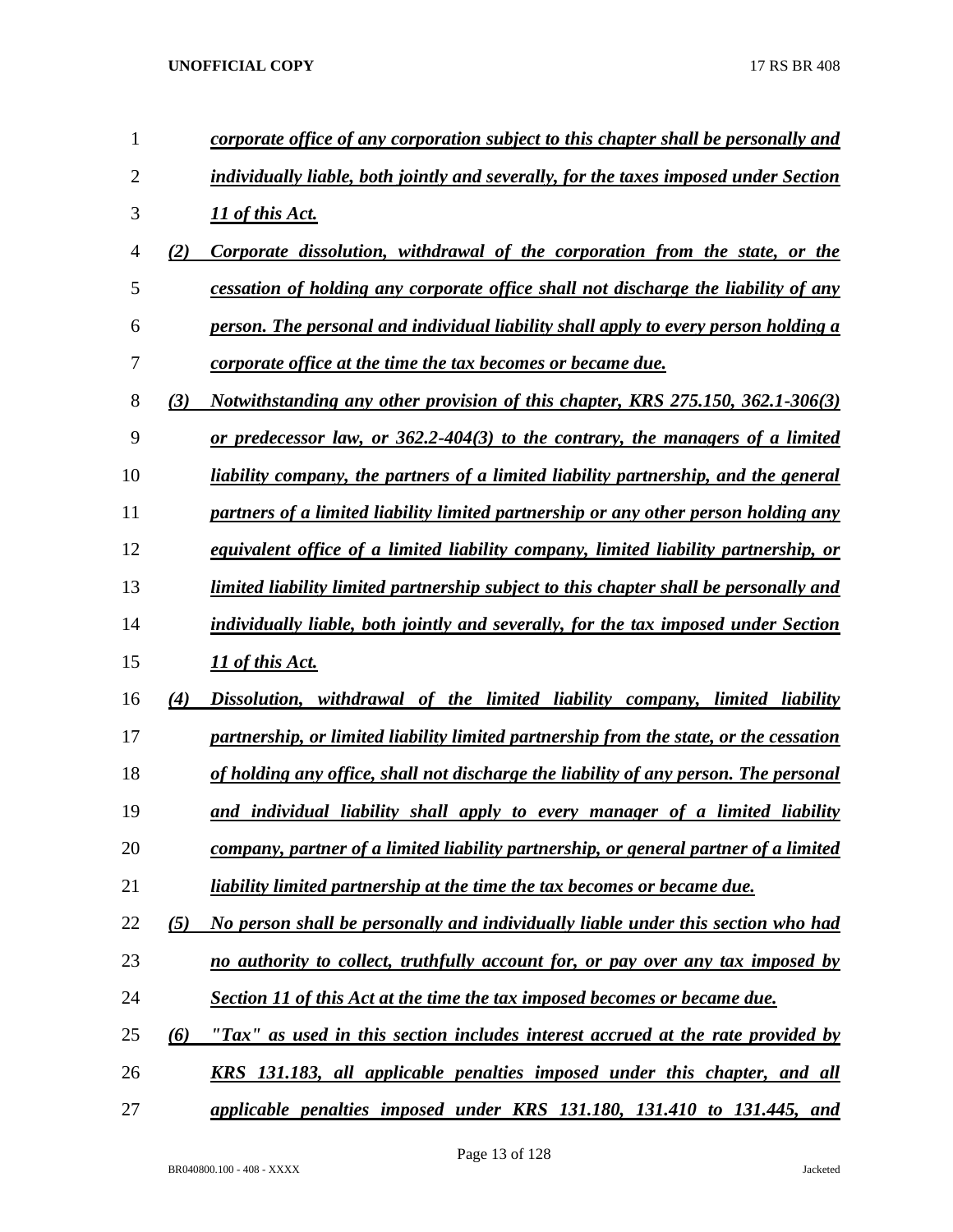| 1              | 131.990.                                                                                  |
|----------------|-------------------------------------------------------------------------------------------|
| $\overline{2}$ | $\rightarrow$ SECTION 16.<br>A NEW SECTION OF KRS CHAPTER 245 IS CREATED TO               |
| 3              | <b>READ AS FOLLOWS:</b>                                                                   |
| $\overline{4}$ | It is declared to be the legislative intent of this chapter that any cannabis or<br>(I)   |
| 5              | cannabis products held, owned, possessed, or in control of any person other than          |
| 6              | as provided in this chapter is contraband and subject to seizure and forfeiture as        |
| 7              | set out in this section.                                                                  |
| 8              | Whenever any peace officer of this state, or any representative of the department,<br>(2) |
| 9              | finds any cannabis or cannabis products within the borders of this state in the           |
| 10             | possession of any person other than a person authorized to possess cannabis or            |
| 11             | cannabis products pursuant to this chapter, the peace officer or representative of        |
| 12             | the department shall following the same procedures established in KRS 244.190,            |
| 13             | 244.195, and 244.200 in terms of seizing and disposing contraband.                        |
| 14             | SECTION 17. A NEW SECTION OF KRS CHAPTER 100 IS CREATED TO                                |
| 15             | <b>READ AS FOLLOWS:</b>                                                                   |
| 16             | No city, county, urban-county government, charter county government,<br>(I)               |
| 17             | consolidated local government, or unified local government shall utilize the              |
| 18             | zoning process to:                                                                        |
| 19             | Institute a moratorium upon the citing of cannabis-related entities;<br>(a)               |
| 20             | <b>Prohibit a licensee seeking to operate a cannabis cultivation facility from</b><br>(b) |
| 21             | locating at any place within the jurisdiction at which any agricultural use is            |
| 22             | <i>permitted</i> ;                                                                        |
| 23             | Prohibit a licensee seeking to operate a cannabis processing facility from<br>(c)         |
| 24             | locating at any place within the jurisdiction at which any other                          |
| 25             | manufacturer may locate;                                                                  |
| 26             | Prohibit a licensee seeking to operate a cannabis testing facility from<br>(d)            |
| 27             | locating at any place within the jurisdiction at which any other medical                  |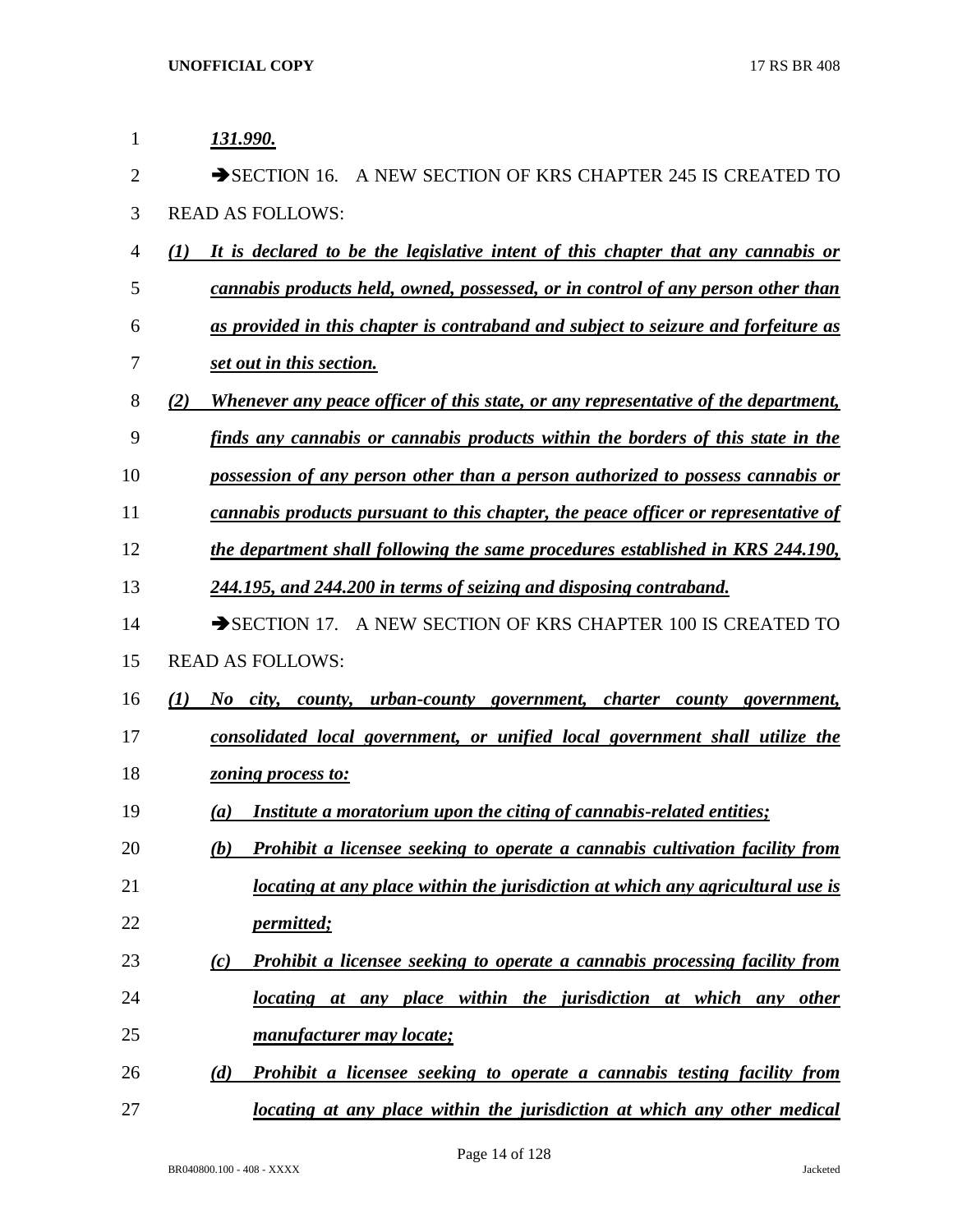| $\mathbf{1}$   | laboratory or testing facility may locate; or                                                 |
|----------------|-----------------------------------------------------------------------------------------------|
| $\overline{2}$ | <b>Prohibit a licensee seeking to operate a retail cannabis facility from locating</b><br>(e) |
| 3              | at any place within the jurisdiction at which any other business licensed to                  |
| $\overline{4}$ | sell alcoholic beverages may locate.                                                          |
| 5              | city, county, urban-county government, charter county government,<br>(2)<br>$\bm{N}$ o        |
| 6              | consolidated local government, or unified local government shall create specific              |
| 7              | zoning ordinances regulating cannabis-related entities which establish security               |
| 8              | requirements in excess of what the Department of Alcoholic Beverage and                       |
| 9              | <b>Cannabis Control requires of licensees pursuant to administrative regulation.</b>          |
| 10             | (3)<br>No city, county, urban-county government, charter county government,                   |
| 11             | consolidated local government, or unified local government shall charge a                     |
| 12             | licensee seeking permission to operate a cannabis-related facility any additional             |
| 13             | application fee or any fee in excess of what other applicants seeking zoning                  |
| 14             | <i>permission for a business are charged.</i>                                                 |
| 15             | SECTION 18. A NEW SECTION OF KRS CHAPTER 65 IS CREATED TO                                     |
| 16             | <b>READ AS FOLLOWS:</b>                                                                       |
| 17             | No existing or future city, county, urban-county government, charter county                   |
| 18             | government, consolidated local government, unified local government, special district,        |
| 19             | special purpose governmental entity, local or regional public or quasi-public agency,         |
| 20             | board, commission, department, public corporation, or any person acting under the             |
| 21             | authority of any of these organizations may institute a moratorium on cannabis-related        |
| 22             | entities licensed by the Department of Alcoholic Beverage and Cannabis Control by             |
| 23             | existing or future ordinance, executive order, administrative regulation, policy,             |
| 24             | procedure, rule, or any other form of executive or legislative action in violation of this    |
| 25             | section.                                                                                      |
| 26             | $\rightarrow$ SECTION 19.<br>A NEW SECTION OF KRS CHAPTER 311 IS CREATED TO                   |

READ AS FOLLOWS: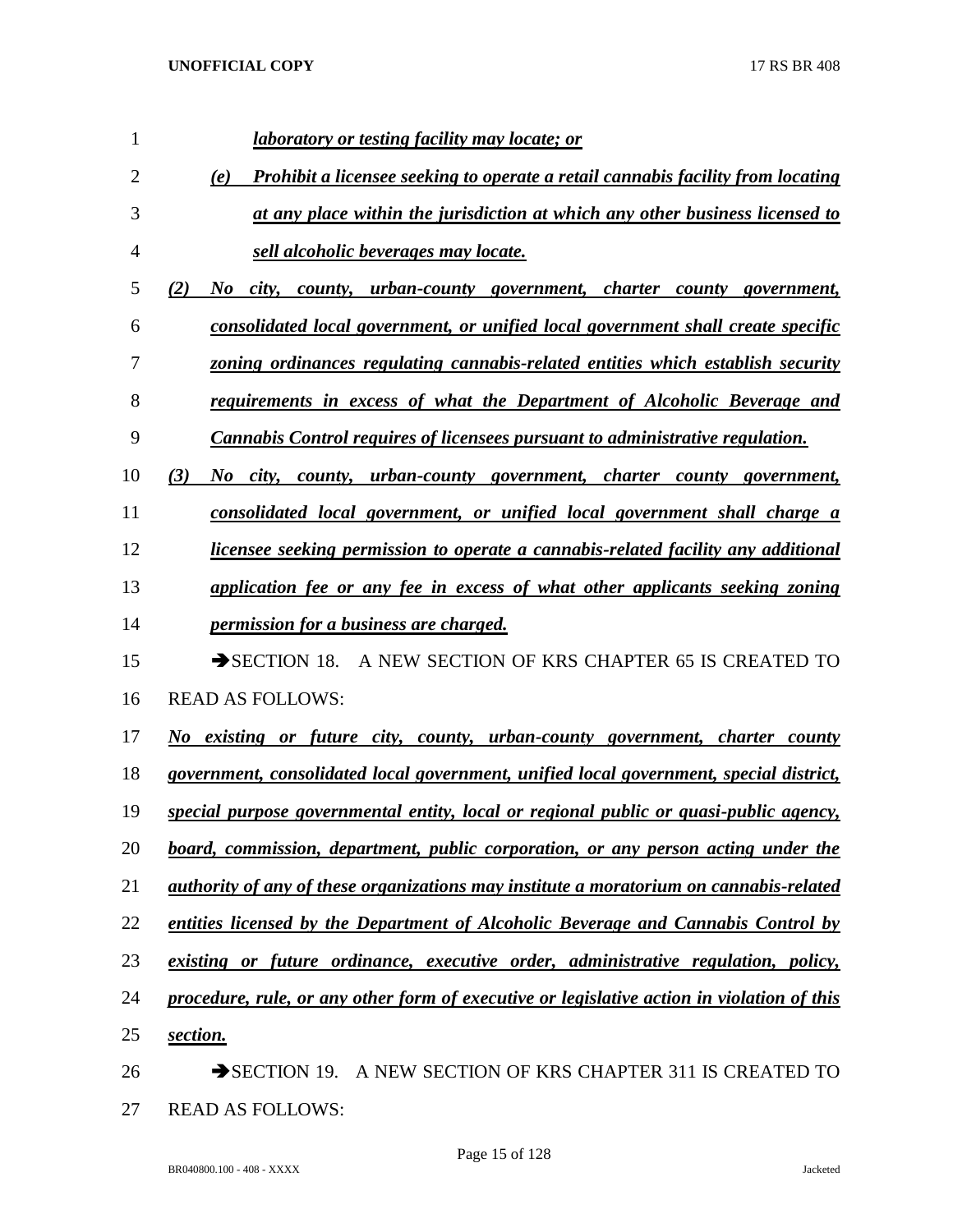

 other form of organization shall be included in or attached to the department or program 21 cabinet in which they are included or to which they are attached by statute or statutorily authorized executive order; except in the case of the Personnel Board and where the 23 attached department or administrative body is headed by a constitutionally elected officer, the attachment shall be solely for the purpose of dissemination of information and coordination of activities and shall not include any authority over the functions, personnel, funds, equipment, facilities, or records of the department or administrative

body.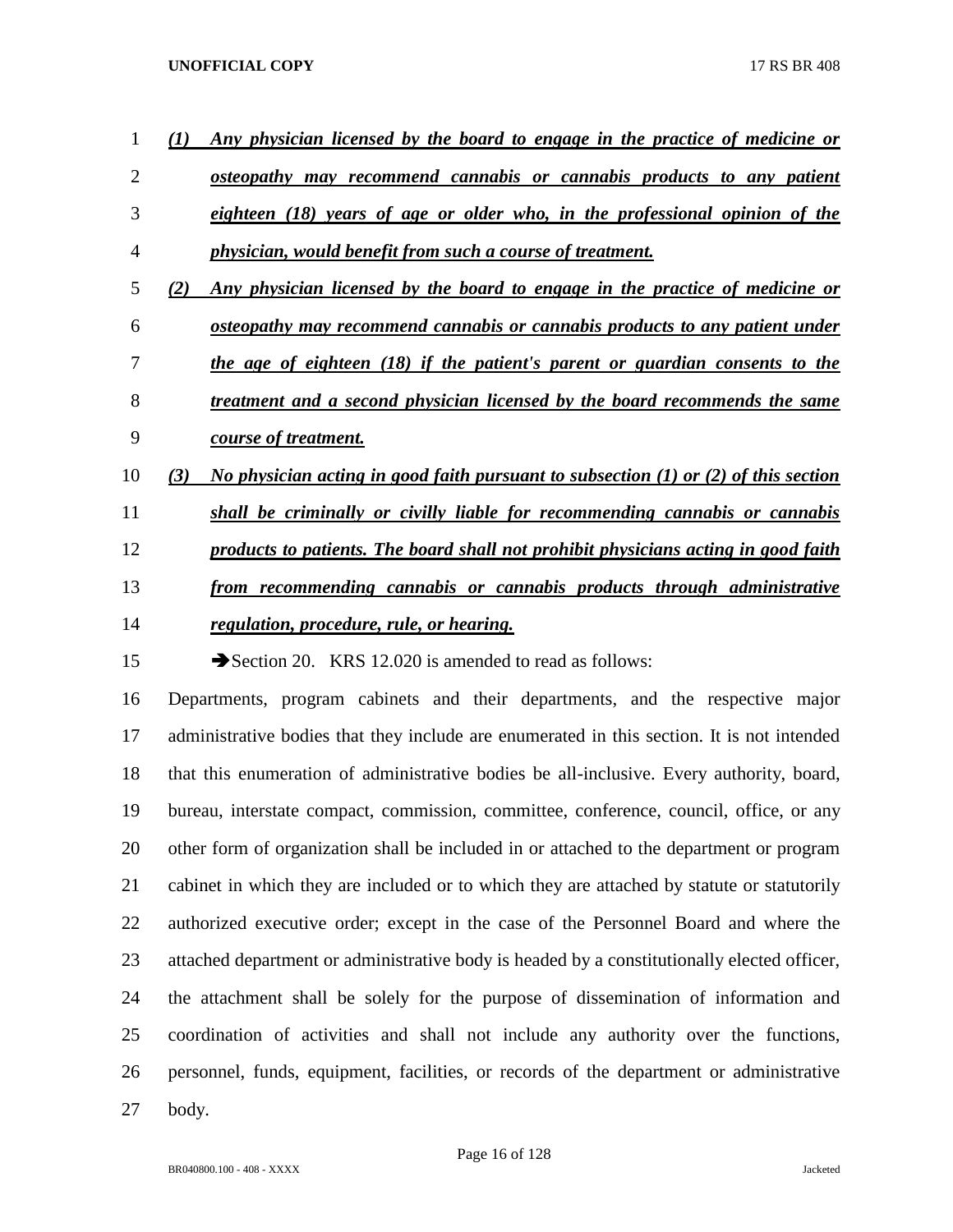| $\mathbf{1}$   | I. |     | Cabinet for General Government - Departments headed by elected officers: |  |  |  |  |  |
|----------------|----|-----|--------------------------------------------------------------------------|--|--|--|--|--|
| $\overline{2}$ |    | (1) | The Governor.                                                            |  |  |  |  |  |
| 3              |    | (2) | Lieutenant Governor.                                                     |  |  |  |  |  |
| $\overline{4}$ |    | (3) | Department of State.                                                     |  |  |  |  |  |
| 5              |    |     | Secretary of State.<br>(a)                                               |  |  |  |  |  |
| 6              |    |     | Board of Elections.<br>(b)                                               |  |  |  |  |  |
| 7              |    |     | Registry of Election Finance.<br>(c)                                     |  |  |  |  |  |
| 8              |    | (4) | Department of Law.                                                       |  |  |  |  |  |
| 9              |    |     | Attorney General.<br>(a)                                                 |  |  |  |  |  |
| 10             |    | (5) | Department of the Treasury.                                              |  |  |  |  |  |
| 11             |    |     | Treasurer.<br>(a)                                                        |  |  |  |  |  |
| 12             |    | (6) | Department of Agriculture.                                               |  |  |  |  |  |
| 13             |    |     | Commissioner of Agriculture.<br>(a)                                      |  |  |  |  |  |
| 14             |    |     | Kentucky Council on Agriculture.<br>(b)                                  |  |  |  |  |  |
| 15             |    | (7) | Auditor of Public Accounts.                                              |  |  |  |  |  |
| 16             | П. |     | Program cabinets headed by appointed officers:                           |  |  |  |  |  |
| 17             |    | (1) | Justice and Public Safety Cabinet:                                       |  |  |  |  |  |
| 18             |    |     | Department of Kentucky State Police.<br>(a)                              |  |  |  |  |  |
| 19             |    |     | Department of Criminal Justice Training.<br>(b)                          |  |  |  |  |  |
| 20             |    |     | Department of Corrections.<br>(c)                                        |  |  |  |  |  |
| 21             |    |     | Department of Juvenile Justice.<br>(d)                                   |  |  |  |  |  |
| 22             |    |     | Office of the Secretary.<br>(e)                                          |  |  |  |  |  |
| 23             |    |     | Office of Drug Control Policy.<br>(f)                                    |  |  |  |  |  |
| 24             |    |     | Office of Legal Services.<br>(g)                                         |  |  |  |  |  |
| 25             |    |     | Office of the Kentucky State Medical Examiner.<br>(h)                    |  |  |  |  |  |
| 26             |    |     | Parole Board.<br>(i)                                                     |  |  |  |  |  |
| 27             |    |     | Kentucky State Corrections Commission.<br>(j)                            |  |  |  |  |  |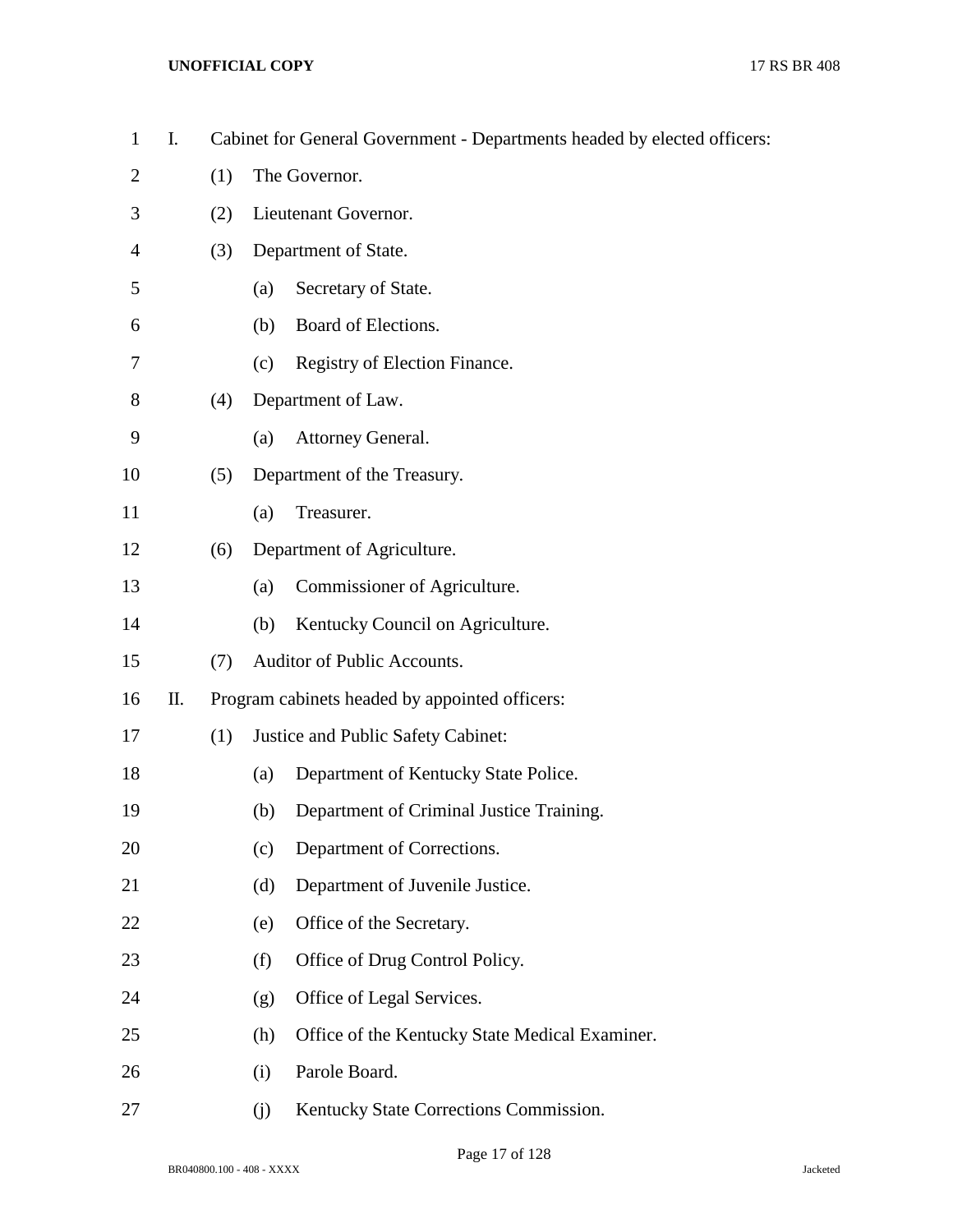| $\mathbf{1}$ |     | (k) |    |                                 | Office of Legislative and Intergovernmental Services.                |  |  |  |  |  |
|--------------|-----|-----|----|---------------------------------|----------------------------------------------------------------------|--|--|--|--|--|
| 2            |     | (1) |    |                                 | Office of Management and Administrative Services.                    |  |  |  |  |  |
| 3            |     | (m) |    | Department for Public Advocacy. |                                                                      |  |  |  |  |  |
| 4            | (2) |     |    |                                 | <b>Education and Workforce Development Cabinet:</b>                  |  |  |  |  |  |
| 5            |     | (a) |    |                                 | Office of the Secretary.                                             |  |  |  |  |  |
| 6            |     |     | 1. |                                 | Governor's Scholars Program.                                         |  |  |  |  |  |
| 7            |     |     | 2. |                                 | Governor's School for Entrepreneurs Program.                         |  |  |  |  |  |
| 8            |     | (b) |    |                                 | Office of Legal and Legislative Services.                            |  |  |  |  |  |
| 9            |     |     | 1. |                                 | <b>Client Assistance Program.</b>                                    |  |  |  |  |  |
| 10           |     | (c) |    |                                 | Office of Communication.                                             |  |  |  |  |  |
| 11           |     | (d) |    |                                 | Office of Budget and Administration.                                 |  |  |  |  |  |
| 12           |     |     | 1. |                                 | Division of Human Resources.                                         |  |  |  |  |  |
| 13           |     |     | 2. |                                 | Division of Administrative Services.                                 |  |  |  |  |  |
| 14           |     | (e) |    |                                 | Office of Technology Services.                                       |  |  |  |  |  |
| 15           |     | (f) |    |                                 | Office of Educational Programs.                                      |  |  |  |  |  |
| 16           |     | (g) |    |                                 | Office for Education and Workforce Statistics.                       |  |  |  |  |  |
| 17           |     | (h) |    |                                 | Board of the Kentucky Center for Education and Workforce Statistics. |  |  |  |  |  |
| 18           |     | (i) |    |                                 | Board of Directors for the Center for School Safety.                 |  |  |  |  |  |
| 19           |     | (j) |    |                                 | Department of Education.                                             |  |  |  |  |  |
| 20           |     |     | 1. |                                 | Kentucky Board of Education.                                         |  |  |  |  |  |
| 21           |     |     | 2. |                                 | Kentucky Technical Education Personnel Board.                        |  |  |  |  |  |
| 22           |     | (k) |    |                                 | Department for Libraries and Archives.                               |  |  |  |  |  |
| 23           |     | (1) |    |                                 | Department of Workforce Investment.                                  |  |  |  |  |  |
| 24           |     |     | 1. |                                 | Office for the Blind.                                                |  |  |  |  |  |
| 25           |     |     | 2. |                                 | Office of Vocational Rehabilitation.                                 |  |  |  |  |  |
| 26           |     |     | 3. |                                 | Office of Employment and Training.                                   |  |  |  |  |  |
| 27           |     |     |    |                                 | Division of Grant Management and Support.<br>a.                      |  |  |  |  |  |

Page 18 of 128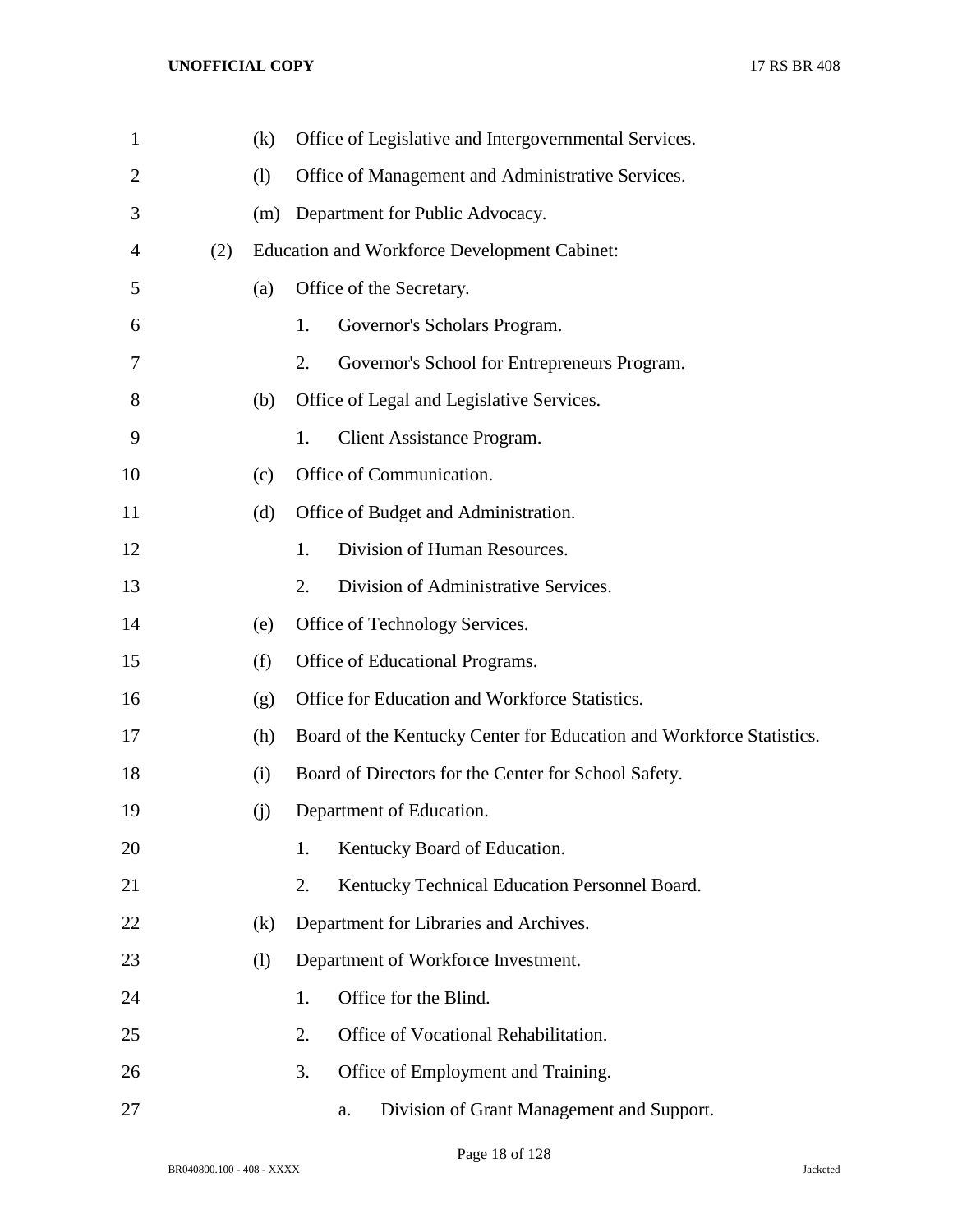| $\mathbf{1}$   |     |     |    | b.             | Division of Workforce and Employment Services.              |
|----------------|-----|-----|----|----------------|-------------------------------------------------------------|
| $\overline{2}$ |     |     |    | $\mathbf{c}$ . | Division of Unemployment Insurance.                         |
| 3              |     | (m) |    |                | Foundation for Workforce Development.                       |
| 4              |     | (n) |    |                | Kentucky Office for the Blind State Rehabilitation Council. |
| 5              |     | (0) |    |                | Kentucky Workforce Investment Board.                        |
| 6              |     | (p) |    |                | Statewide Council for Vocational Rehabilitation.            |
| 7              |     | (q) |    |                | Unemployment Insurance Commission.                          |
| 8              |     | (r) |    |                | <b>Education Professional Standards Board.</b>              |
| 9              |     |     | 1. |                | Division of Educator Preparation.                           |
| 10             |     |     | 2. |                | Division of Certification.                                  |
| 11             |     |     | 3. |                | Division of Professional Learning and Assessment.           |
| 12             |     |     | 4. |                | Division of Legal Services.                                 |
| 13             |     | (s) |    |                | Kentucky Commission on the Deaf and Hard of Hearing.        |
| 14             |     | (t) |    |                | Kentucky Educational Television.                            |
| 15             |     | (u) |    |                | Kentucky Environmental Education Council.                   |
| 16             | (3) |     |    |                | <b>Energy and Environment Cabinet:</b>                      |
| 17             |     | (a) |    |                | Office of the Secretary.                                    |
| 18             |     |     | 1. |                | Office of Legislative and Intergovernmental Affairs.        |
| 19             |     |     | 2. |                | Office of General Counsel.                                  |
| 20             |     |     | 3. |                | Office of Administrative Hearings.                          |
| 21             |     |     | 4. |                | Mine Safety Review Commission.                              |
| 22             |     |     | 5. |                | Kentucky State Nature Preserves Commission.                 |
| 23             |     |     | 6. |                | Kentucky Environmental Quality Commission.                  |
| 24             |     |     | 7. |                | Kentucky Public Service Commission.                         |
| 25             |     | (b) |    |                | Department for Environmental Protection.                    |
| 26             |     |     | 1. |                | Office of the Commissioner.                                 |
| 27             |     |     | 2. |                | Division for Air Quality.                                   |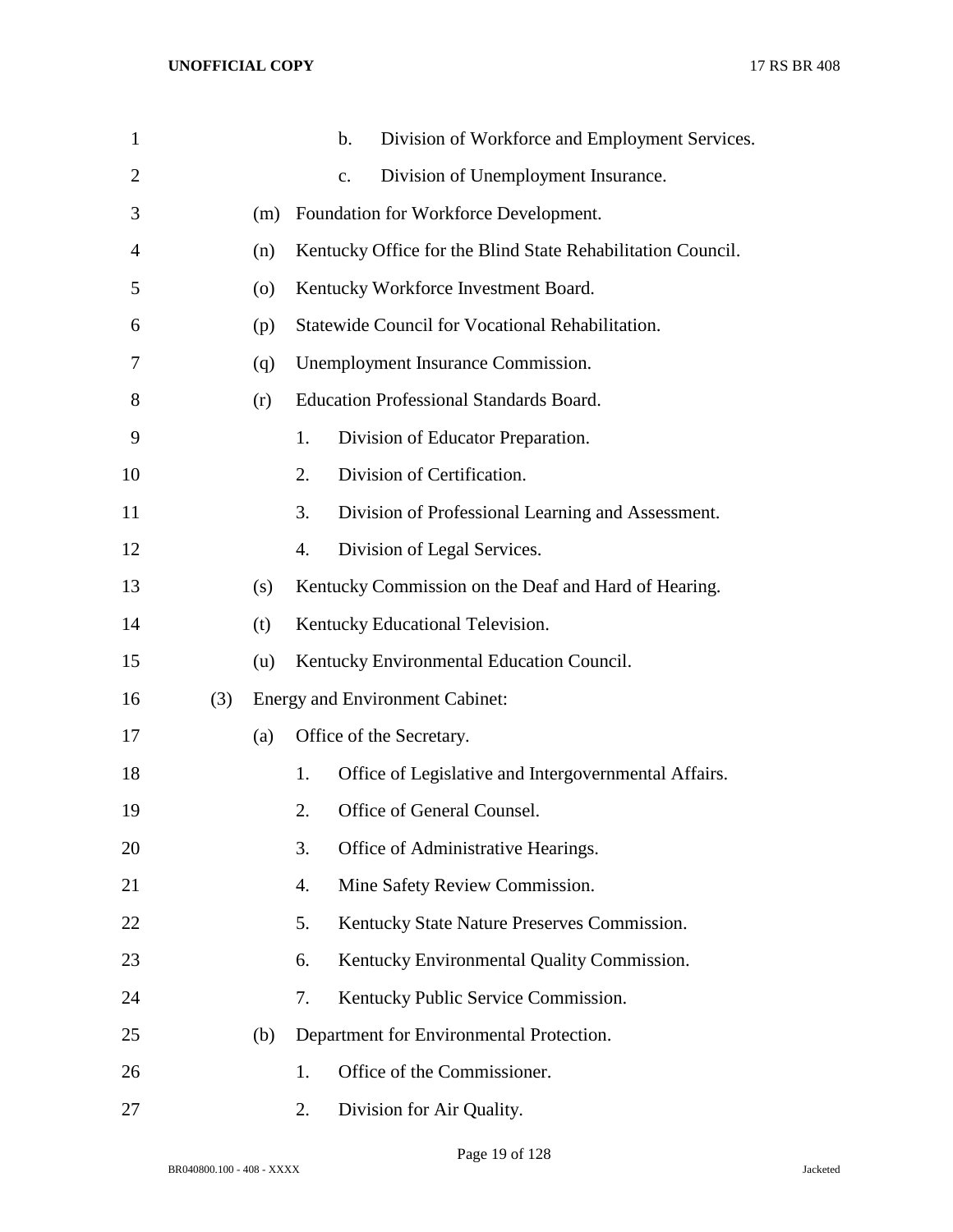| $\mathbf{1}$   |     |     | 3.               | Division of Water.                                           |
|----------------|-----|-----|------------------|--------------------------------------------------------------|
| $\overline{2}$ |     |     | 4.               | Division of Environmental Program Support.                   |
| 3              |     |     | 5.               | Division of Waste Management.                                |
| 4              |     |     | 6.               | Division of Enforcement.                                     |
| 5              |     |     | 7.               | Division of Compliance Assistance.                           |
| 6              |     | (c) |                  | Department for Natural Resources.                            |
| 7              |     |     | 1.               | Office of the Commissioner.                                  |
| 8              |     |     | 2.               | Division of Technical and Administrative Support.            |
| 9              |     |     | 3.               | Division of Mine Permits.                                    |
| 10             |     |     | $\overline{4}$ . | Division of Mine Reclamation and Enforcement.                |
| 11             |     |     | 5.               | Division of Abandoned Mine Lands.                            |
| 12             |     |     | 6.               | Division of Oil and Gas.                                     |
| 13             |     |     | 7.               | Division of Mine Safety.                                     |
| 14             |     |     | 8.               | Division of Forestry.                                        |
| 15             |     |     | 9.               | Division of Conservation.                                    |
| 16             |     |     | 10.              | Office of the Reclamation Guaranty Fund.                     |
| 17             |     |     | 11.              | Kentucky Mining Board.                                       |
| 18             |     | (d) |                  | Department for Energy Development and Independence.          |
| 19             |     |     | 1.               | Division of Efficiency and Conservation.                     |
| 20             |     |     | 2.               | Division of Renewable Energy.                                |
| 21             |     |     | 3.               | Division of Biofuels.                                        |
| 22             |     |     | 4.               | Division of Energy Generation Transmission and Distribution. |
| 23             |     |     | 5.               | Division of Carbon Management.                               |
| 24             |     |     | 6.               | Division of Fossil Energy Development.                       |
| 25             | (4) |     |                  | Public Protection Cabinet.                                   |
| 26             |     | (a) |                  | Office of the Secretary.                                     |
| 27             |     |     | 1.               | Office of Communications and Public Outreach.                |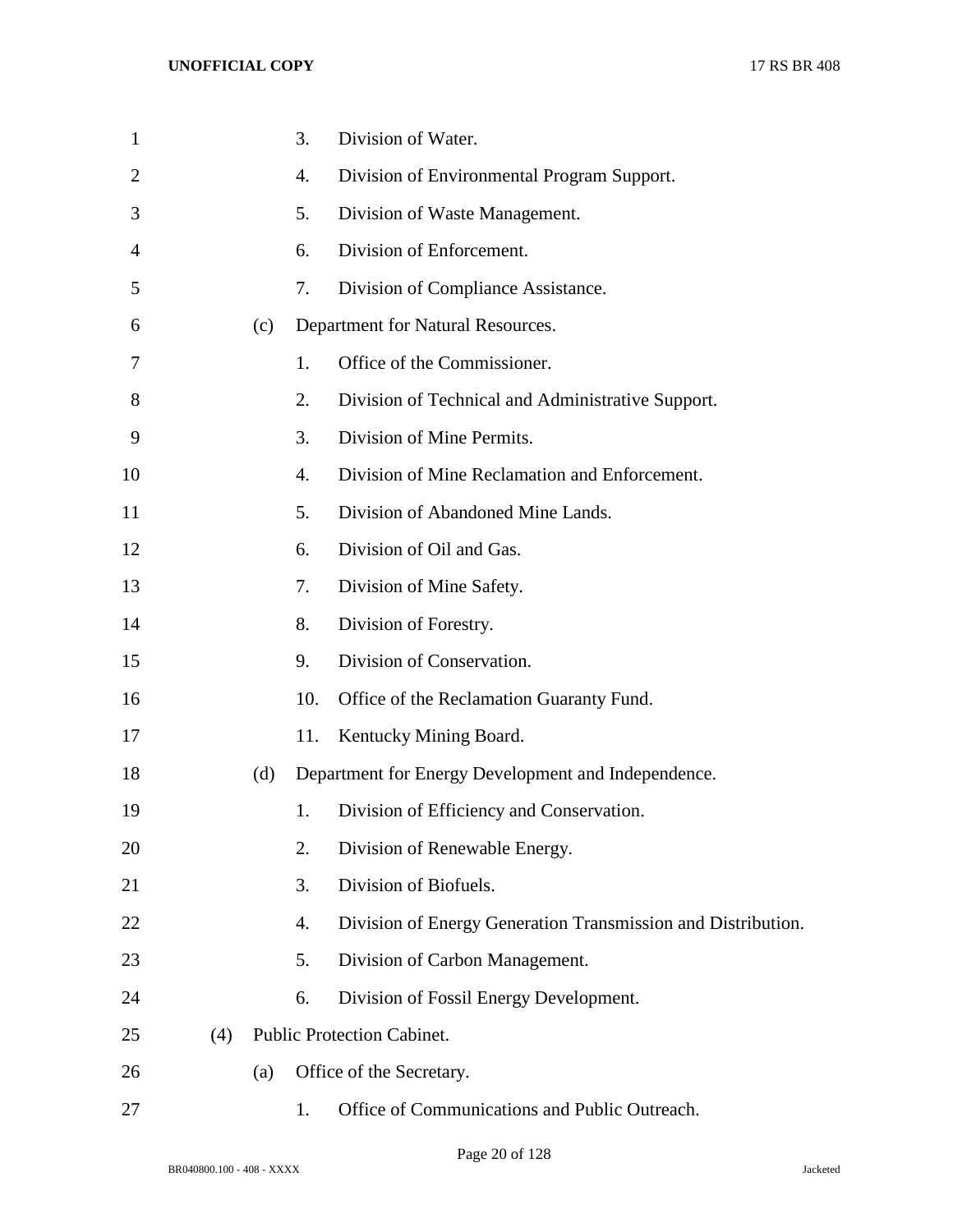| $\mathbf{1}$ |     | 2. | Office of Legal Services.                                            |
|--------------|-----|----|----------------------------------------------------------------------|
| 2            |     |    | Insurance Legal Division.<br>a.                                      |
| 3            |     |    | Charitable Gaming Legal Division.<br>b.                              |
| 4            |     |    | Alcoholic Beverage <i>and Cannabis</i> Control Legal Division.<br>c. |
| 5            |     |    | d.<br>Housing, Buildings and Construction Legal Division.            |
| 6            |     |    | Financial Institutions Legal Division.<br>e.                         |
| 7            | (b) |    | Crime Victims Compensation Board.                                    |
| 8            | (c) |    | Board of Claims.                                                     |
| 9            | (d) |    | Kentucky Board of Tax Appeals.                                       |
| 10           | (e) |    | Kentucky Boxing and Wrestling Authority.                             |
| 11           | (f) |    | Kentucky Horse Racing Commission.                                    |
| 12           |     | 1. | Division of Licensing.                                               |
| 13           |     | 2. | Division of Incentives and Development.                              |
| 14           |     | 3. | Division of Veterinary Services.                                     |
| 15           |     | 4. | Division of Security and Enforcement.                                |
| 16           | (g) |    | Department of Alcoholic Beverage <i>and Cannabis</i> Control.        |
| 17           |     | 1. | Division of Distilled Spirits.                                       |
| 18           |     | 2. | Division of Malt Beverages.                                          |
| 19           |     | 3. | Division of Enforcement.                                             |
| 20           |     | 4. | <b>Division of Cannabis.</b>                                         |
| 21           | (h) |    | Department of Charitable Gaming.                                     |
| 22           |     | 1. | Division of Licensing and Compliance.                                |
| 23           |     | 2. | Division of Enforcement.                                             |
| 24           | (i) |    | Department of Financial Institutions.                                |
| 25           |     | 1. | Division of Depository Institutions.                                 |
| 26           |     | 2. | Division of Non-Depository Institutions.                             |
| 27           |     | 3. | Division of Securities.                                              |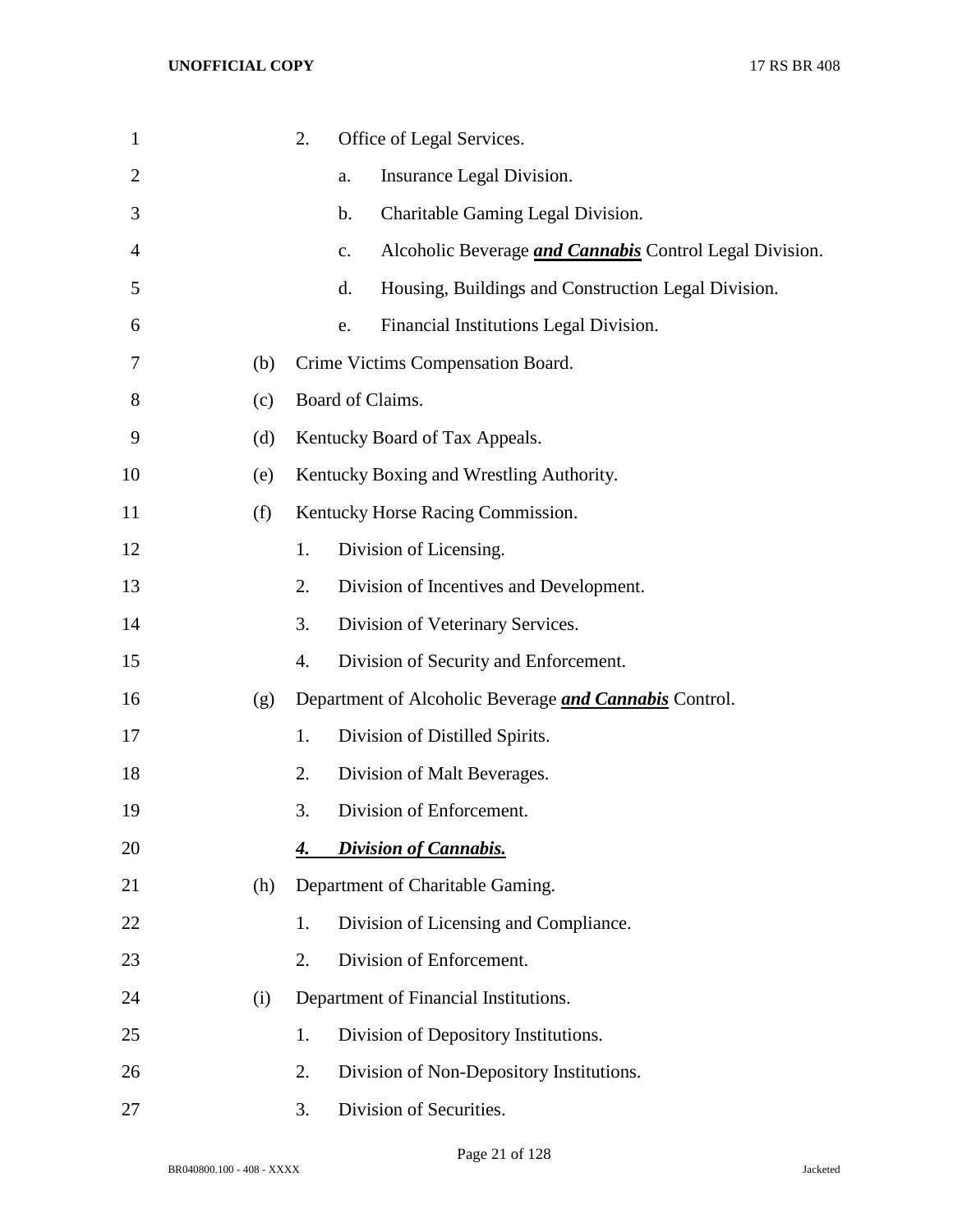| 1              |     | (j) |                | Department of Housing, Buildings and Construction.                   |
|----------------|-----|-----|----------------|----------------------------------------------------------------------|
| $\overline{2}$ |     |     | 1.             | Division of Fire Prevention.                                         |
| 3              |     |     | 2.             | Division of Plumbing.                                                |
| 4              |     |     | 3.             | Division of Heating, Ventilation, and Air Conditioning.              |
| 5              |     |     | 4.             | Division of Building Code Enforcement.                               |
| 6              |     | (k) |                | Department of Insurance.                                             |
| 7              |     |     | 1.             | Property and Casualty Division.                                      |
| 8              |     |     | 2.             | Health and Life Division.                                            |
| 9              |     |     | 3.             | Division of Financial Standards and Examination.                     |
| 10             |     |     | 4.             | Division of Agent Licensing.                                         |
| 11             |     |     | 5.             | Division of Insurance Fraud Investigation.                           |
| 12             |     |     | 6.             | <b>Consumer Protection Division.</b>                                 |
| 13             |     |     | 7.             | Division of Kentucky Access.                                         |
| 14             |     | (1) |                | Office of Occupations and Professions.                               |
| 15             | (5) |     | Labor Cabinet. |                                                                      |
| 16             |     | (a) |                | Office of the Secretary.                                             |
| 17             |     |     | 1.             | Division of Management Services.                                     |
| 18             |     |     | 2.             | Office of General Counsel.                                           |
| 19             |     | (b) |                | Office of General Administration and Program Support for Shared      |
| 20             |     |     | Services.      |                                                                      |
| 21             |     |     | 1.             | Division of Human Resource Management.                               |
| 22             |     |     | 2.             | Division of Fiscal Management.                                       |
| 23             |     |     | 3.             | Division of Budgets.                                                 |
| 24             |     |     | 4.             | Division of Information Services.                                    |
| 25             |     | (c) |                | Office of Inspector General for Shared Services.                     |
| 26             |     | (d) |                | Department of Workplace Standards.                                   |
| 27             |     |     | 1.             | Employment<br>Standards,<br>Division<br>Apprenticeship,<br>of<br>and |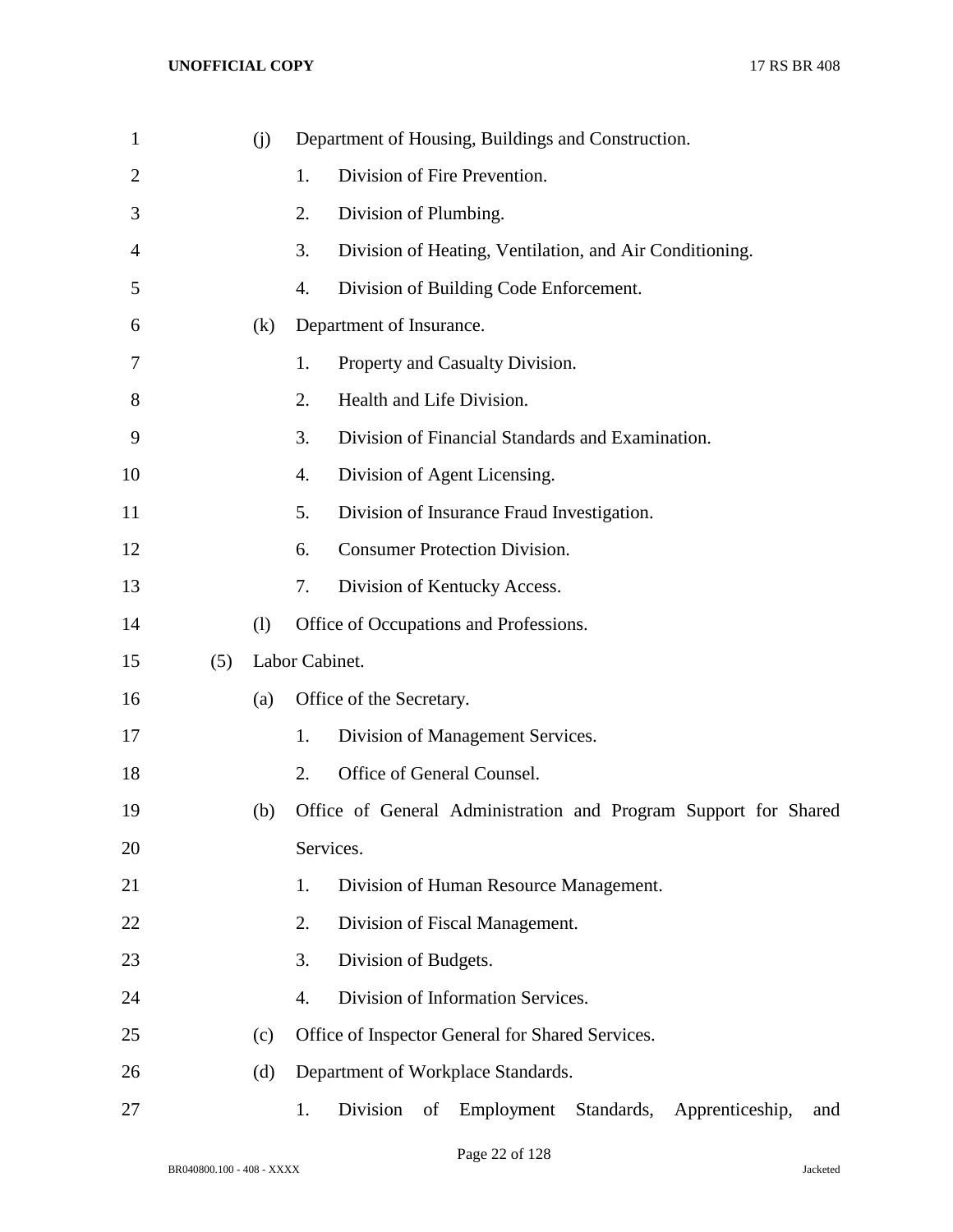| $\mathbf{1}$ |     |     | Mediation.                                                       |
|--------------|-----|-----|------------------------------------------------------------------|
| 2            |     |     | 2.<br>Division of Occupational Safety and Health Compliance.     |
| 3            |     |     | 3.<br>Division of Occupational Safety and Health Education and   |
| 4            |     |     | Training.                                                        |
| 5            |     |     | 4.<br>Division of Workers' Compensation Funds.                   |
| 6            |     | (e) | Department of Workers' Claims.                                   |
| 7            |     |     | Office of General Counsel for Workers' Claims.<br>1.             |
| 8            |     |     | 2.<br>Office of Administrative Law Judges.                       |
| 9            |     |     | 3.<br>Division of Claims Processing.                             |
| 10           |     |     | 4.<br>Division of Security and Compliance.                       |
| 11           |     |     | 5.<br>Division of Information and Research.                      |
| 12           |     |     | 6.<br>Division of Ombudsman and Workers' Compensation Specialist |
| 13           |     |     | Services.                                                        |
| 14           |     |     | Workers' Compensation Board.<br>7.                               |
| 15           |     |     | 8.<br>Workers' Compensation Advisory Council.                    |
| 16           |     |     | 9.<br>Workers' Compensation Nominating Commission.               |
| 17           |     | (f) | Workers' Compensation Funding Commission.                        |
| 18           |     | (g) | Kentucky Labor-Management Advisory Council.                      |
| 19           |     | (h) | Occupational Safety and Health Standards Board.                  |
| 20           |     | (i) | Prevailing Wage Review Board.                                    |
| 21           |     | (j) | Apprenticeship and Training Council.                             |
| 22           |     | (k) | State Labor Relations Board.                                     |
| 23           |     | (1) | Employers' Mutual Insurance Authority.                           |
| 24           |     | (m) | Kentucky Occupational Safety and Health Review Commission.       |
| 25           | (6) |     | <b>Transportation Cabinet:</b>                                   |
| 26           |     | (a) | Department of Highways.                                          |
| 27           |     |     | Office of Project Development.<br>1.                             |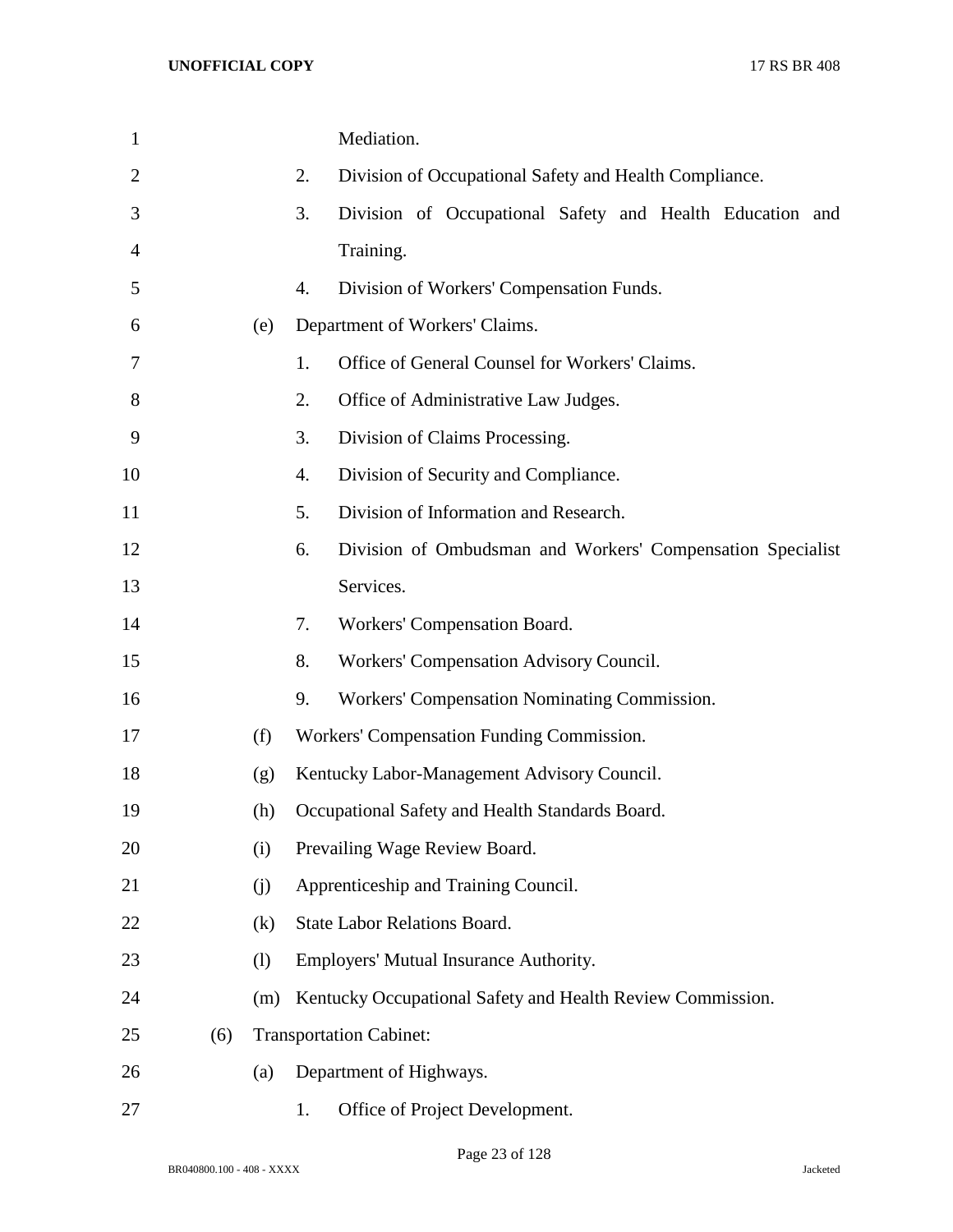| $\mathbf{1}$   |     |     | 2.                                       |                           | Office of Project Delivery and Preservation.            |  |
|----------------|-----|-----|------------------------------------------|---------------------------|---------------------------------------------------------|--|
| $\overline{2}$ |     |     | 3.                                       |                           | Office of Highway Safety.                               |  |
| 3              |     |     | 4.                                       |                           | Highway District Offices One through Twelve.            |  |
| 4              |     | (b) |                                          |                           | Department of Vehicle Regulation.                       |  |
| 5              |     | (c) |                                          | Department of Aviation.   |                                                         |  |
| 6              |     | (d) |                                          |                           | Department of Rural and Municipal Aid.                  |  |
| 7              |     |     | 1.                                       |                           | Office of Local Programs.                               |  |
| 8              |     |     | 2.                                       |                           | Office of Rural and Secondary Roads.                    |  |
| 9              |     | (e) |                                          | Office of the Secretary.  |                                                         |  |
| 10             |     |     | 1.                                       |                           | Office of Public Affairs.                               |  |
| 11             |     |     | 2.                                       |                           | Office for Civil Rights and Small Business Development. |  |
| 12             |     |     | 3.                                       |                           | Office of Budget and Fiscal Management.                 |  |
| 13             |     |     | 4.                                       |                           | Office of Inspector General.                            |  |
| 14             |     | (f) |                                          |                           | Office of Support Services.                             |  |
| 15             |     | (g) |                                          |                           | Office of Transportation Delivery.                      |  |
| 16             |     | (h) | Office of Audits.                        |                           |                                                         |  |
| 17             |     | (i) | Office of Human Resource Management.     |                           |                                                         |  |
| 18             |     | (i) | Office of Information Technology.        |                           |                                                         |  |
| 19             |     | (k) |                                          | Office of Legal Services. |                                                         |  |
| 20             | (7) |     | <b>Cabinet for Economic Development:</b> |                           |                                                         |  |
| 21             |     | (a) |                                          | Office of the Secretary.  |                                                         |  |
| 22             |     |     | 1.                                       |                           | Office of Legal Services.                               |  |
| 23             |     |     | 2.                                       |                           | Department for Business Development.                    |  |
| 24             |     |     |                                          | a.                        | Office of Entrepreneurship.                             |  |
| 25             |     |     |                                          | i.                        | Commission on Small Business Advocacy.                  |  |
| 26             |     |     |                                          | b.                        | Office of Research and Public Affairs.                  |  |
| 27             |     |     |                                          | c.                        | Bluegrass State Skills Corporation.                     |  |

Page 24 of 128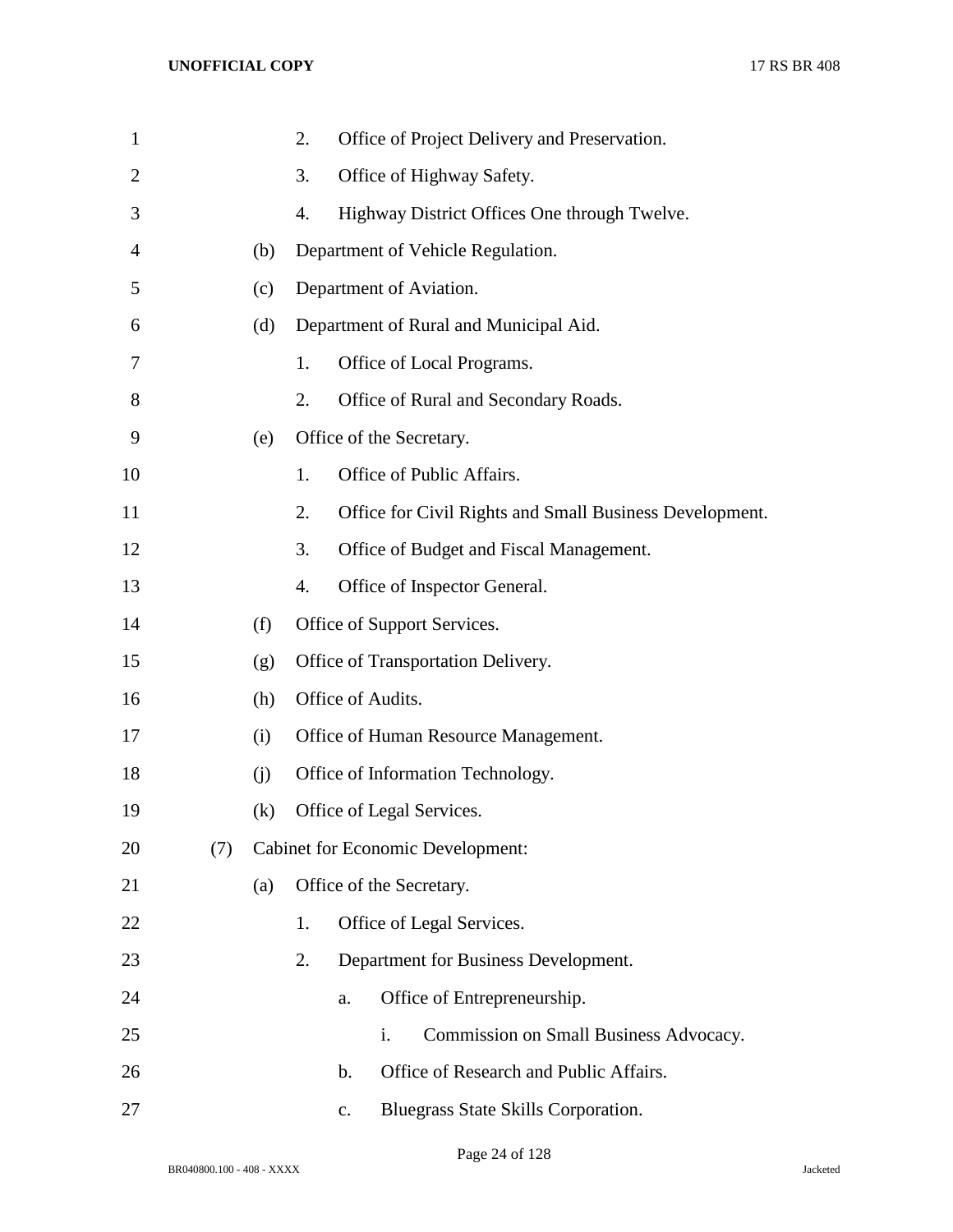| $\mathbf{1}$ |     |                    | 3. |               | Office of Financial Services.                                    |
|--------------|-----|--------------------|----|---------------|------------------------------------------------------------------|
| 2            |     |                    |    | a.            | Kentucky Economic Development Finance Authority.                 |
| 3            |     |                    |    | b.            | Division of Finance and Personnel.                               |
| 4            |     |                    |    | c.            | Division of Network Administration.                              |
| 5            |     |                    |    | d.            | Compliance Division.                                             |
| 6            |     |                    |    | e.            | Incentive Assistance Division.                                   |
| 7            | (8) |                    |    |               | Cabinet for Health and Family Services:                          |
| 8            |     | (a)                |    |               | Office of the Secretary.                                         |
| 9            |     | (b)                |    |               | Office of Health Policy.                                         |
| 10           |     | (c)                |    |               | Office of Legal Services.                                        |
| 11           |     | (d)                |    |               | Office of Inspector General.                                     |
| 12           |     | (e)                |    |               | Office of Communications and Administrative Review.              |
| 13           |     | (f)                |    |               | Office of the Ombudsman.                                         |
| 14           |     | (g)                |    |               | Office of Policy and Budget.                                     |
| 15           |     | (h)                |    |               | Office of Human Resource Management.                             |
| 16           |     | (i)                |    |               | Office of Administrative and Technology Services.                |
| 17           |     | (j)                |    |               | Department for Public Health.                                    |
| 18           |     | (k)                |    |               | Department for Medicaid Services.                                |
| 19           |     | (1)                |    |               | Department for Behavioral Health, Developmental and Intellectual |
| 20           |     |                    |    | Disabilities. |                                                                  |
| 21           |     | (m)                |    |               | Department for Aging and Independent Living.                     |
| 22           |     | (n)                |    |               | Department for Community Based Services.                         |
| 23           |     | $\left( 0 \right)$ |    |               | Department for Income Support.                                   |
| 24           |     | (p)                |    |               | Department for Family Resource Centers and Volunteer Services.   |
| 25           |     | (q)                |    |               | Kentucky Commission on Community Volunteerism and Service.       |
| 26           |     | (r)                |    |               | Kentucky Commission for Children with Special Health Care Needs. |
| 27           |     | (s)                |    |               | Governor's Office of Electronic Health Information.              |

Page 25 of 128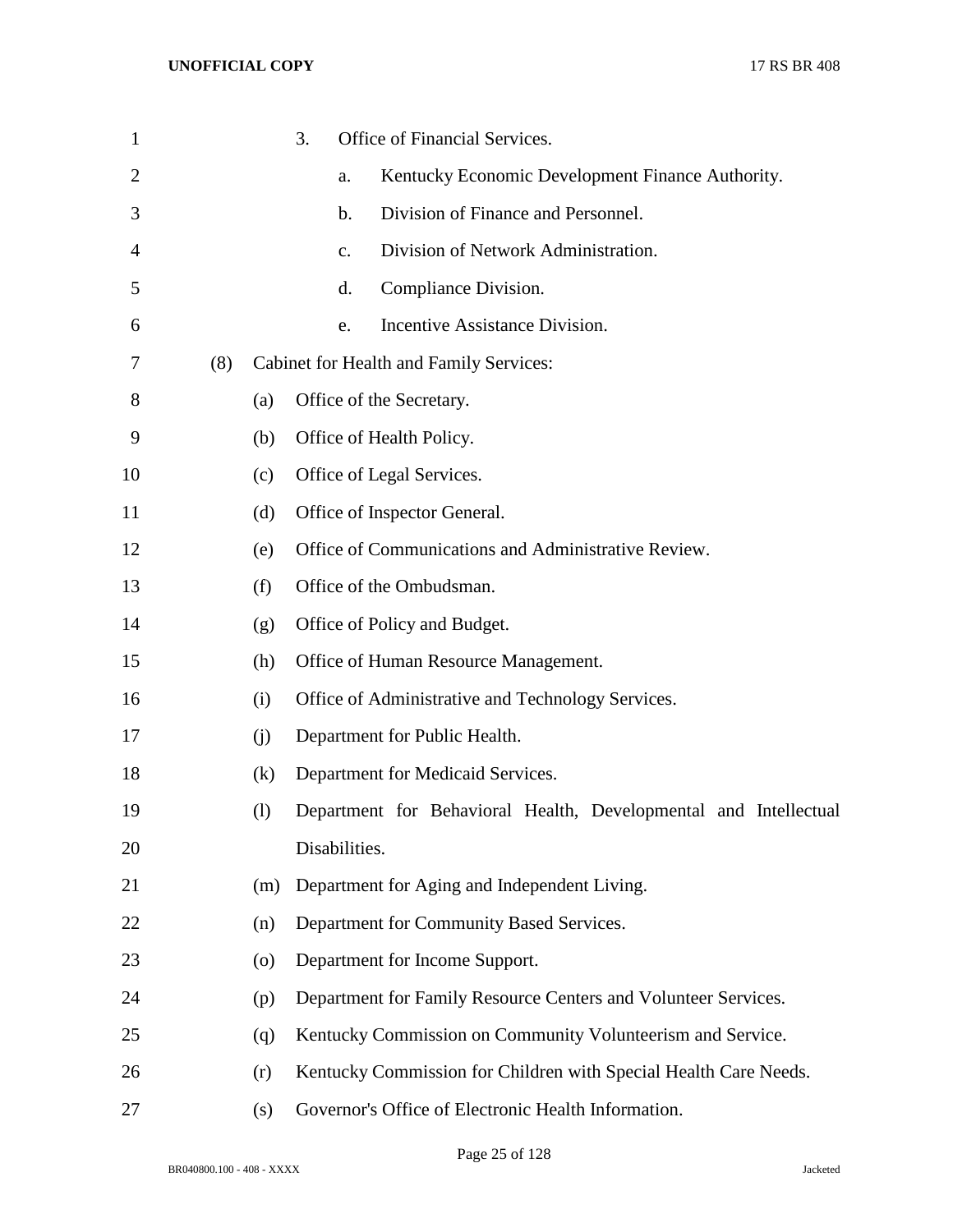| $\mathbf{1}$   | (9)  |                    | Finance and Administration Cabinet:                             |
|----------------|------|--------------------|-----------------------------------------------------------------|
| $\overline{2}$ |      | (a)                | Office of General Counsel.                                      |
| 3              |      | (b)                | Office of the Controller.                                       |
| 4              |      | (c)                | Office of Administrative Services.                              |
| 5              |      | (d)                | Office of Public Information.                                   |
| 6              |      | (e)                | Office of Policy and Audit.                                     |
| 7              |      | (f)                | Department for Facilities and Support Services.                 |
| 8              |      | (g)                | Department of Revenue.                                          |
| 9              |      | (h)                | Commonwealth Office of Technology.                              |
| 10             |      | (i)                | State Property and Buildings Commission.                        |
| 11             |      | (i)                | Office of Equal Employment Opportunity and Contract Compliance. |
| 12             |      | (k)                | Kentucky Employees Retirement Systems.                          |
| 13             |      | (1)                | Commonwealth Credit Union.                                      |
| 14             |      | (m)                | State Investment Commission.                                    |
| 15             |      | (n)                | Kentucky Housing Corporation.                                   |
| 16             |      | $\left( 0 \right)$ | Kentucky Local Correctional Facilities Construction Authority.  |
| 17             |      | (p)                | Kentucky Turnpike Authority.                                    |
| 18             |      | (q)                | Historic Properties Advisory Commission.                        |
| 19             |      | (r)                | Kentucky Tobacco Settlement Trust Corporation.                  |
| 20             |      | (s)                | Kentucky Higher Education Assistance Authority.                 |
| 21             |      | (t)                | Kentucky River Authority.                                       |
| 22             |      | (u)                | Kentucky Teachers' Retirement System Board of Trustees.         |
| 23             |      | (v)                | Executive Branch Ethics Commission.                             |
| 24             | (10) |                    | Tourism, Arts and Heritage Cabinet:                             |
| 25             |      | (a)                | Kentucky Department of Travel and Tourism.                      |
| 26             |      |                    | Division of Tourism Services.<br>1.                             |
| 27             |      |                    | Division of Marketing and Administration.<br>2.                 |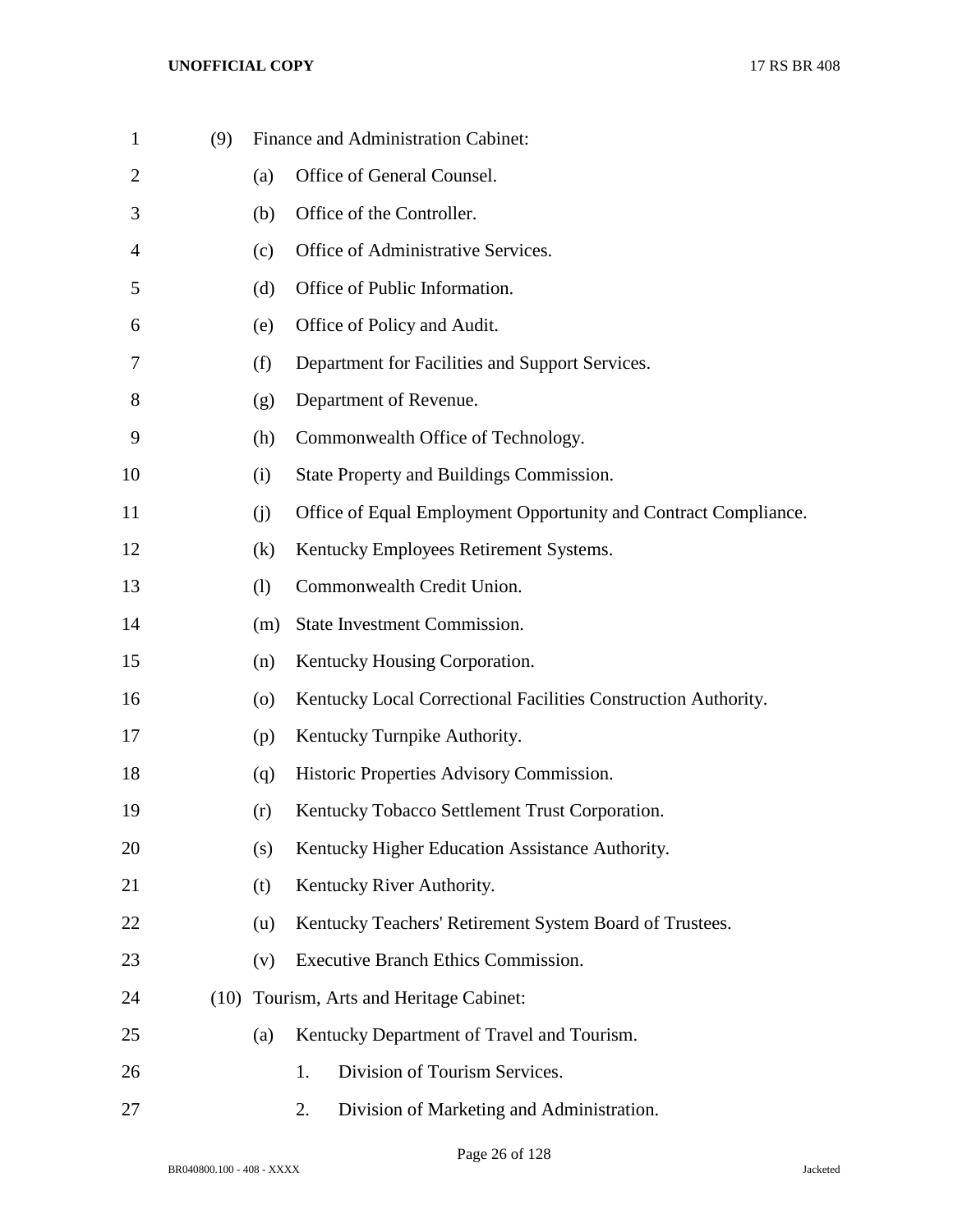| $\mathbf{1}$   |     | 3.  | Division of Communications and Promotions.         |
|----------------|-----|-----|----------------------------------------------------|
| $\overline{2}$ | (b) |     | Kentucky Department of Parks.                      |
| 3              |     | 1.  | Division of Information Technology.                |
| 4              |     | 2.  | Division of Human Resources.                       |
| 5              |     | 3.  | Division of Financial Operations.                  |
| 6              |     | 4.  | Division of Facilities Management.                 |
| 7              |     | 5.  | Division of Facilities Maintenance.                |
| 8              |     | 6.  | Division of Customer Services.                     |
| 9              |     | 7.  | Division of Recreation.                            |
| 10             |     | 8.  | Division of Golf Courses.                          |
| 11             |     | 9.  | Division of Food Services.                         |
| 12             |     | 10. | Division of Rangers.                               |
| 13             |     | 11. | Division of Resort Parks.                          |
| 14             |     | 12. | Division of Recreational Parks and Historic Sites. |
| 15             | (c) |     | Department of Fish and Wildlife Resources.         |
| 16             |     | 1.  | Division of Law Enforcement.                       |
| 17             |     | 2.  | Division of Administrative Services.               |
| 18             |     | 3.  | Division of Engineering.                           |
| 19             |     | 4.  | Division of Fisheries.                             |
| 20             |     | 5.  | Division of Information and Education.             |
| 21             |     | 6.  | Division of Wildlife.                              |
| 22             |     | 7.  | Division of Public Affairs.                        |
| 23             | (d) |     | Kentucky Horse Park.                               |
| 24             |     | 1.  | Division of Support Services.                      |
| 25             |     | 2.  | Division of Buildings and Grounds.                 |
| 26             |     | 3.  | Division of Operational Services.                  |
| 27             | (e) |     | Kentucky State Fair Board.                         |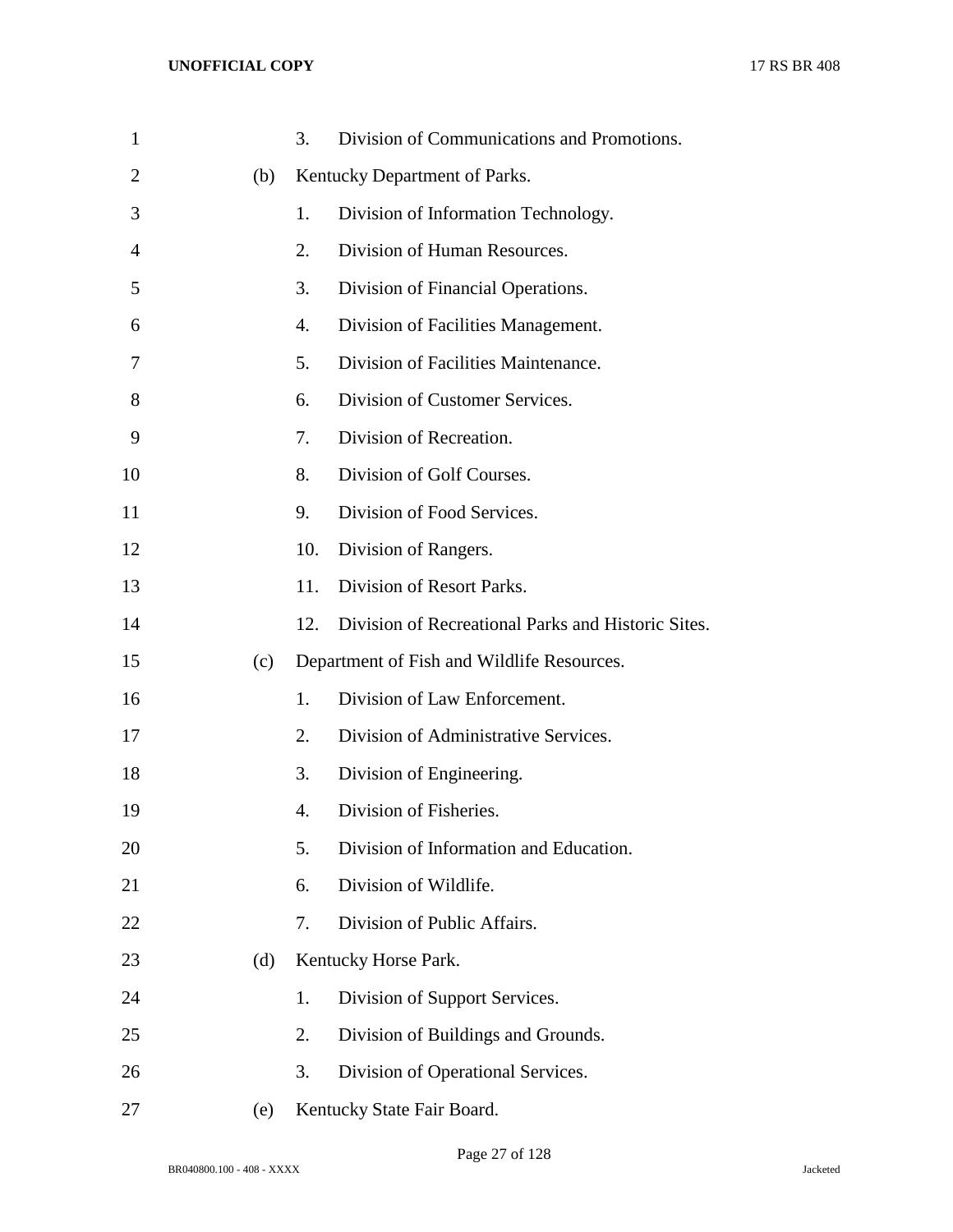| $\mathbf{1}$   |     | 1.  | Office of Administrative and Information Technology Services. |
|----------------|-----|-----|---------------------------------------------------------------|
| $\overline{2}$ |     | 2.  | Office of Human Resources and Access Control.                 |
| 3              |     | 3.  | Division of Expositions.                                      |
| 4              |     | 4.  | Division of Kentucky Exposition Center Operations.            |
| 5              |     | 5.  | Division of Kentucky International Convention Center.         |
| 6              |     | 6.  | Division of Public Relations and Media.                       |
| 7              |     | 7.  | Division of Venue Services.                                   |
| 8              |     | 8.  | Division of Personnel Management and Staff Development.       |
| 9              |     | 9.  | Division of Sales.                                            |
| 10             |     | 10. | Division of Security and Traffic Control.                     |
| 11             |     | 11. | Division of Information Technology.                           |
| 12             |     | 12. | Division of the Louisville Arena.                             |
| 13             |     | 13. | Division of Fiscal and Contract Management.                   |
| 14             |     | 14. | Division of Access Control.                                   |
| 15             | (f) |     | Office of the Secretary.                                      |
| 16             |     | 1.  | Office of Finance.                                            |
| 17             |     | 2.  | Office of Research and Administration.                        |
| 18             |     | 3.  | Office of Governmental Relations and Tourism Development.     |
| 19             |     | 4.  | Office of the Sports Authority.                               |
| 20             |     | 5.  | Kentucky Sports Authority.                                    |
| 21             | (g) |     | Office of Legal Affairs.                                      |
| 22             | (h) |     | Office of Human Resources.                                    |
| 23             | (i) |     | Office of Public Affairs and Constituent Services.            |
| 24             | (j) |     | Office of Creative Services.                                  |
| 25             | (k) |     | Office of Capital Plaza Operations.                           |
| 26             | (1) |     | Office of Arts and Cultural Heritage.                         |
| 27             | (m) |     | Kentucky African-American Heritage Commission.                |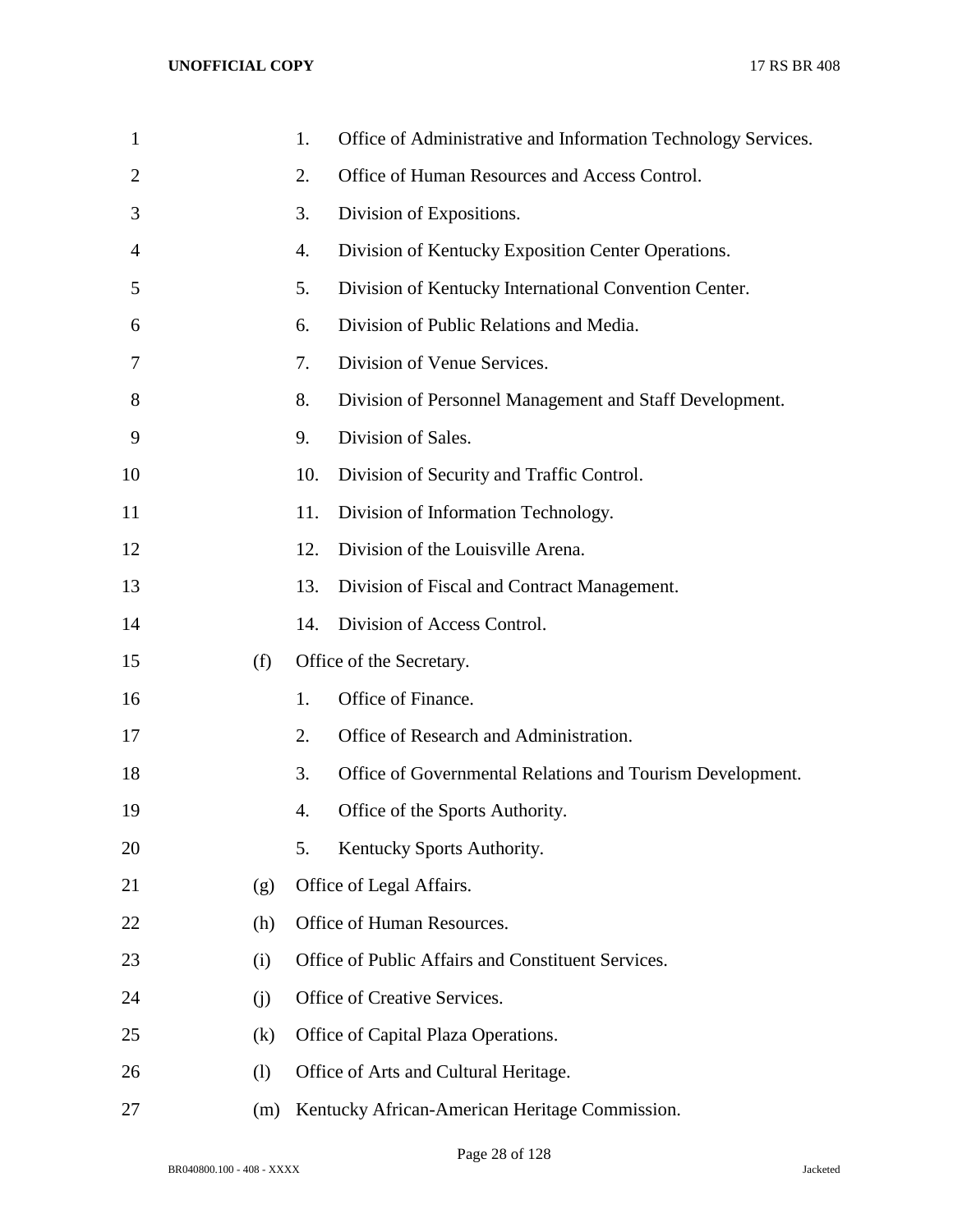| $\mathbf{1}$ |    |     | (n)     | Kentucky Foundation for the Arts.                          |
|--------------|----|-----|---------|------------------------------------------------------------|
| 2            |    |     | $\circ$ | Kentucky Humanities Council.                               |
| 3            |    |     | (p)     | Kentucky Heritage Council.                                 |
| 4            |    |     | (q)     | Kentucky Arts Council.                                     |
| 5            |    |     | (r)     | Kentucky Historical Society.                               |
| 6            |    |     |         | Division of Museums.<br>1.                                 |
| 7            |    |     |         | 2.<br>Division of Oral History and Educational Outreach.   |
| 8            |    |     |         | Division of Research and Publications.<br>3.               |
| 9            |    |     |         | Division of Administration.<br>4.                          |
| 10           |    |     | (s)     | Kentucky Center for the Arts.                              |
| 11           |    |     |         | Division of Governor's School for the Arts.<br>1.          |
| 12           |    |     | (t)     | Kentucky Artisans Center at Berea.                         |
| 13           |    |     | (u)     | Northern Kentucky Convention Center.                       |
| 14           |    |     | (v)     | Eastern Kentucky Exposition Center.                        |
| 15           |    |     |         | (11) Personnel Cabinet:                                    |
| 16           |    |     | (a)     | Office of the Secretary.                                   |
| 17           |    |     | (b)     | Department of Human Resources Administration.              |
| 18           |    |     | (c)     | Office of Employee Relations.                              |
| 19           |    |     | (d)     | Kentucky Public Employees Deferred Compensation Authority. |
| 20           |    |     | (e)     | Office of Administrative Services.                         |
| 21           |    |     | (f)     | Office of Legal Services.                                  |
| 22           |    |     | (g)     | Governmental Services Center.                              |
| 23           |    |     | (h)     | Department of Employee Insurance.                          |
| 24           |    |     | (i)     | Office of Diversity and Equality.                          |
| 25           |    |     | (j)     | Center of Strategic Innovation.                            |
| 26           | Ш. |     |         | Other departments headed by appointed officers:            |
| 27           |    | (1) |         | Council on Postsecondary Education.                        |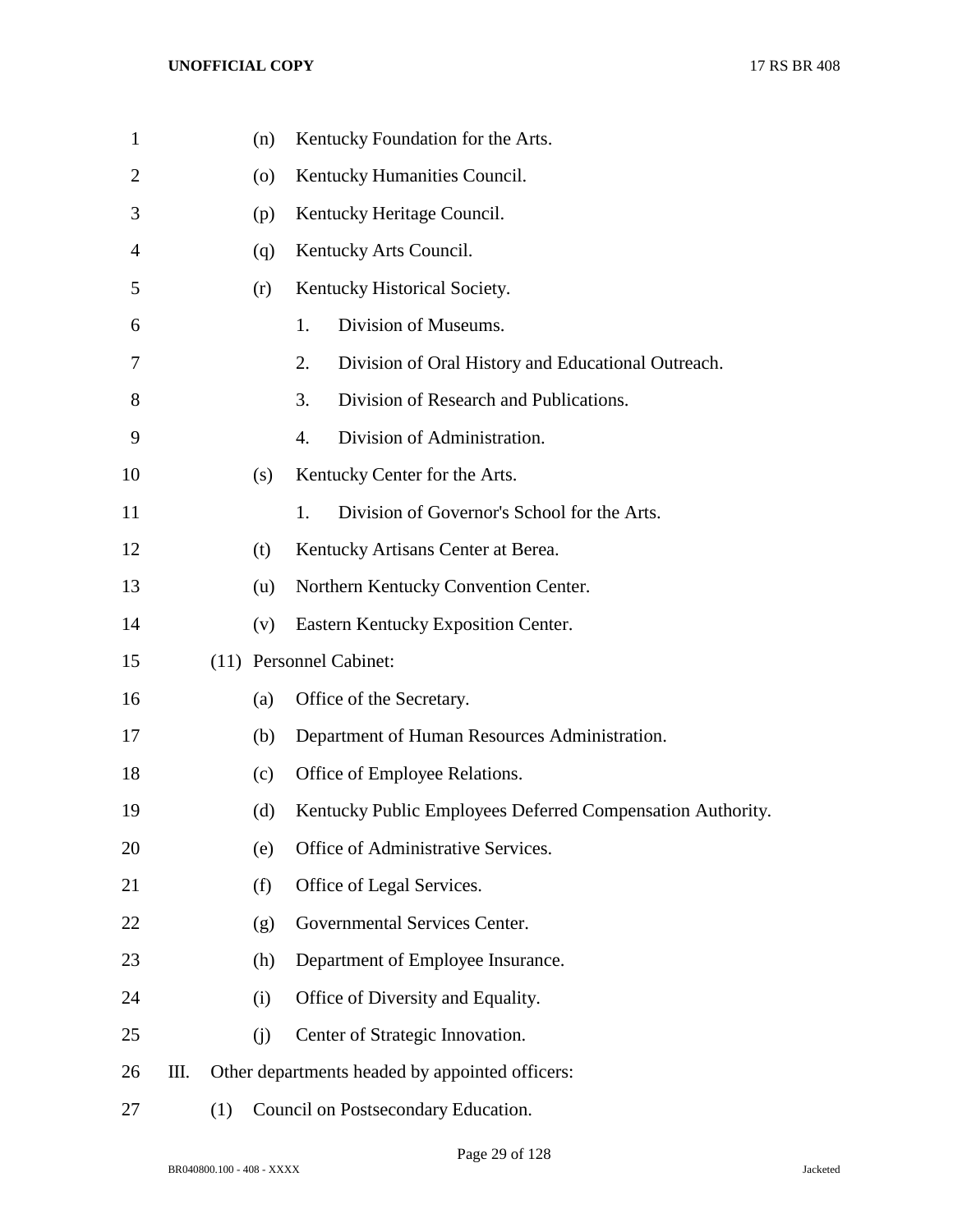| $\mathbf{1}$   |     | (2)                                                                                 | Department of Military Affairs.                                                      |  |  |  |
|----------------|-----|-------------------------------------------------------------------------------------|--------------------------------------------------------------------------------------|--|--|--|
| $\overline{2}$ |     | (3)                                                                                 | Department for Local Government.                                                     |  |  |  |
| 3              |     | (4)                                                                                 | Kentucky Commission on Human Rights.                                                 |  |  |  |
| 4              |     | (5)                                                                                 | Kentucky Commission on Women.                                                        |  |  |  |
| 5              |     | (6)                                                                                 | Department of Veterans' Affairs.                                                     |  |  |  |
| 6              |     | (7)                                                                                 | Kentucky Commission on Military Affairs.                                             |  |  |  |
| 7              |     | (8)                                                                                 | Office of Minority Empowerment.                                                      |  |  |  |
| 8              |     | (9)                                                                                 | Governor's Council on Wellness and Physical Activity.                                |  |  |  |
| 9              |     |                                                                                     | Section 21. KRS 241.010 is amended to read as follows:                               |  |  |  |
| 10             |     |                                                                                     | As used in this chapter and in KRS Chapters 242 and 243, unless the context requires |  |  |  |
| 11             |     | otherwise:                                                                          |                                                                                      |  |  |  |
| 12             | (1) |                                                                                     | "Alcohol" means ethyl alcohol, hydrated oxide of ethyl or spirit of wine, from       |  |  |  |
| 13             |     |                                                                                     | whatever source or by whatever process it is produced;                               |  |  |  |
| 14             | (2) |                                                                                     | "Alcoholic beverage" means every liquid, solid, powder, or crystal, whether          |  |  |  |
| 15             |     | patented or not, containing alcohol in an amount in excess of more than one percent |                                                                                      |  |  |  |
| 16             |     | (1%) of alcohol by volume, which is fit for beverage purposes. It includes every    |                                                                                      |  |  |  |
| 17             |     | spurious or imitation liquor sold as, or under any name commonly used for,          |                                                                                      |  |  |  |
| 18             |     | alcoholic beverages, whether containing any alcohol or not. It does not include the |                                                                                      |  |  |  |
| 19             |     |                                                                                     | following products:                                                                  |  |  |  |
| 20             |     | (a)                                                                                 | Medicinal preparations manufactured in accordance with formulas prescribed           |  |  |  |
| 21             |     |                                                                                     | by the United States Pharmacopoeia, National Formulary, or the American              |  |  |  |
| 22             |     |                                                                                     | Institute of Homeopathy;                                                             |  |  |  |
| 23             |     | (b)                                                                                 | Patented, patent, and proprietary medicines;                                         |  |  |  |
| 24             |     | (c)                                                                                 | Toilet, medicinal, and antiseptic preparations and solutions;                        |  |  |  |
| 25             |     | (d)                                                                                 | Flavoring extracts and syrups;                                                       |  |  |  |
| 26             |     | (e)                                                                                 | Denatured alcohol or denatured rum;                                                  |  |  |  |
| 27             |     | (f)                                                                                 | Vinegar and preserved sweet cider;                                                   |  |  |  |

Page 30 of 128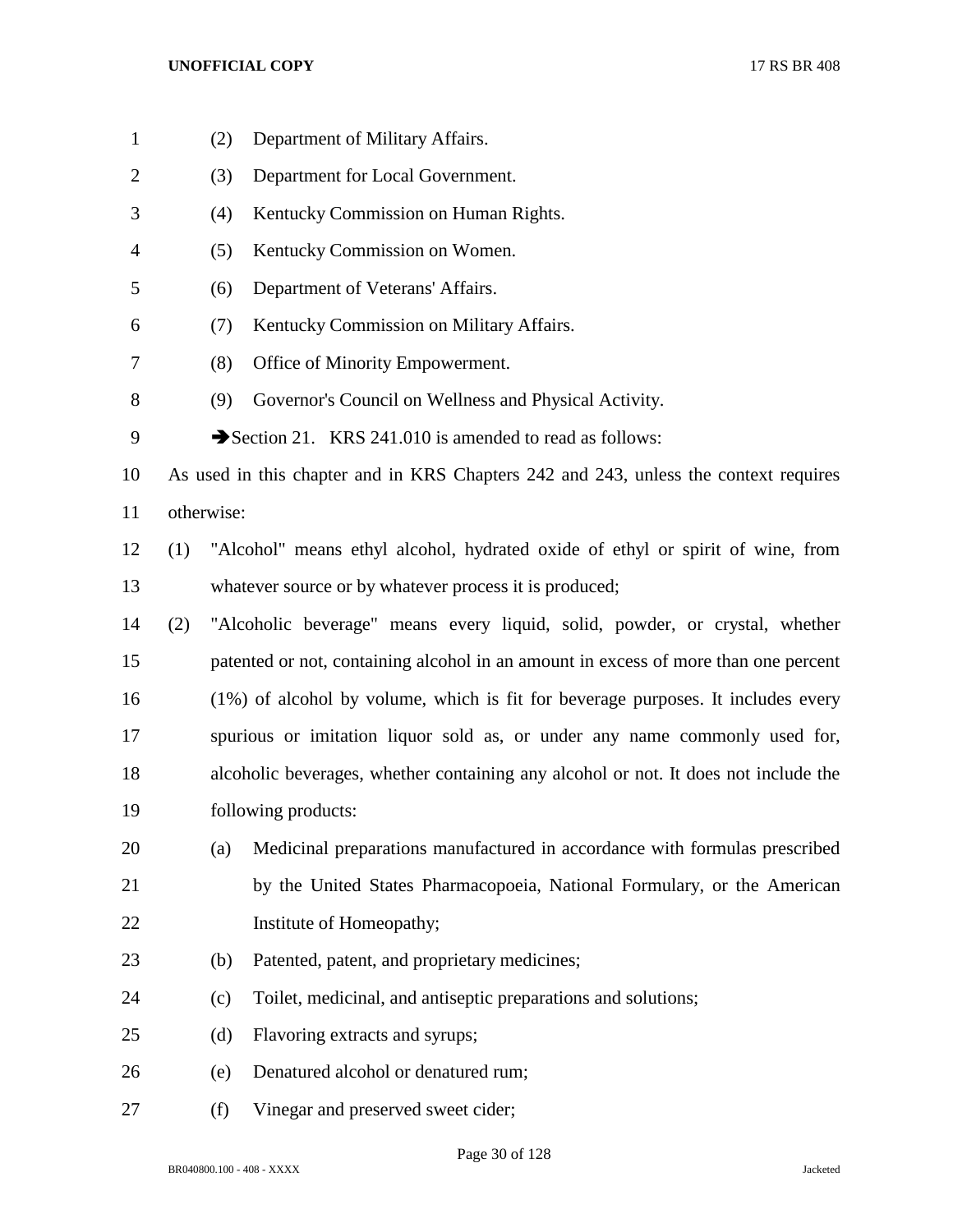- 
- (g) Wine for sacramental purposes; and
- (h) Alcohol unfit for beverage purposes that is to be sold for legitimate external use;
- (3) (a) "Alcohol vaporizing device" or "AWOL device" means any device, machine, or process that mixes liquor, spirits, or any other alcohol product with pure oxygen or by any other means produces a vaporized alcoholic product used for human consumption;
- (b) "Alcohol vaporizing device" or "AWOL device" does not include an inhaler, nebulizer, atomizer, or other device that is designed and intended by the manufacturer to dispense a prescribed or over-the-counter medication or a device installed and used by a licensee under this chapter to demonstrate the aroma of an alcoholic beverage;
- (4) "Automobile race track" means a facility primarily used for vehicle racing that has a seating capacity of at least thirty thousand (30,000) people;

(5) "Bed and breakfast" means a one (1) family dwelling unit that:

- (a) Has guest rooms or suites used, rented, or hired out for occupancy or that are occupied for sleeping purposes by persons not members of the single-family unit;
- (b) Holds a permit under KRS Chapter 219; and
- (c) Has an innkeeper who resides on the premises or property adjacent to the premises during periods of occupancy;
- (6) "Board" means the State Alcoholic Beverage *and Cannabis* Control Board created by KRS 241.030;
- (7) "Bottle" means any container which is used for holding alcoholic beverages for the use and sale of alcoholic beverages at retail;
- (8) "Brewer" means any person who manufactures malt beverages or owns, occupies,
- carries on, works, or conducts any brewery, either alone or through an agent;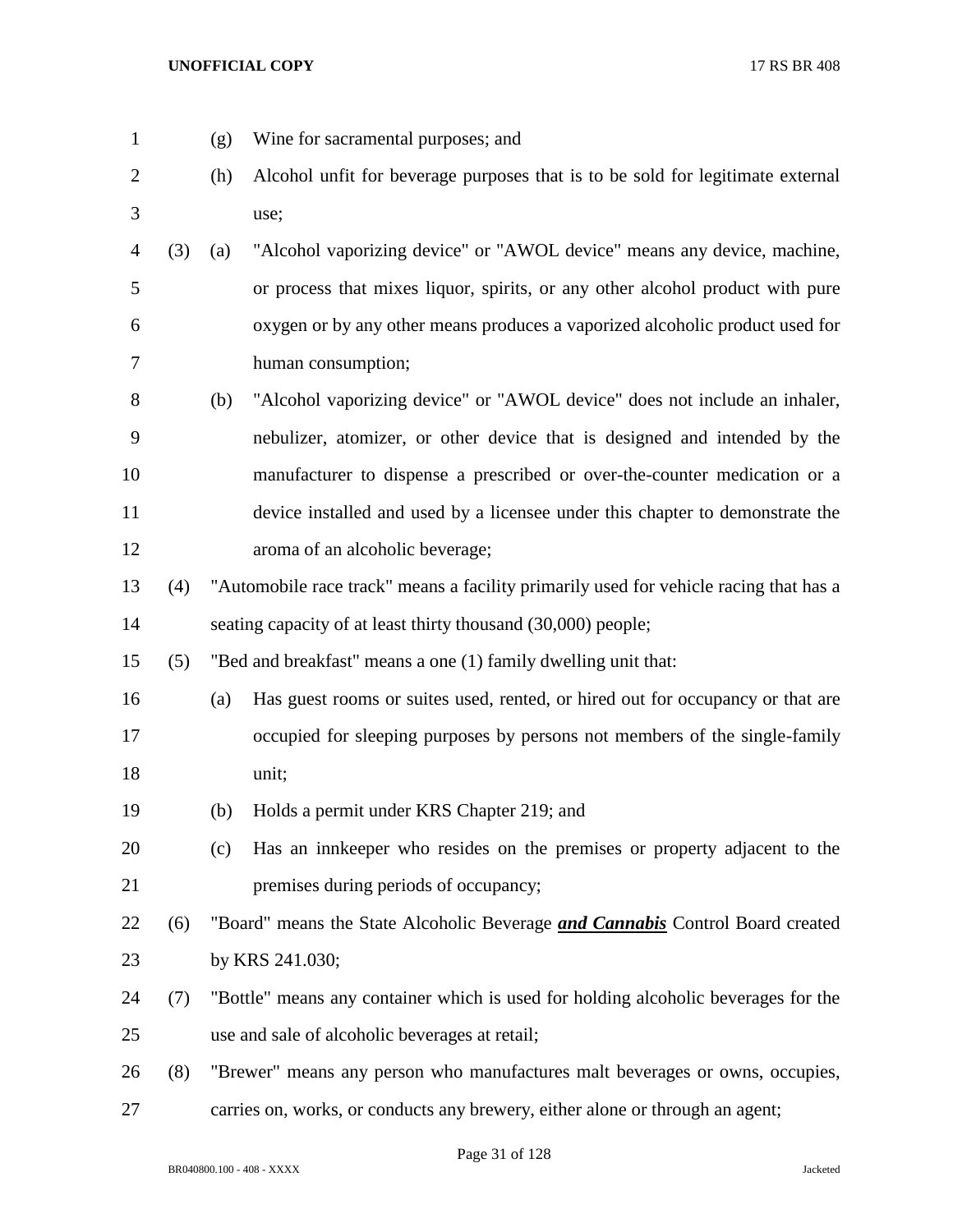(9) "Brewery" means any place or premises where malt beverages are manufactured for sale, and includes all offices, granaries, mash rooms, cooling rooms, vaults, yards, and storerooms connected with the premises; or where any part of the process of the manufacture of malt beverages is carried on; or where any apparatus connected with manufacture is kept or used; or where any of the products of brewing or fermentation are stored or kept;

 (10) "Building containing licensed premises" means the licensed premises themselves and includes the land, tract of land, or parking lot in which the premises are contained, and any part of any building connected by direct access or by an entrance which is under the ownership or control of the licensee by lease holdings or ownership;

- (11) "Caterer" means a corporation, partnership, or individual that operates the business of a food service professional by preparing food in a licensed and inspected commissary, transporting the food and alcoholic beverages to the caterer's designated and inspected banquet hall or to a location selected by the customer, and serving the food and alcoholic beverages to the customer's guests;
- (12) "Charitable organization" means a nonprofit entity recognized as exempt from federal taxation under section 501(c) of the Internal Revenue Code (26 U.S.C. sec. 501(c)) or any organization having been established and continuously operating within the Commonwealth of Kentucky for charitable purposes for three (3) years and which expends at least sixty percent (60%) of its gross revenue exclusively for religious, educational, literary, civic, fraternal, or patriotic purposes;
- (13) "Cider" means any fermented fruit-based beverage containing seven percent (7%) or more alcohol by volume and includes hard cider and perry cider;
- (14) "City administrator" means city alcoholic beverage control administrator;
- (15) "Commercial airport" means an airport through which more than five hundred 27 thousand (500,000) passengers arrive or depart annually;

Page 32 of 128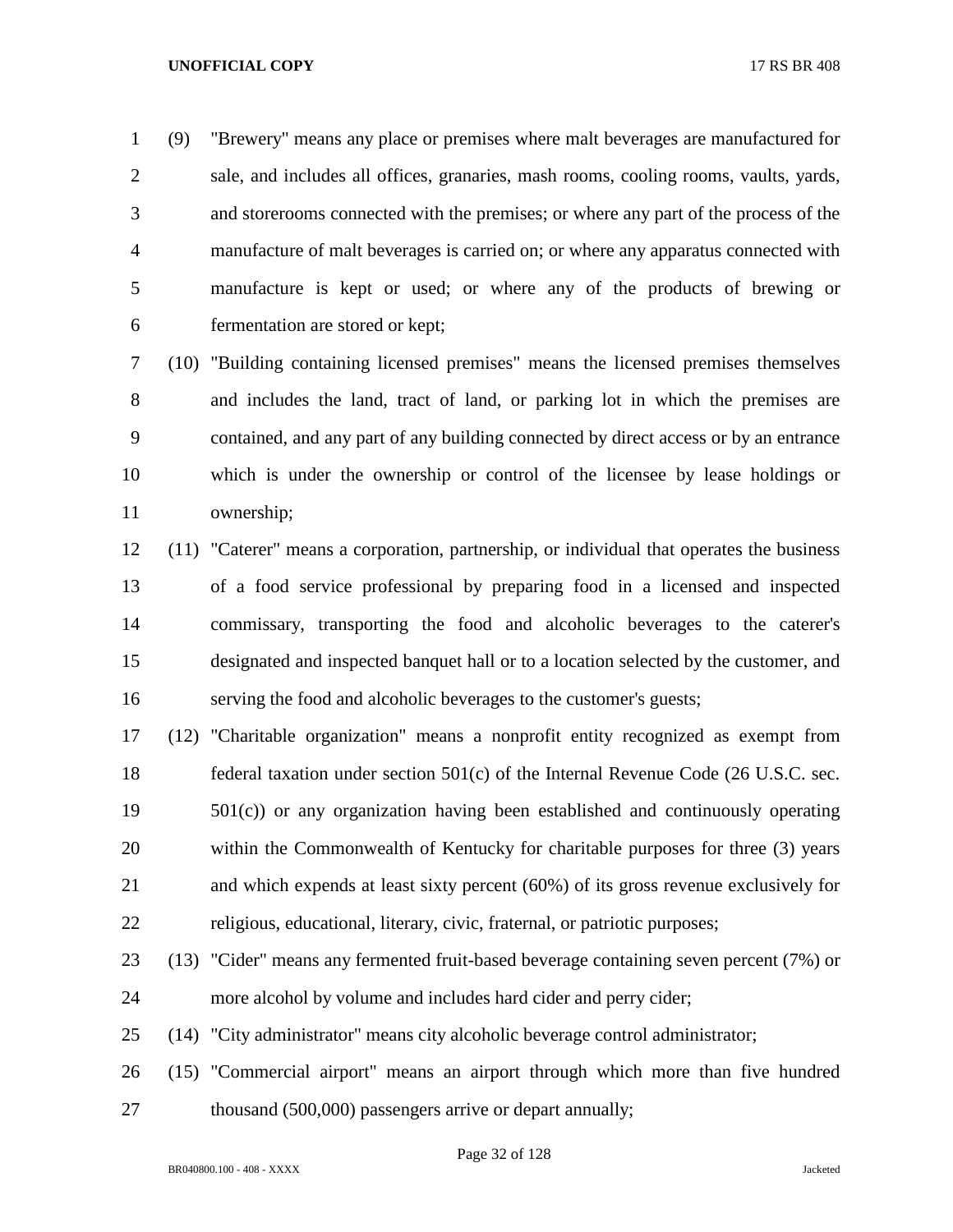| $\mathbf{1}$   |      | $(16)$ "Commercial quadricycle" means a vehicle equipped with a minimum of ten $(10)$   |  |  |  |  |
|----------------|------|-----------------------------------------------------------------------------------------|--|--|--|--|
| $\overline{2}$ |      | pairs of fully operative pedals for propulsion by means of human muscular power         |  |  |  |  |
| 3              |      | exclusively and which:                                                                  |  |  |  |  |
| 4              |      | Has four $(4)$ wheels;<br>(a)                                                           |  |  |  |  |
| 5              |      | Is operated in a manner similar to that of a bicycle;<br>(b)                            |  |  |  |  |
| 6              |      | Is equipped with a minimum of thirteen (13) seats for passengers;<br>(c)                |  |  |  |  |
| 7              |      | Has a unibody design;<br>(d)                                                            |  |  |  |  |
| 8              |      | Is equipped with a minimum of four (4) hydraulically operated brakes;<br>(e)            |  |  |  |  |
| 9              |      | Is used for commercial tour purposes; and<br>(f)                                        |  |  |  |  |
| 10             |      | Is operated by the vehicle owner or an employee of the owner;<br>(g)                    |  |  |  |  |
| 11             |      | (17) "Commissioner" means the commissioner of the Department of Alcoholic Beverage      |  |  |  |  |
| 12             |      | and Cannabis Control;                                                                   |  |  |  |  |
| 13             |      | (18) "Convention center" means any facility which, in its usual and customary business, |  |  |  |  |
| 14             |      | provides seating for a minimum of one thousand $(1,000)$ people and offers              |  |  |  |  |
| 15             |      | convention facilities and related services for seminars, training and educational       |  |  |  |  |
| 16             |      | purposes, trade association meetings, conventions, or civic and community events        |  |  |  |  |
| 17             |      | or for plays, theatrical productions, or cultural exhibitions;                          |  |  |  |  |
| 18             |      | (19) "Convicted" and "conviction" means a finding of guilt resulting from a plea of     |  |  |  |  |
| 19             |      | guilty, the decision of a court, or the finding of a jury, irrespective of a            |  |  |  |  |
| 20             |      | pronouncement of judgment or the suspension of the judgment;                            |  |  |  |  |
| 21             |      | (20) "County administrator" means county alcoholic beverage control administrator;      |  |  |  |  |
| 22             |      | (21) "Department" means the Department of Alcoholic Beverage and Cannabis Control;      |  |  |  |  |
| 23             | (22) | "Dining car" means a railroad passenger car that serves meals to consumers on any       |  |  |  |  |
| 24             |      | railroad or Pullman car company;                                                        |  |  |  |  |
| 25             | (23) | "Discount in the usual course of business" means price reductions, rebates, refunds,    |  |  |  |  |
| 26             |      | and discounts given by wholesalers to distilled spirits and wine retailers pursuant to  |  |  |  |  |
| 27             |      | an agreement made at the time of the sale of the merchandise involved and are           |  |  |  |  |
|                |      |                                                                                         |  |  |  |  |

Page 33 of 128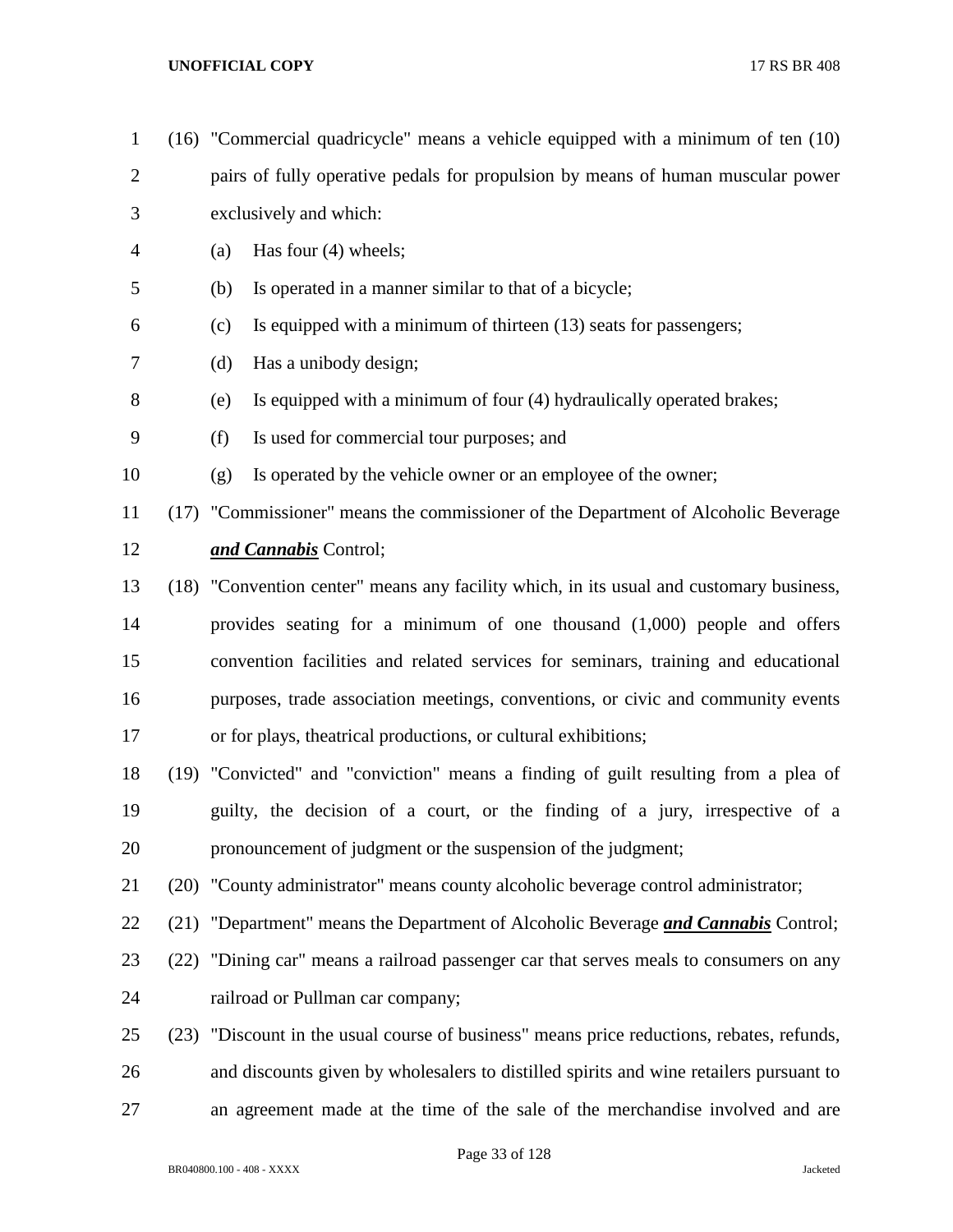considered a part of the sales transaction, constituting reductions in price pursuant 2 to the terms of the sale, irrespective of whether the quantity discount was: (a) Prorated and allowed on each delivery; (b) Given in a lump sum after the entire quantity of merchandise purchased had been delivered; or (c) Based on dollar volume or on the quantity of merchandise purchased; (24) "Distilled spirits" or "spirits" means any product capable of being consumed by a human being which contains alcohol in excess of the amount permitted by KRS Chapter 242 obtained by distilling, mixed with water or other substances in solution, except wine, hard cider, and malt beverages; (25) "Distiller" means any person who is engaged in the business of manufacturing distilled spirits at any distillery in the state and is registered in the Office of the Collector of Internal Revenue for the United States at Louisville, Kentucky; (26) "Distillery" means any place or premises where distilled spirits are manufactured for sale, and which are registered in the office of any collector of internal revenue for 16 the United States. It includes any United States government bonded warehouse; (27) "Distributor" means any person who distributes malt beverages for the purpose of being sold at retail; (28) "Dry" means a territory in which a majority of the electorate voted to prohibit all forms of retail alcohol sales through a local option election held under KRS Chapter 242; (29) "Election" means: (a) An election held for the purpose of taking the sense of the people as to the application or discontinuance of alcoholic beverage sales under KRS Chapter 242; or (b) Any other election not pertaining to alcohol; (30) "Field representative" means any employee or agent of the department who is

Page 34 of 128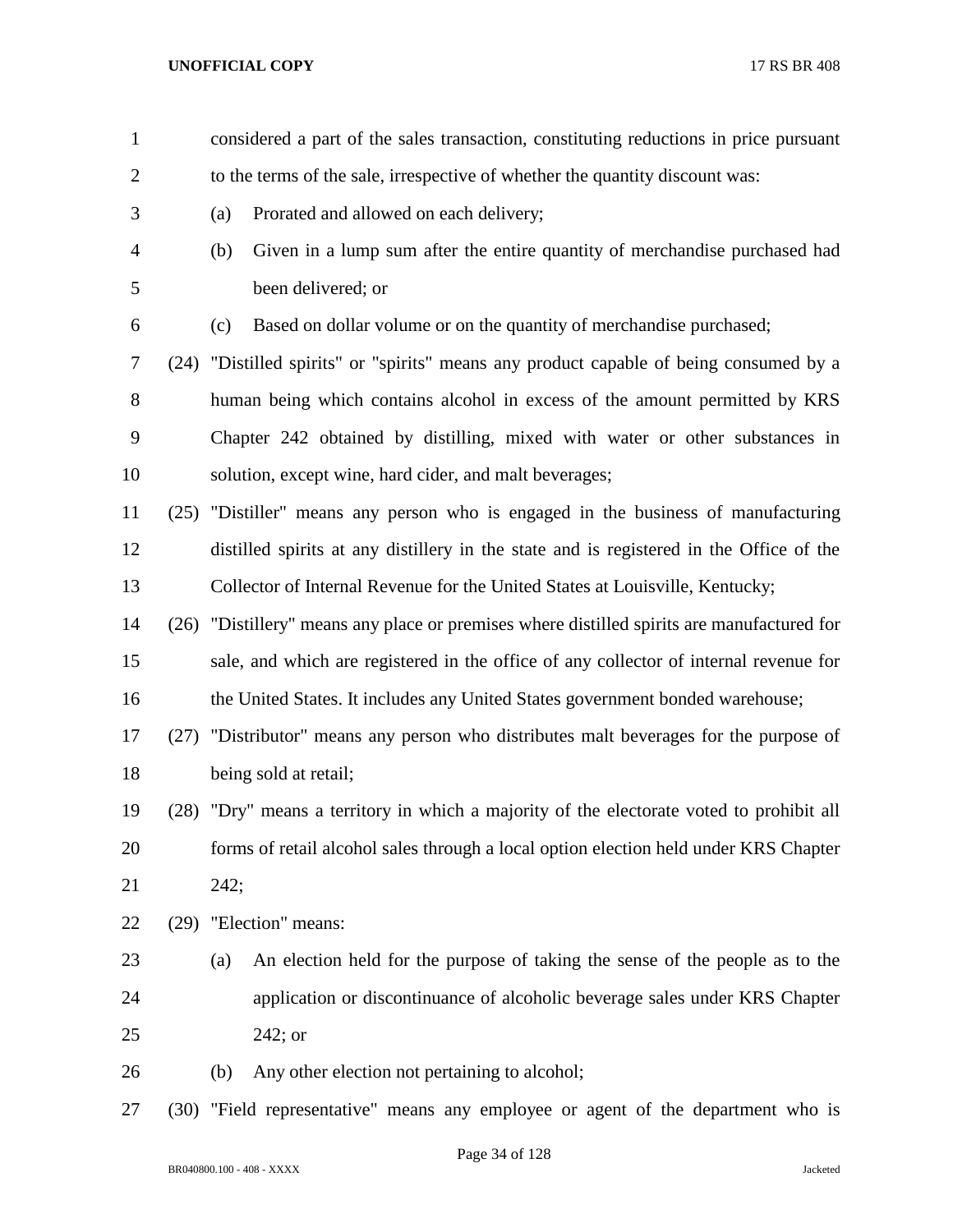| $\mathbf{1}$   |     | regularly employed and whose primary function is to travel from place to place for     |  |  |  |
|----------------|-----|----------------------------------------------------------------------------------------|--|--|--|
| $\overline{2}$ |     | the purpose of visiting taxpayers, and any employee or agent of the department who     |  |  |  |
| 3              |     | is assigned, temporarily or permanently, by the commissioner to duty outside the       |  |  |  |
| $\overline{4}$ |     | main office of the department at Frankfort, in connection with the administration of   |  |  |  |
| 5              |     | alcoholic beverage statutes;                                                           |  |  |  |
| 6              |     | (31) "Horse racetrack" means a facility licensed to conduct a horse race meeting under |  |  |  |
| 7              |     | KRS Chapter 230;                                                                       |  |  |  |
| 8              |     | (32) "Hotel" means a hotel, motel, or inn for accommodation of the traveling public,   |  |  |  |
| 9              |     | designed primarily to serve transient patrons;                                         |  |  |  |
| 10             |     | (33) "License" means any license issued pursuant to KRS Chapters 241 to 244;           |  |  |  |
| 11             |     | (34) "Licensee" means any person to whom a license has been issued, pursuant to KRS    |  |  |  |
| 12             |     | Chapters 241 to 244;                                                                   |  |  |  |
| 13             |     | (35) "Limited restaurant" means:                                                       |  |  |  |
| 14             | (a) | A facility where the usual and customary business is the serving of meals to           |  |  |  |
| 15             |     | consumers, which has a bona fide kitchen facility, which receives at least             |  |  |  |
| 16             |     | seventy percent (70%) of its gross receipts from the sale of food, which               |  |  |  |
| 17             |     | maintains a minimum seating capacity of one hundred (100) persons for                  |  |  |  |
| 18             |     | dining, and which is located in a wet or moist territory under KRS                     |  |  |  |
| 19             |     | $242.1244(2)$ ; or                                                                     |  |  |  |
| 20             | (b) | A facility where the usual and customary business is the serving of meals to           |  |  |  |
| 21             |     | consumers, which has a bona fide kitchen facility, which receives at least             |  |  |  |
| 22             |     | seventy percent (70%) of its gross receipts from the sale of food, which               |  |  |  |
| 23             |     | maintains a minimum seating capacity of fifty (50) persons for dining, which           |  |  |  |
| 24             |     | has no open bar, which requires that alcoholic beverages be sold in                    |  |  |  |
| 25             |     | conjunction with the sale of a meal, and which is located in a wet or moist            |  |  |  |
| 26             |     | territory under KRS 242.1244;                                                          |  |  |  |
|                |     |                                                                                        |  |  |  |

(36) "Malt beverage" means any fermented undistilled alcoholic beverage of any name or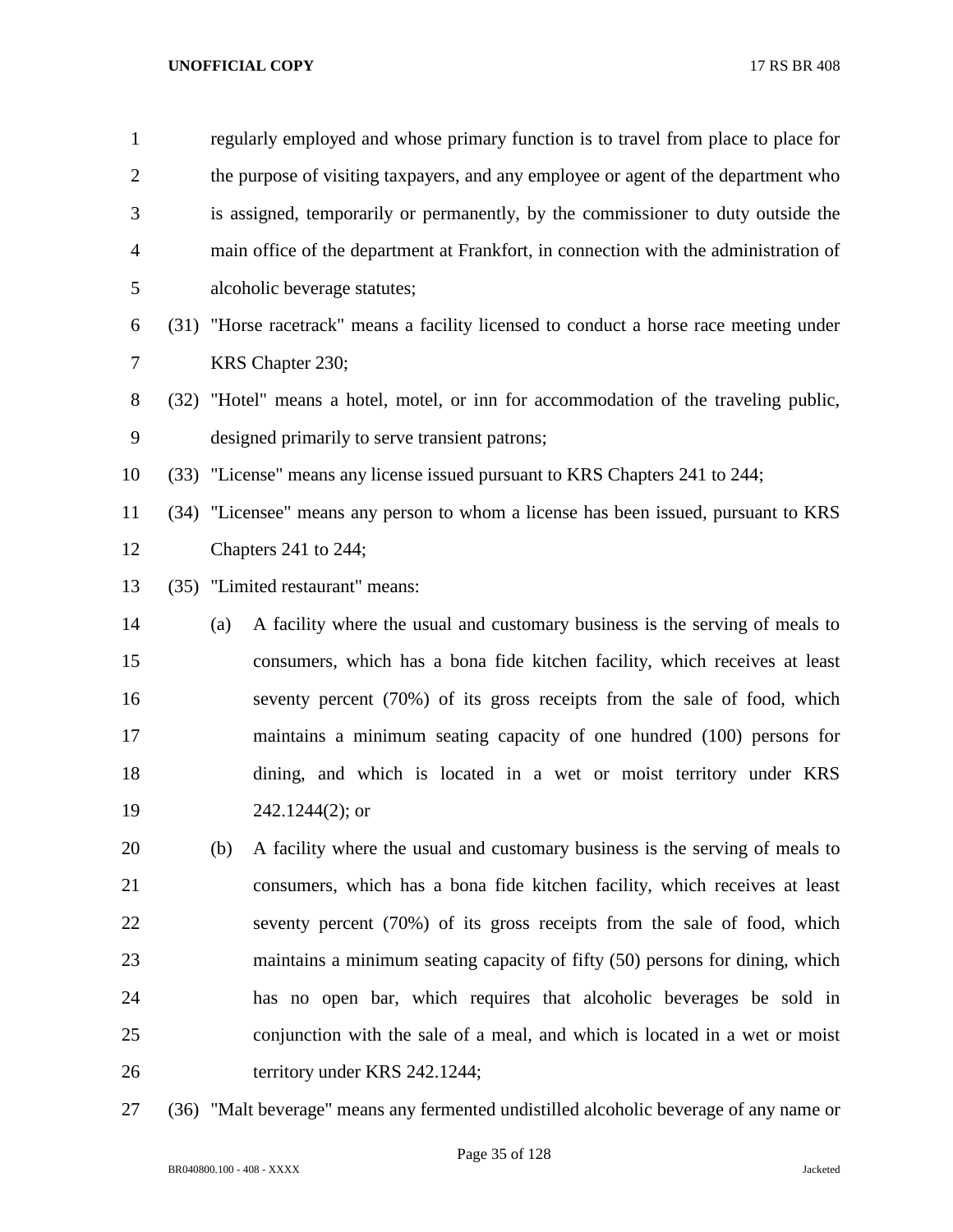| $\mathbf{1}$   |      | description, manufactured from malt wholly or in part, or from any substitute for             |
|----------------|------|-----------------------------------------------------------------------------------------------|
| $\overline{c}$ |      | malt, and includes weak cider;                                                                |
| 3              |      | (37) "Manufacture" means distill, rectify, brew, bottle, and operate a winery;                |
| $\overline{4}$ |      | (38) "Manufacturer" means a winery, distiller, rectifier, or brewer, and any other person     |
| 5              |      | engaged in the production or bottling of alcoholic beverages;                                 |
| 6              | (39) | "Minor" means any person who is not twenty-one (21) years of age or older;                    |
| 7              |      | (40) "Moist" means a territory in which a majority of the electorate voted to permit          |
| 8              |      | limited alcohol sales by any one (1) or a combination of special limited local option         |
| 9              |      | elections authorized by KRS 242.022, 242.123, 242.1238, 242.124, 242.1242,                    |
| 10             |      | 242.1243, 242.1244, or 242.1292;                                                              |
| 11             |      | (41) "Premises" means the land and building in and upon which any business regulated          |
| 12             |      | by alcoholic beverage statutes is operated or carried on. "Premises" shall not include        |
| 13             |      | as a single unit two $(2)$ or more separate businesses of one $(1)$ owner on the same         |
| 14             |      | lot or tract of land, in the same or in different buildings if physical and permanent         |
| 15             |      | separation of the premises is maintained, excluding employee access by keyed entry            |
| 16             |      | and emergency exits equipped with crash bars, and each has a separate public                  |
| 17             |      | entrance accessible directly from the sidewalk or parking lot. Any licensee holding           |
| 18             |      | an alcoholic beverage license on July 15, 1998, shall not, by reason of this                  |
| 19             |      | subsection, be ineligible to continue to hold his or her license or obtain a renewal,         |
| 20             |      | of the license;                                                                               |
| 21             |      | (42) "Private club" means a nonprofit social, fraternal, military, or political organization, |
| 22             |      | club, or entity maintaining or operating a club room, club rooms, or premises from            |
| 23             |      | which the general public is excluded;                                                         |
| 24             |      | (43) "Public nuisance" means a condition that endangers safety or health, is offensive to     |
| 25             |      | the senses, or obstructs the free use of property so as to interfere with the                 |
|                |      |                                                                                               |

 comfortable enjoyment of life or property by a community or neighborhood or by any considerable number of persons;

Page 36 of 128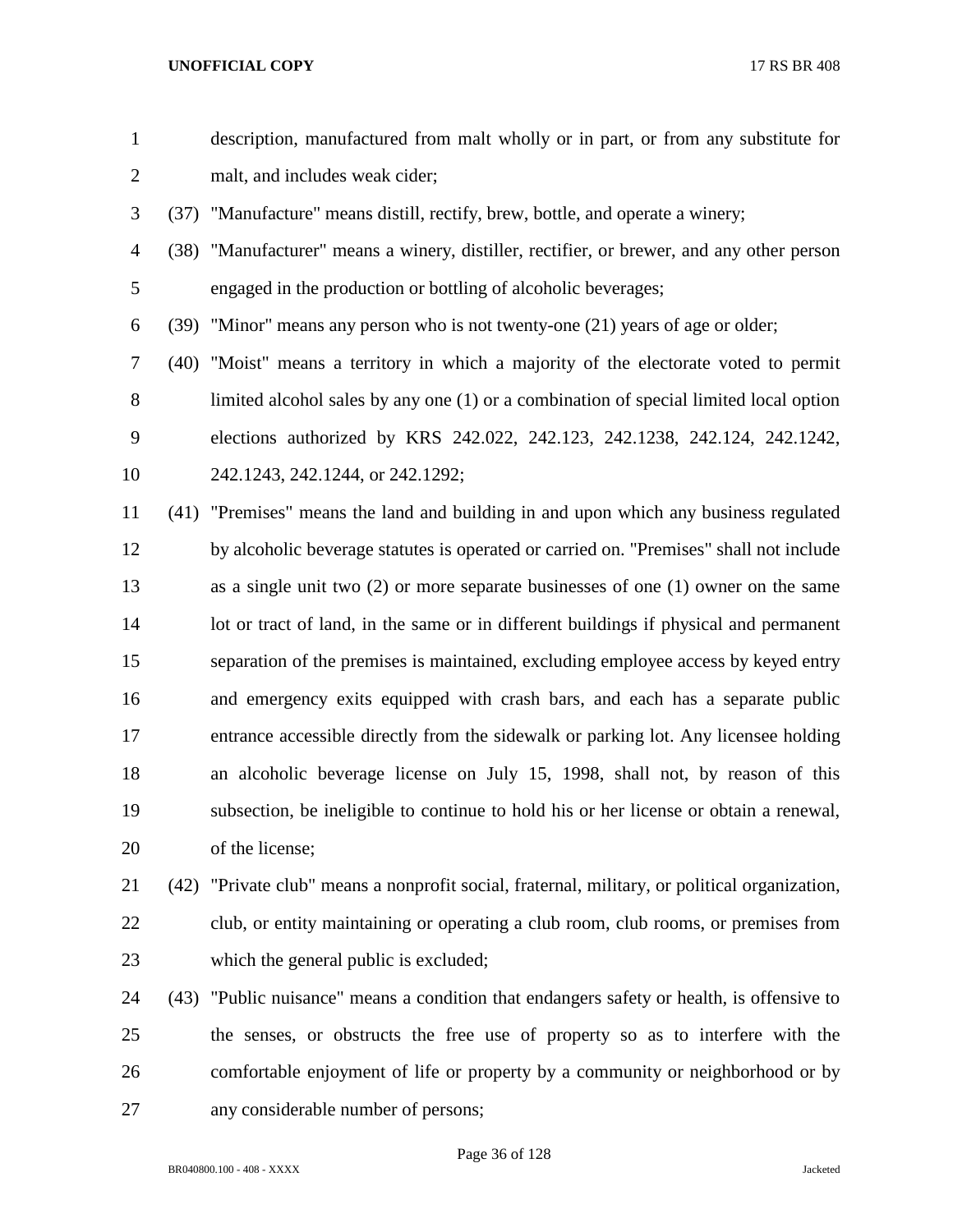(44) "Qualified historic site" means a contributing property with dining facilities for at least fifty (50) persons at tables, booths, or bars where food may be served within a commercial district listed in the National Register of Historic Places, or a site that is listed as a National Historic Landmark or in the National Register of Historic Places with dining facilities for at least fifty (50) persons at tables, booths, or bars where food may be served. Notwithstanding the provisions of this subsection:

- (a) A distillery which is listed as a National Historic Landmark and which conducts souvenir retail package sales under KRS 243.0305; and
- (b) A not-for-profit or nonprofit facility listed on the National Register of Historic Places;

shall be deemed a "qualified historic site" under this section;

 (45) "Rectifier" means any person who rectifies, purifies, or refines distilled spirits or wine by any process other than as provided for on distillery premises, and every person who, without rectifying, purifying, or refining distilled spirits by mixing alcoholic beverages with any materials, manufactures any imitations of or compounds liquors for sale under the name of whiskey, brandy, gin, rum, wine, spirits, cordials, bitters, or any other name;

 (46) "Repackaging" means the placing of alcoholic beverages in any retail container irrespective of the material from which the container is made;

 (47) "Restaurant" means a facility where the usual and customary business is the serving of meals to consumers, that has a bona fide kitchen facility, and that receives at least 22 fifty percent (50%) of its food and beverage receipts from the sale of food;

- 
- (48) "Retail container" means any bottle, can, barrel, or other container which, without a separable intermediate container, holds alcoholic beverages and is suitable and destined for sale to a retail outlet, whether it is suitable for delivery to the consumer or not;
- (49) "Retail outlet" means retailer, hotel, motel, restaurant, railroad dining car, club, and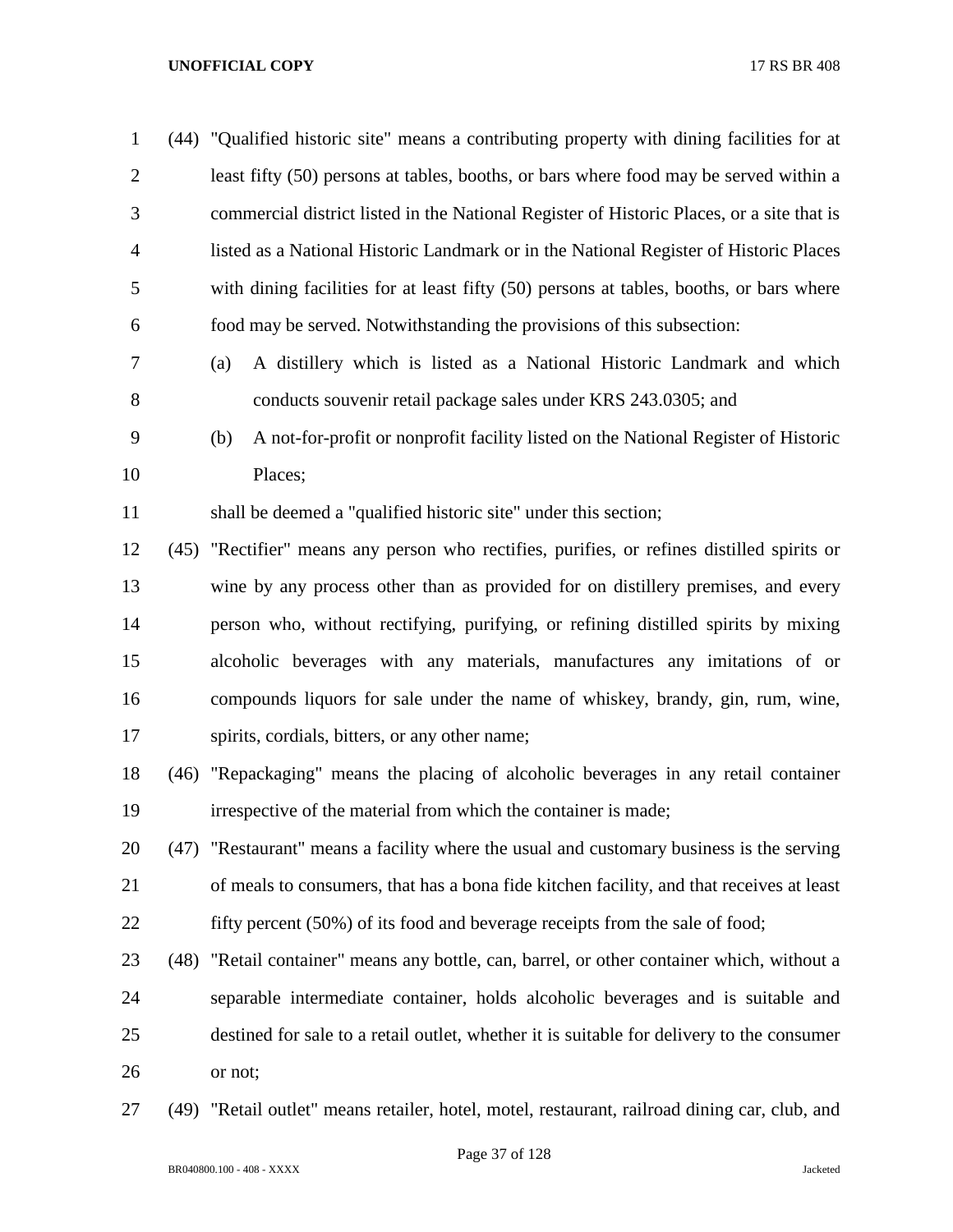| $\mathbf{1}$   | any facility where alcoholic beverages are sold directly to the consumers;                    |
|----------------|-----------------------------------------------------------------------------------------------|
| $\overline{2}$ | (50) "Retail sale" means any sale where delivery is made in Kentucky to any consumers;        |
| 3              | (51) "Retailer" means any person who sells at retail any alcoholic beverage for the sale      |
| 4              | of which a license is required;                                                               |
| 5              | (52) "Riverboat" means any boat or vessel with a regular place of mooring in this state       |
| 6              | that is licensed by the United States Coast Guard to carry one hundred (100) or               |
| 7              | more passengers for hire on navigable waters in or adjacent to this state;                    |
| 8              | (53) "Sale" means any transfer, exchange, or barter for consideration, and includes all       |
| 9              | sales made by any person, whether principal, proprietor, agent, servant, or                   |
| 10             | employee, of any alcoholic beverage;                                                          |
| 11             | (54) "Service bar" means a bar, counter, shelving, or similar structure used for storing or   |
| 12             | stocking supplies of alcoholic beverages that is a workstation where employees                |
| 13             | prepare alcoholic beverage drinks to be delivered to customers away from the                  |
| 14             | service bar. A service bar shall be located in an area where the general public,              |
| 15             | guests, or patrons are prohibited;                                                            |
| 16             | (55) "Sell" includes solicit or receive an order for, keep or expose for sale, keep with      |
| 17             | intent to sell, and the delivery of any alcoholic beverage;                                   |
| 18             | (56) "Small farm winery" means a winery producing wines, in an amount not to exceed           |
| 19             | one hundred thousand (100,000) gallons in a calendar year;                                    |
| 20             | (57) "Souvenir package" means a special package of distilled spirits available from a         |
| 21             | licensed retailer that is:                                                                    |
| 22             | Available for retail sale at a licensed Kentucky distillery where the distilled<br>(a)        |
| 23             | spirits were produced or bottled; or                                                          |
| 24             | Available for retail sale at a licensed Kentucky distillery but produced or<br>(b)            |
| 25             | bottled at another of that distiller's licensed distilleries in Kentucky;                     |
| 26             | (58) "State director" means the director of the Division of Distilled Spirits or the director |
| 27             | of the Division of Malt Beverages, or both, as the context requires;                          |

Page 38 of 128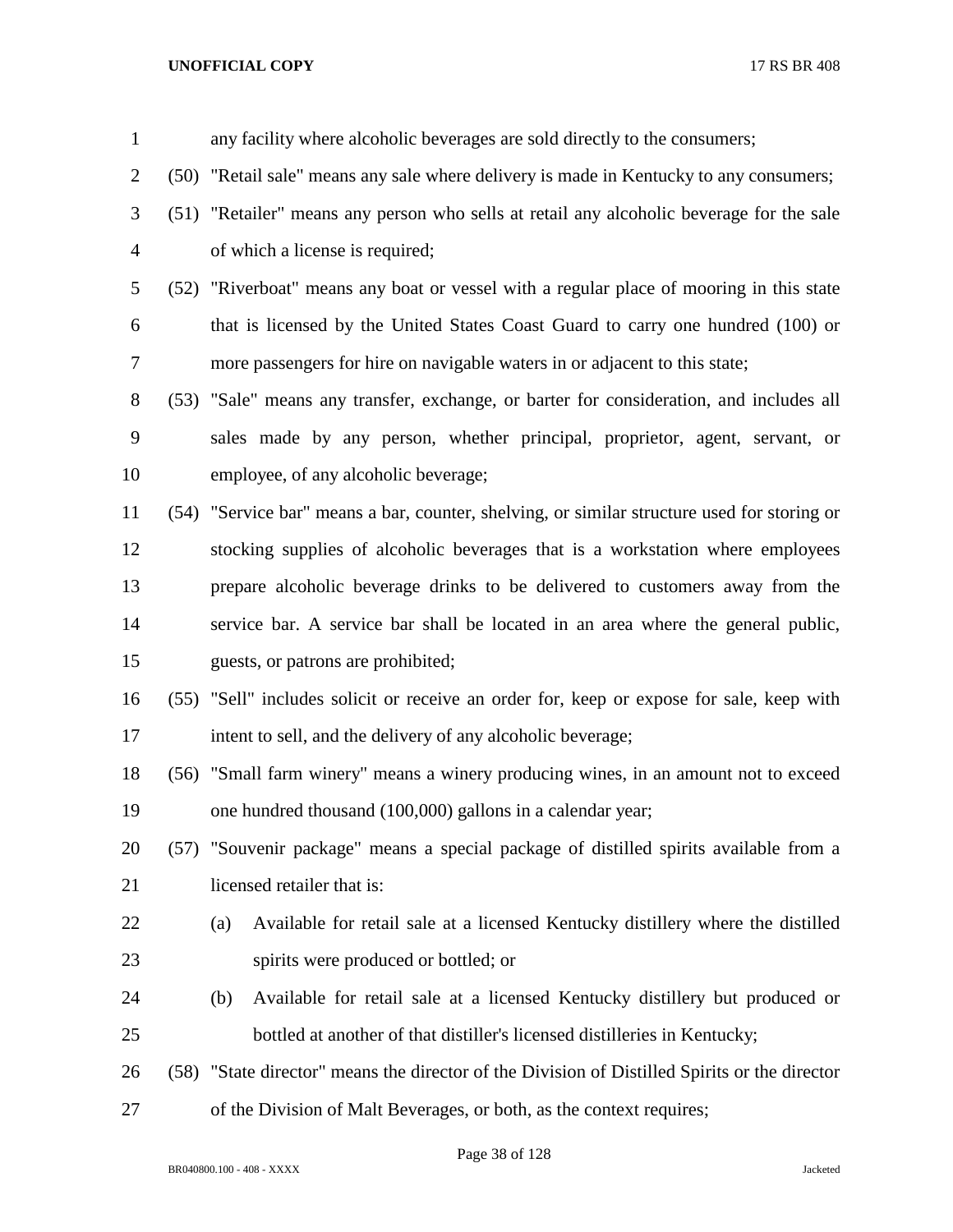(59) "State park" means a state park that has a: (a) Nine (9) or eighteen (18) hole golf course; or (b) Full-service lodge and dining room, and may include a nine (9) or eighteen (18) hole golf course; (60) "Supplemental bar" means a bar, counter, shelving, or similar structure used for serving and selling distilled spirits or wine by the drink for consumption on the licensed premises to guests and patrons from additional locations other than the main bar. A supplemental bar shall be continuously constructed and accessible to patrons for distilled spirits or wine sales or service without physical separation by walls, doors, or similar structures; (61) "Territory" means a county, city, district, or precinct; (62) "Vehicle" means any device or animal used to carry, convey, transport, or otherwise move alcoholic beverages or any products, equipment, or appurtenances used to manufacture, bottle, or sell these beverages; (63) "Warehouse" means any place in which alcoholic beverages are housed or stored; (64) "Weak cider" means any fermented fruit-based beverage containing more than one 17 percent (1%) but less than seven percent (7%) alcohol by volume; (65) "Wet" means a territory in which a majority of the electorate voted to permit all forms of retail alcohol sales by a local option election under KRS 242.050, 242.125, or 242.1292 on the following question: "Are you in favor of the sale of alcoholic beverages in (name of territory)?"; (66) "Wholesale sale" means a sale to any person for the purpose of resale; (67) "Wholesaler" means any person who distributes alcoholic beverages for the purpose of being sold at retail, but it shall not include a subsidiary of a manufacturer or cooperative of a retail outlet; (68) "Wine" means the product of the normal alcoholic fermentation of the juices of fruits, with the usual processes of manufacture and normal additions, and includes

Page 39 of 128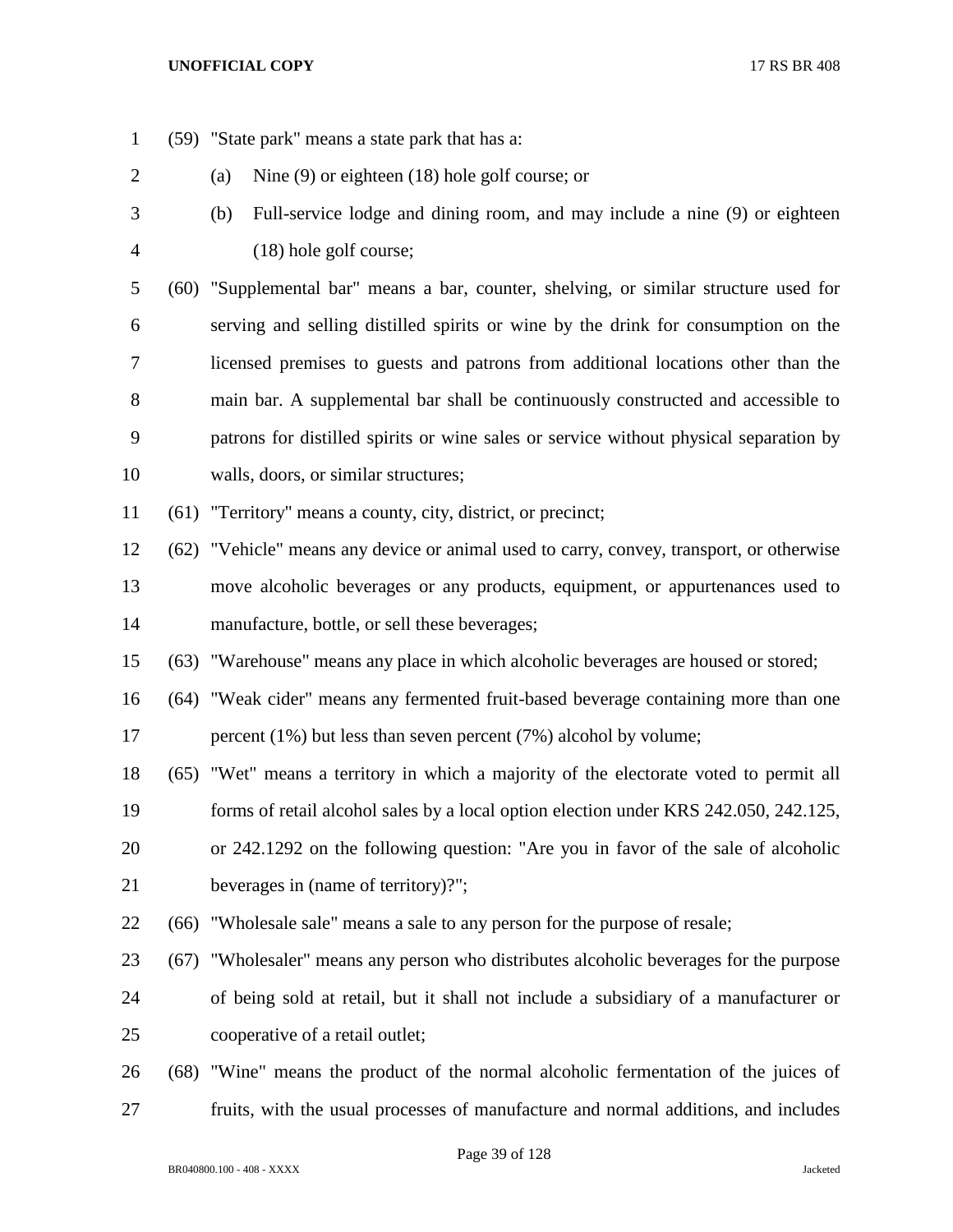champagne and sparkling and fortified wine of an alcoholic content not to exceed twenty-four percent (24%) by volume. It includes sake, cider, hard cider, and perry cider and also includes preparations or mixtures vended in retail containers if these preparations or mixtures contain not more than fifteen percent (15%) of alcohol by volume. It does not include weak cider; and

 (69) "Winery" means any place or premises in which wine is manufactured from any fruit, or brandies are distilled as a by-product of wine or other fruit, or cordials are compounded, except a place or premises that manufactures wine for sacramental purposes exclusively.

10 Section 22. KRS 241.015 is amended to read as follows:

 There is created a Department of Alcoholic Beverage *and Cannabis* Control, which shall constitute a statutory administrative department of the state government within the meaning of KRS Chapter 12. The department consists of the commissioner of alcoholic beverage *and cannabis* control and the Alcoholic Beverage *and Cannabis* Control Board. The commissioner shall head the department, shall be its executive officer, and shall have charge of the administration of the department and perform all functions of the department not specifically assigned to the board. The Governor shall appoint as commissioner a person with administrative experience in the field of alcoholic beverage *and cannabis* control. The commissioner shall be appointed for a term of four (4) years.

20 Section 23. KRS 241.020 is amended to read as follows:

- (1) The department shall administer statutes relating to, and regulate traffic in, alcoholic beverages, *cannabis, and cannabis products* except that the collection of taxes shall be administered by the Department of Revenue.
- (2) A Division of Distilled Spirits, under the supervision of the board, shall administer the laws in relation to traffic in distilled spirits and wine.
- (3) A Division of Malt Beverages, under the supervision of the board, shall administer the laws in relation to traffic in malt beverages.

Page 40 of 128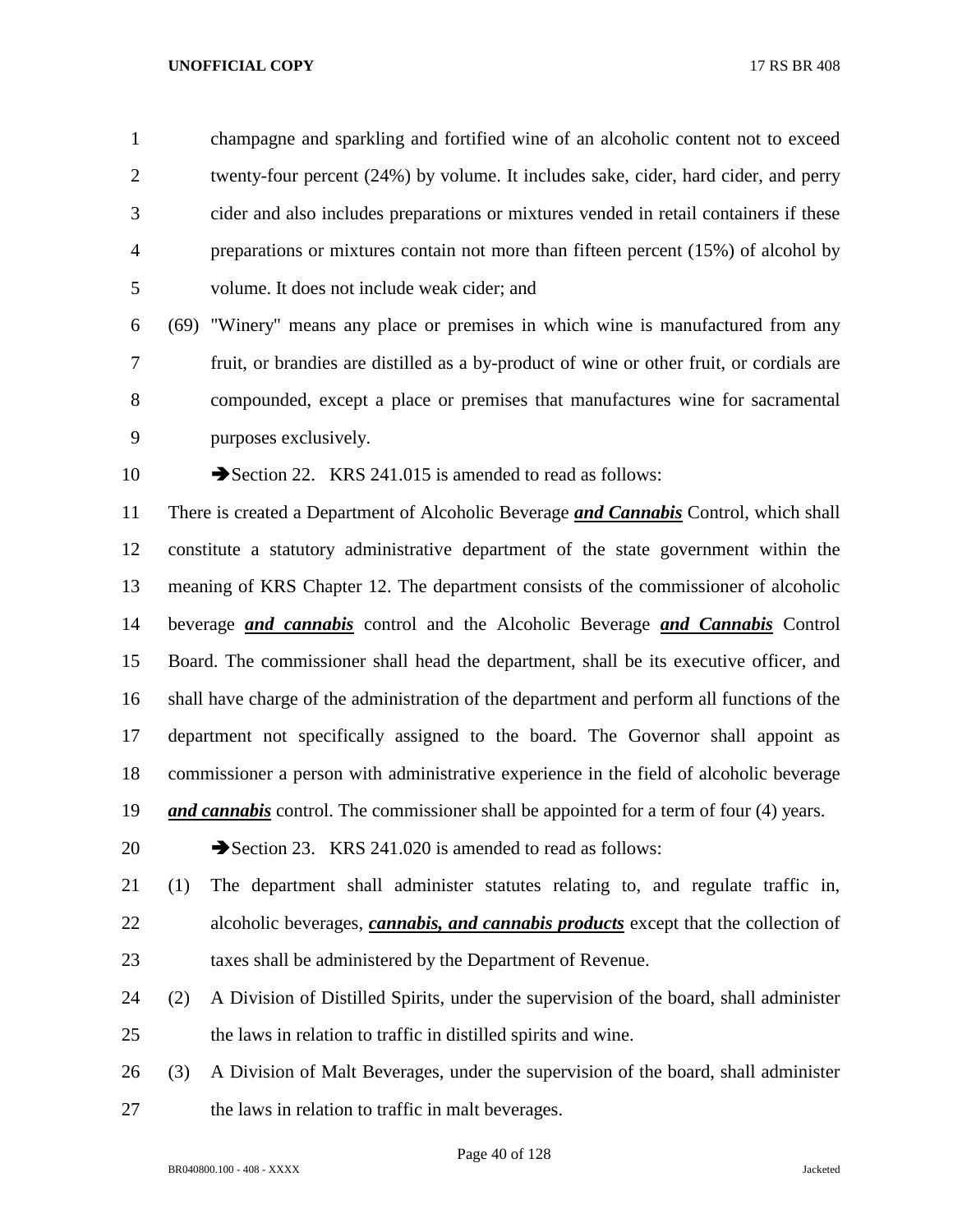- *(4) A Division of Cannabis, under the supervision of the board, shall administer the laws in relation to cultivation, processing, testing, and sale of cannabis and cannabis products under KRS Chapter 245.* 4 Section 24. KRS 241.030 is amended to read as follows: The Alcoholic Beverage *and Cannabis* Control Board shall consist of the commissioner of alcoholic beverage *and cannabis* control and *three (3)*[two (2)] persons appointed by the secretary of the Public Protection Cabinet with the approval of the Governor, who shall be persons with administrative experience in the field of alcoholic beverage *and cannabis* control and who shall serve for terms of four (4) years each. One (1) of such persons shall serve as director of the Division of Distilled Spirits, *one (1) of such persons*[and the other] shall serve as director of the Division of Malt Beverages*, and one (1) of such persons shall serve as the director of the Division of Cannabis*. The commissioner shall be chairman of the board. 14 Section 25. KRS 2.015 is amended to read as follows: Persons of the age of eighteen (18) years are of the age of majority for all purposes in this Commonwealth except for the purchase of alcoholic beverages*, the cultivation, purchase, use, and possession of cannabis,* and for purposes of care and treatment of children with disabilities, for which twenty-one (21) years is the age of majority, all other statutes to the contrary notwithstanding. 20 Section 26. KRS 218A.010 is amended to read as follows: As used in this chapter: (1) "Administer" means the direct application of a controlled substance, whether by injection, inhalation, ingestion, or any other means, to the body of a patient or research subject by: (a) A practitioner or by his or her authorized agent under his or her immediate supervision and pursuant to his or her order; or
- (b) The patient or research subject at the direction and in the presence of the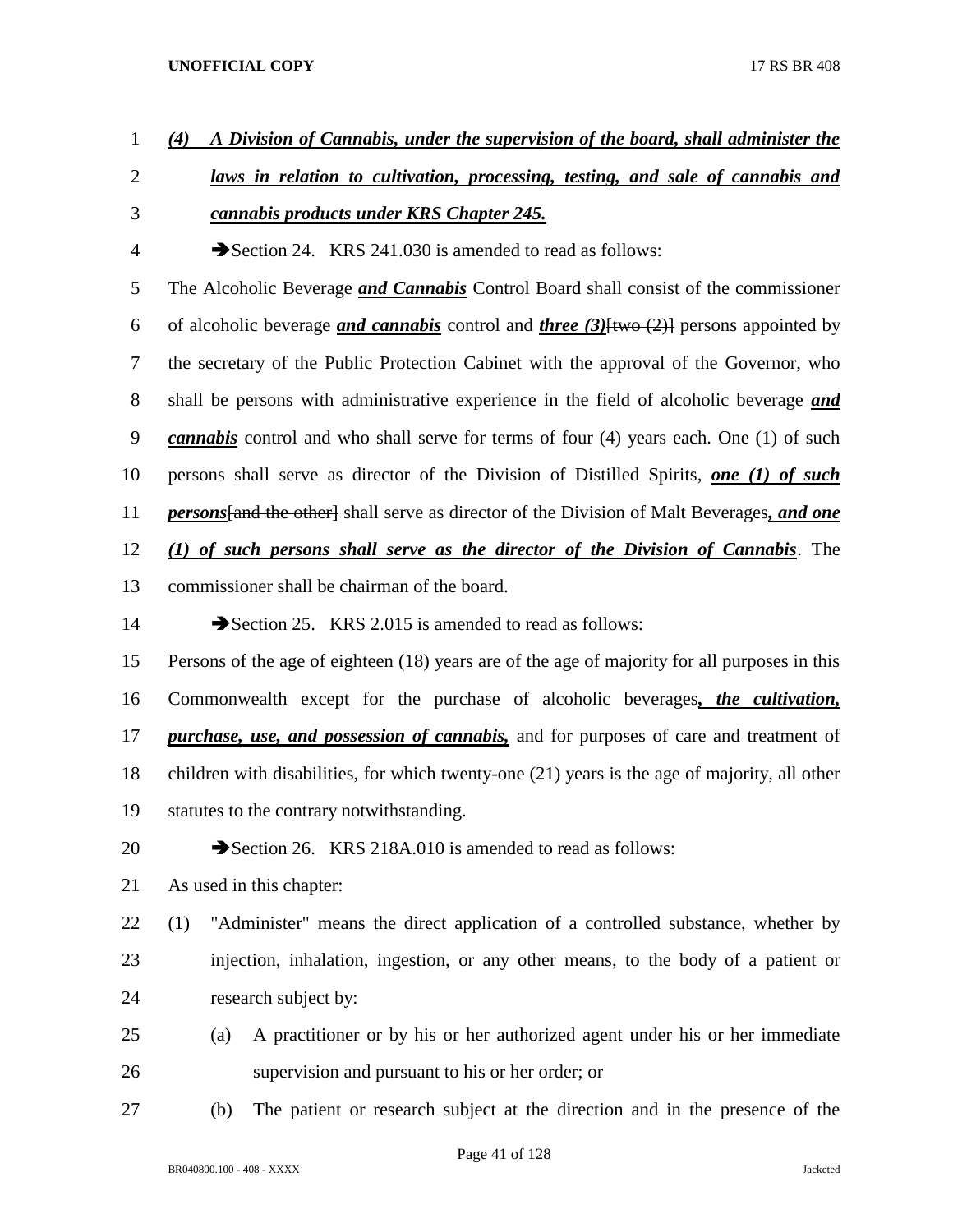| $\mathbf{1}$   |     |           | practitioner;                                                                      |  |
|----------------|-----|-----------|------------------------------------------------------------------------------------|--|
| $\overline{2}$ | (2) |           | "Anabolic steroid" means any drug or hormonal substance chemically and             |  |
| 3              |     |           | pharmacologically related to testosterone that promotes muscle growth and includes |  |
| $\overline{4}$ |     |           | those substances listed in KRS 218A.090(5) but does not include estrogens,         |  |
| 5              |     |           | progestins, and anticosteroids;                                                    |  |
| 6              | (3) |           | "Cabinet" means the Cabinet for Health and Family Services;                        |  |
| 7              | (4) |           | "Child" means any person under the age of majority as specified in KRS 2.015;      |  |
| $8\,$          | (5) |           | "Cocaine" means a substance containing any quantity of cocaine, its salts, optical |  |
| 9              |     |           | and geometric isomers, and salts of isomers;                                       |  |
| 10             | (6) |           | "Controlled substance" means methamphetamine, or a drug, substance, or             |  |
| 11             |     |           | immediate precursor in Schedules I through V and includes a controlled substance   |  |
| 12             |     | analogue; |                                                                                    |  |
| 13             | (7) | (a)       | "Controlled substance analogue," except as provided in paragraph (b) of this       |  |
| 14             |     |           | subsection, means a substance:                                                     |  |
| 15             |     |           | The chemical structure of which is substantially similar to the structure<br>1.    |  |
| 16             |     |           | of a controlled substance in Schedule I or II; and                                 |  |
| 17             |     |           | Which has a stimulant, depressant, or hallucinogenic effect on the<br>2.           |  |
| 18             |     |           | central nervous system that is substantially similar to or greater than the        |  |
| 19             |     |           | stimulant, depressant, or hallucinogenic effect on the central nervous             |  |
| 20             |     |           | system of a controlled substance in Schedule I or II; or                           |  |
| 21             |     |           | 3.<br>With respect to a particular person, which such person represents or         |  |
| 22             |     |           | intends to have a stimulant, depressant, or hallucinogenic effect on the           |  |
| 23             |     |           | central nervous system that is substantially similar to or greater than the        |  |
| 24             |     |           | stimulant, depressant, or hallucinogenic effect on the central nervous             |  |
| 25             |     |           | system of a controlled substance in Schedule I or II.                              |  |
| 26             |     | (b)       | Such term does not include:                                                        |  |
| 27             |     |           | Any substance for which there is an approved new drug application;<br>1.           |  |

BR040800.100 - 408 - XXXX Jacketed

Page 42 of 128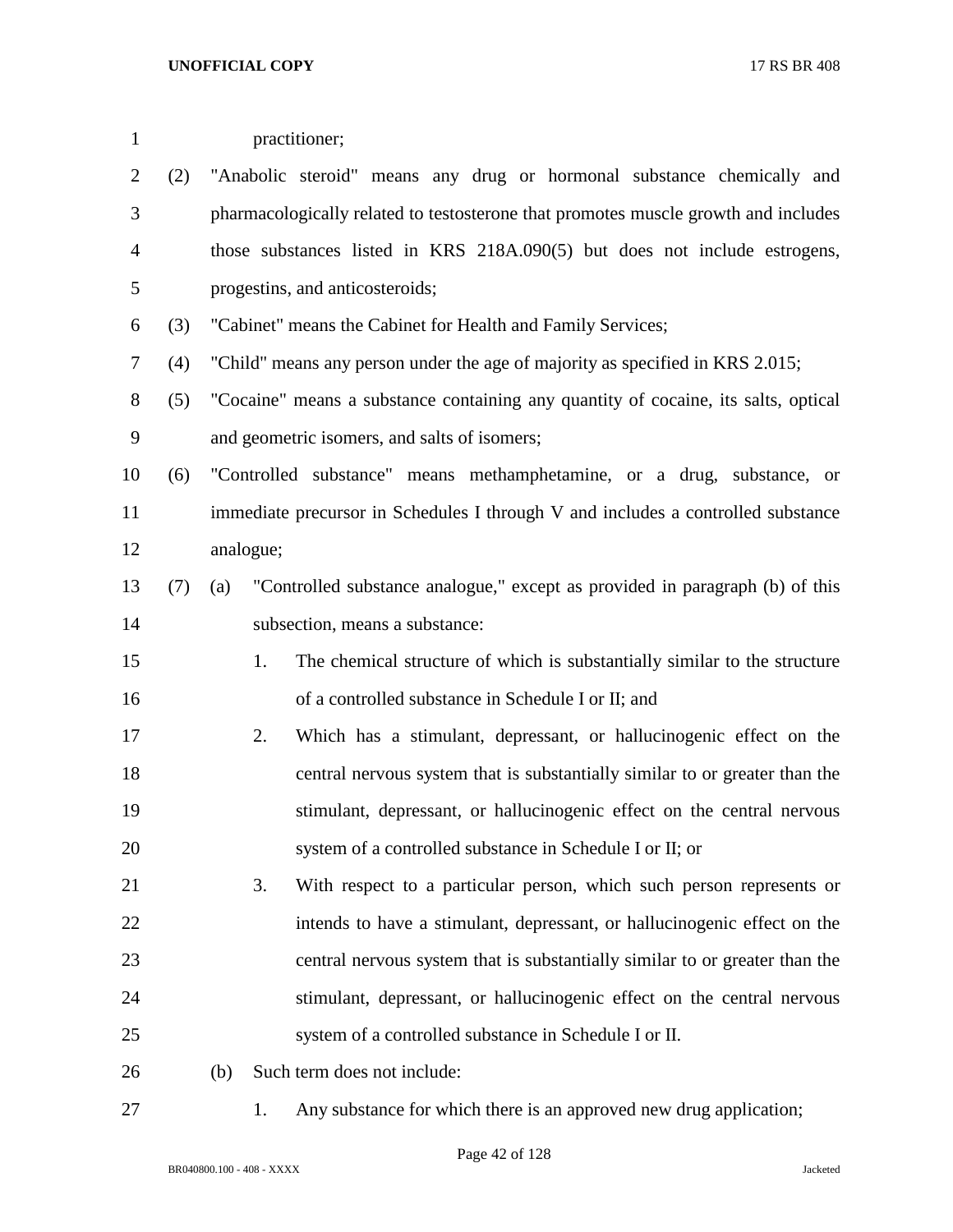- 2. With respect to a particular person, any substance if an exemption is in effect for investigational use for that person pursuant to federal law to the extent conduct with respect to such substance is pursuant to such exemption; or
- 3. Any substance to the extent not intended for human consumption before the exemption described in subparagraph 2. of this paragraph takes effect with respect to that substance;
- (8) "Counterfeit substance" means a controlled substance which, or the container or labeling of which, without authorization, bears the trademark, trade name, or other identifying mark, imprint, number, or device, or any likeness thereof, of a manufacturer, distributor, or dispenser other than the person who in fact manufactured, distributed, or dispensed the substance;
- (9) "Dispense" means to deliver a controlled substance to an ultimate user or research subject by or pursuant to the lawful order of a practitioner, including the packaging, labeling, or compounding necessary to prepare the substance for that delivery;
- (10) "Dispenser" means a person who lawfully dispenses a Schedule II, III, IV, or V controlled substance to or for the use of an ultimate user;
- (11) "Distribute" means to deliver other than by administering or dispensing a controlled substance;
- (12) "Dosage unit" means a single pill, capsule, ampule, liquid, or other form of administration available as a single unit;
- (13) "Drug" means:
- (a) Substances recognized as drugs in the official United States Pharmacopoeia, official Homeopathic Pharmacopoeia of the United States, or official National Formulary, or any supplement to any of them;
- (b) Substances intended for use in the diagnosis, care, mitigation, treatment, or prevention of disease in man or animals;

Page 43 of 128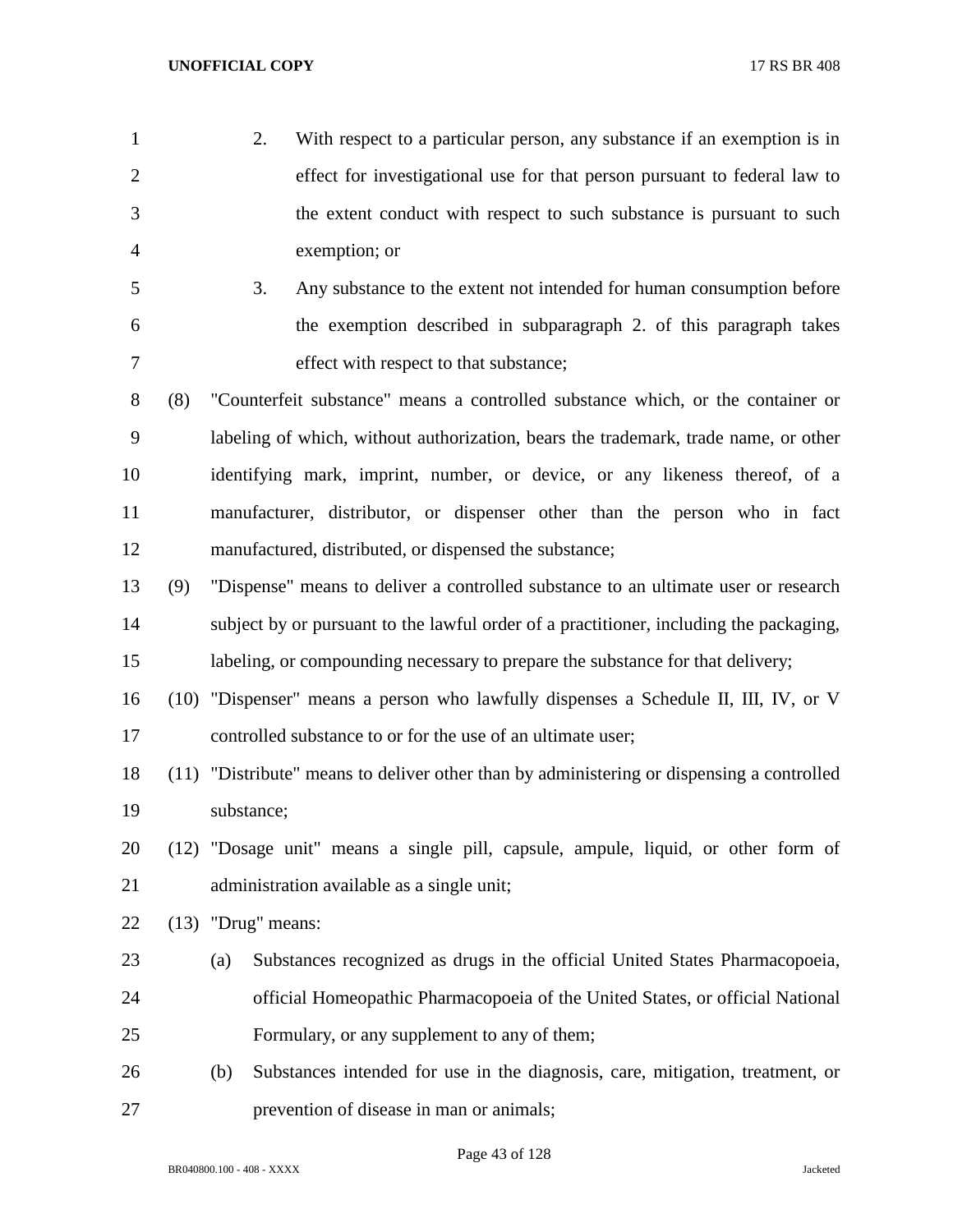- (c) Substances (other than food) intended to affect the structure or any function of 2 the body of man or animals; and (d) Substances intended for use as a component of any article specified in this subsection. It does not include devices or their components, parts, or accessories; (14) "Good faith prior examination," as used in KRS Chapter 218A and for criminal prosecution only, means an in-person medical examination of the patient conducted by the prescribing practitioner or other health-care professional routinely relied upon in the ordinary course of his or her practice, at which time the patient is physically examined and a medical history of the patient is obtained. "In-person" includes telehealth examinations. This subsection shall not be applicable to hospice providers licensed pursuant to KRS Chapter 216B; (15) "Hazardous chemical substance" includes any chemical substance used or intended for use in the illegal manufacture of a controlled substance as defined in this section or the illegal manufacture of methamphetamine as defined in KRS 218A.1431, which: (a) Poses an explosion hazard; (b) Poses a fire hazard; or (c) Is poisonous or injurious if handled, swallowed, or inhaled; (16) "Heroin" means a substance containing any quantity of heroin, or any of its salts, isomers, or salts of isomers; (17) "Hydrocodone combination product" means a drug with: (a) Not more than three hundred (300) milligrams of dihydrocodeinone, or any of its salts, per one hundred (100) milliliters or not more than fifteen (15) milligrams per dosage unit, with a fourfold or greater quantity of an isoquinoline alkaloid of opium; or
- (b) Not more than three hundred (300) milligrams of dihydrocodeinone, or any of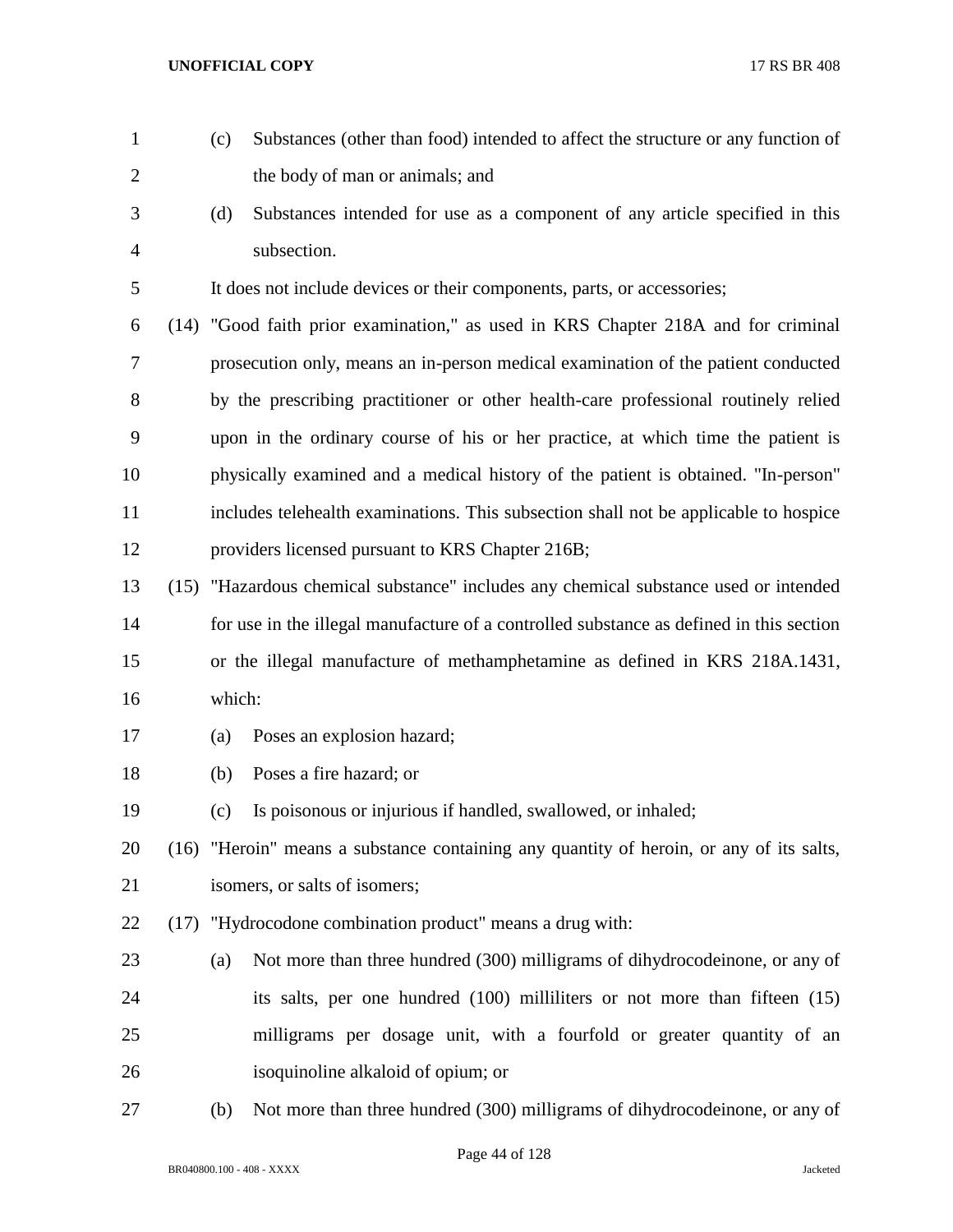its salts, per one hundred (100) milliliters or not more than fifteen (15) milligrams per dosage unit, with one (1) or more active, nonnarcotic ingredients in recognized therapeutic amounts;

 (18) "Immediate precursor" means a substance which is the principal compound commonly used or produced primarily for use, and which is an immediate chemical intermediary used or likely to be used in the manufacture of a controlled substance or methamphetamine, the control of which is necessary to prevent, curtail, or limit manufacture;

 (19) "Intent to manufacture" means any evidence which demonstrates a person's conscious objective to manufacture a controlled substance or methamphetamine. Such evidence includes but is not limited to statements and a chemical substance's usage, quantity, manner of storage, or proximity to other chemical substances or equipment used to manufacture a controlled substance or methamphetamine;

 (20) "Isomer" means the optical isomer, except as used in KRS 218A.050(3) and 218A.070(1)(d). As used in KRS 218A.050(3), the term "isomer" means the optical, positional, or geometric isomer. As used in KRS 218A.070(1)(d), the term "isomer" means the optical or geometric isomer;

 (21) "Manufacture," except as provided in KRS 218A.1431, means the production, preparation, propagation, compounding, conversion, or processing of a controlled substance, either directly or indirectly by extraction from substances of natural origin or independently by means of chemical synthesis, or by a combination of extraction and chemical synthesis, and includes any packaging or repackaging of the substance or labeling or relabeling of its container except that this term does not include activities:

- (a) By a practitioner as an incident to his or her administering or dispensing of a controlled substance in the course of his or her professional practice;
- 

(b) By a practitioner, or by his or her authorized agent under his supervision, for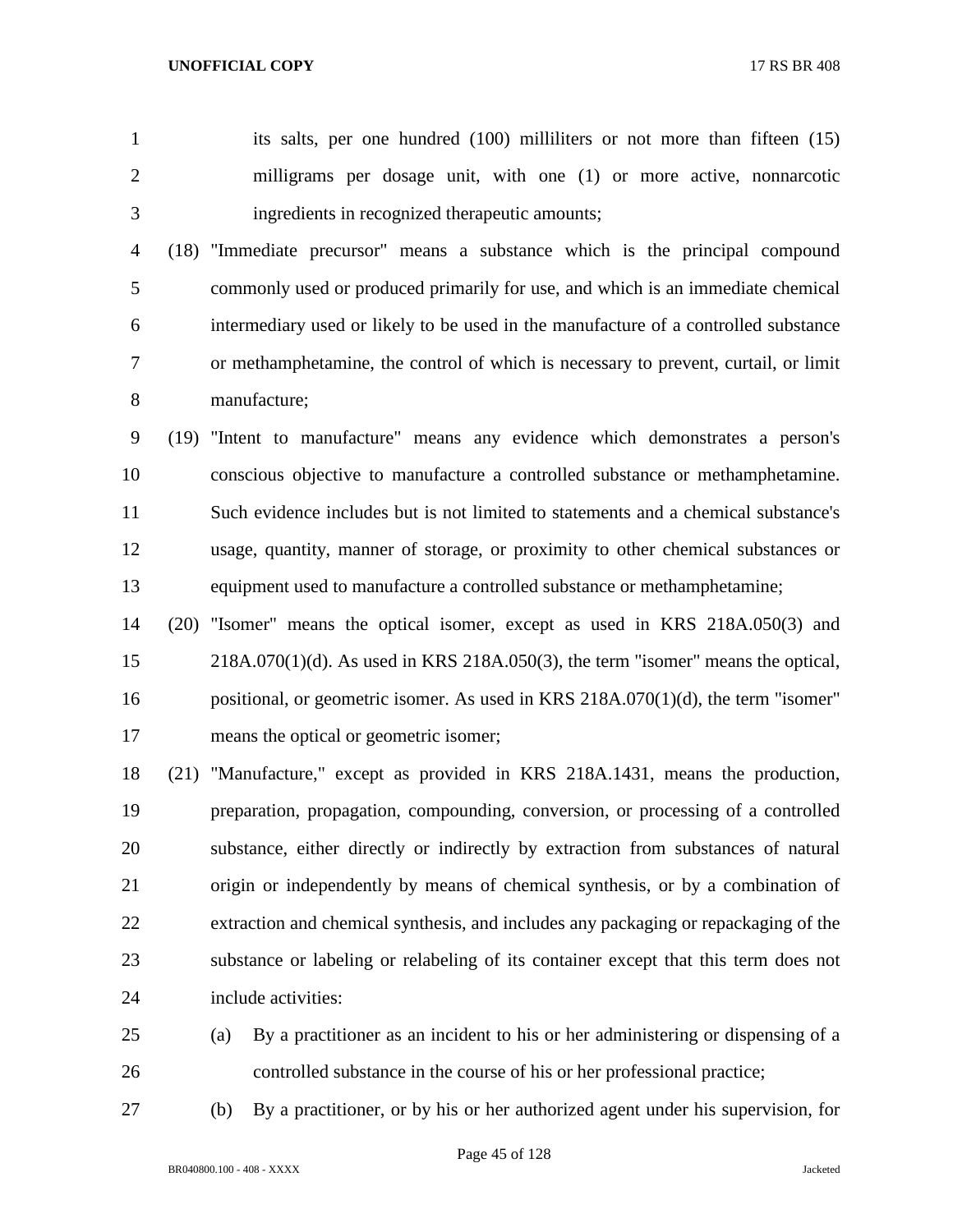| $\mathbf{1}$   | the purpose of, or as an incident to, research, teaching, or chemical analysis                |
|----------------|-----------------------------------------------------------------------------------------------|
| $\overline{2}$ | and not for sale; or                                                                          |
| 3              | By a pharmacist as an incident to his or her dispensing of a controlled<br>(c)                |
| 4              | substance in the course of his or her professional practice;                                  |
| 5              | $[(22)$ "Marijuana" means all parts of the plant Cannabis sp., whether growing or not; the    |
| 6              | seeds thereof; the resin extracted from any part of the plant; and every compound,            |
| 7              | manufacture, salt, derivative, mixture, or preparation of the plant, its seeds or resin       |
| 8              | or any compound, mixture, or preparation which contains any quantity of these                 |
| 9              | substances. The term "marijuana" does not include:                                            |
| 10             | $(a)$ Industrial hemp as defined in KRS 260.850;                                              |
| 11             | (b) The substance cannabidiol, when transferred, dispensed, or administered                   |
| 12             | pursuant to the written order of a physician practicing at a hospital or                      |
| 13             | associated clinic affiliated with a Kentucky public university having a college               |
| 14             | or school of medicine; or                                                                     |
| 15             | (c) For persons participating in a clinical trial or in an expanded access program,           |
| 16             | a drug or substance approved for the use of those participants by the United                  |
| 17             | <b>States Food and Drug Administration; 1</b>                                                 |
| 18             | $(22)$ [ $(23)$ ] "Medical history," as used in KRS Chapter 218A and for criminal prosecution |
| 19             | only, means an accounting of a patient's medical background, including but not                |
| 20             | limited to prior medical conditions, prescriptions, and family background;                    |
| 21             | "Medical order," as used in KRS Chapter 218A and for criminal prosecution<br>(23)(24)         |
| 22             | only, means a lawful order of a specifically identified practitioner for a specifically       |
| 23             | identified patient for the patient's health-care needs. "Medical order" may or may            |
| 24             | not include a prescription drug order;                                                        |
| 25             | $(24)$ [ $(25)$ ] "Medical record," as used in KRS Chapter 218A and for criminal prosecution  |
| 26             | only, means a record, other than for financial or billing purposes, relating to a             |
| 27             | patient, kept by a practitioner as a result of the practitioner-patient relationship;         |

Page 46 of 128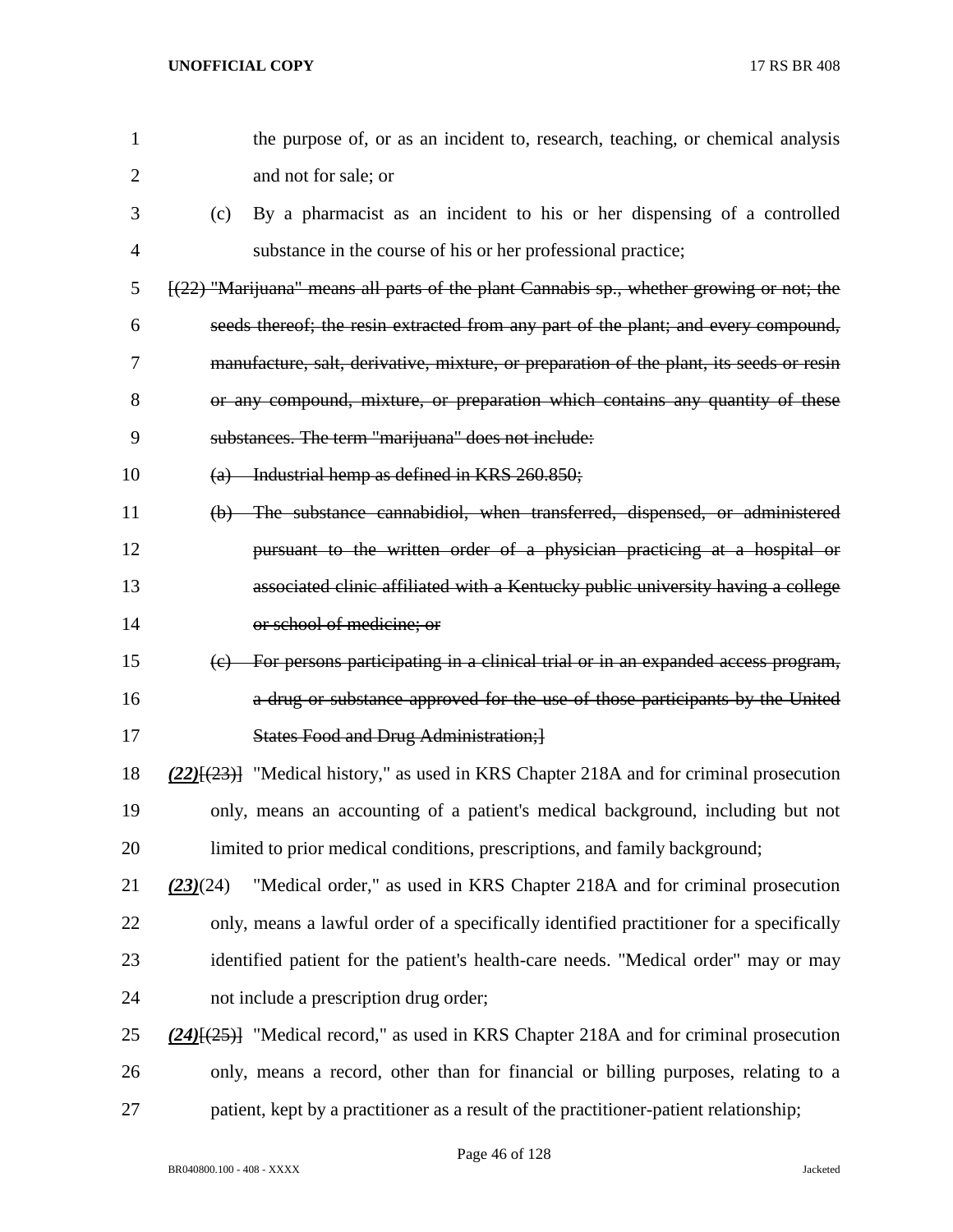| $\mathbf{1}$   |        | $(25)$ [ $(26)$ ] "Methamphetamine" means any substance that contains any quantity of        |
|----------------|--------|----------------------------------------------------------------------------------------------|
| $\overline{2}$ |        | methamphetamine, or any of its salts, isomers, or salts of isomers;                          |
| 3              |        | $(26)$ $(27)$ "Narcotic drug" means any of the following, whether produced directly or       |
| 4              |        | indirectly by extraction from substances of vegetable origin, or independently by            |
| 5              |        | means of chemical synthesis, or by a combination of extraction and chemical                  |
| 6              |        | synthesis:                                                                                   |
| 7              | (a)    | Opium and opiate, and any salt, compound, derivative, or preparation of                      |
| 8              |        | opium or opiate;                                                                             |
| 9              | (b)    | Any salt, compound, isomer, derivative, or preparation thereof which is                      |
| 10             |        | chemically equivalent or identical with any of the substances referred to in                 |
| 11             |        | paragraph (a) of this subsection, but not including the isoquinoline alkaloids               |
| 12             |        | of opium;                                                                                    |
| 13             | (c)    | Opium poppy and poppy straw;                                                                 |
| 14             | (d)    | Coca leaves, except coca leaves and extracts of coca leaves from which                       |
| 15             |        | cocaine, ecgonine, and derivatives of ecgonine or their salts have been                      |
| 16             |        | removed;                                                                                     |
| 17             | (e)    | Cocaine, its salts, optical and geometric isomers, and salts of isomers;                     |
| 18             | (f)    | Ecgonine, its derivatives, their salts, isomers, and salts of isomers; and                   |
| 19             | (g)    | Any compound, mixture, or preparation which contains any quantity of any of                  |
| 20             |        | the substances referred to in paragraphs (a) to (f) of this subsection;                      |
| 21             |        | (27)[(28)] "Opiate" means any substance having an addiction-forming or addiction-            |
| 22             |        | sustaining liability similar to morphine or being capable of conversion into a drug          |
| 23             |        | having addiction-forming or addiction-sustaining liability. It does not include,             |
| 24             | unless | specifically designated as controlled under KRS<br>218A.030, the                             |
| 25             |        | 3-methoxy-n-methylmorphinan<br>dextrorotatory<br>isomer<br>of<br>its<br>salts<br>and         |
| 26             |        | (dextromethorphan). It does include its racemic and levorotatory forms;                      |
| 27             |        | $(28)$ [ $(29)$ ] "Opium poppy" means the plant of the species papaver somniferum L., except |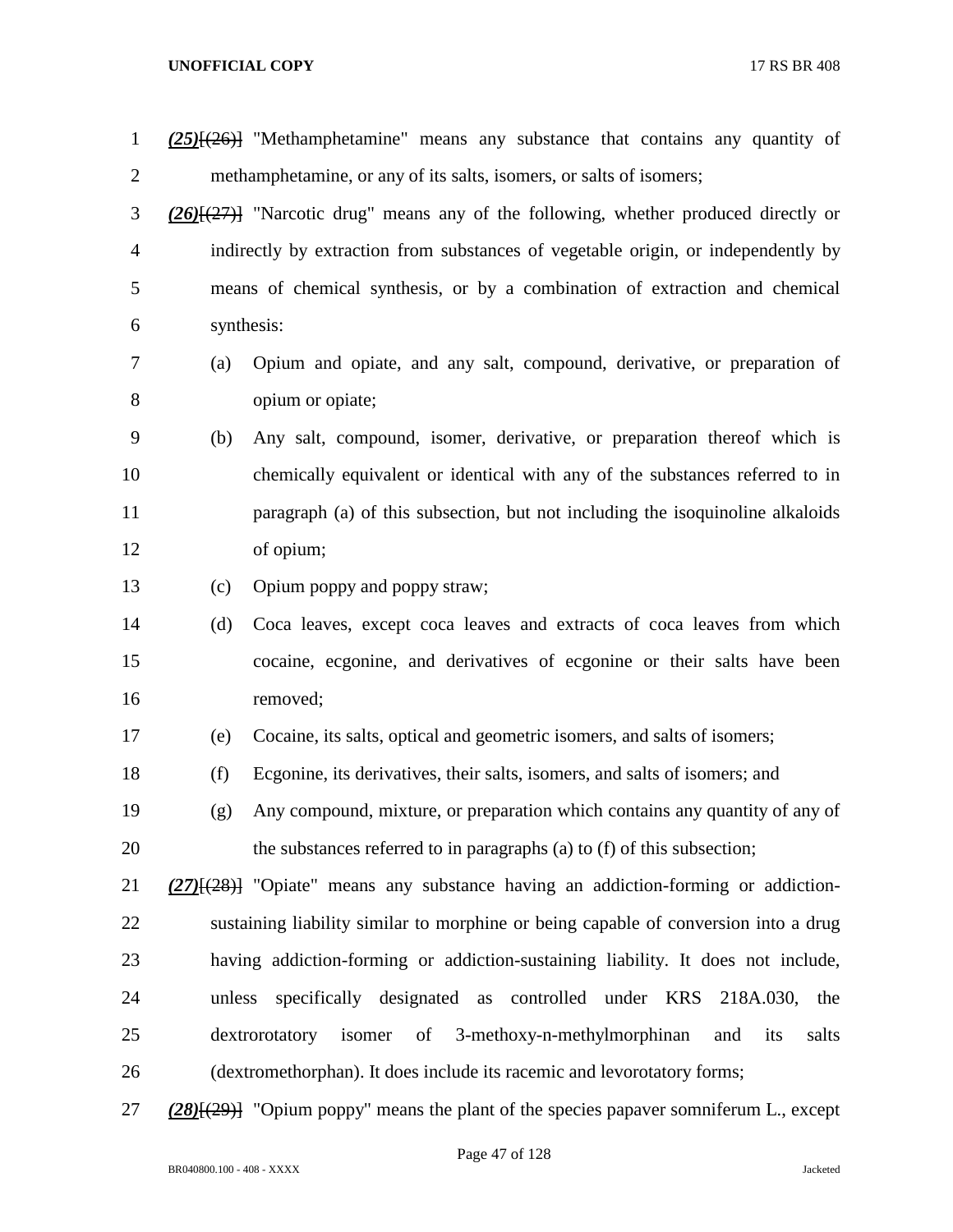| $\mathbf{1}$ | its seeds;                                                                                    |
|--------------|-----------------------------------------------------------------------------------------------|
| 2            | (29)(30) Person" means individual, corporation, government or governmental                    |
| 3            | subdivision or agency, business trust, estate, trust, partnership or association, or any      |
| 4            | other legal entity;                                                                           |
| 5            | $(30)(31)$ "Physical injury" has the same meaning it has in KRS 500.080;                      |
| 6            | $(31)$ [ $(32)$ ] "Poppy straw" means all parts, except the seeds, of the opium poppy, after  |
| 7            | mowing;                                                                                       |
| 8            | $(32)$ [ $(33)$ ] "Pharmacist" means a natural person licensed by this state to engage in the |
| 9            | practice of the profession of pharmacy;                                                       |
| 10           | (33)[(34)] "Practitioner" means a physician, dentist, podiatrist, veterinarian, scientific    |
| 11           | investigator, optometrist as authorized in KRS 320.240, advanced practice                     |
| 12           | registered nurse as authorized under KRS 314.011, or other person licensed,                   |
| 13           | registered, or otherwise permitted by state or federal law to acquire, distribute,            |
| 14           | dispense, conduct research with respect to, or to administer a controlled substance           |
| 15           | in the course of professional practice or research in this state. "Practitioner" also         |
| 16           | includes a physician, dentist, podiatrist, veterinarian, or advanced practice registered      |
| 17           | nurse authorized under KRS 314.011 who is a resident of and actively practicing in            |
| 18           | a state other than Kentucky and who is licensed and has prescriptive authority for            |
| 19           | controlled substances under the professional licensing laws of another state, unless          |
| 20           | the person's Kentucky license has been revoked, suspended, restricted, or probated,           |
| 21           | in which case the terms of the Kentucky license shall prevail;                                |
| 22           | $(34)$ [ $(35)$ ] "Practitioner-patient relationship," as used in KRS Chapter 218A and for    |
| 23           | criminal prosecution only, means a medical relationship that exists between a                 |
| 24           | patient and a practitioner or the practitioner's designee, after the practitioner or his      |
| 25           | or her designee has conducted at least one (1) good faith prior examination;                  |

 *(35)*[(36)] "Prescription" means a written, electronic, or oral order for a drug or medicine, or combination or mixture of drugs or medicines, or proprietary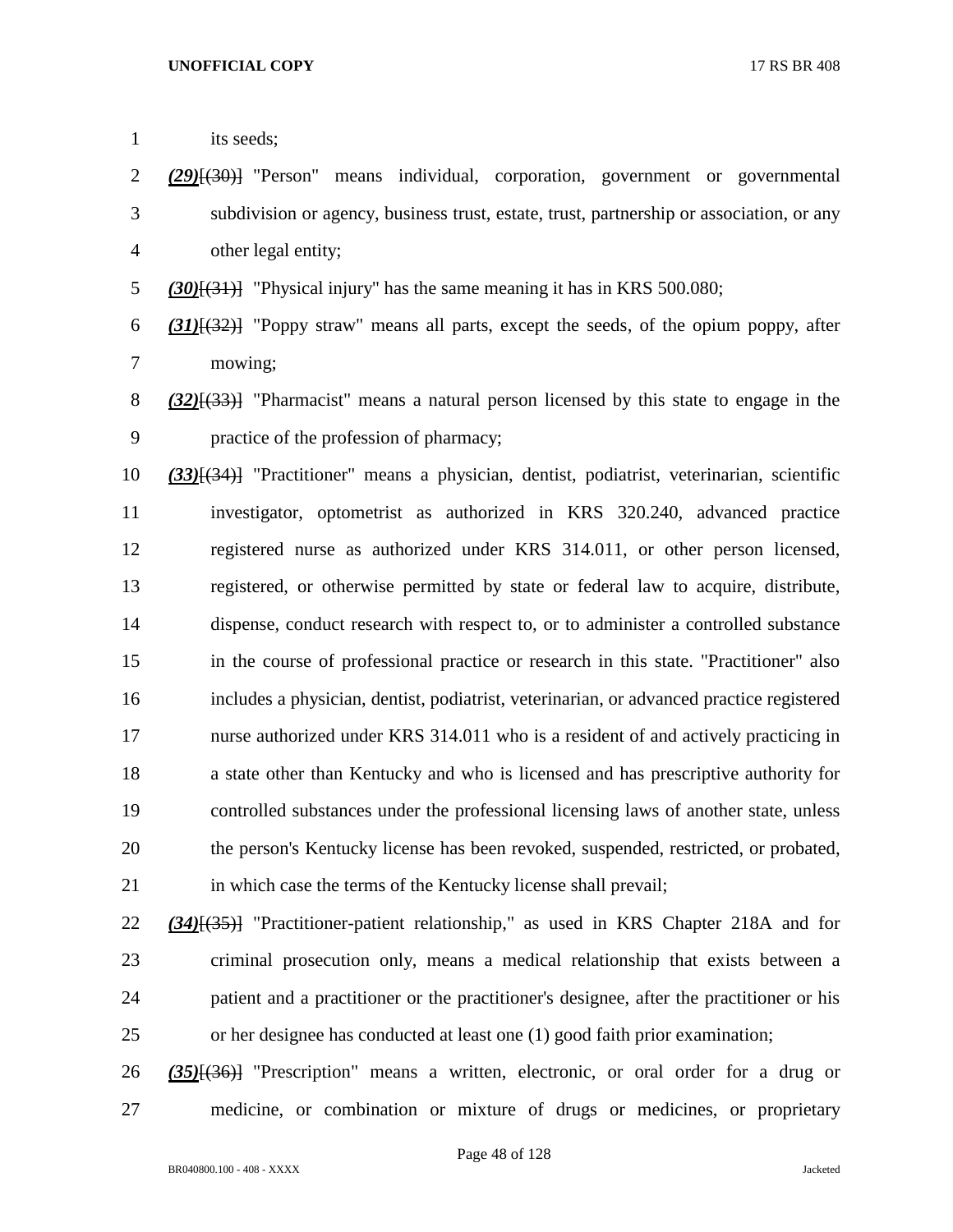preparation, signed or given or authorized by a medical, dental, chiropody, veterinarian, optometric practitioner, or advanced practice registered nurse, and intended for use in the diagnosis, cure, mitigation, treatment, or prevention of disease in man or other animals;

 *(36)*[(37)] "Prescription blank," with reference to a controlled substance, means a document that meets the requirements of KRS 218A.204 and 217.216;

 *(37)*[(38)] "Presumptive probation" means a sentence of probation not to exceed the maximum term specified for the offense, subject to conditions otherwise authorized by law, that is presumed to be the appropriate sentence for certain offenses designated in this chapter, notwithstanding contrary provisions of KRS Chapter 533. That presumption shall only be overcome by a finding on the record by the sentencing court of substantial and compelling reasons why the defendant cannot be safely and effectively supervised in the community, is not amenable to community-14 based treatment, or poses a significant risk to public safety;

 *(38)*[(39)] "Production" includes the manufacture, planting, cultivation, growing, or harvesting of a controlled substance;

 *(39)*[(40)] "Recovery program" means an evidence-based, nonclinical service that assists individuals and families working toward sustained recovery from substance use and other criminal risk factors. This can be done through an array of support programs and services that are delivered through residential and nonresidential means;

 *(40)*[(41)] "Salvia" means Salvia divinorum or Salvinorin A and includes all parts of the plant presently classified botanically as Salvia divinorum, whether growing or not, the seeds thereof, any extract from any part of that plant, and every compound, manufacture, derivative, mixture, or preparation of that plant, its seeds, or its extracts, including salts, isomers, and salts of isomers whenever the existence of such salts, isomers, and salts of isomers is possible within the specific chemical designation of that plant, its seeds, or extracts. The term shall not include any other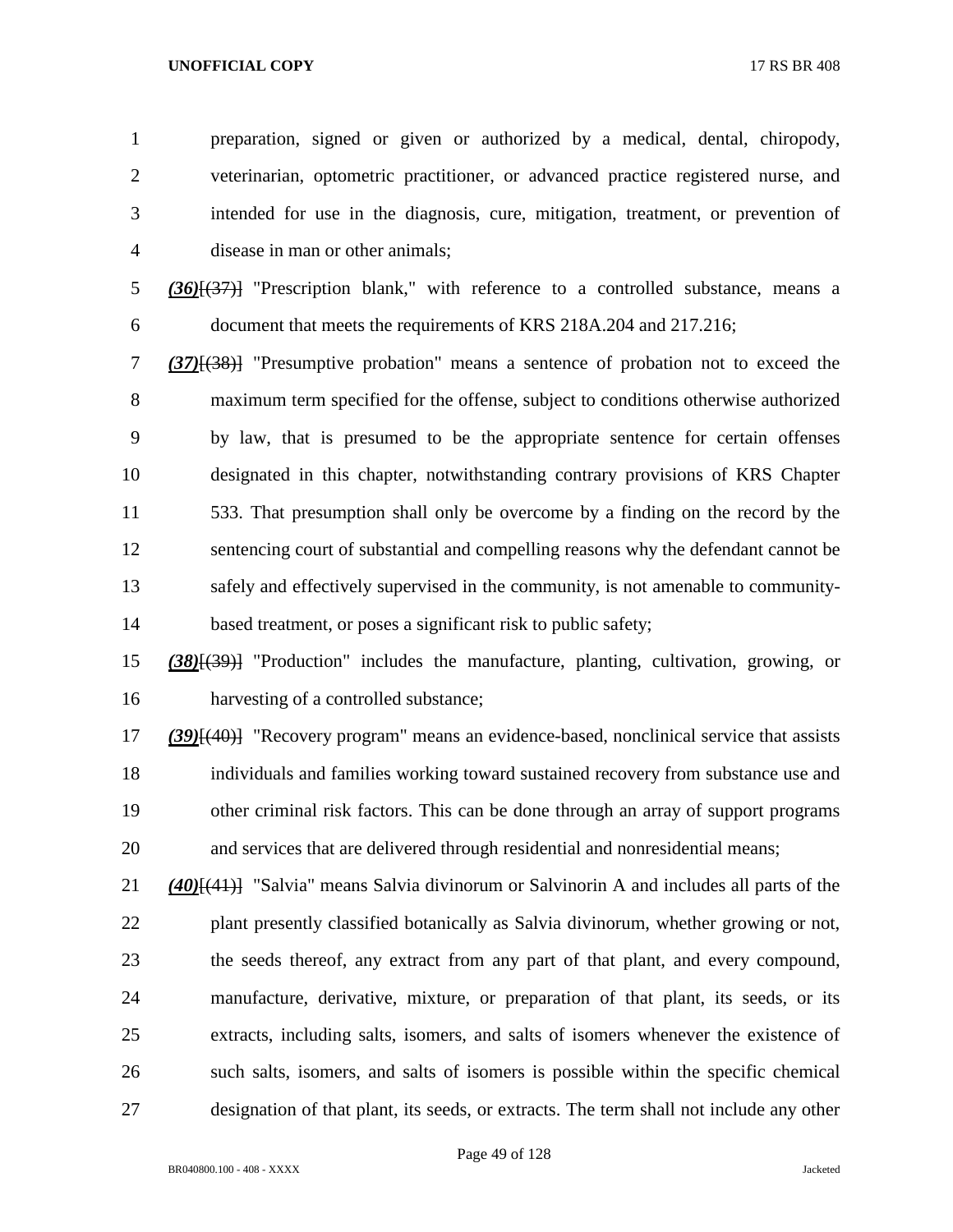species in the genus salvia;

 *(41)*[(42)] "Second or subsequent offense" means that for the purposes of this chapter an offense is considered as a second or subsequent offense, if, prior to his or her conviction of the offense, the offender has at any time been convicted under this chapter, or under any statute of the United States, or of any state relating to substances classified as controlled substances or counterfeit substances, except that a prior conviction for a nontrafficking offense shall be treated as a prior offense only when the subsequent offense is a nontrafficking offense. For the purposes of this section, a conviction voided under KRS 218A.275 or 218A.276 shall not constitute a conviction under this chapter;

 *(42)*[(43)] "Sell" means to dispose of a controlled substance to another person for consideration or in furtherance of commercial distribution;

*(43)*[(44)] "Serious physical injury" has the same meaning it has in KRS 500.080;

 *(44)*[(45)] "Synthetic cannabinoids or piperazines" means any chemical compound which is not approved by the United States Food and Drug Administration or, if approved, which is not dispensed or possessed in accordance with state and federal law, that contains Benzylpiperazine (BZP); Trifluoromethylphenylpiperazine (TFMPP); 1,1- Dimethylheptyl-11-hydroxytetrahydrocannabinol (HU-210); 1-Butyl-3-(1- naphthoyl)indole; 1-Pentyl-3-(1-naphthoyl)indole; dexanabinol (HU-211); or any compound in the following structural classes:

 (a) Naphthoylindoles: Any compound containing a 3-(1-naphthoyl)indole structure with substitution at the nitrogen atom of the indole ring by an alkyl, haloalkyl, alkenyl, cycloalkylmethyl, cycloalkylethyl, 1-(N-methyl-2- piperidinyl)methyl, or 2-(4-morpholinyl)ethyl group, whether or not further substituted in the indole ring to any extent and whether or not substituted in the naphthyl ring to any extent. Examples of this structural class include but are not limited to JWH-015, JWH-018, JWH-019, JWH-073, JWH-081,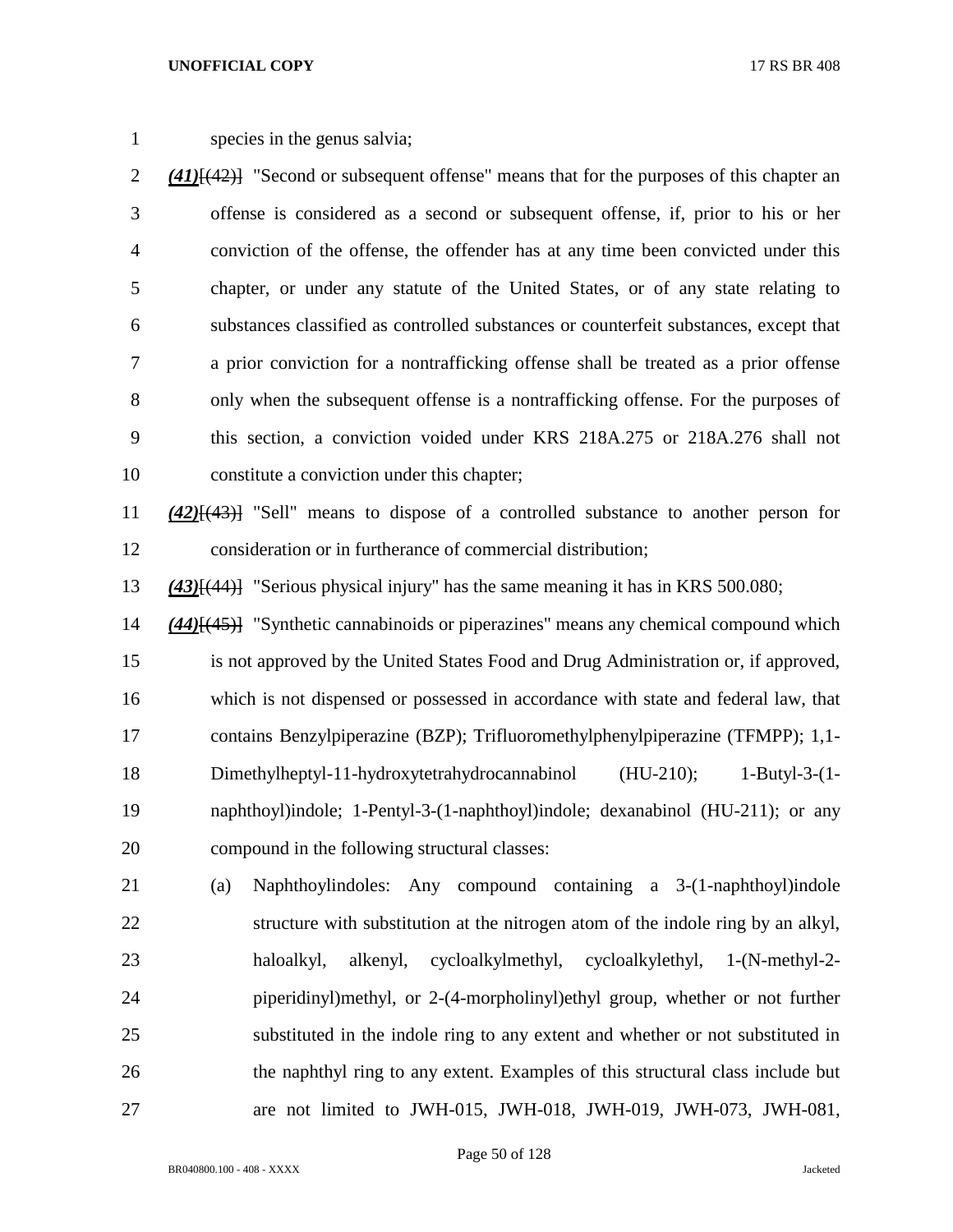|     | J              |
|-----|----------------|
| (h) | $\blacksquare$ |

JWH-122, JWH-200, and AM-2201;

- (b) Phenylacetylindoles: Any compound containing a 3-phenylacetylindole structure with substitution at the nitrogen atom of the indole ring by an alkyl, haloalkyl, alkenyl, cycloalkylmethyl, cycloalkylethyl, 1-(N-methyl-2- piperidinyl)methyl, or 2-(4-morpholinyl)ethyl group whether or not further substituted in the indole ring to any extent and whether or not substituted in the phenyl ring to any extent. Examples of this structural class include but are 8 not limited to JWH-167, JWH-250, JWH-251, and RCS-8;
- (c) Benzoylindoles: Any compound containing a 3-(benzoyl)indole structure with substitution at the nitrogen atom of the indole ring by an alkyl, haloalkyl, alkenyl, cycloalkylmethyl, cycloalkylethyl, 1-(N-methyl-2-piperidinyl)methyl, or 2-(4-morpholinyl)ethyl group whether or not further substituted in the indole ring to any extent and whether or not substituted in the phenyl ring to any extent. Examples of this structural class include but are not limited to AM-630, AM-2233, AM-694, Pravadoline (WIN 48,098), and RCS-4;
- (d) Cyclohexylphenols: Any compound containing a 2-(3- hydroxycyclohexyl)phenol structure with substitution at the 5-position of the phenolic ring by an alkyl, haloalkyl, alkenyl, cycloalkylmethyl, cycloalkylethyl, 1-(N-methyl-2-piperidinyl)methyl, or 2-(4-morpholinyl)ethyl group whether or not substituted in the cyclohexyl ring to any extent. Examples of this structural class include but are not limited to CP 47,497 and its C8 homologue (cannabicyclohexanol);
- (e) Naphthylmethylindoles: Any compound containing a 1H-indol-3-yl-(1- naphthyl)methane structure with substitution at the nitrogen atom of the indole ring by an alkyl, haloalkyl, alkenyl, cycloalkylmethyl, cycloalkylethyl, 1-(N- methyl-2-piperidinyl)methyl, or 2-(4-morpholinyl)ethyl group whether or not further substituted in the indole ring to any extent and whether or not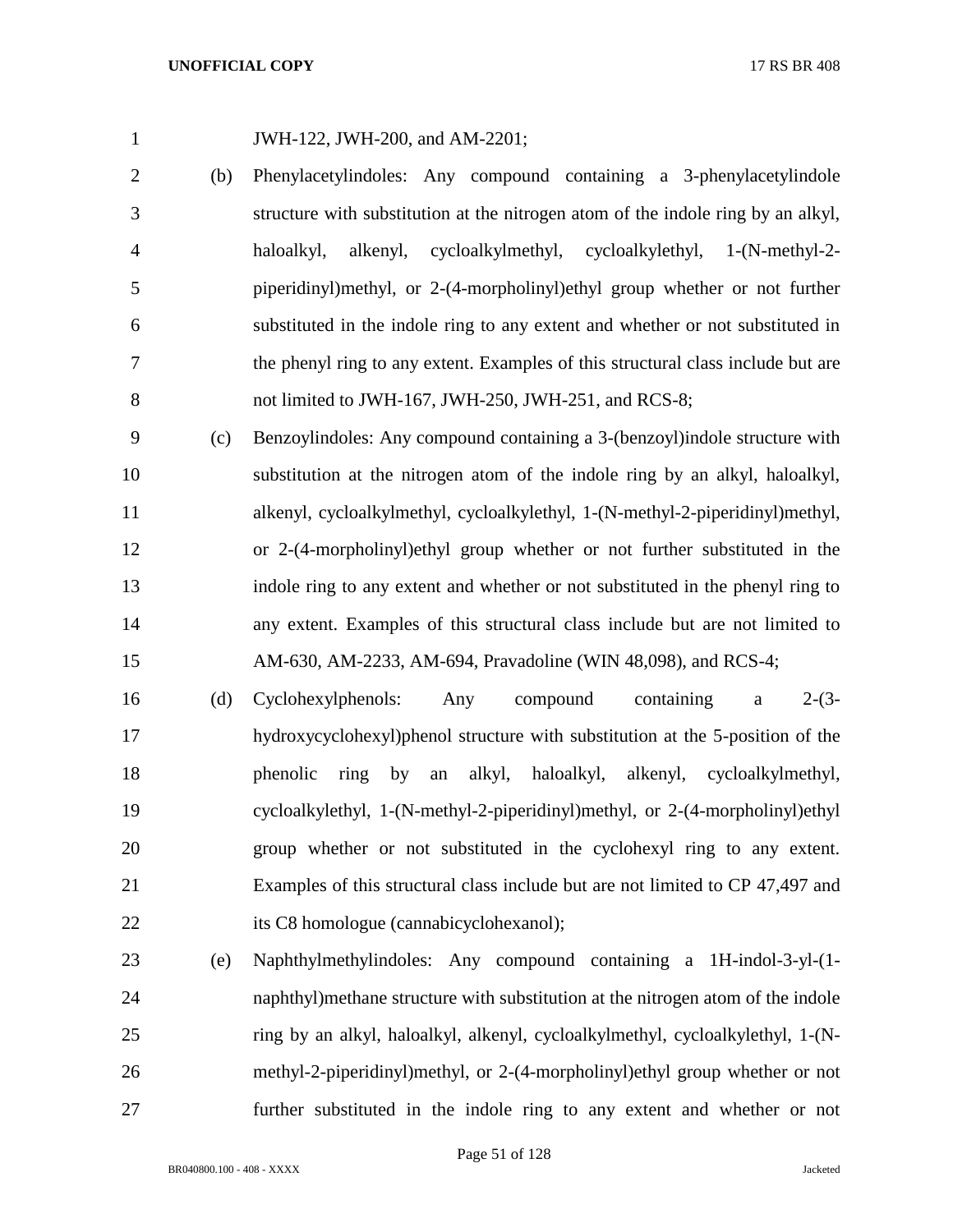substituted in the naphthyl ring to any extent. Examples of this structural class include but are not limited to JWH-175, JWH-184, and JWH-185;

 (f) Naphthoylpyrroles: Any compound containing a 3-(1-naphthoyl)pyrrole structure with substitution at the nitrogen atom of the pyrrole ring by an alkyl, haloalkyl, alkenyl, cycloalkylmethyl, cycloalkylethyl, 1-(N-methyl-2- piperidinyl)methyl, or 2-(4-morpholinyl)ethyl group whether or not further substituted in the pyrrole ring to any extent and whether or not substituted in the naphthyl ring to any extent. Examples of this structural class include but are not limited to JWH-030, JWH-145, JWH-146, JWH-307, and JWH-368;

 (g) Naphthylmethylindenes: Any compound containing a 1-(1- naphthylmethyl)indene structure with substitution at the 3-position of the indene ring by an alkyl, haloalkyl, alkenyl, cycloalkylmethyl, cycloalkylethyl, 1-(N-methyl-2-piperidinyl)methyl, or 2-(4-morpholinyl)ethyl group whether or not further substituted in the indene ring to any extent and whether or not substituted in the naphthyl ring to any extent. Examples of this structural class 16 include but are not limited to JWH-176;

 (h) Tetramethylcyclopropanoylindoles: Any compound containing a 3-(1- tetramethylcyclopropoyl)indole structure with substitution at the nitrogen atom of the indole ring by an alkyl, haloalkyl, cycloalkylmethyl, cycloalkylethyl, 1-(N-methyl-2-piperidinyl)methyl, or 2-(4-morpholinyl)ethyl group, whether or not further substituted in the indole ring to any extent and whether or not further substituted in the tetramethylcyclopropyl ring to any extent. Examples of this structural class include but are not limited to UR-144 and XLR-11;

 (i) Adamantoylindoles: Any compound containing a 3-(1-adamantoyl)indole structure with substitution at the nitrogen atom of the indole ring by an alkyl, haloalkyl, alkenyl, cycloalkylmethyl, cycloalkylethyl, 1-(N-methyl-2-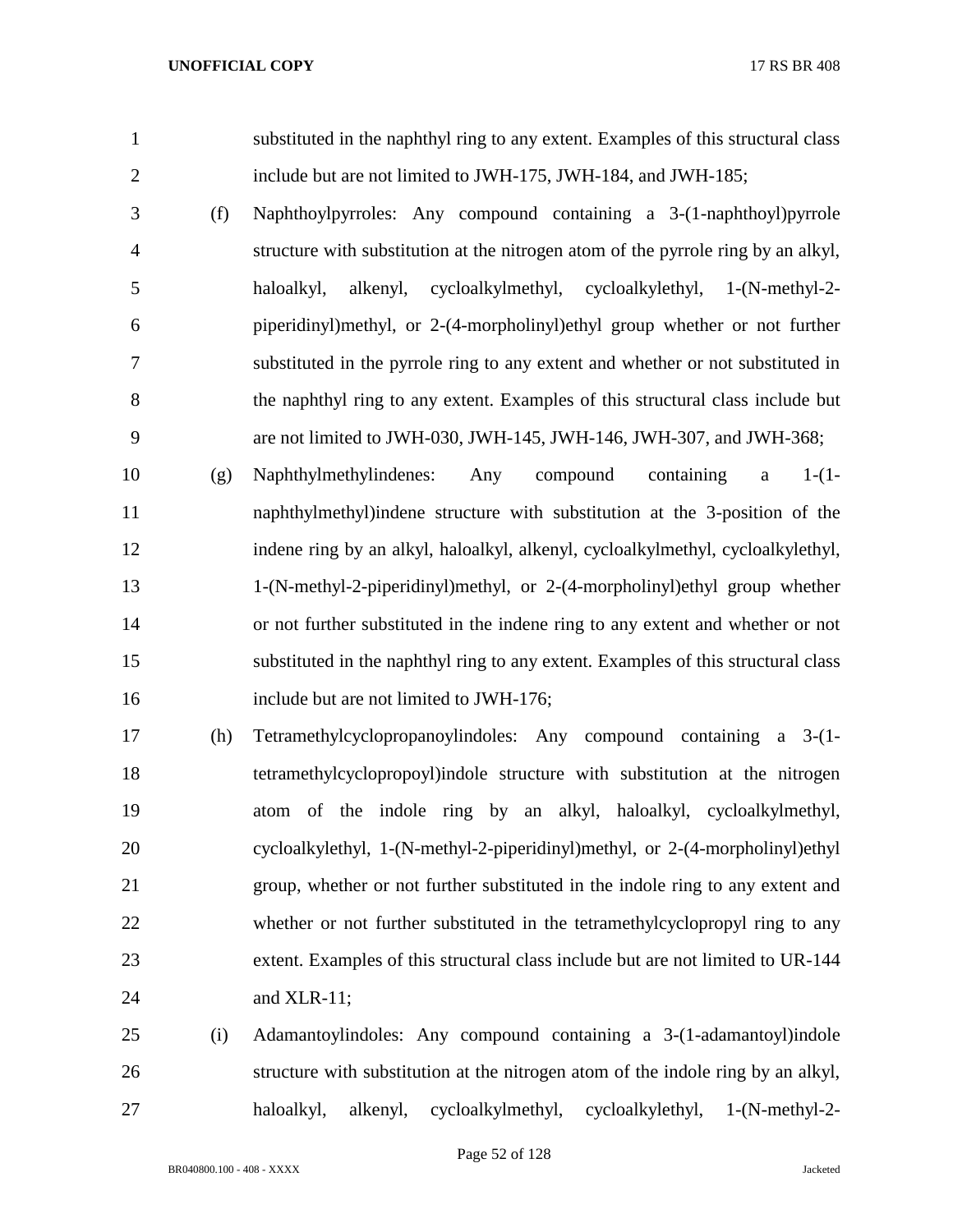piperidinyl)methyl, or 2-(4-morpholinyl)ethyl group, whether or not further substituted in the indole ring to any extent and whether or not substituted in the adamantyl ring system to any extent. Examples of this structural class include but are not limited to AB-001 and AM-1248; or

 (j) Any other synthetic cannabinoid or piperazine which is not approved by the United States Food and Drug Administration or, if approved, which is not dispensed or possessed in accordance with state and federal law;

 *(45)*[(46)] "Synthetic cathinones" means any chemical compound which is not approved by the United States Food and Drug Administration or, if approved, which is not dispensed or possessed in accordance with state and federal law (not including bupropion or compounds listed under a different schedule) structurally derived from 2-aminopropan-1-one by substitution at the 1-position with either phenyl, naphthyl, or thiophene ring systems, whether or not the compound is further modified in one (1) or more of the following ways:

- (a) By substitution in the ring system to any extent with alkyl, alkylenedioxy, alkoxy, haloalkyl, hydroxyl, or halide substituents, whether or not further substituted in the ring system by one (1) or more other univalent substituents. Examples of this class include but are not limited to 3,4- Methylenedioxycathinone (bk-MDA);
- (b) By substitution at the 3-position with an acyclic alkyl substituent. Examples of 21 this class include but are not limited to 2-methylamino-1-phenylbutan-1-one (buphedrone);
- (c) By substitution at the 2-amino nitrogen atom with alkyl, dialkyl, benzyl, or methoxybenzyl groups, or by inclusion of the 2-amino nitrogen atom in a cyclic structure. Examples of this class include but are not limited to 26 Dimethylcathinone, Ethcathinone, and α-Pyrrolidinopropiophenone ( $α$ -PPP); or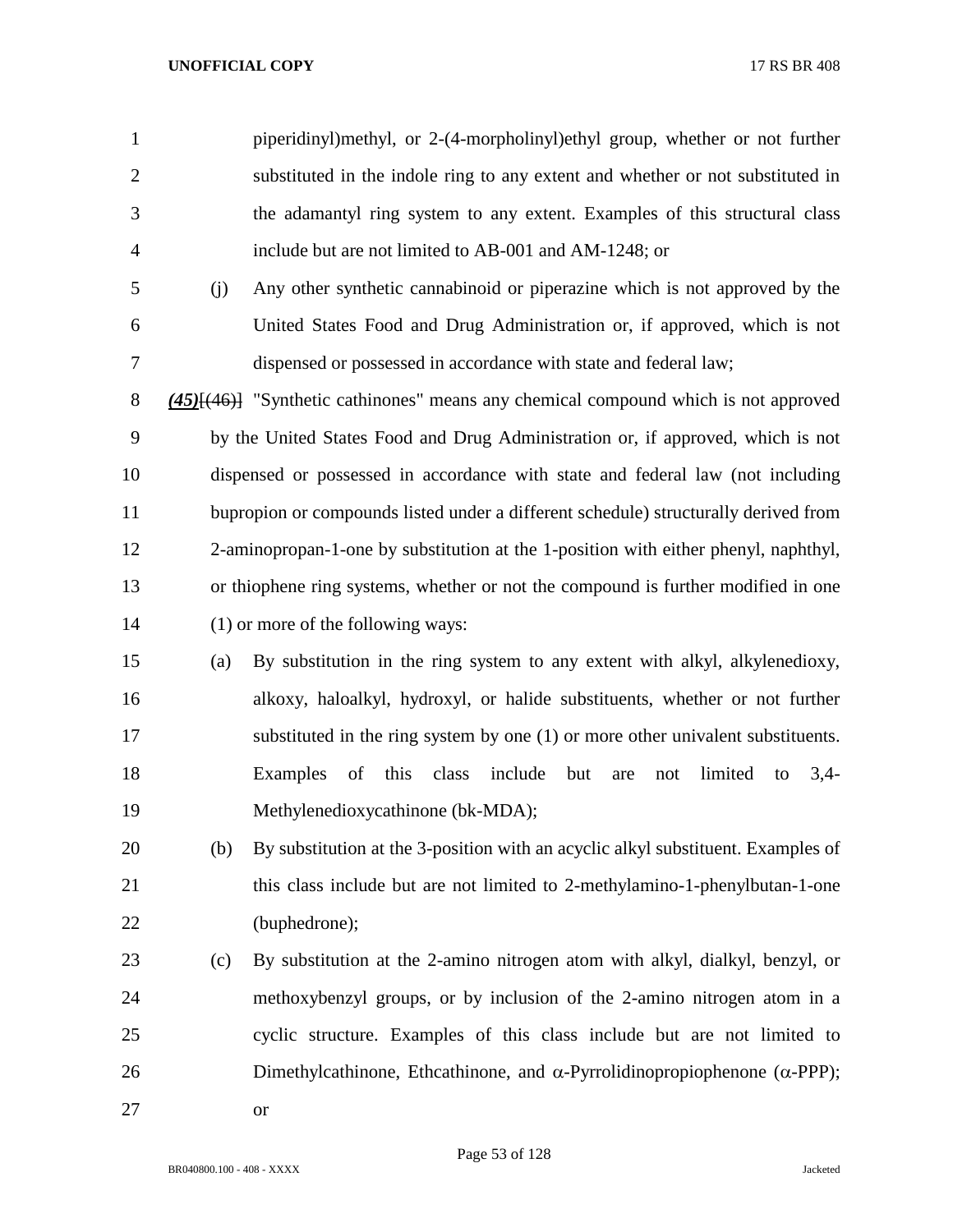| $\mathbf{1}$   | (d)            | Any other synthetic cathinone which is not approved by the United States                   |
|----------------|----------------|--------------------------------------------------------------------------------------------|
| $\overline{c}$ |                | Food and Drug Administration or, if approved, is not dispensed or possessed                |
| 3              |                | in accordance with state or federal law;                                                   |
| $\overline{4}$ |                | $(46)$ $(47)$ "Synthetic drugs" means any synthetic cannabinoids or piperazines or any     |
| 5              |                | synthetic cathinones;                                                                      |
| 6              |                | $(47)$ [ $(48)$ ] "Telehealth" has the same meaning it has in KRS 311.550;                 |
| 7              |                | $(48)$ [ $(49)$ ] "Tetrahydrocannabinols" means synthetic equivalents of the substances    |
| $8\,$          |                | contained in the plant, or in the resinous extractives of the plant Cannabis, sp. or       |
| 9              |                | synthetic substances, derivatives, and their isomers with similar chemical structure       |
| 10             |                | and pharmacological activity such as the following:                                        |
| 11             | (a)            | Delta 1 cis or trans tetrahydrocannabinol, and their optical isomers;                      |
| 12             | (b)            | Delta 6 cis or trans tetrahydrocannabinol, and their optical isomers; and                  |
| 13             | (c)            | Delta 3, 4 cis or trans tetrahydrocannabinol, and its optical isomers;                     |
| 14             |                | $(49)$ [ $(50)$ ] "Traffic," except as provided in KRS 218A.1431, means to manufacture,    |
| 15             |                | distribute, dispense, sell, transfer, or possess with intent to manufacture, distribute,   |
| 16             |                | dispense, or sell a controlled substance;                                                  |
| 17             |                | $(50)(51)$ "Transfer" means to dispose of a controlled substance to another person         |
| 18             |                | without consideration and not in furtherance of commercial distribution; and               |
| 19             |                | (51)[(52)] "Ultimate user" means a person who lawfully possesses a controlled substance    |
| 20             |                | for his or her own use or for the use of a member of his or her household or for           |
| 21             |                | administering to an animal owned by him or her or by a member of his or her                |
| 22             |                | household.                                                                                 |
| 23             |                | Section 27. KRS 218A.050 is amended to read as follows:                                    |
| 24             |                | Unless otherwise rescheduled by administrative regulation of the Cabinet for Health and    |
| 25             |                | Family Services, the controlled substances listed in this section are included in Schedule |
| 26             | $\mathbf{I}$ : |                                                                                            |
| 27             | (1)            | Any material, compound, mixture, or preparation which contains any quantity of the         |

Page 54 of 128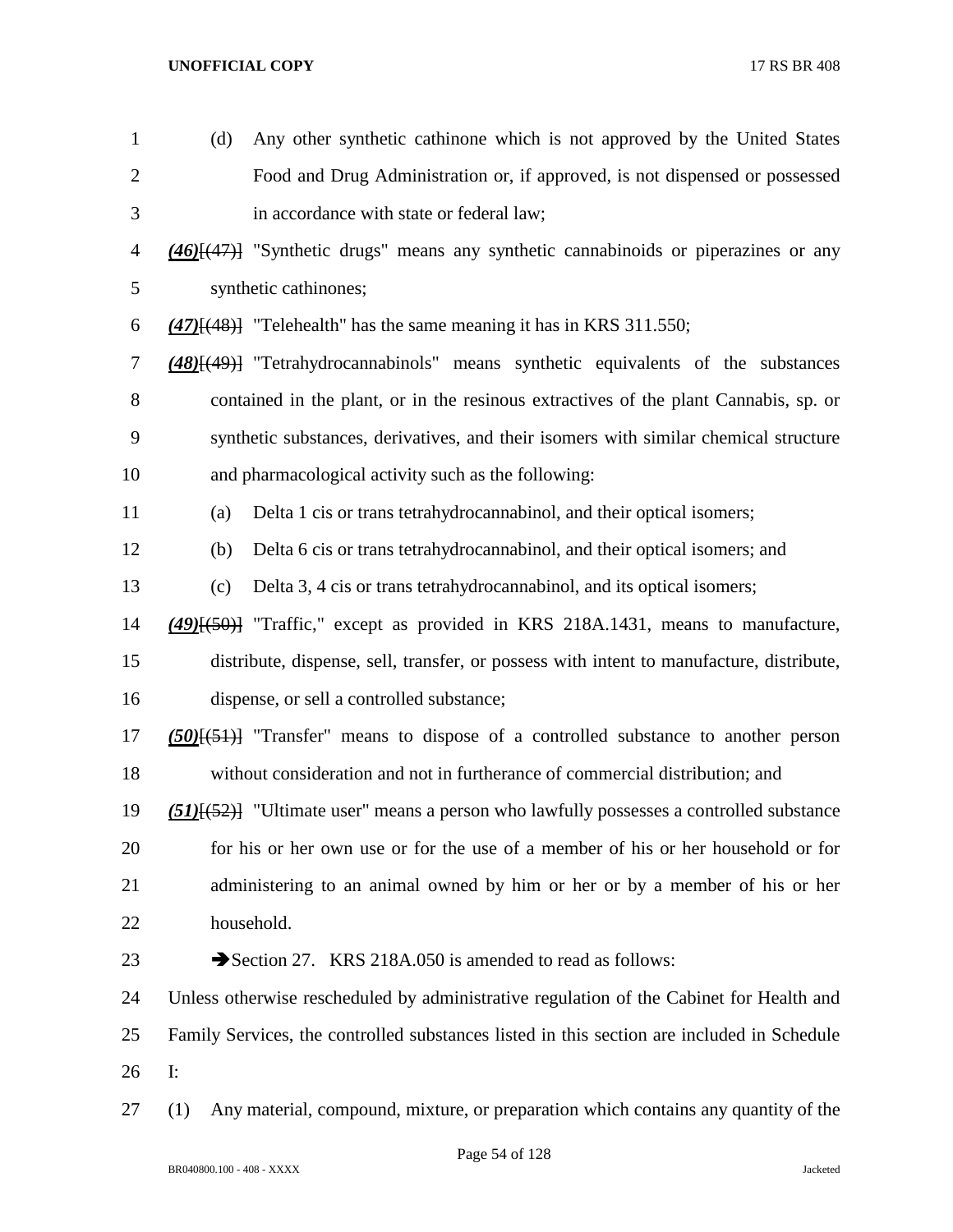following opiates, including their isomers, esters, ethers, salts, and salts of isomers, esters, and ethers, unless specifically excepted, whenever the existence of these isomers, esters, ethers, or salts is possible within the specific chemical designation: Acetylfentanyl; Acetylmethadol; Allylprodine; Alphacetylmethadol; Alphameprodine; Alphamethadol; Benzethidine; Betacetylmethadol; Betameprodine; Betamethadol; Betaprodine; Clonitazene; Dextromoramide; Dextrorphan; Diampromide; Diethylthiambutene; Dimenoxadol; Dimepheptanol; Dimethylthiambutene; Dioxaphetyl butyrate; Dipipanone; Ethylmethylthiambutene; Etonitazene; Etoxeridine; Furethidine; Hydroxypethidine; Ketobemidone; Levomoramide; Levophenacylmorphan; Morpheridine; Noracymethadol; Norlevorphanol; Normethadone; Norpipanone; Phenadoxone; Phenampromide; Phenomorphan; Phenoperidine; Piritramide; Proheptazine; Properidine; Propiram; Racemoramide; Trimeperidine; 4-chloro-N-[1-[2-(4-nitrophenyl)ethyl]-2- piperidinylidene]-benzenesulfonamide (W-18); 4-chloro-N-[1-(2-phenylethyl)-2- piperidinylidene]-benzenesulfonamide (W-15);

 (2) Any material, compound, mixture, or preparation which contains any quantity of the following opium derivatives, including their salts, isomers, and salts of isomers, unless specifically excepted, whenever the existence of these salts, isomers, or salts of isomers is possible within the specific chemical designation: Acetorphine; Acetyldihydrocodeine; Benzylmorphine; Codeine methylbromide; Codeine-N- Oxide; Cyprenorphine; Desomorphine; Dihydromorphine; Etorphine; Heroin; Hydromorphinol; Methyldesorphine; Methyldihydromorphine; Morphine methylbromide; Morphine methylsulfonate; Morphine-N-Oxide; Myrophine; Nicocodeine; Nicomorphine; Normorphine; Pholcodine; Thebacon;

 (3) Any material, compound, mixture, or preparation which contains any quantity of the following hallucinogenic substances, their salts, isomers, or salts of isomers, unless specifically excepted, whenever the existence of these salts, isomers, and salts of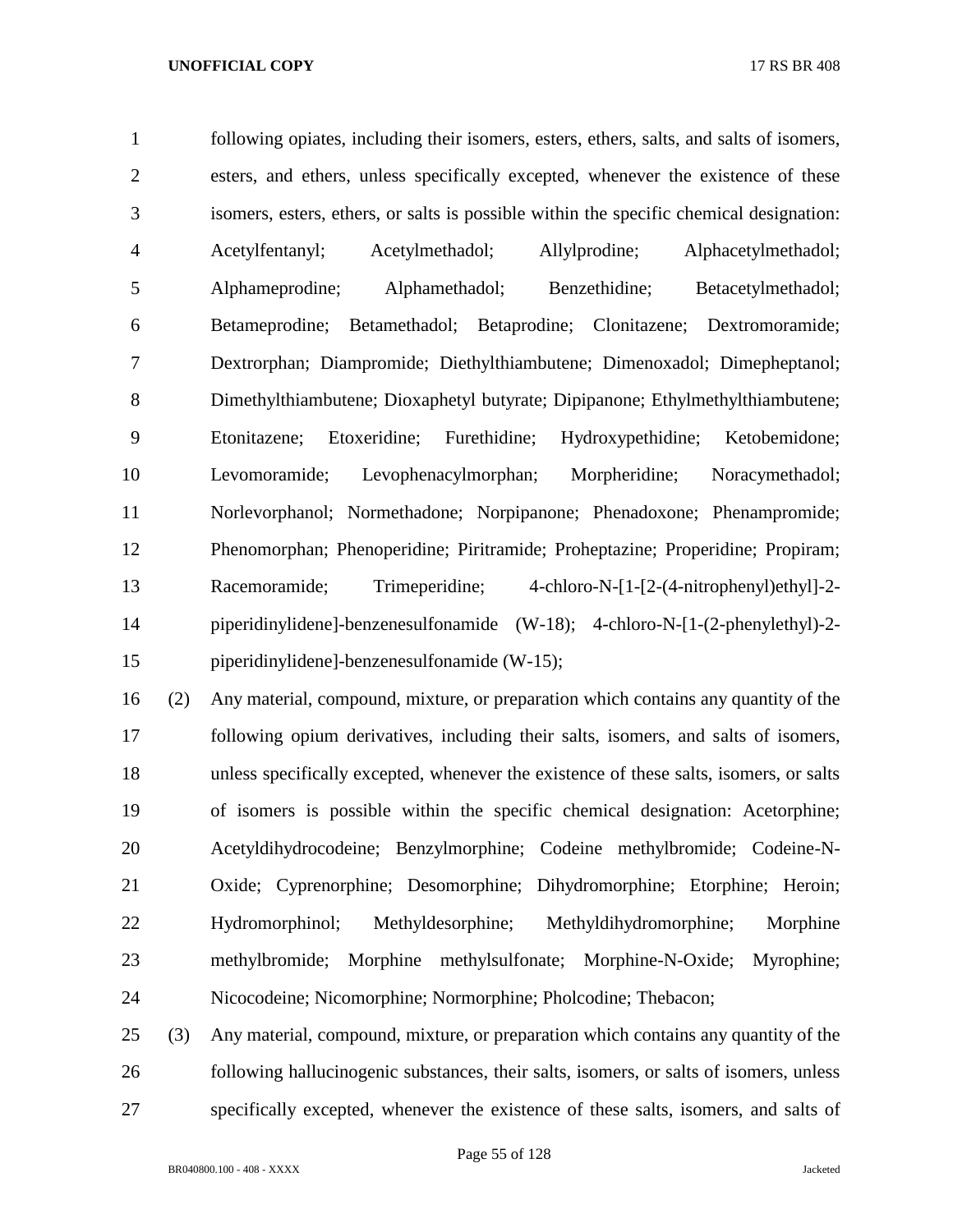| $\mathbf{1}$     |     | isomers | is                    |                     |                                           |  | possible within the specific chemical designation: 3, 4-                               |  |            |  |
|------------------|-----|---------|-----------------------|---------------------|-------------------------------------------|--|----------------------------------------------------------------------------------------|--|------------|--|
| $\mathbf{2}$     |     |         |                       |                     |                                           |  | methylenedioxyamphetamine; 5-methoxy-3, 4-methylenedioxy amphetamine; 3, 4,            |  |            |  |
| 3                |     |         |                       |                     |                                           |  | 5-trimethoxyamphetamine; Bufotenine; Diethyltryptamine; Dimethyltryptamine; 4-         |  |            |  |
| $\overline{4}$   |     |         |                       |                     |                                           |  | methyl-2, 5-dimethoxyamphetamine; Ibogaine; Lysergic acid diethylamide;                |  |            |  |
| 5                |     |         |                       |                     |                                           |  | [Marijuana; ]Mescaline; Peyote; N-ethyl-3-piperidyl benzilate; N-methyl-3-             |  |            |  |
| 6                |     |         |                       |                     |                                           |  | piperidyl benzilate; Psilocybin; Psilocyn; <del>Tetrahydrocannabinols;</del> Hashish;  |  |            |  |
| $\tau$           |     |         |                       |                     |                                           |  | Phencyclidine, 2 Methylamino-1-phenylpropan-1-one (including but not limited to        |  |            |  |
| $8\,$            |     |         |                       |                     |                                           |  | Methcathinone, Cat, and Ephedrone); synthetic drugs; or salvia;                        |  |            |  |
| $\boldsymbol{9}$ | (4) |         |                       |                     |                                           |  | Any material, compound, mixture, or preparation which contains any quantity of the     |  |            |  |
| 10               |     |         |                       |                     |                                           |  | following substance having a depressant effect on the central nervous system,          |  |            |  |
| 11               |     |         |                       |                     |                                           |  | including its salts, isomers, and salts of isomers, unless specifically excepted,      |  |            |  |
| 12               |     |         |                       |                     |                                           |  | whenever the existence of these salts, isomers, or salts of isomers is possible within |  |            |  |
| 13               |     |         |                       |                     |                                           |  | the specific chemical designation: gamma hydroxybutyric acid; and                      |  |            |  |
| 14               | (5) |         |                       |                     |                                           |  | Any material, compound, mixture, or preparation which contains any quantity of the     |  |            |  |
| 15               |     |         | following substances: |                     |                                           |  |                                                                                        |  |            |  |
| 16               |     | (a)     |                       |                     |                                           |  | 2-(2,5-dimethoxyphenyl)-N-[(2-methoxyphenyl)methyl]ethanamine                          |  | $(2, 5H -$ |  |
| 17               |     |         | NBOMe);               |                     |                                           |  |                                                                                        |  |            |  |
| 18               |     | (b)     |                       |                     |                                           |  | 2-(4-iodo-2,5-dimethoxyphenyl)-N-[(2-methoxyphenyl)methyl]ethanamine                   |  |            |  |
| 19               |     |         | $(2,5I-NBOME);$       |                     |                                           |  |                                                                                        |  |            |  |
| 20               |     | (c)     |                       |                     |                                           |  | 2-(4-bromo-2,5-dimethoxyphenyl)-N-[(2-methoxyphenyl)methyl]ethanamine                  |  |            |  |
| 21               |     |         |                       | $(2,5B-NBOME)$ ; or |                                           |  |                                                                                        |  |            |  |
| 22               |     | (d)     |                       |                     |                                           |  | 2-(4-chloro-2,5-dimethoxyphenyl)-N-[(2-methoxyphenyl)methyl]ethanamine                 |  |            |  |
| 23               |     |         | $(2,5C-NBOME).$       |                     |                                           |  |                                                                                        |  |            |  |
| 24               |     |         |                       |                     |                                           |  | Section 28. KRS 218A.500 is amended to read as follows:                                |  |            |  |
| 25               |     |         |                       |                     | As used in this section and KRS 218A.510: |  |                                                                                        |  |            |  |
| 26               | (1) |         |                       |                     |                                           |  | "Drug paraphernalia" means all equipment, products and materials of any kind           |  |            |  |
| 27               |     |         |                       |                     |                                           |  | which are used, intended for use, or designed for use in planting, propagating,        |  |            |  |

Page 56 of 128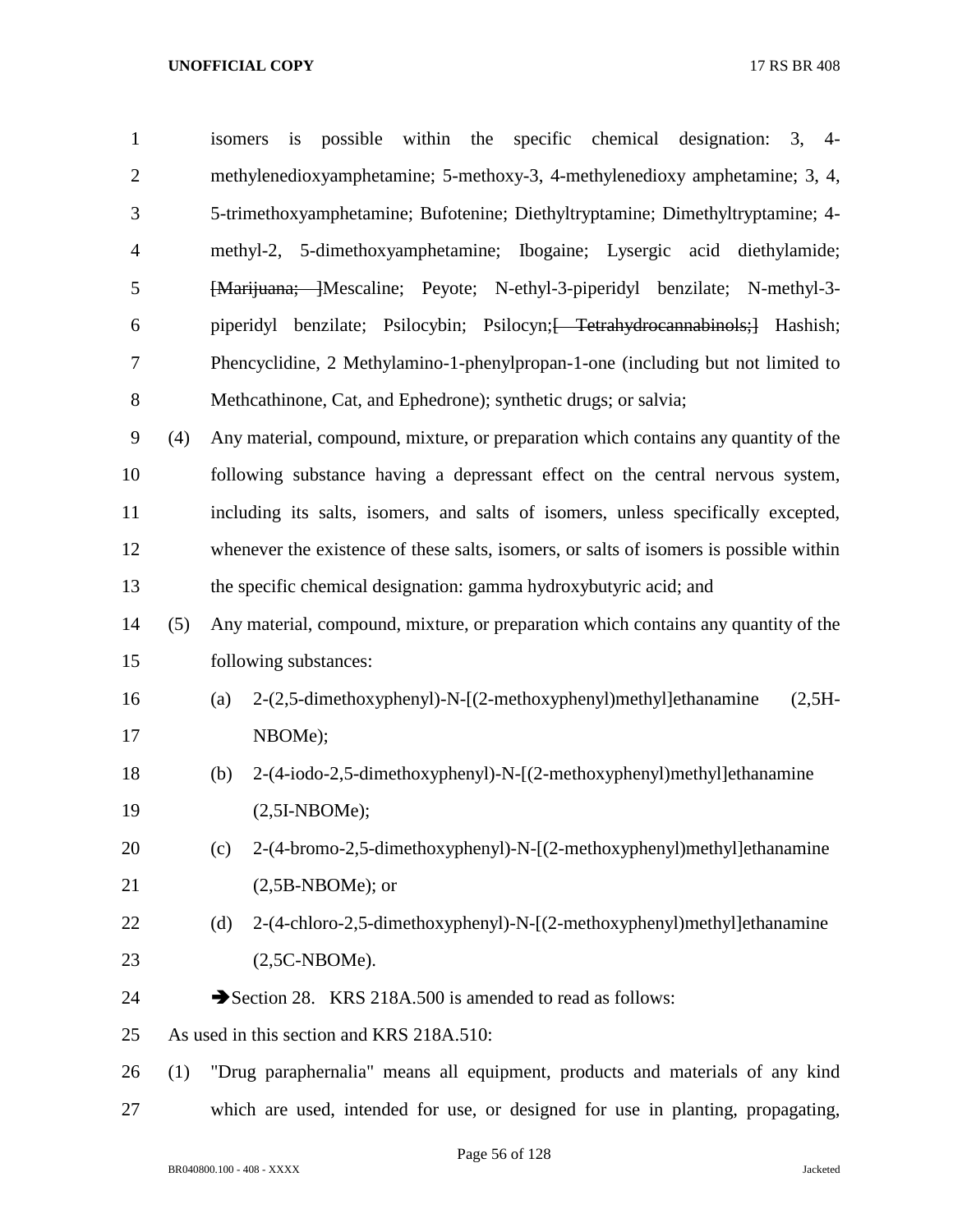| $\mathbf{1}$   |     | cultivating, growing, harvesting, manufacturing, compounding, converting,            |
|----------------|-----|--------------------------------------------------------------------------------------|
| $\overline{2}$ |     | producing, processing, preparing, testing, analyzing, packaging, repackaging,        |
| 3              |     | storing, containing, concealing, injecting, ingesting, inhaling, or otherwise        |
| $\overline{4}$ |     | introducing into the human body a controlled substance in violation of this chapter. |
| 5              |     | It includes but is not limited to:                                                   |
| 6              | (a) | Kits used, intended for use, or designed for use in planting, propagating,           |
| 7              |     | cultivating, growing, or harvesting of any species of plant which is a               |
| 8              |     | controlled substance or from which a controlled substance can be derived;            |
| 9              | (b) | Kits used, intended for use, or designed for use in manufacturing,                   |
| 10             |     | compounding, converting, producing, processing, or preparing controlled              |
| 11             |     | substances;                                                                          |
| 12             | (c) | Isomerization devices used, intended for use, or designed for use in increasing      |
| 13             |     | the potency of any species of plant which is a controlled substance;                 |
| 14             | (d) | Testing equipment used, intended for use, or designed for use in identifying,        |
| 15             |     | or in analyzing the strength, effectiveness or purity of controlled substances;      |
| 16             | (e) | Scales and balances used, intended for use, or designed for use in weighing or       |
| 17             |     | measuring controlled substances;                                                     |
| 18             | (f) | Diluents and adulterants, such as quinine hydrochloride, mannitol, mannite,          |
| 19             |     | dextrose and lactose, used, intended for use, or designed for use in cutting         |
| 20             |     | controlled substances;                                                               |
| 21             | (g) | Separation gins and sifters used, intended for use, or designed for use in           |
| 22             |     | removing twigs and seeds from, or in otherwise cleaning or refining <i>plants</i>    |
| 23             |     | <i>containing controlled substances</i> [ marijuana];                                |
| 24             | (h) | Blenders, bowls, containers, spoons, and mixing devices used, intended for           |
| 25             |     | use, or designed for use in compounding controlled substances;                       |
| 26             | (i) | Capsules, balloons, envelopes, and other containers used, intended for use, or       |
| 27             |     | designed for use in packaging small quantities of controlled substances;             |

Page 57 of 128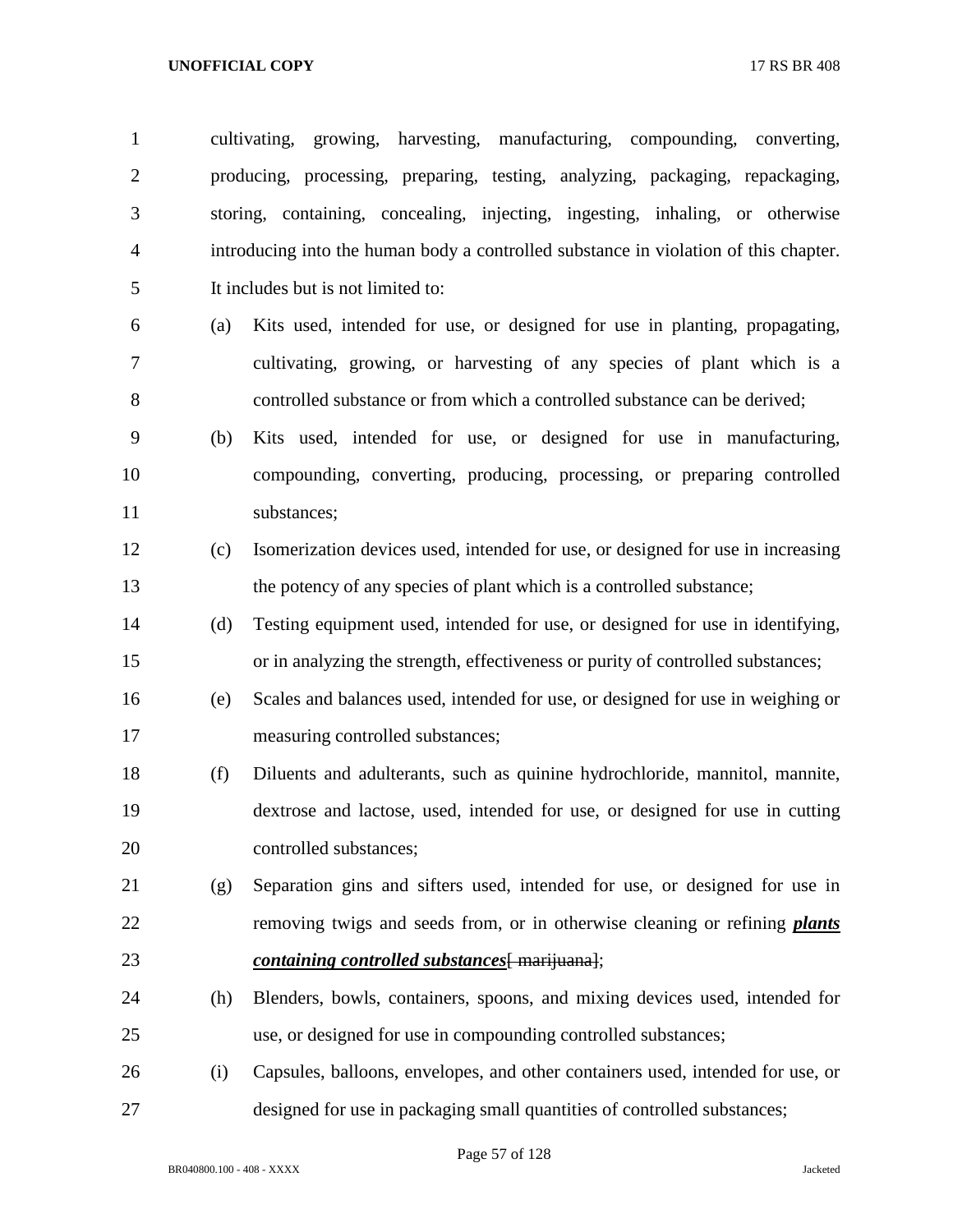- 
- (j) Containers and other objects used, intended for use, or designed for use in storing or concealing controlled substances;
- (k) Hypodermic syringes, needles, and other objects used, intended for use, or designed for use in parenterally injecting controlled substances into the human body; and
- (l) Objects used, intended for use, or designed for use in ingesting, inhaling, or 7 otherwise introducing marijuana, cocaine hashish, or hashish oil into the human body, such as: metal, wooden, acrylic, glass, stone, plastic, or ceramic 9 pipes with or without screens, permanent screens, hashish heads, or punctured metal bowls; water pipes; carburetion tubes and devices; smoking and carburetion masks; roach clips which mean objects used to hold burning 12 material is material, such as marijuana cigarettes, it that have become too small or too short to be held in the hand; miniature cocaine spoons, and cocaine vials; chamber pipes; carburetor pipes; electric pipes; air-driven pipes; chillums; 15 bongs; ice pipes or chillers.
- (2) It is unlawful for any person to use, or to possess with intent to use, drug paraphernalia for the purpose of planting, propagating, cultivating, growing, harvesting, manufacturing, compounding, converting, producing, processing, preparing, testing, analyzing, packing, repacking, storing, containing, concealing, injecting, ingesting, inhaling, or otherwise introducing into the human body a controlled substance in violation of this chapter.
- (3) It is unlawful for any person to deliver, possess with intent to deliver, or manufacture with intent to deliver, drug paraphernalia, knowing, or under circumstances where one reasonably should know, that it will be used to plant, propagate, cultivate, grow, harvest, manufacture, compound, convert, produce, process, prepare, test, analyze, pack, repack, store, contain, conceal, inject, ingest, inhale, or otherwise introduce into the human body a controlled substance in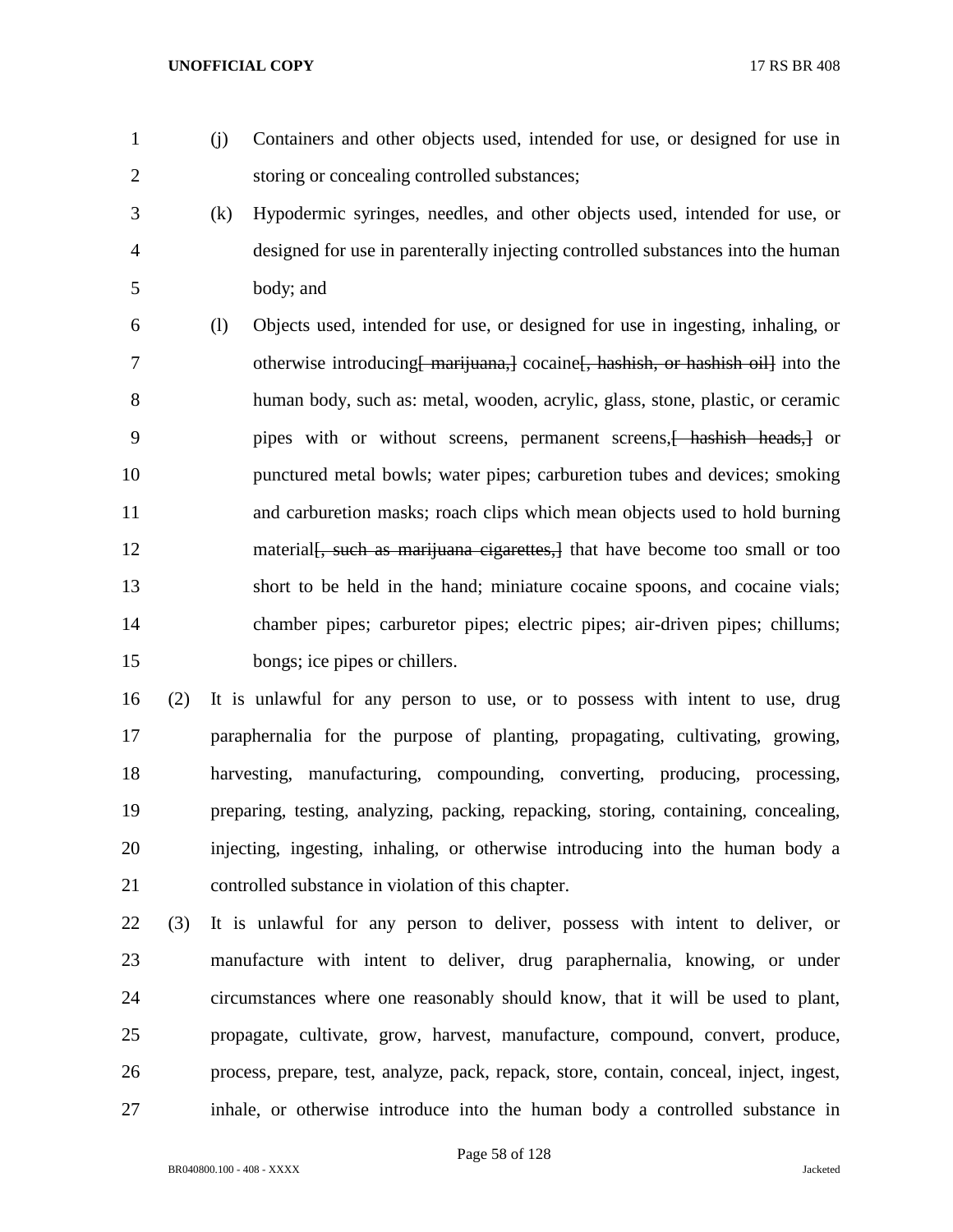| violation of this chapter. |  |
|----------------------------|--|
|                            |  |

- (4) It is unlawful for any person to place in any newspaper, magazine, handbill, or other publication any advertisement, knowing, or under circumstances where one reasonably should know, that the purpose of the advertisement, in whole or in part, is to promote the sale of objects designed or intended for use as drug paraphernalia.
- (5) (a) This section shall not prohibit a local health department from operating a substance abuse treatment outreach program which allows participants to exchange hypodermic needles and syringes.
- (b) To operate a substance abuse treatment outreach program under this subsection, the local health department shall have the consent, which may be revoked at any time, of the local board of health and:
- 1. The legislative body of the first or home rule class city in which the program would operate if located in such a city; and
- 2. The legislative body of the county, urban-county government, or consolidated local government in which the program would operate.
- (c) Items exchanged at the program shall not be deemed drug paraphernalia under 17 this section while located at the program.
- (6) (a) Prior to searching a person, a person's premises, or a person's vehicle, a peace officer may inquire as to the presence of needles or other sharp objects in the areas to be searched that may cut or puncture the officer and offer to not charge a person with possession of drug paraphernalia if the person declares to the officer the presence of the needle or other sharp object. If, in response to the offer, the person admits to the presence of the needle or other sharp object prior to the search, the person shall not be charged with or prosecuted for possession of drug paraphernalia for the needle or sharp object or for possession of a controlled substance for residual or trace drug amounts present on the needle or sharp object.

Page 59 of 128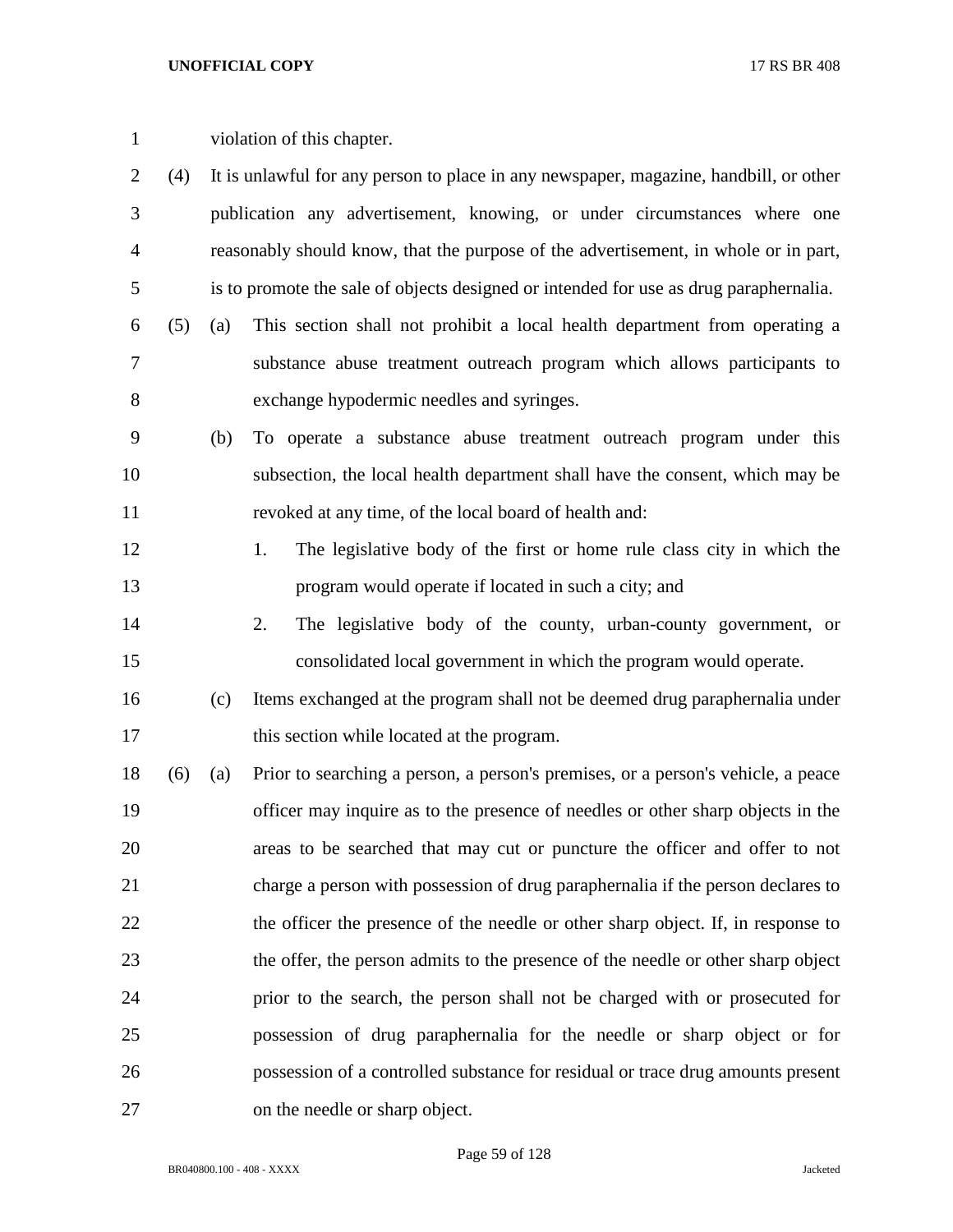| $\mathbf{1}$ |     | The exemption under this subsection shall not apply to any other drug<br>(b)                |
|--------------|-----|---------------------------------------------------------------------------------------------|
| $\mathbf{2}$ |     | paraphernalia that may be present and found during the search or to controlled              |
| 3            |     | substances present in other than residual or trace amounts.                                 |
| 4            | (7) | Any person who violates any provision of this section shall be guilty of a Class A          |
| 5            |     | misdemeanor.                                                                                |
| 6            |     | Section 29. KRS 260.850 is amended to read as follows:                                      |
| $\tau$       |     | As used in KRS 260.850 to 260.869:                                                          |
| $8\,$        | (1) | "Agribusiness" has the same meaning as in KRS 154.32-010;                                   |
| 9            | (2) | "Certified seed" means industrial hemp seed, including but not limited to Kentucky          |
| 10           |     | heritage hemp seed, that has been certified as having no more tetrahydrocannabinol          |
| 11           |     | concentration than that adopted by federal law in the Controlled Substances Act, 21         |
| 12           |     | U.S.C. secs. $801$ et seq.;                                                                 |
| 13           | (3) | "Commission" means the Industrial Hemp Commission created by KRS 260.857;                   |
| 14           | (4) | "Grower" means any person licensed to grow industrial hemp by the commission                |
| 15           |     | pursuant to KRS 260.854;                                                                    |
| 16           | (5) | "Hemp products" means all products made from industrial hemp, including, but not            |
| 17           |     | limited to, cloth, cordage, fiber, food, fuel, paint, paper, particleboard, plastics,       |
| 18           |     | seed, seed meal and seed oil for consumption, and certified seed for cultivation if         |
| 19           |     | the seeds originate from industrial hemp varieties;                                         |
| 20           | (6) | "Industrial hemp" means all parts and varieties of the plant cannabis sativa,<br>(a)        |
| 21           |     | cultivated or possessed by a licensed grower, whether growing or not, that                  |
| 22           |     | contain a tetrahydrocannabinol concentration of no more than that adopted by                |
| 23           |     | federal law in the Controlled Substances Act, 21 U.S.C. secs. 801 et seq.                   |
| 24           |     | "Industrial hemp" as defined and applied in KRS 260.850 to 260.869 is<br>(b)                |
| 25           |     | excluded from the definition of <i>cannabis</i> [marijuana] in <i>Section 1 of this Act</i> |
| 26           |     | KRS 218A.0101;                                                                              |
| 27           | (7) | "Kentucky heritage hemp seed" means industrial hemp seed that possesses                     |

Page 60 of 128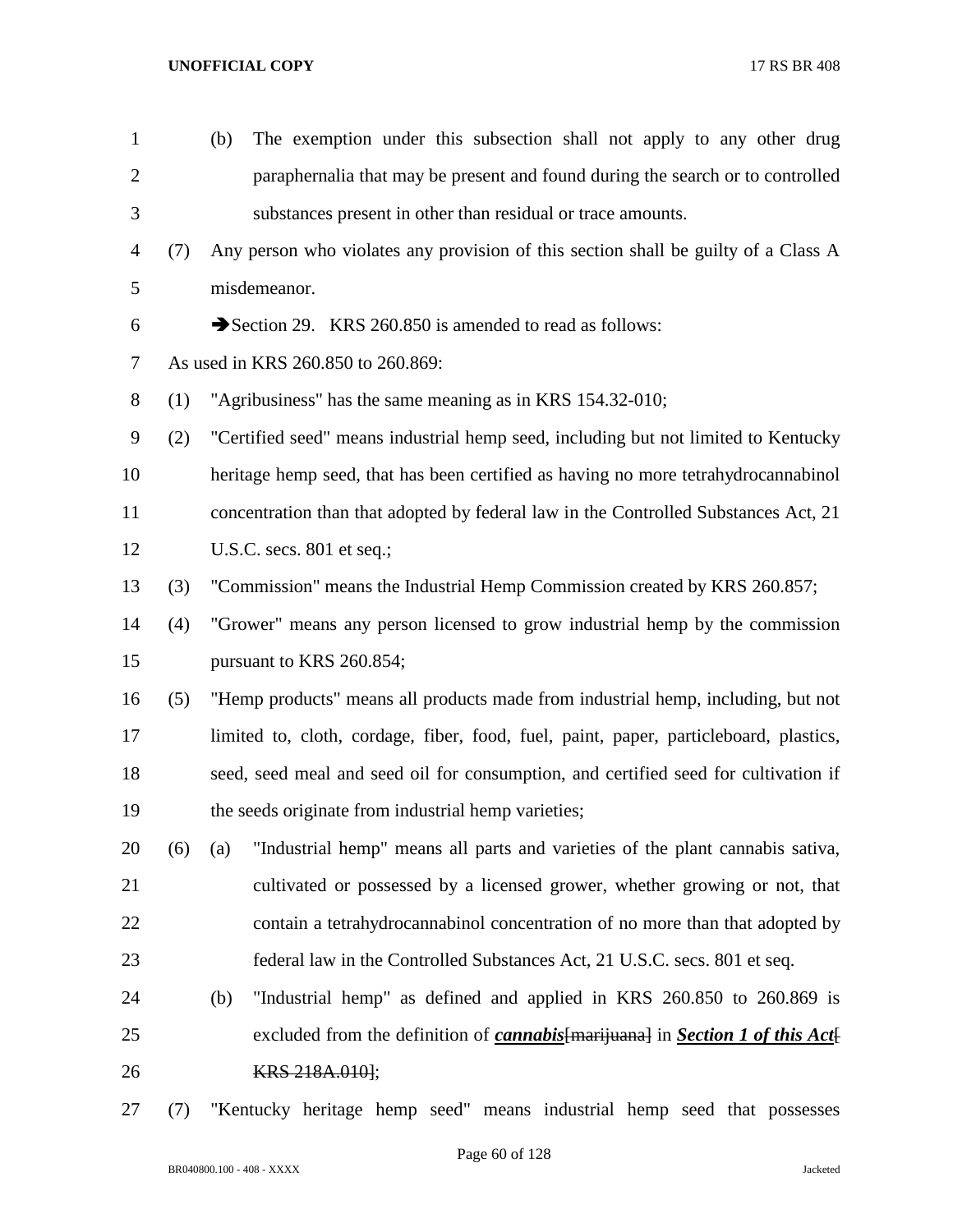- characteristics of the unique and specialized industrial hemp seed variety that originated in the Commonwealth and has been recognized historically as a signature export of this state;
- (8) "Seed research" means research conducted to develop or recreate better strains of industrial hemp, particularly for the purposes of seed production. In conducting this research, higher THC concentration varieties of industrial hemp may be grown to provide breeding strains to revitalize the production of a Kentucky strain of industrial hemp. However, in no case shall the THC levels exceed three-tenths of one percent (0.3%); and
- (9) "Tetrahydrocannabinol" or "THC" means the natural or synthetic equivalents of the substances contained in the plant, or in the resinous extractives of, cannabis, or any synthetic substances, compounds, salts, or derivatives of the plant or chemicals and their isomers with similar chemical structure and pharmacological activity.

14 Section 30. KRS 600.020 is amended to read as follows:

As used in KRS Chapters 600 to 645, unless the context otherwise requires:

- (1) "Abused or neglected child" means a child whose health or welfare is harmed or threatened with harm when:
- (a) His or her parent, guardian, person in a position of authority or special trust, as defined in KRS 532.045, or other person exercising custodial control or supervision of the child:
- 1. Inflicts or allows to be inflicted upon the child physical or emotional 22 injury as defined in this section by other than accidental means;
- 2. Creates or allows to be created a risk of physical or emotional injury as defined in this section to the child by other than accidental means;
- 3. Engages in a pattern of conduct that renders the parent incapable of caring for the immediate and ongoing needs of the child including, but not limited to, parental incapacity due to alcohol and other drug abuse as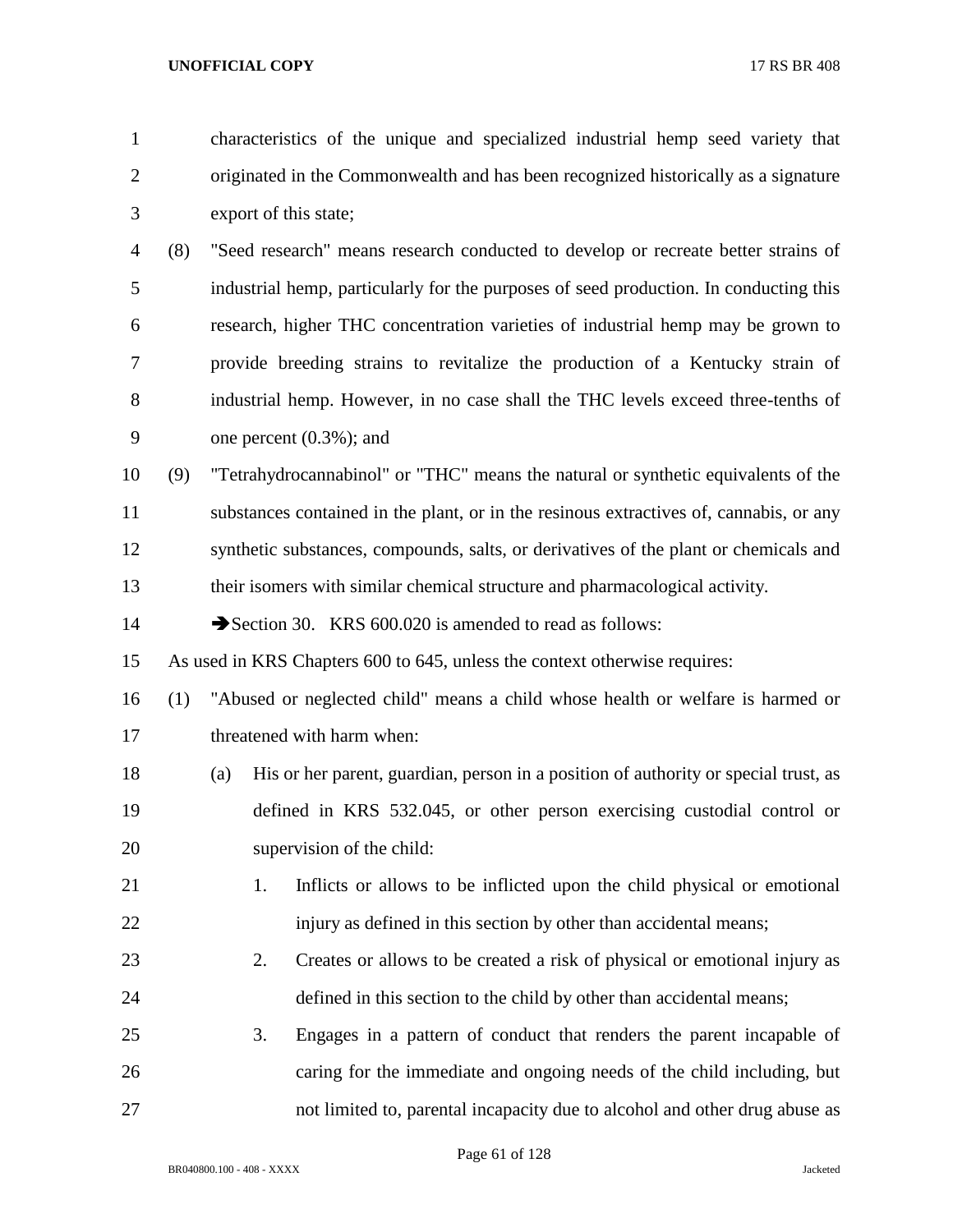| $\mathbf{1}$   |     |          |    | defined in KRS 222.005;                                                        |
|----------------|-----|----------|----|--------------------------------------------------------------------------------|
| $\overline{2}$ |     |          | 4. | Continuously or repeatedly fails or refuses to provide essential parental      |
| 3              |     |          |    | care and protection for the child, considering the age of the child;           |
| 4              |     |          | 5. | Commits or allows to be committed an act of sexual abuse, sexual               |
| 5              |     |          |    | exploitation, or prostitution upon the child;                                  |
| 6              |     |          | 6. | Creates or allows to be created a risk that an act of sexual abuse, sexual     |
| 7              |     |          |    | exploitation, or prostitution will be committed upon the child;                |
| 8              |     |          | 7. | Abandons or exploits the child;                                                |
| 9              |     |          | 8. | Does not provide the child with adequate care, supervision, food,              |
| 10             |     |          |    | clothing, shelter, and education or medical care necessary for the child's     |
| 11             |     |          |    | well-being. A parent or other person exercising custodial control or           |
| 12             |     |          |    | supervision of the child legitimately practicing the person's religious        |
| 13             |     |          |    | beliefs shall not be considered a negligent parent solely because of           |
| 14             |     |          |    | failure to provide specified medical treatment for a child for that reason     |
| 15             |     |          |    | alone. This exception shall not preclude a court from ordering necessary       |
| 16             |     |          |    | medical services for a child;                                                  |
| 17             |     |          | 9. | Fails to make sufficient progress toward identified goals as set forth in      |
| 18             |     |          |    | the court-approved case plan to allow for the safe return of the child to      |
| 19             |     |          |    | the parent that results in the child remaining committed to the cabinet        |
| 20             |     |          |    | and remaining in foster care for fifteen (15) of the most recent twenty-       |
| 21             |     |          |    | two $(22)$ months; or                                                          |
| 22             |     | (b)      |    | A person twenty-one (21) years of age or older commits or allows to be         |
| 23             |     |          |    | committed an act of sexual abuse, sexual exploitation, or prostitution upon a  |
| 24             |     |          |    | child less than sixteen (16) years of age;                                     |
| 25             | (2) |          |    | "Age or developmentally appropriate" has the same meaning as in 42 U.S.C. sec. |
| 26             |     | 675(11); |    |                                                                                |
|                |     |          |    |                                                                                |

(3) "Aggravated circumstances" means the existence of one (1) or more of the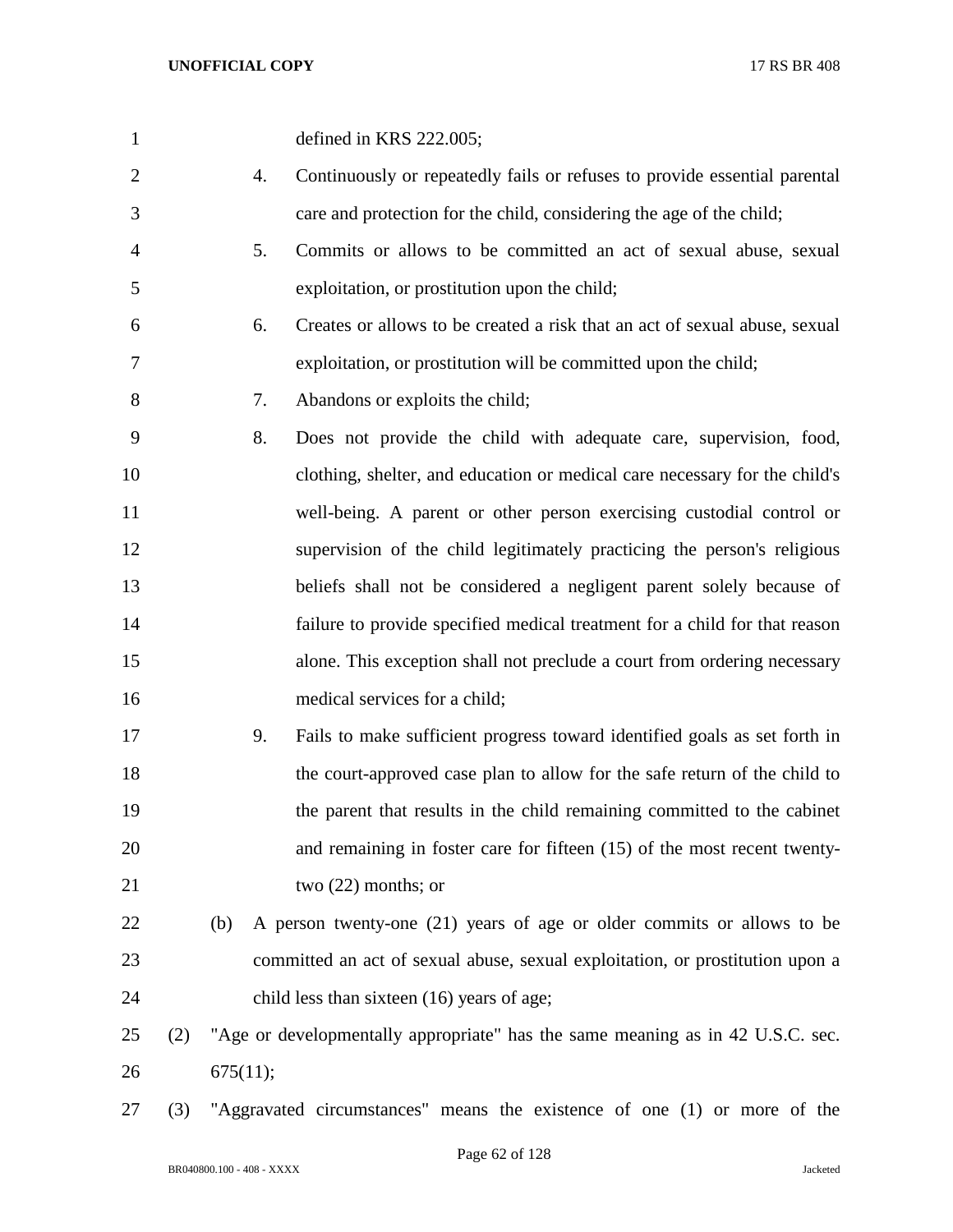- following conditions:
- (a) The parent has not attempted or has not had contact with the child for a period of not less than ninety (90) days;
- (b) The parent is incarcerated and will be unavailable to care for the child for a period of at least one (1) year from the date of the child's entry into foster care and there is no appropriate relative placement available during this period of time;
- (c) The parent has sexually abused the child and has refused available treatment;
- (d) The parent has been found by the cabinet to have engaged in abuse of the child that required removal from the parent's home two (2) or more times in 11 the past two (2) years; or
- (e) The parent has caused the child serious physical injury;
- (4) "Beyond the control of parents" means a child who has repeatedly failed to follow 14 the reasonable directives of his or her parents, legal guardian, or person exercising custodial control or supervision other than a state agency, which behavior results in danger to the child or others, and which behavior does not constitute behavior that would warrant the filing of a petition under KRS Chapter 645;
- (5) "Beyond the control of school" means any child who has been found by the court to have repeatedly violated the lawful regulations for the government of the school as provided in KRS 158.150, and as documented in writing by the school as a part of the school's petition or as an attachment to the school's petition. The petition or attachment shall describe the student's behavior and all intervention strategies attempted by the school;
- (6) "Boarding home" means a privately owned and operated home for the boarding and lodging of individuals which is approved by the Department of Juvenile Justice or the cabinet for the placement of children committed to the department or the cabinet;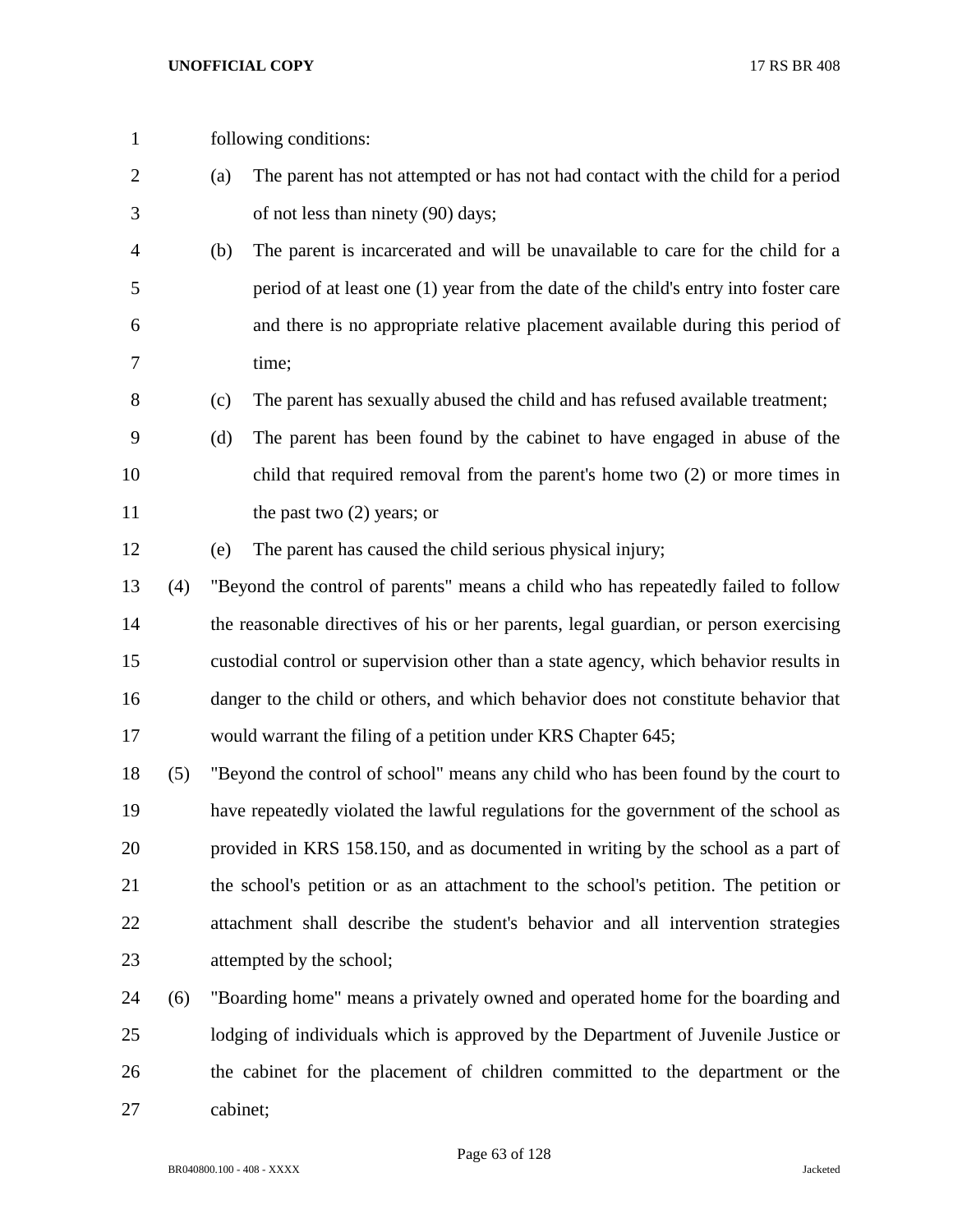(7) "Cabinet" means the Cabinet for Health and Family Services;

 (8) "Certified juvenile facility staff" means individuals who meet the qualifications of, and who have completed a course of education and training in juvenile detention developed and approved by, the Department of Juvenile Justice after consultation with other appropriate state agencies;

 (9) "Child" means any person who has not reached his or her eighteenth birthday, unless otherwise provided;

 (10) "Child-caring facility" means any facility or group home other than a state facility, Department of Juvenile Justice contract facility or group home, or one certified by an appropriate agency as operated primarily for educational or medical purposes, providing residential care on a twenty-four (24) hour basis to children not related by blood, adoption, or marriage to the person maintaining the facility;

 (11) "Child-placing agency" means any agency, other than a state agency, which supervises the placement of children in foster family homes or child-caring facilities or which places children for adoption;

 (12) "Clinical treatment facility" means a facility with more than eight (8) beds designated by the Department of Juvenile Justice or the cabinet for the treatment of mentally ill children. The treatment program of such facilities shall be supervised by a qualified mental health professional;

- (13) "Commitment" means an order of the court which places a child under the custodial control or supervision of the Cabinet for Health and Family Services, Department of Juvenile Justice, or another facility or agency until the child attains the age of eighteen (18) unless otherwise provided by law;
- (14) "Community-based facility" means any nonsecure, homelike facility licensed, operated, or permitted to operate by the Department of Juvenile Justice or the cabinet, which is located within a reasonable proximity of the child's family and home community, which affords the child the opportunity, if a Kentucky resident, to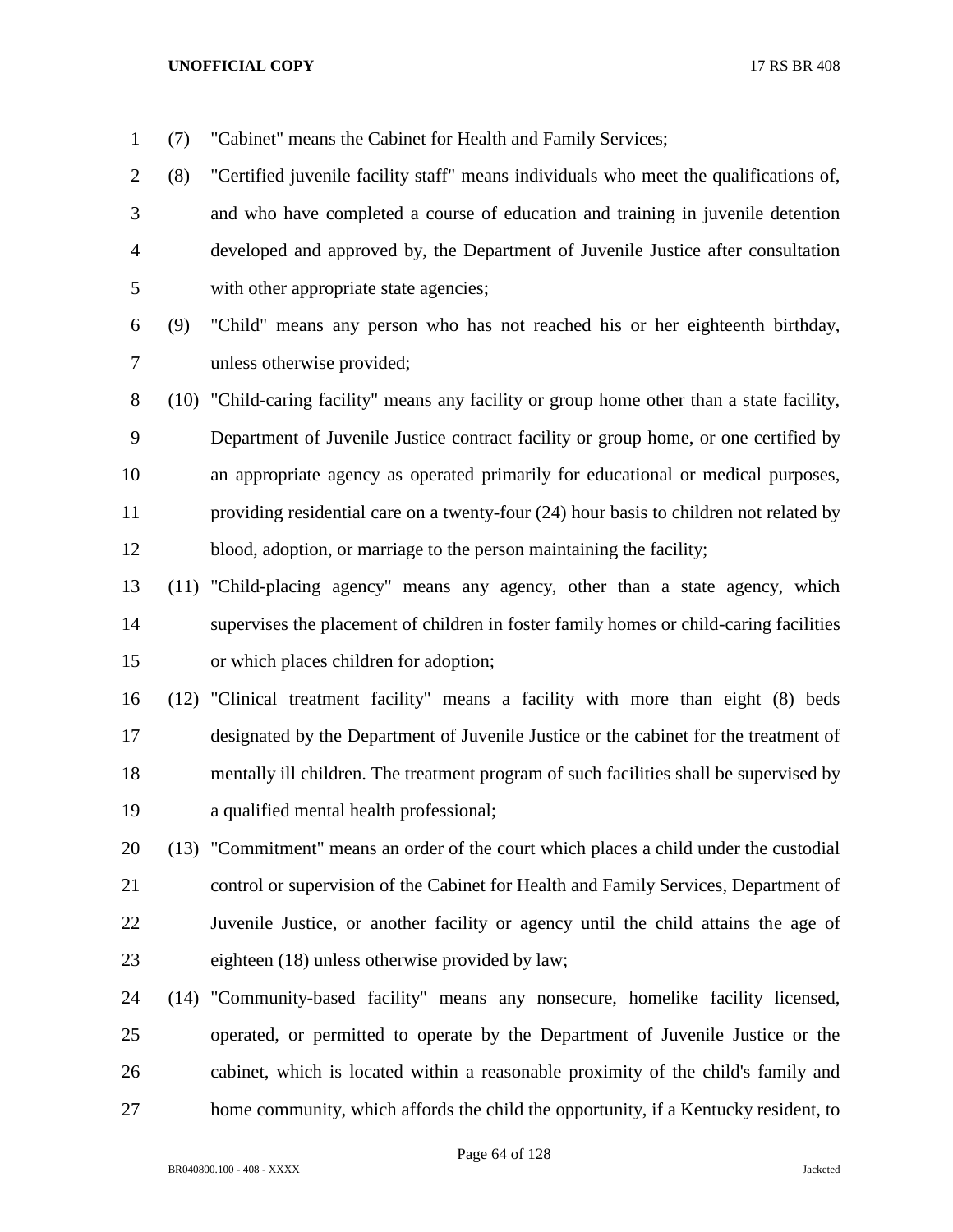- continue family and community contact;
- (15) "Complaint" means a verified statement setting forth allegations in regard to the child which contain sufficient facts for the formulation of a subsequent petition;
- (16) "Court" means the juvenile session of District Court unless a statute specifies the adult session of District Court or the Circuit Court;
- (17) "Court-designated worker" means that organization or individual delegated by the Administrative Office of the Courts for the purposes of placing children in alternative placements prior to arraignment, conducting preliminary investigations, and formulating, entering into, and supervising diversion agreements and performing such other functions as authorized by law or court order;

(18) "Deadly weapon" has the same meaning as it does in KRS 500.080;

(19) "Department" means the Department for Community Based Services;

- (20) "Dependent child" means any child, other than an abused or neglected child, who is under improper care, custody, control, or guardianship that is not due to an intentional act of the parent, guardian, or person exercising custodial control or supervision of the child;
- (21) "Detention" means the safe and temporary custody of a juvenile who is accused of conduct subject to the jurisdiction of the court who requires a restricted or closely supervised environment for his or her own or the community's protection;
- (22) "Detention hearing" means a hearing held by a judge or trial commissioner within twenty-four (24) hours, exclusive of weekends and holidays, of the start of any period of detention prior to adjudication;
- (23) "Diversion agreement" means a mechanism designed to hold a child accountable for his or her behavior and, if appropriate, securing services to serve the best interest of the child and to provide redress for that behavior without court action and without 26 the creation of a formal court record:
- (24) "Eligible youth" means a person who: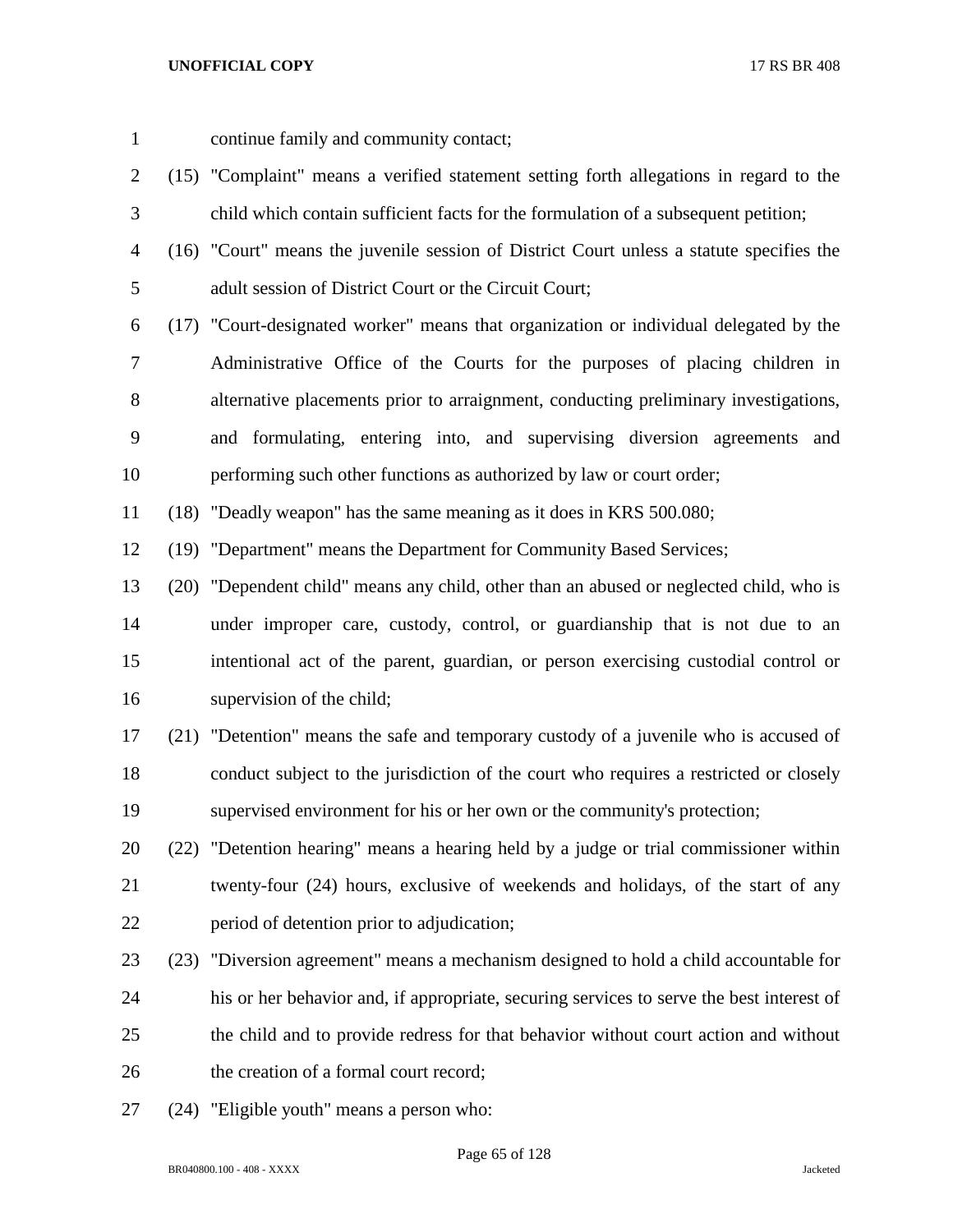| $\overline{2}$ |      | (b) | Is eighteen $(18)$ years of age to nineteen $(19)$ years of age; and                   |
|----------------|------|-----|----------------------------------------------------------------------------------------|
| 3              |      | (c) | Is requesting to extend or reinstate his or her commitment to the cabinet in           |
| 4              |      |     | order to participate in state or federal educational programs or to establish          |
| 5              |      |     | independent living arrangements;                                                       |
| 6              |      |     | (25) "Emergency shelter" is a group home, private residence, foster home, or similar   |
| 7              |      |     | homelike facility which provides temporary or emergency care of children and           |
| 8              |      |     | adequate staff and services consistent with the needs of each child;                   |
| 9              | (26) |     | "Emotional injury" means an injury to the mental or psychological capacity or          |
| 10             |      |     | emotional stability of a child as evidenced by a substantial and observable            |
| 11             |      |     | impairment in the child's ability to function within a normal range of performance     |
| 12             |      |     | and behavior with due regard to his or her age, development, culture, and              |
| 13             |      |     | environment as testified to by a qualified mental health professional;                 |
| 14             |      |     | (27) "Evidence-based practices" means policies, procedures, programs, and practices    |
| 15             |      |     | proven by scientific research to reliably produce reductions in recidivism;            |
| 16             | (28) |     | "Firearm" shall have the same meaning as in KRS 237.060 and 527.010;                   |
| 17             |      |     | (29) "Foster family home" means a private home in which children are placed for foster |
| 18             |      |     | family care under supervision of the cabinet or a licensed child-placing agency;       |
| 19             |      |     | (30) "Graduated sanction" means any of a continuum of accountability measures,         |
| 20             |      |     | programs, and sanctions, ranging from less restrictive to more restrictive in nature,  |
| 21             |      |     | that may include but are not limited to:                                               |
| 22             |      | (a) | Electronic monitoring;                                                                 |
| 23             |      | (b) | Drug and alcohol screening, testing, or monitoring;                                    |
| 24             |      | (c) | Day or evening reporting centers;                                                      |
| 25             |      | (d) | Reporting requirements;                                                                |
| 26             |      | (e) | Community service; and                                                                 |
| 27             |      | (f) | Rehabilitative interventions such as family counseling, substance abuse                |

(a) Is or has been committed to the cabinet as dependent, neglected, or abused;

Page 66 of 128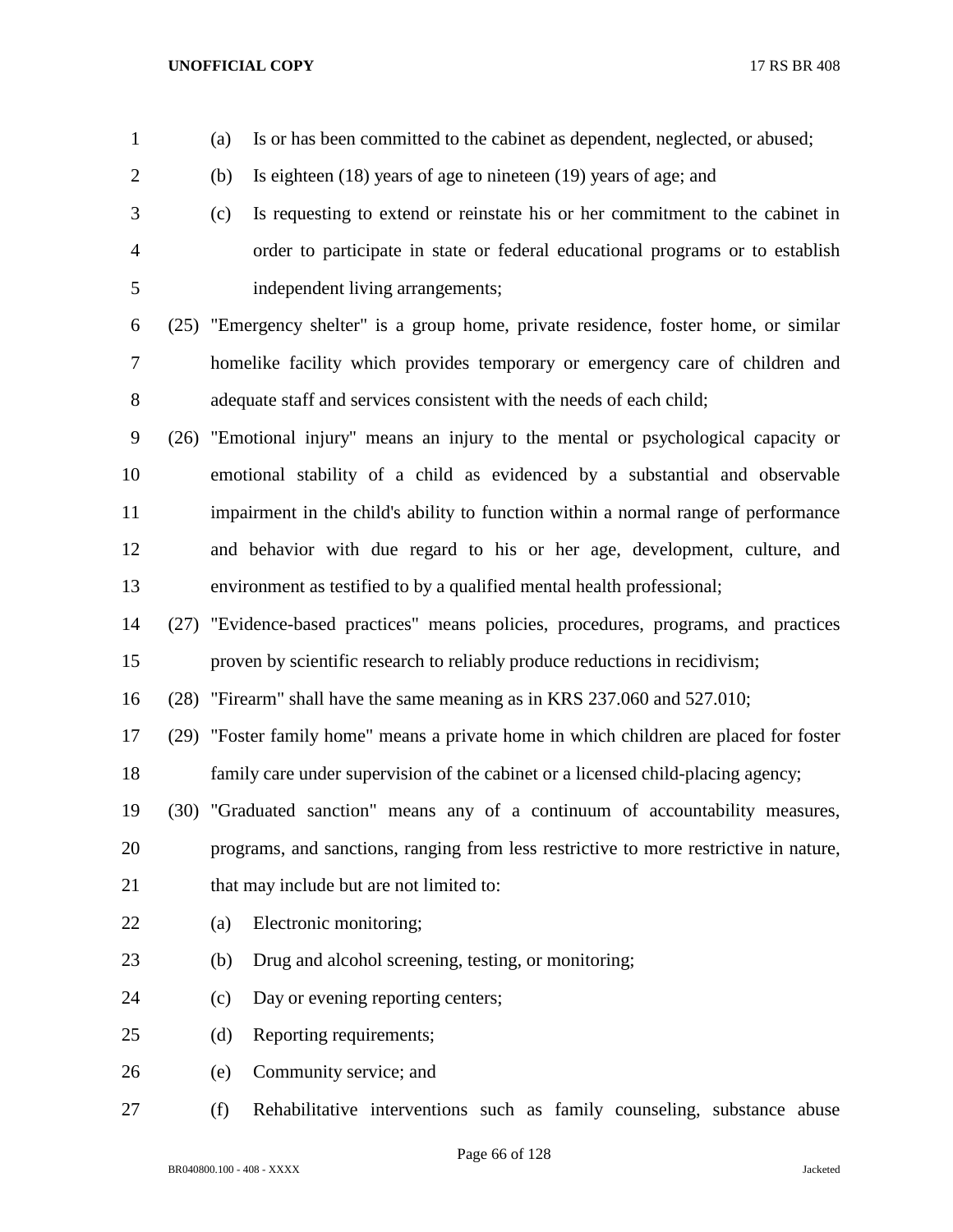| $\mathbf{1}$   | treatment, restorative justice programs, and behavioral or mental health                  |
|----------------|-------------------------------------------------------------------------------------------|
| $\overline{2}$ | treatment;                                                                                |
| 3              | (31) "Habitual runaway" means any child who has been found by the court to have been      |
| $\overline{4}$ | absent from his or her place of lawful residence without the permission of his or her     |
| 5              | custodian for at least three $(3)$ days during a one $(1)$ year period;                   |
| 6              | (32) "Habitual truant" means any child who has been found by the court to have been       |
| $\overline{7}$ | reported as a truant as defined in KRS $159.150(1)$ two $(2)$ or more times during a      |
| 8              | one (1) year period;                                                                      |
| 9              | (33) "Hospital" means, except for purposes of KRS Chapter 645, a licensed private or      |
| 10             | public facility, health care facility, or part thereof, which is approved by the cabinet  |
| 11             | to treat children;                                                                        |
| 12             | (34) "Independent living" means those activities necessary to assist a committed child to |
| 13             | establish independent living arrangements;                                                |
| 14             | (35) "Informal adjustment" means an agreement reached among the parties, with             |
| 15             | consultation, but not the consent, of the victim of the crime or other persons            |
| 16             | specified in KRS 610.070 if the victim chooses not to or is unable to participate,        |
| 17             | after a petition has been filed, which is approved by the court, that the best interest   |
| 18             | of the child would be served without formal adjudication and disposition;                 |
| 19             | (36) "Intentionally" means, with respect to a result or to conduct described by a statute |
| 20             | which defines an offense, that the actor's conscious objective is to cause that result    |
| 21             | or to engage in that conduct;                                                             |
| 22             | (37) "Least restrictive alternative" means, except for purposes of KRS Chapter 645, that  |
| 23             | the program developed on the child's behalf is no more harsh, hazardous, or               |
| 24             | intrusive than necessary; or involves no restrictions on physical movements nor           |
| 25             | requirements for residential care except as reasonably necessary for the protection       |
| 26             | of the child from physical injury; or protection of the community, and is conducted       |

at the suitable available facility closest to the child's place of residence to allow for

Page 67 of 128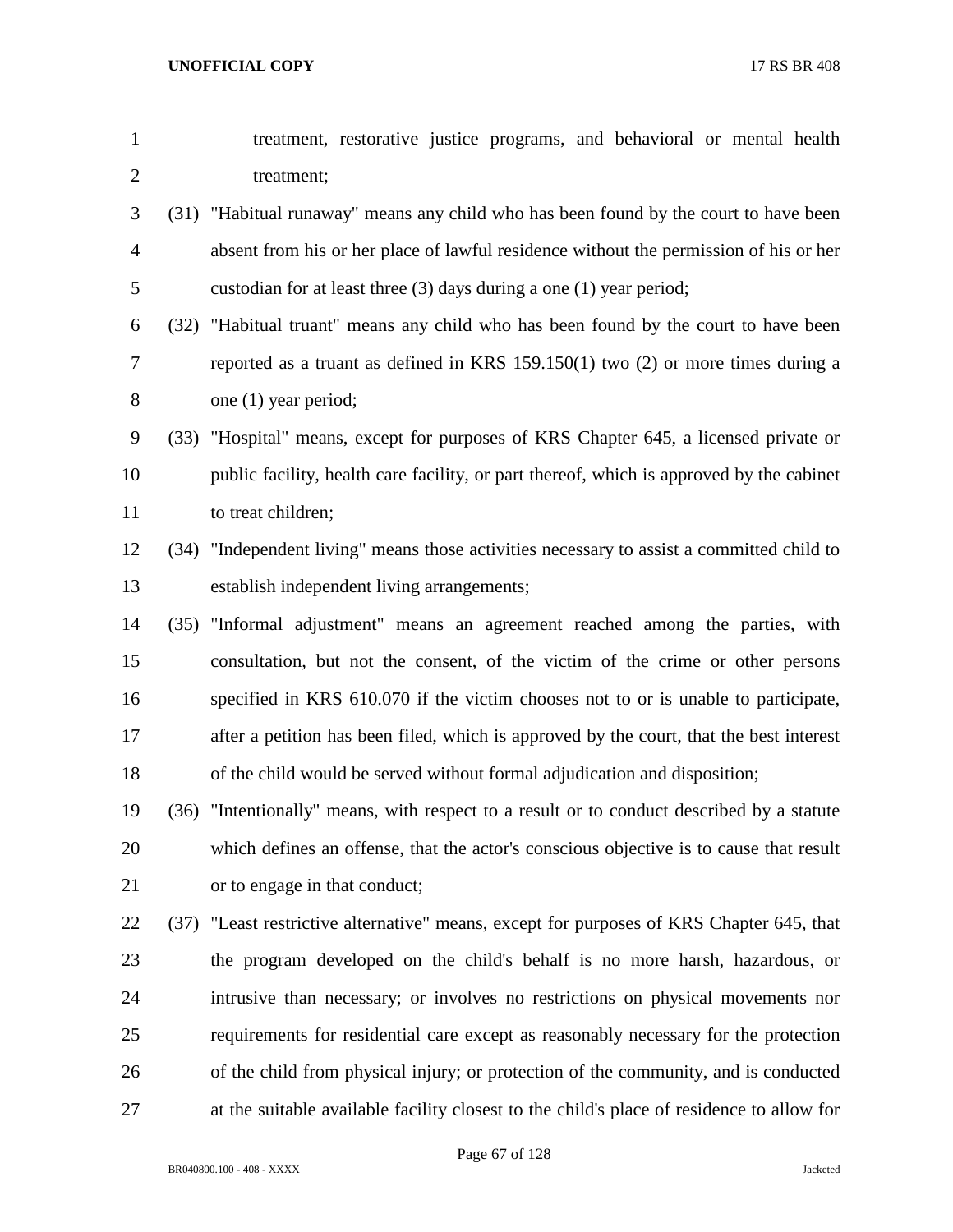appropriate family engagement; (38) "Motor vehicle offense" means any violation of the nonfelony provisions of KRS Chapters 186, 189, or 189A, KRS 177.300, 304.39-110, or 304.39-117; (39) "Near fatality" means an injury that, as certified by a physician, places a child in serious or critical condition; (40) "Needs of the child" means necessary food, clothing, health, shelter, and education; (41) "Nonoffender" means a child alleged to be dependent, neglected, or abused and who has not been otherwise charged with a status or public offense; (42) "Nonsecure facility" means a facility which provides its residents access to the surrounding community and which does not rely primarily on the use of physically restricting construction and hardware to restrict freedom; (43) "Nonsecure setting" means a nonsecure facility or a residential home, including a child's own home, where a child may be temporarily placed pending further court action. Children before the court in a county that is served by a state operated secure detention facility, who are in the detention custody of the Department of Juvenile Justice, and who are placed in a nonsecure alternative by the Department of Juvenile Justice, shall be supervised by the Department of Juvenile Justice; (44) "Out-of-home placement" means a placement other than in the home of a parent, relative, or guardian, in a boarding home, clinical treatment facility, community- based facility, detention facility, emergency shelter, foster family home, hospital, nonsecure facility, physically secure facility, residential treatment facility, or youth alternative center; (45) "Parent" means the biological or adoptive mother or father of a child; (46) "Person exercising custodial control or supervision" means a person or agency that has assumed the role and responsibility of a parent or guardian for the child, but that does not necessarily have legal custody of the child; (47) "Petition" means a verified statement, setting forth allegations in regard to the child,

Page 68 of 128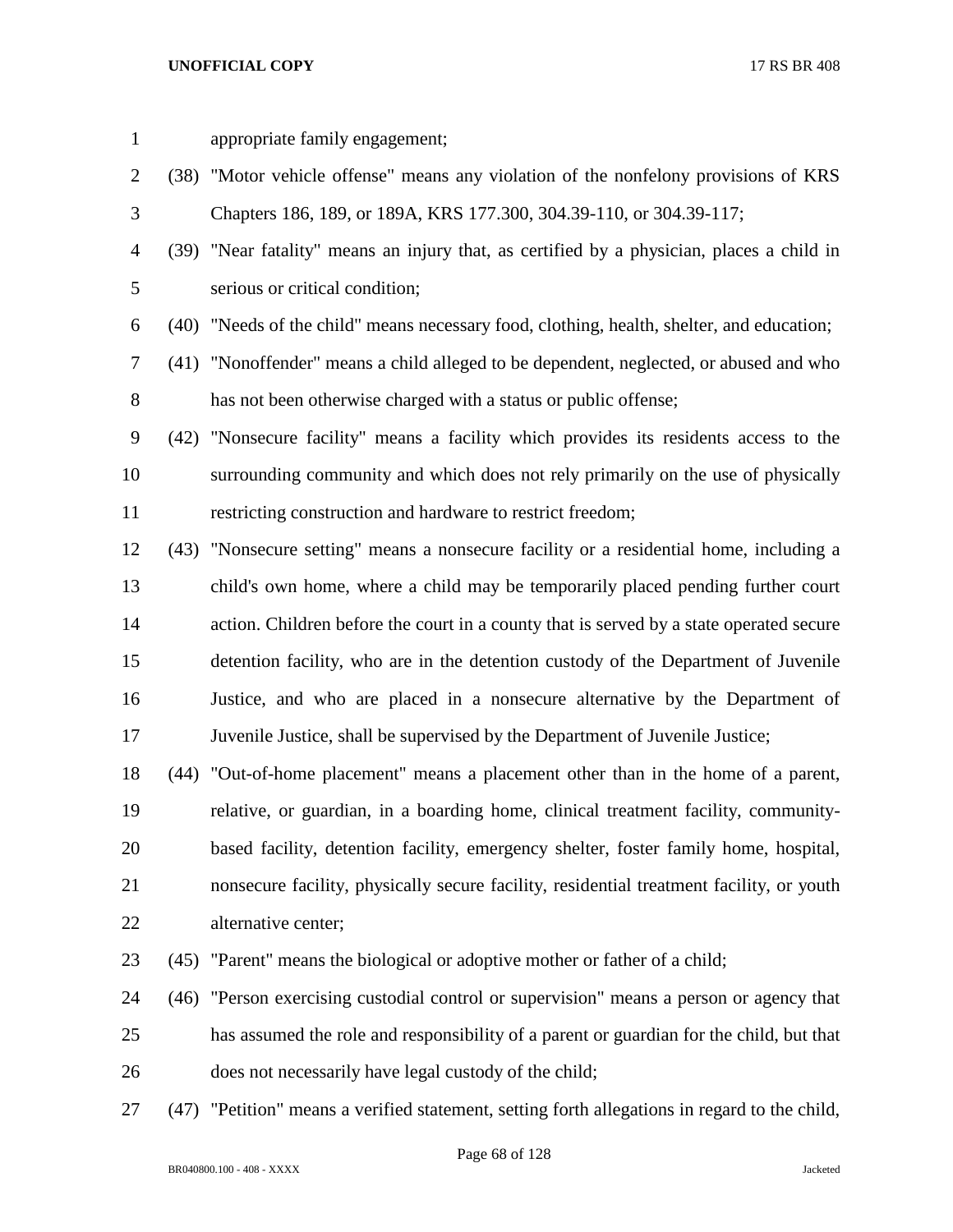| $\mathbf{1}$   |     | which initiates formal court involvement in the child's case;                             |  |  |  |
|----------------|-----|-------------------------------------------------------------------------------------------|--|--|--|
| $\overline{2}$ |     | (48) "Physical injury" means substantial physical pain or any impairment of physical      |  |  |  |
| 3              |     | condition;                                                                                |  |  |  |
| $\overline{4}$ |     | (49) "Physically secure facility" means a facility that relies primarily on the use of    |  |  |  |
| 5              |     | construction and hardware such as locks, bars, and fences to restrict freedom;            |  |  |  |
| 6              |     | (50) "Public offense action" means an action, excluding contempt, brought in the interest |  |  |  |
| 7              |     | of a child who is accused of committing an offense under KRS Chapter 527 or a             |  |  |  |
| 8              |     | public offense which, if committed by an adult, would be a crime, whether the same        |  |  |  |
| 9              |     | is a felony, misdemeanor, or violation, other than an action alleging that a child        |  |  |  |
| 10             |     | sixteen (16) years of age or older has committed a motor vehicle offense;                 |  |  |  |
| 11             |     | (51) "Qualified mental health professional" means:                                        |  |  |  |
| 12             | (a) | A physician licensed under the laws of Kentucky to practice medicine or                   |  |  |  |
| 13             |     | osteopathy, or a medical officer of the government of the United States while             |  |  |  |
| 14             |     | engaged in the performance of official duties;                                            |  |  |  |
| 15             | (b) | A psychiatrist licensed under the laws of Kentucky to practice medicine or                |  |  |  |
| 16             |     | osteopathy, or a medical officer of the government of the United States while             |  |  |  |
| 17             |     | engaged in the practice of official duties, and who is certified or eligible to           |  |  |  |
| 18             |     | apply for certification by the American Board of Psychiatry and Neurology,                |  |  |  |
| 19             |     | $Inc$ .;                                                                                  |  |  |  |
| 20             | (c) | A psychologist with the health service provider designation, a psychological              |  |  |  |
| 21             |     | practitioner, a certified psychologist, or a psychological associate licensed             |  |  |  |
| 22             |     | under the provisions of KRS Chapter 319;                                                  |  |  |  |
| 23             | (d) | A licensed registered nurse with a master's degree in psychiatric nursing from            |  |  |  |
| 24             |     | an accredited institution and two (2) years of clinical experience with mentally          |  |  |  |
| 25             |     | ill persons, or a licensed registered nurse with a bachelor's degree in nursing           |  |  |  |
| 26             |     | from an accredited institution who is certified as a psychiatric and mental               |  |  |  |
| 27             |     | health nurse by the American Nurses Association and who has three (3) years               |  |  |  |

Page 69 of 128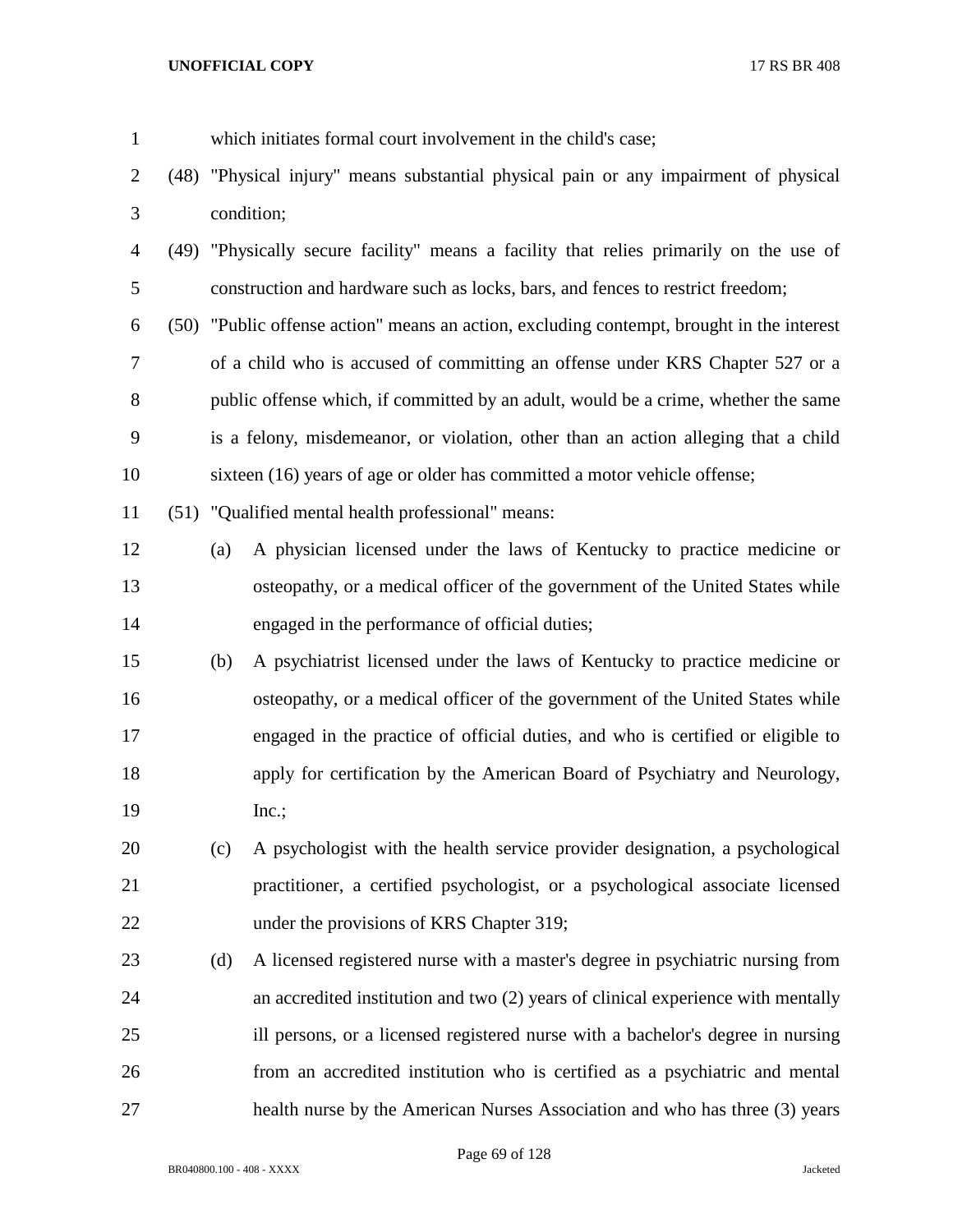of inpatient or outpatient clinical experience in psychiatric nursing and who is currently employed by a hospital or forensic psychiatric facility licensed by the Commonwealth or a psychiatric unit of a general hospital or a regional comprehensive care center;

- (e) A licensed clinical social worker licensed under the provisions of KRS 335.100, or a certified social worker licensed under the provisions of KRS 335.080 with three (3) years of inpatient or outpatient clinical experience in psychiatric social work and currently employed by a hospital or forensic psychiatric facility licensed by the Commonwealth or a psychiatric unit of a general hospital or a regional comprehensive care center;
- (f) A marriage and family therapist licensed under the provisions of KRS 335.300 to 335.399 with three (3) years of inpatient or outpatient clinical experience in psychiatric mental health practice and currently employed by a hospital or forensic psychiatric facility licensed by the Commonwealth, a psychiatric unit of a general hospital, or a regional comprehensive care center; or
- (g) A professional counselor credentialed under the provisions of KRS 335.500 to 335.599 with three (3) years of inpatient or outpatient clinical experience in psychiatric mental health practice and currently employed by a hospital or forensic facility licensed by the Commonwealth, a psychiatric unit of a general hospital, or a regional comprehensive care center;
- (52) "Reasonable and prudent parent standard" has the same meaning as in 42 U.S.C. sec. 675(10);
- (53) "Residential treatment facility" means a facility or group home with more than eight (8) beds designated by the Department of Juvenile Justice or the cabinet for the treatment of children;
- (54) "Retain in custody" means, after a child has been taken into custody, the continued 27 holding of the child by a peace officer for a period of time not to exceed twelve (12)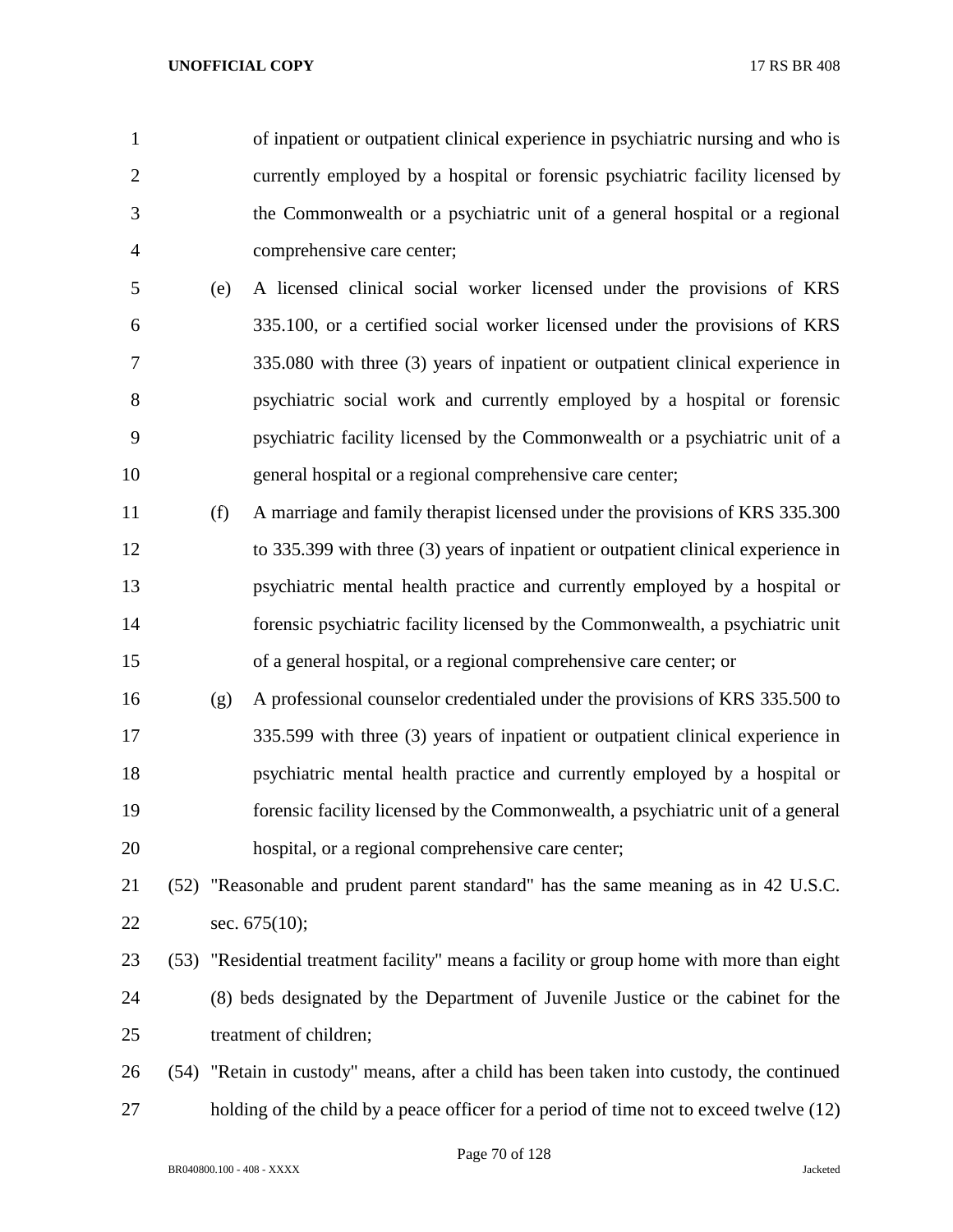hours when authorized by the court or the court-designated worker for the purpose of making preliminary inquiries;

- (55) "Risk and needs assessment" means an actuarial tool scientifically proven to identify specific factors and needs that are related to delinquent and noncriminal misconduct;
- (56) "School personnel" means those certified persons under the supervision of the local public or private education agency;

(57) "Secretary" means the secretary of the Cabinet for Health and Family Services;

 (58) "Secure juvenile detention facility" means any physically secure facility used for the secure detention of children other than any facility in which adult prisoners are confined;

 (59) "Serious physical injury" means physical injury which creates a substantial risk of death or which causes serious and prolonged disfigurement, prolonged impairment of health, or prolonged loss or impairment of the function of any bodily member or organ;

 (60) "Sexual abuse" includes but is not necessarily limited to any contacts or interactions in which the parent, guardian, person in a position of authority or special trust, as defined in KRS 532.045, or other person having custodial control or supervision of the child or responsibility for his or her welfare, uses or allows, permits, or encourages the use of the child for the purposes of the sexual stimulation of the perpetrator or another person;

 (61) "Sexual exploitation" includes but is not limited to a situation in which a parent, guardian, person in a position of authority or special trust, as defined in KRS 532.045, or other person having custodial control or supervision of a child or responsible for his or her welfare, allows, permits, or encourages the child to engage in an act which constitutes prostitution under Kentucky law; or a parent, guardian, person in a position of authority or special trust, as defined in KRS 532.045, or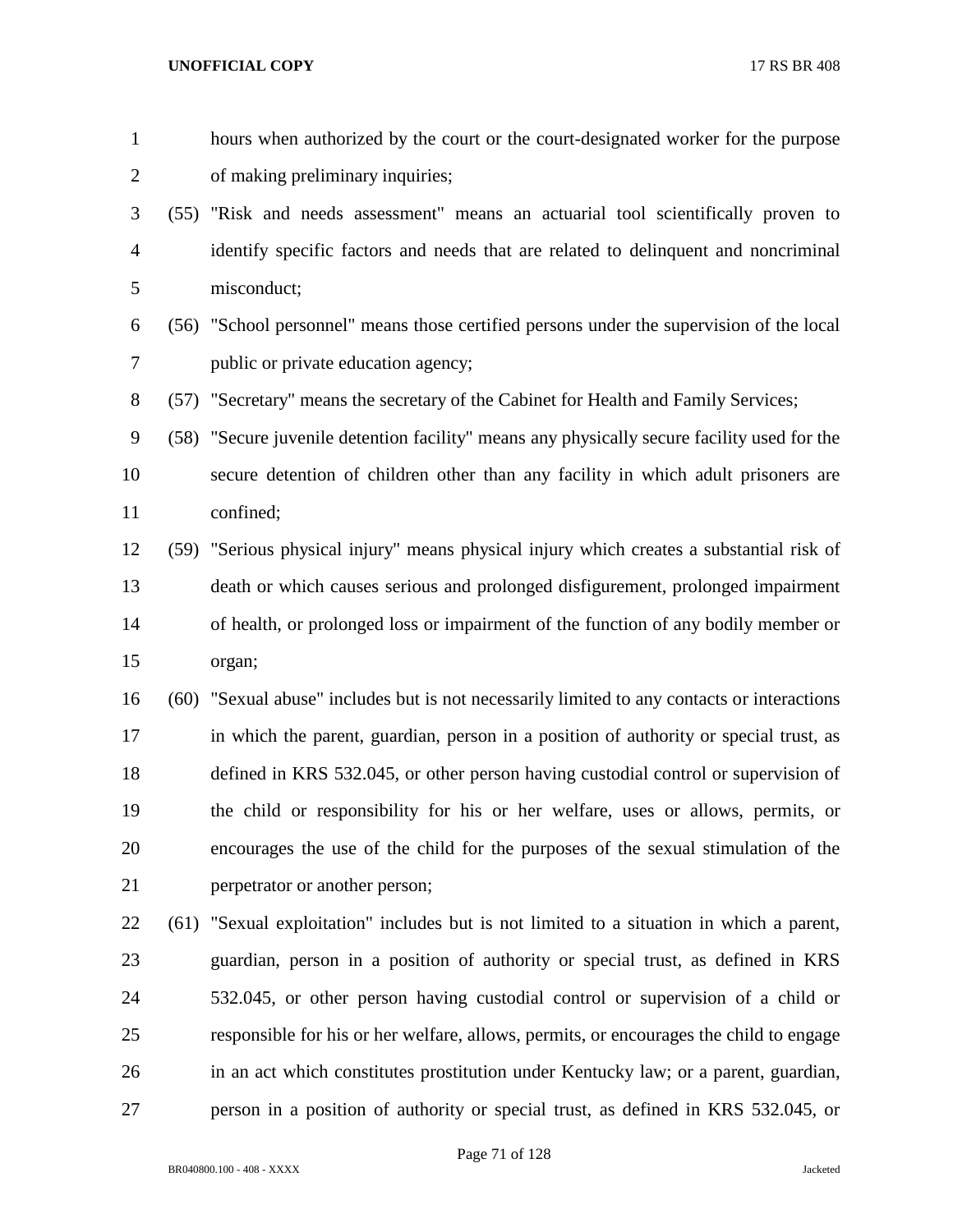| $\mathbf{1}$   |                                                           | other person having custodial control or supervision of a child or responsible for his      |                                                                                      |                                                                                       |  |  |  |  |  |
|----------------|-----------------------------------------------------------|---------------------------------------------------------------------------------------------|--------------------------------------------------------------------------------------|---------------------------------------------------------------------------------------|--|--|--|--|--|
| $\overline{2}$ |                                                           |                                                                                             | or her welfare, allows, permits, or encourages the child to engage in an act of      |                                                                                       |  |  |  |  |  |
| 3              |                                                           |                                                                                             | obscene or pornographic photographing, filming, or depicting of a child as provided  |                                                                                       |  |  |  |  |  |
| 4              |                                                           |                                                                                             | for under Kentucky law;                                                              |                                                                                       |  |  |  |  |  |
| 5              |                                                           |                                                                                             | (62) "Social service worker" means any employee of the cabinet or any private agency |                                                                                       |  |  |  |  |  |
| 6              |                                                           |                                                                                             |                                                                                      | designated as such by the secretary of the cabinet or a social worker employed by a   |  |  |  |  |  |
| 7              |                                                           |                                                                                             |                                                                                      | county or city who has been approved by the cabinet to provide, under its             |  |  |  |  |  |
| 8              |                                                           |                                                                                             | supervision, services to families and children;                                      |                                                                                       |  |  |  |  |  |
| 9              |                                                           | (63) "Staff secure facility for residential treatment" means any setting which assures that |                                                                                      |                                                                                       |  |  |  |  |  |
| 10             |                                                           |                                                                                             |                                                                                      | all entrances and exits are under the exclusive control of the facility staff, and in |  |  |  |  |  |
| 11             |                                                           |                                                                                             |                                                                                      | which a child may reside for the purpose of receiving treatment;                      |  |  |  |  |  |
| 12             | $(64)$ (a)                                                |                                                                                             |                                                                                      | "Status offense action" is any action brought in the interest of a child who is       |  |  |  |  |  |
| 13             |                                                           |                                                                                             |                                                                                      | accused of committing acts, which if committed by an adult, would not be a            |  |  |  |  |  |
| 14             |                                                           |                                                                                             |                                                                                      | crime. Such behavior shall not be considered criminal or delinquent and such          |  |  |  |  |  |
| 15             |                                                           |                                                                                             |                                                                                      | children shall be termed status offenders. Status offenses shall include:             |  |  |  |  |  |
| 16             |                                                           |                                                                                             | 1.                                                                                   | Beyond the control of school or beyond the control of parents;                        |  |  |  |  |  |
| 17             |                                                           |                                                                                             | 2.                                                                                   | Habitual Runaway;                                                                     |  |  |  |  |  |
| 18             |                                                           |                                                                                             | 3.                                                                                   | Habitual truant;                                                                      |  |  |  |  |  |
| 19             |                                                           |                                                                                             | 4.                                                                                   | Tobacco offenses as provided in KRS 438.305 to 438.340; [and]                         |  |  |  |  |  |
| 20             |                                                           |                                                                                             | 5.                                                                                   | Alcohol offenses as provided in KRS 244.085; and                                      |  |  |  |  |  |
| 21             |                                                           |                                                                                             | 6.                                                                                   | <b>Cannabis offenses as provided in Section 4 of this Act.</b>                        |  |  |  |  |  |
| 22             |                                                           | (b)                                                                                         |                                                                                      | Status offenses shall not include violations of state or local ordinances which       |  |  |  |  |  |
| 23             |                                                           |                                                                                             |                                                                                      | may apply to children such as a violation of curfew;                                  |  |  |  |  |  |
| 24             |                                                           |                                                                                             |                                                                                      | (65) "Take into custody" means the procedure by which a peace officer or other        |  |  |  |  |  |
| 25             |                                                           |                                                                                             |                                                                                      | authorized person initially assumes custody of a child. A child may be taken into     |  |  |  |  |  |
| 26             | custody for a period of time not to exceed two (2) hours; |                                                                                             |                                                                                      |                                                                                       |  |  |  |  |  |
| 27             | (66)                                                      | "Transitional living support" means all benefits to which an eligible youth is              |                                                                                      |                                                                                       |  |  |  |  |  |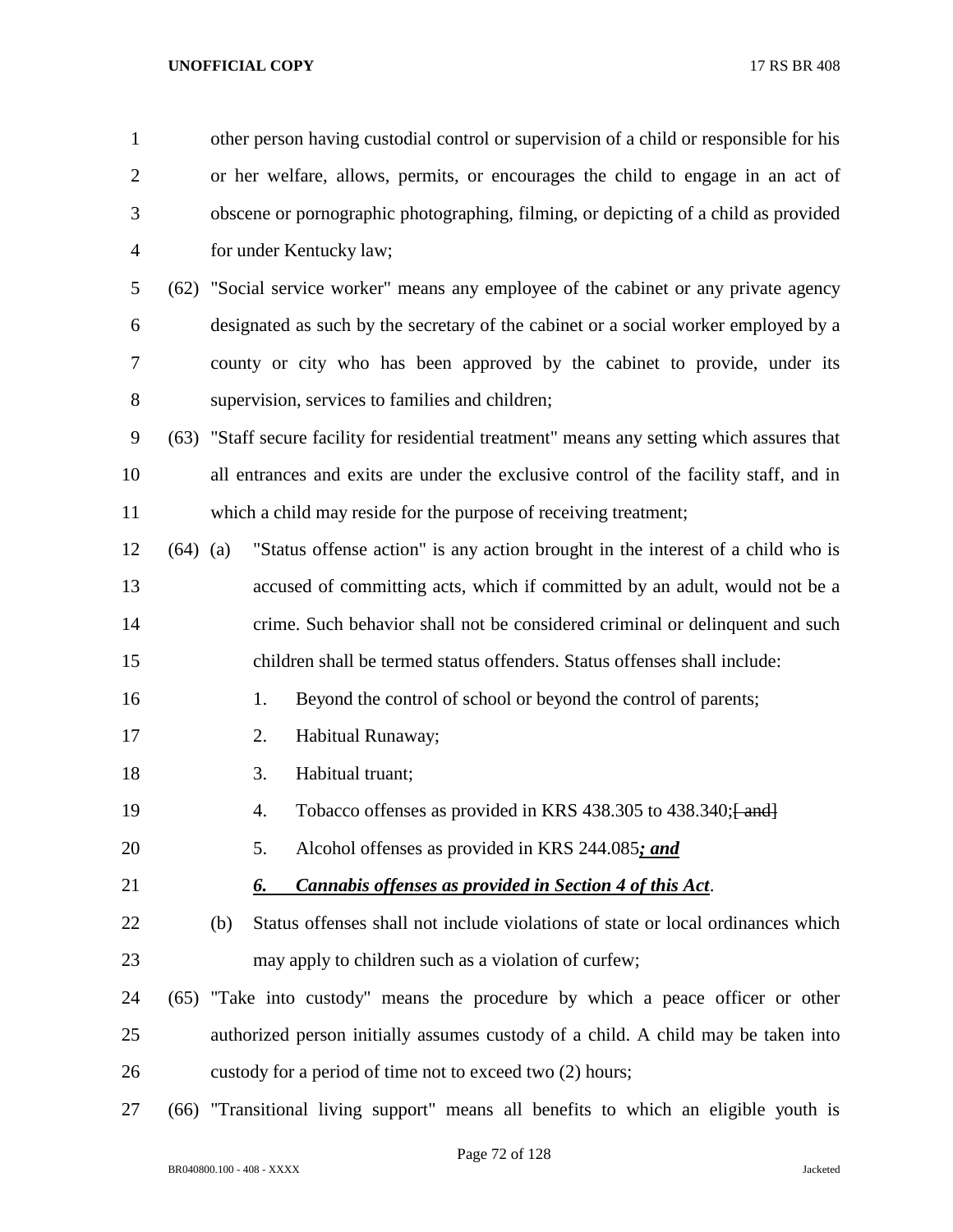| $\mathbf{1}$   |      | entitled upon being granted extended or reinstated commitment to the cabinet by the          |
|----------------|------|----------------------------------------------------------------------------------------------|
| $\overline{2}$ |      | court;                                                                                       |
| 3              |      | (67) "Transition plan" means a plan that is personalized at the direction of the youth that: |
| $\overline{4}$ |      | Includes specific options on housing, health insurance, education, local<br>(a)              |
| 5              |      | opportunities for mentors and continuing support services, and workforce                     |
| 6              |      | supports and employment services; and                                                        |
| 7              |      | Is as detailed as the youth may elect;<br>(b)                                                |
| $8\,$          | (68) | "Valid court order" means a court order issued by a judge to a child alleged or found        |
| 9              |      | to be a status offender:                                                                     |
| 10             |      | Who was brought before the court and made subject to the order;<br>(a)                       |
| 11             |      | Whose future conduct was regulated by the order;<br>(b)                                      |
| 12             |      | Who was given written and verbal warning of the consequences of the<br>(c)                   |
| 13             |      | violation of the order at the time the order was issued and whose attorney or                |
| 14             |      | parent or legal guardian was also provided with a written notice of the                      |
| 15             |      | consequences of violation of the order, which notification is reflected in the               |
| 16             |      | record of the court proceedings; and                                                         |
| 17             |      | Who received, before the issuance of the order, the full due process rights<br>(d)           |
| 18             |      | guaranteed by the Constitution of the United States;                                         |
| 19             |      | (69) "Violation" means any offense, other than a traffic infraction, for which a sentence    |
| 20             |      | of a fine only can be imposed;                                                               |
| 21             |      | (70) "Youth alternative center" means a nonsecure facility, approved by the Department       |
| 22             |      | of Juvenile Justice, for the detention of juveniles, both prior to adjudication and          |
| 23             |      | after adjudication, which meets the criteria specified in KRS 15A.320; and                   |
| 24             |      | (71) "Youthful offender" means any person regardless of age, transferred to Circuit          |
| 25             |      | Court under the provisions of KRS Chapter 635 or 640 and who is subsequently                 |
| 26             |      | convicted in Circuit Court.                                                                  |
| 27             |      | Section 31. KRS 610.010 is amended to read as follows:                                       |

BR040800.100 - 408 - XXXX Jacketed

Page 73 of 128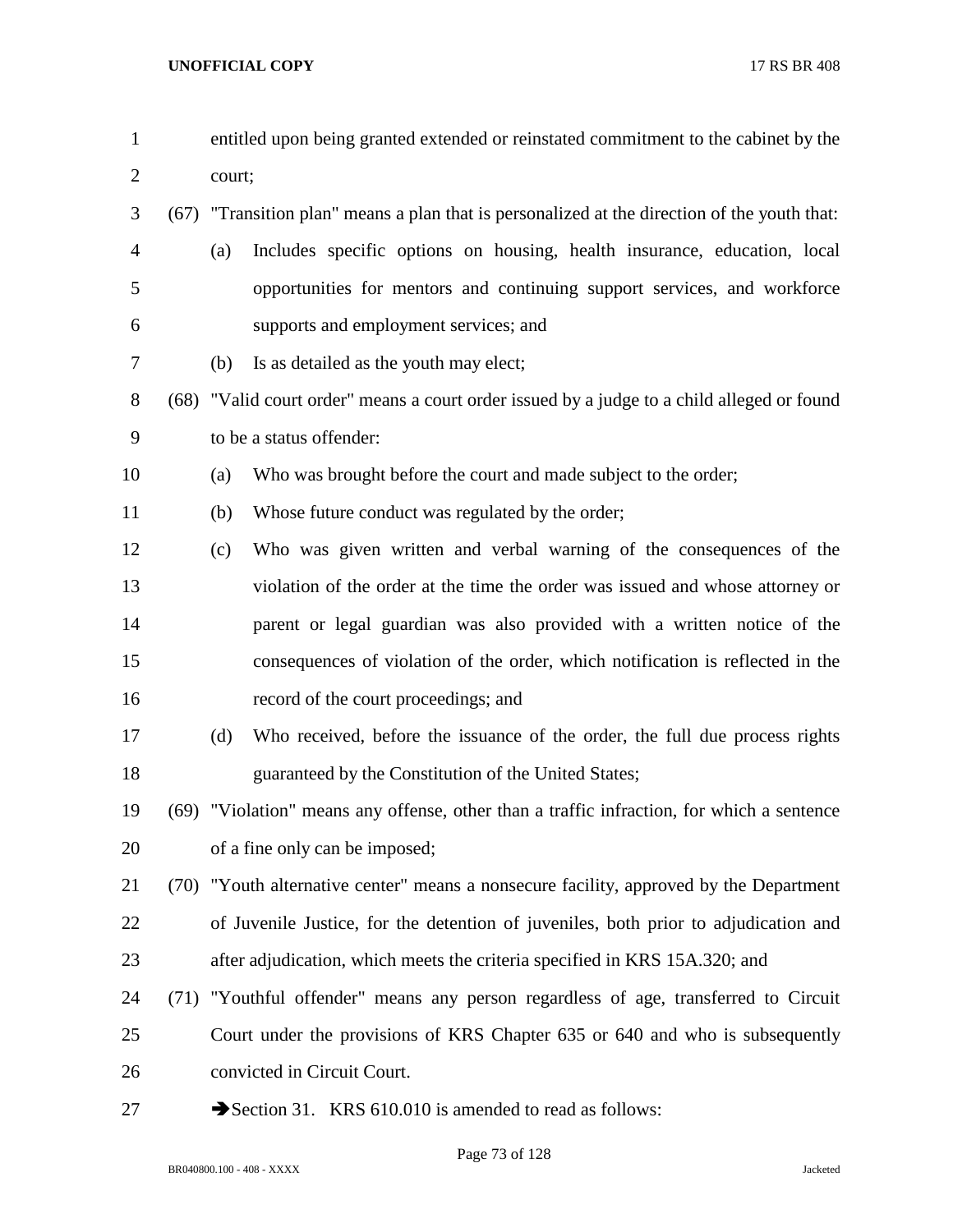(1) Unless otherwise exempted by KRS Chapters 600 to 645, the juvenile session of the District Court of each county shall have exclusive jurisdiction in proceedings concerning any child living or found within the county who has not reached his or her eighteenth birthday or of any person who at the time of committing a public offense was under the age of eighteen (18) years, who allegedly has committed a public offense prior to his or her eighteenth birthday, except a motor vehicle offense involving a child sixteen (16) years of age or older. A child sixteen (16) years of age or older taken into custody upon the allegation that the child has committed a motor vehicle offense shall be treated as an adult and shall have the same conditions of release applied to him or her as an adult. A child taken into custody upon the allegation that he or she has committed a motor vehicle offense who is not released under conditions of release applicable to adults shall be held, pending his or her appearance before the District Court, in a facility as defined in KRS 15A.067. Children sixteen (16) years of age or older who are convicted of, or plead guilty to, a motor vehicle offense shall, if sentenced to a term of confinement, be placed in a facility for that period of confinement preceding their eighteenth birthday and an adult detention facility for that period of confinement subsequent to their eighteenth birthday. The term "motor vehicle offense" shall not be deemed to include the offense of stealing or converting a motor vehicle nor operating the same without the owner's consent nor any offense which constitutes a felony;

 (2) Unless otherwise exempted by KRS Chapters 600 to 645, the juvenile session of the District Court of each county or the family division of the Circuit Court shall have exclusive jurisdiction in proceedings concerning any child living or found within the county who has not reached his or her eighteenth birthday and who allegedly:

- (a) Is beyond the control of the school or beyond the control of parents as defined in KRS 600.020;
- (b) Is an habitual truant from school;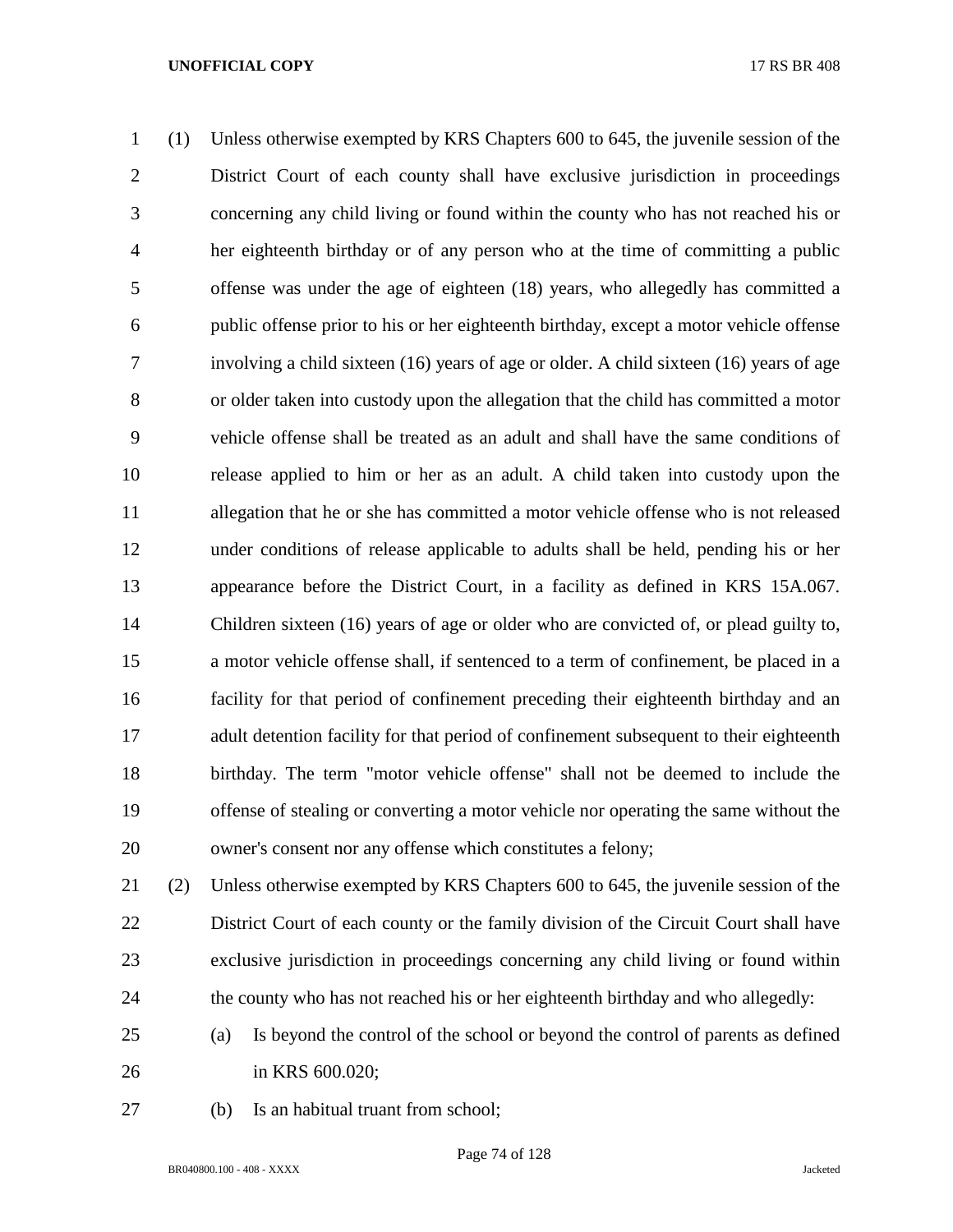(c) Is an habitual runaway from his or her parent or other person exercising custodial control or supervision of the child; (d) Is dependent, neglected, or abused; (e) Has committed an alcohol offense in violation of KRS 244.085; (f) Has committed a tobacco offense as provided in KRS 438.305 to 438.340;[  $\begin{array}{ccc} 6 & & \text{or} \end{array}$  (g) *Has committed a cannabis offense as provided in Section 4 of this Act; or (h)* Is mentally ill. (3) Actions brought under subsection (1) of this section shall be considered to be public offense actions. (4) Actions brought under subsection (2)(a), (b), (c), (e), and (f) of this section shall be considered to be status offense actions. (5) Actions brought under subsection (2)(d) of this section shall be considered to be nonoffender actions. 15 (6) Actions brought under subsection  $(2)$ (h) $\{(\pm)\}$  of this section shall be considered to be mental health actions. (7) Nothing in this chapter shall deprive other courts of the jurisdiction to determine the custody or guardianship of children upon writs of habeas corpus or to determine the custody or guardianship of children when such custody or guardianship is incidental to the determination of other causes pending in such other courts; nor shall anything in this chapter affect the jurisdiction of Circuit Courts over adoptions and proceedings for termination of parental rights. (8) The court shall have no jurisdiction to make permanent awards of custody of a child except as provided by KRS 620.027. (9) If the court finds an emergency to exist affecting the welfare of a child, or if the child is eligible for kinship care as established in KRS 605.120, it may make temporary orders for the child's custody; however, if the case involves allegations of

Page 75 of 128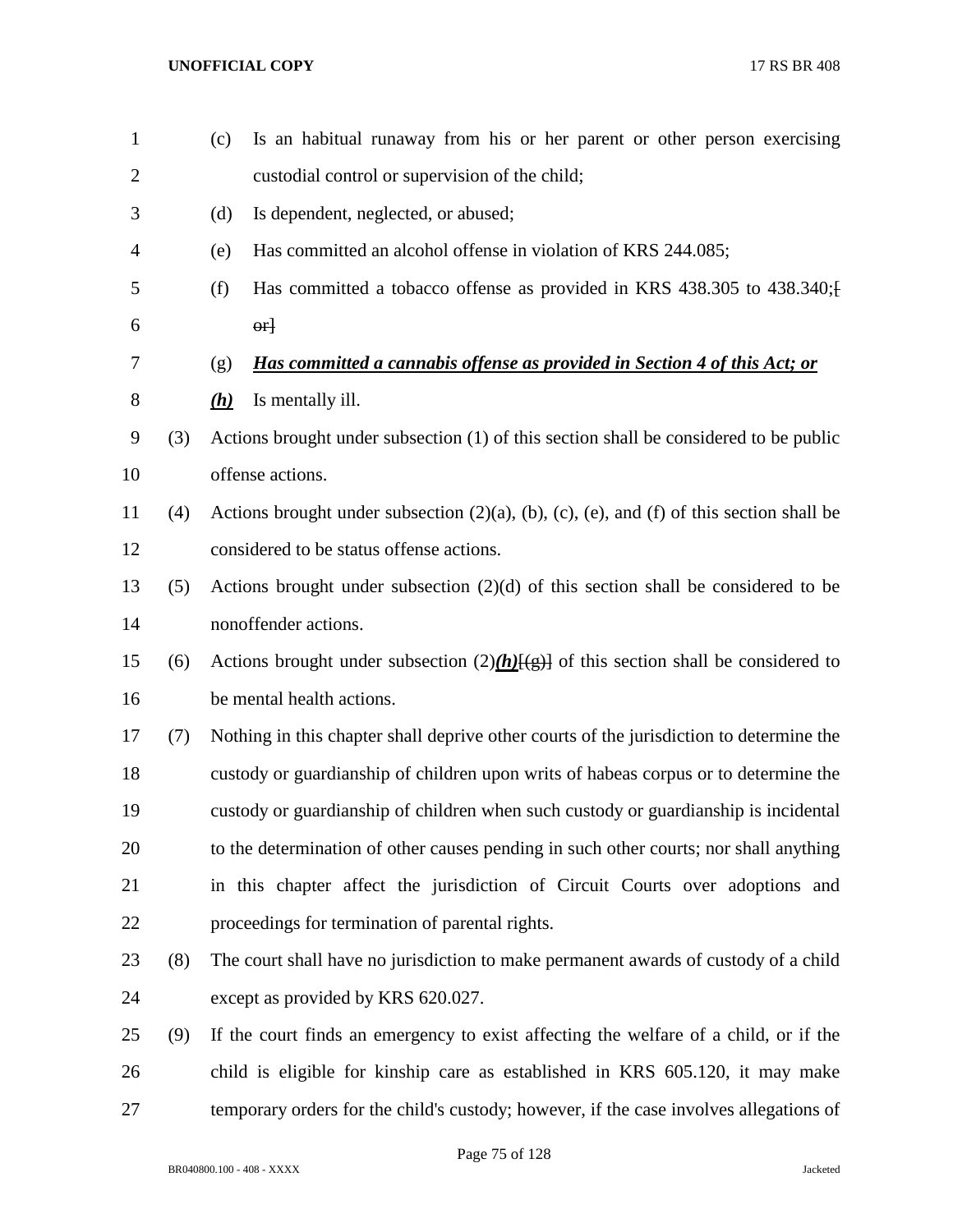dependency, neglect, or abuse, no emergency removal or temporary custody orders shall be effective unless the provisions of KRS Chapter 620 are followed. Such orders shall be entirely without prejudice to the proceedings for permanent custody of the child and shall remain in effect until modified or set aside by the court. Upon the entry of a temporary or final judgment in the Circuit Court awarding custody of such child, all prior orders of the juvenile session of the District Court in conflict therewith shall be deemed canceled. This section shall not work to deprive the Circuit Court of jurisdiction over cases filed in Circuit Court.

 (10) The court of each county wherein a public offense, as defined in subsection (1) of this section, is committed by a child who is a resident of another county of this state shall have concurrent jurisdiction over such child with the court of the county wherein the child resides or the court of the county where the child is found. Whichever court first acquires jurisdiction of such child may proceed to final disposition of the case, or in its discretion may make an order transferring the case to the court of the county of the child's residence or the county wherein the offense was committed, as the case may be.

 (11) Nothing in this chapter shall prevent the court from holding a child in contempt of court to enforce valid court orders previously issued by the court, subject to the requirements contained in KRS 610.265 and 630.080.

 (12) Except as provided in KRS 635.060(4), 630.120(5), or 635.090, nothing in this chapter shall confer upon the District Court or the family division of the Circuit Court, as appropriate, jurisdiction over the actions of the Department of Juvenile Justice or the cabinet in the placement, care, or treatment of a child committed to the Department of Juvenile Justice or committed to or in the custody of the cabinet; or to require the department or the cabinet to perform, or to refrain from performing, any specific act in the placement, care, or treatment of any child committed to the department or committed to or in the custody of the cabinet.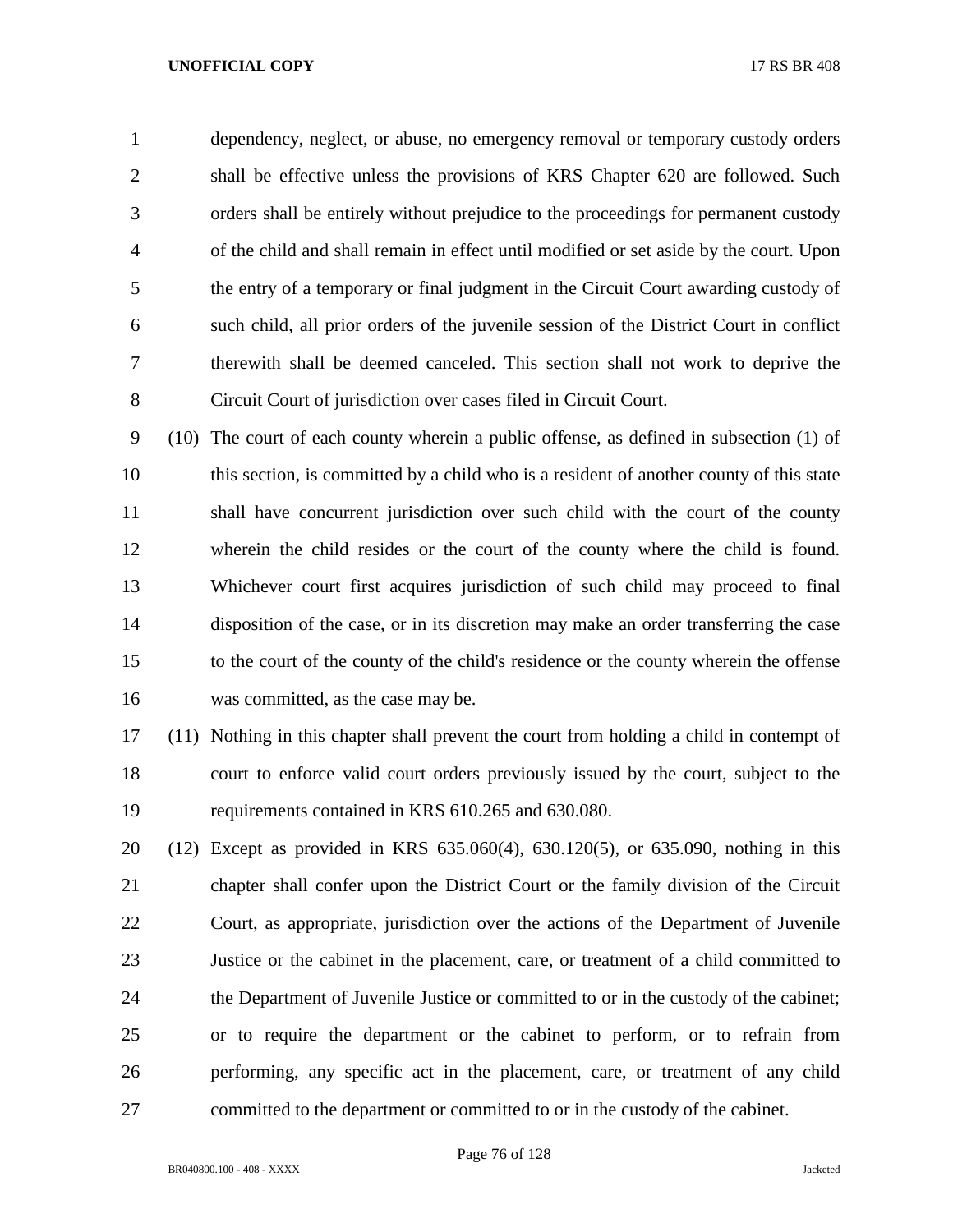| $\mathbf{1}$   |      | (13) Unless precluded by KRS Chapter 635 or 640, in addition to informal adjustment,        |
|----------------|------|---------------------------------------------------------------------------------------------|
| $\overline{2}$ |      | the court shall have the discretion to amend the petition to reflect jurisdiction           |
| 3              |      | pursuant to the proper chapter of the Kentucky Unified Juvenile Code.                       |
| 4              | (14) | The court shall have continuing jurisdiction over a child pursuant to subsection (1)        |
| 5              |      | of this section, to review dispositional orders, and to conduct permanency hearings         |
| 6              |      | under 42 U.S.C. sec. $675(5)(c)$ until the child is placed for adoption, returned home      |
| 7              |      | to his or her parents with all the court imposed conditions terminated, completes a         |
| 8              |      | disposition pursuant to KRS 635.060, or reaches the age of eighteen (18) years.             |
| 9              |      | Section 32. KRS 630.020 is amended to read as follows:                                      |
| 10             |      | The court shall have exclusive jurisdiction in proceedings concerning any child living, or  |
| 11             |      | found within the district, who allegedly:                                                   |
| 12             | (1)  | Has been an habitual runaway from his parent or person exercising custodial control         |
| 13             |      | or supervision of the child;                                                                |
| 14             | (2)  | Is beyond the control of the school or beyond the control of parents as defined in          |
| 15             |      | KRS 600.020;                                                                                |
| 16             | (3)  | Has been an habitual truant from school;                                                    |
| 17             | (4)  | Has committed a tobacco offense under KRS 438.305 to 438.340; [-or]                         |
| 18             | (5)  | Has committed an alcohol offense under KRS 244.085; or                                      |
| 19             | (6)  | Has committed a cannabis offense under Section 4 of this Act.                               |
| 20             |      | Section 33. KRS 218A.276 is amended to read as follows:                                     |
| 21             | (1)  | A court may request the Division of Probation and Parole to perform a risk and              |
| 22             |      | needs assessment for any person found guilty of possession of <del>marijuana pursuant</del> |
| 23             |      | to KRS 218A.1422, synthetic drugs pursuant to KRS 218A.1430 $\leftrightarrow$ or salvia     |
| 24             |      | pursuant to KRS 218A.1451. The assessor shall make a recommendation to the                  |
| 25             |      | court as to whether treatment is indicated by the assessment, and, if so, the most          |
| 26             |      | appropriate treatment or recovery program environment. If treatment is indicated for        |
| 27             |      | the person, the court may order him or her to the appropriate treatment or recovery         |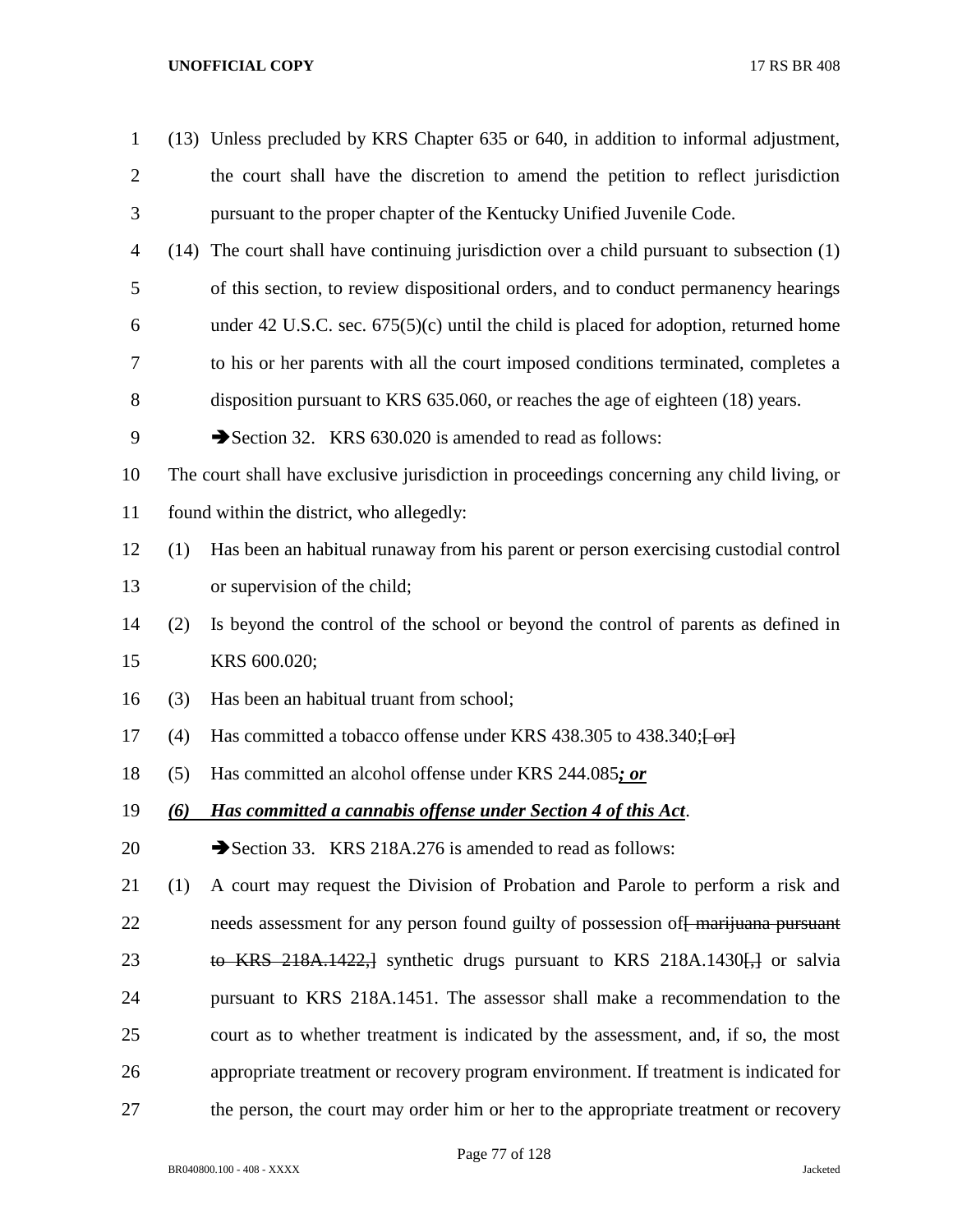program as indicated by the assessment that will effectively respond to the person's level of risk, criminal risk factors, and individual characteristics as designated by the secretary of the Cabinet for Health and Family Services where a program of treatment or recovery not to exceed ninety (90) days in duration may be prescribed. The person ordered to the designated treatment or recovery program shall present himself or herself for registration and initiation of the treatment or recovery program within five (5) days of the date of sentencing. If, without good cause, the person fails to appear at the designated treatment or recovery program within the specified time, or if any time during the program of treatment or recovery prescribed, the authorized director of the treatment or recovery program finds that 11 the person is unwilling to participate in his or her treatment, the director shall notify the sentencing court. Upon receipt of notification, the court shall cause the person to be brought before it and may continue the order of treatment, or may rescind the treatment order and impose a sentence for the possession offense. Upon discharge of the person from the treatment or recovery program by the secretary of the Cabinet for Health and Family Services, or his or her designee, prior to the expiration of the ninety (90) day period or upon satisfactory completion of ninety (90) days of treatment, the person shall be deemed finally discharged from sentence. The secretary, or his or her designee, shall notify the sentencing court of the date of such discharge from the treatment or recovery program.

 (2) The secretary of the Cabinet for Health and Family Services, or his or her designee, shall inform each court of the identity and location of the treatment or recovery program to which a person sentenced by that court under this chapter shall be initially ordered.

 (3) In the case of a person ordered to an inpatient facility for treatment pursuant to this chapter, transportation to the facility shall be provided by order of the court when the court finds the person unable to convey himself or herself to the facility within

Page 78 of 128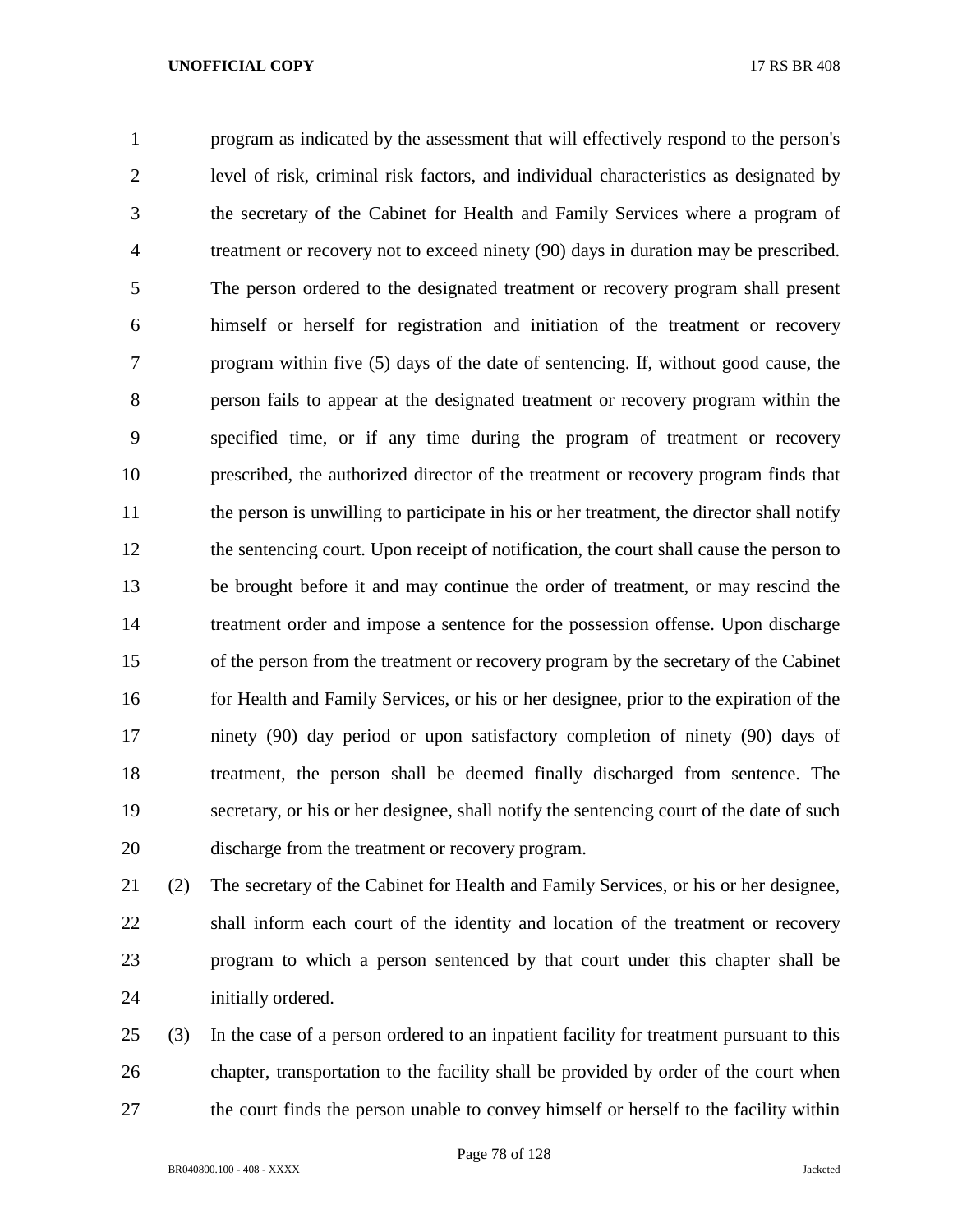- five (5) days of sentencing by reason of physical infirmity or financial incapability.
- (4) The sentencing court shall immediately notify the designated treatment or recovery program of the sentence and its effective date.
- (5) The secretary of the Cabinet for Health and Family Services, or his or her designee, may authorize transfer of the person from the initially designated treatment or recovery program to another treatment or recovery program for therapeutic purposes. The sentencing court shall be notified of termination of treatment by the terminating treatment or recovery program and shall be notified by the secretary or his or her designee of the new treatment or recovery program to which the person was transferred.
- (6) Responsibility for payment for treatment services rendered to persons pursuant to this section shall be as under the statutes pertaining to payment by patients and others for services rendered by the Cabinet for Health and Family Services, unless 14 the person and the treatment or recovery program shall arrange otherwise.
- (7) None of the provisions of this section shall be deemed to preclude the court from exercising its usual discretion with regard to ordering probation, presumptive probation, or conditional discharge.
- (8) In the case of any person who has been convicted of possession of marijuana, synthetic drugs, or salvia, the court may set aside and void the conviction upon satisfactory completion of treatment, probation, or other sentence, and issue to the person a certificate to that effect. A conviction voided under this subsection shall not be deemed a first offense for purposes of this chapter or deemed a conviction for purposes of disqualifications or disabilities imposed by law upon conviction of a crime.
- (9) If the court voids a conviction under this section, the court shall order the sealing of all records in the custody of the court and any records in the custody of any other agency or official, including law enforcement records, except as provided in KRS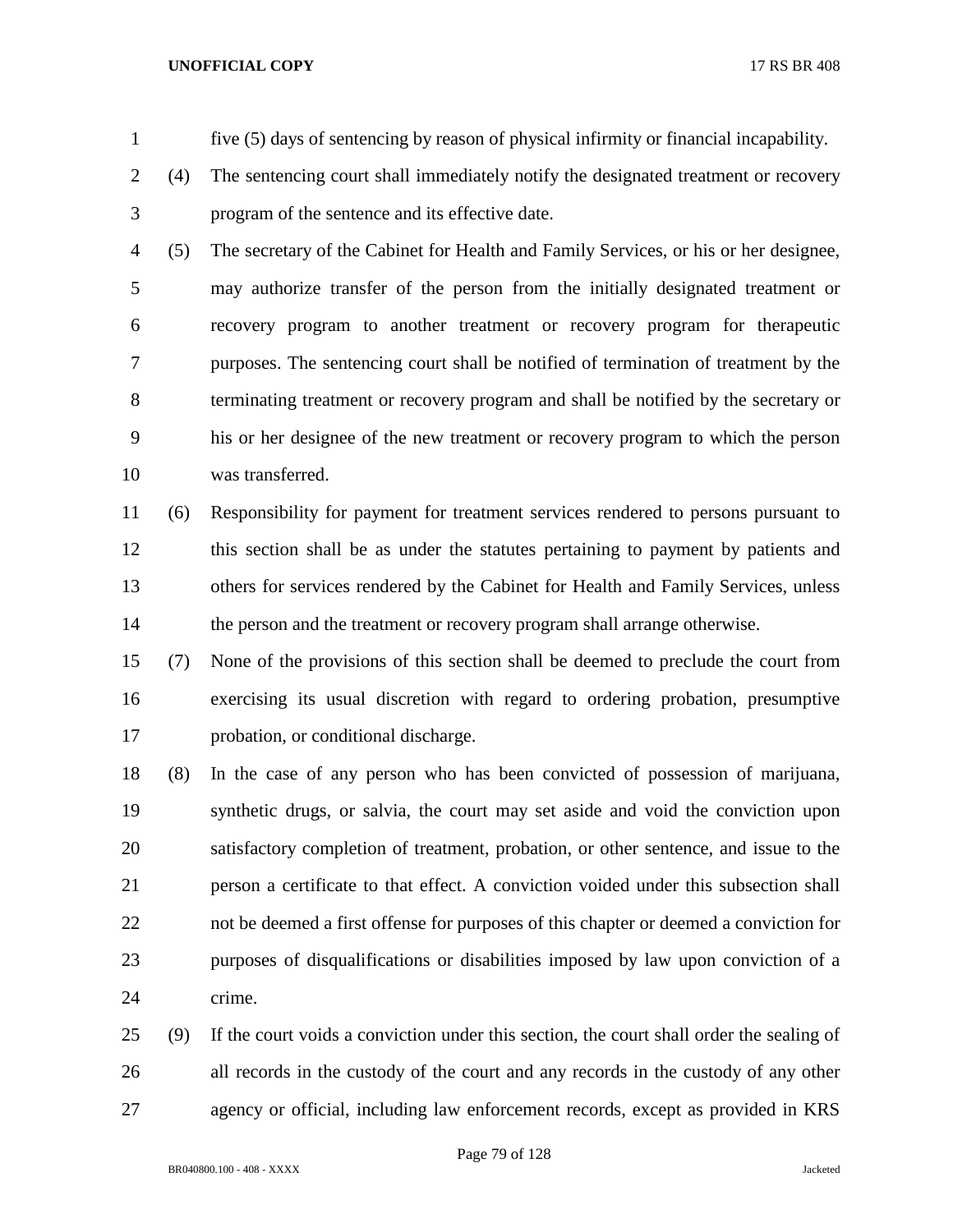| $\mathbf{1}$ |     | 27A.099. The court shall order the sealing on a form provided by the Administrative      |
|--------------|-----|------------------------------------------------------------------------------------------|
| 2            |     | Office of the Courts. Every agency with records relating to the arrest, charge, or       |
| 3            |     | other matters arising out of the arrest or charge that is ordered to seal records, shall |
| 4            |     | certify to the court within sixty (60) days of the entry of the order that the required  |
| 5            |     | sealing action has been completed.                                                       |
| 6            |     | (10) After the sealing of the record, the proceedings in the matter shall not be used    |
| 7            |     | against the defendant. The court and other agencies shall reply to any inquiry that no   |
| 8            |     | record exists on the matter. The person whose record is sealed shall not have to         |
| 9            |     | disclose the fact of the record or any matter relating thereto on an application for     |
| 10           |     | employment, credit, or other type of application.                                        |
| 11           |     | (11) Inspection of the sealed records may thereafter be permitted by the court or upon a |
| 12           |     | motion by the person who is the subject of the records and only to those persons         |
| 13           |     | named in the motion.                                                                     |
| 14           |     | Section 34. KRS 630.120 is amended to read as follows:                                   |
| 15           | (1) | All dispositional hearings conducted under this chapter shall be conducted in            |
| 16           |     | accordance with the provisions of KRS 610.060 and 610.070. In addition, the court        |
| 17           |     | shall, at the time the dispositional order is issued:                                    |
| 18           |     | Give the child adequate and fair written warning of the consequences of the<br>(a)       |
| 19           |     | violation of the order; and                                                              |
| 20           |     | Provide the child and the child's attorney, and parent, or legal guardian a<br>(b)       |
| 21           |     | written statement setting forth the conditions of the order and the                      |
| 22           |     | consequences for violating the order.                                                    |
| 23           |     | An order issued pursuant to this section is a valid court order and any child            |
| 24           |     | violating that order may be subject to the provisions of KRS 630.080(4).                 |
| 25           | (2) | The court shall consider all appropriate local remedies to aid the child and the         |
| 26           |     | child's family subject to the following conditions:                                      |
| 27           |     | Residential and nonresidential treatment programs for status offenders shall be<br>(a)   |

Page 80 of 128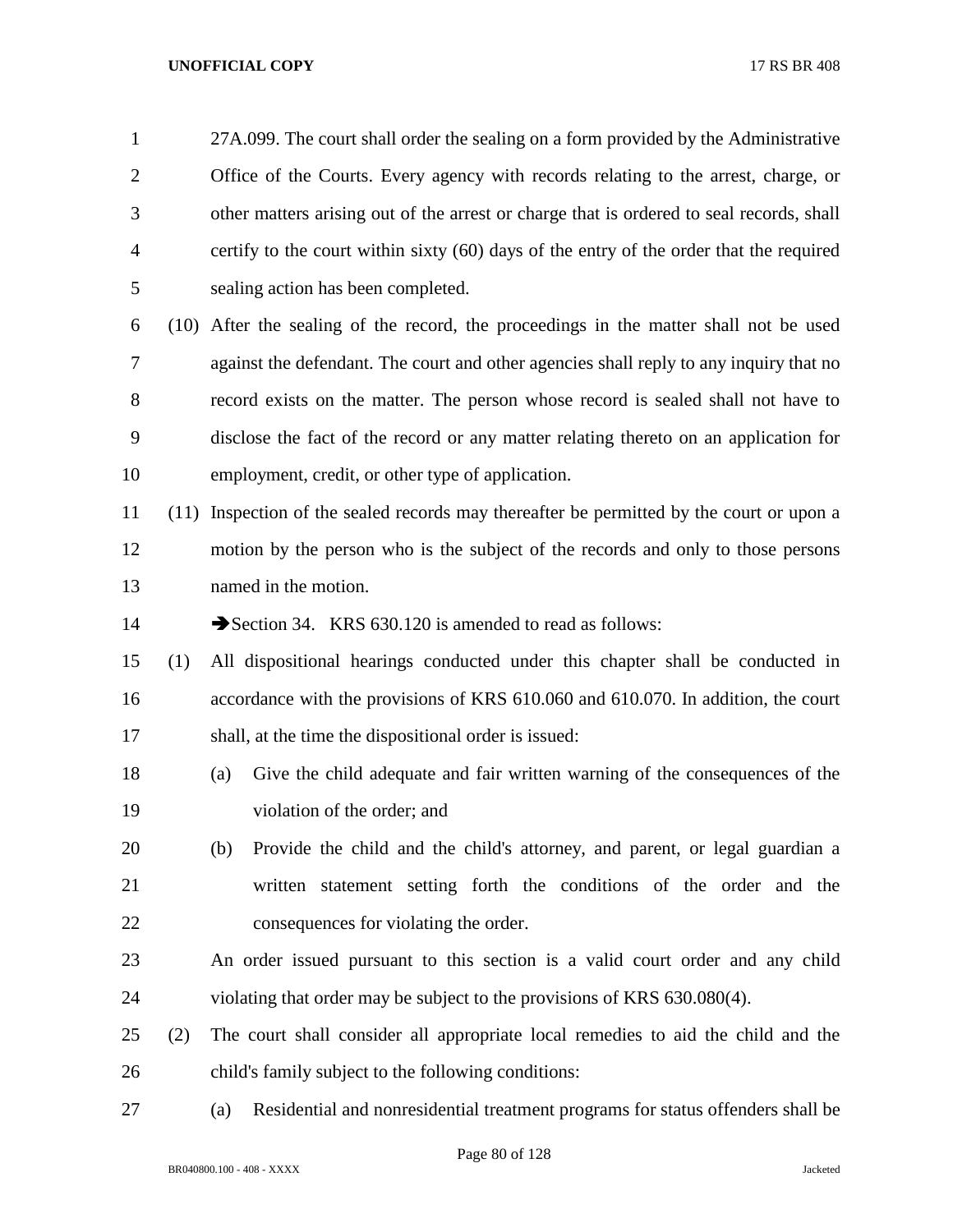community-based and nonsecure; and

 (b) With the approval of the education agency, the court may place the child in a nonsecure public or private education agency accredited by the Department of Education.

 (3) At the disposition of a child adjudicated on a petition brought pursuant to this chapter, all information helpful in making a proper disposition, including oral and written reports, shall be received by the court provided that the child, the child's parents, their counsel, the prosecuting attorney, the child's counsel, or other interested parties as determined by the judge shall be afforded an opportunity to examine and controvert the reports. For good cause, the court may allow the admission of hearsay evidence.

 (4) The court shall affirmatively determine that all appropriate remedies have been considered and exhausted to assure that the least restrictive alternative method of treatment is utilized.

 (5) The court may order the child and the child's family to participate in any programs which are necessary to effectuate a change in the child and the family.

 (6) When all appropriate resources have been reviewed and considered insufficient to adequately address the needs of the child and the child's family, the court may, except as provided in subsection (7) of this section, commit the child to the cabinet for such services as may be necessary. The cabinet shall consider all appropriate local remedies to aid the child and the child's family subject to the following conditions:

- (a) Treatment programs for status offenders shall be, unless excepted by federal law, community-based and nonsecure;
- (b) The cabinet may place the child in a nonsecure public or private education agency accredited by the department of education;
- (c) The cabinet may initiate proceedings pursuant to KRS 610.160 when the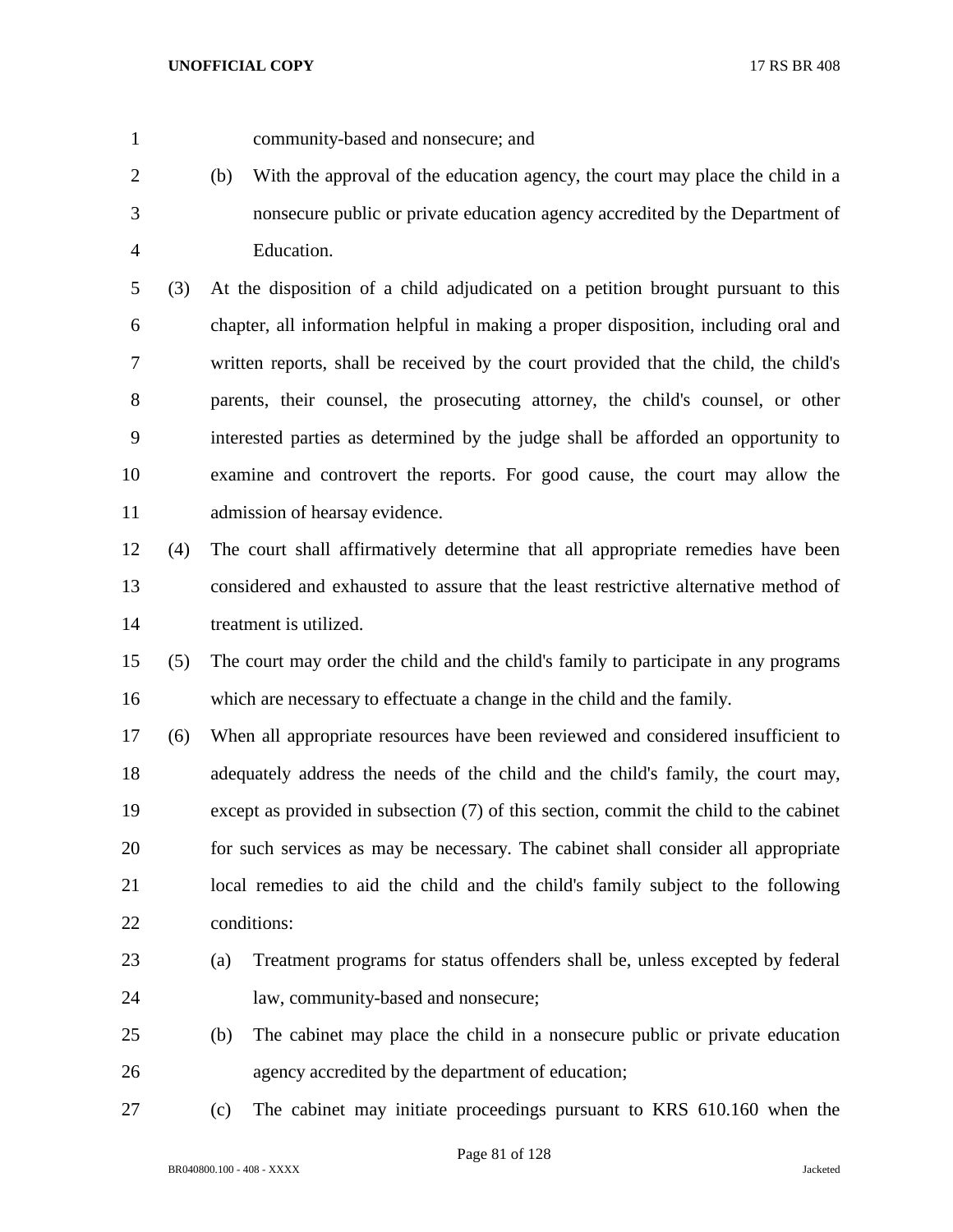parents fail to participate in the cabinet's treatment programs; and (d) The cabinet may discharge the child from commitment after providing ten (10) days' prior written notice to the committing court which may object to such discharge by holding court review of the commitment under KRS 610.120. (7) No child adjudicated guilty of an alcohol offense under KRS 244.085*,*[ or] a tobacco offense under KRS 438.305 to 438.340*, or a cannabis offense under Section 4 of this Act* shall be committed as a result of that adjudication. 9 Section 35. KRS 131.650 is amended to read as follows: (1) Notwithstanding the provisions of KRS 131.190 or any other confidentiality law to the contrary, the department may publish a list or lists of taxpayers that owe delinquent taxes or fees administered by the Department of Revenue, and that meet 13 the requirements of KRS 131.652. (2) For purposes of this section, a taxpayer may be included on a list if: (a) The taxes or fees owed remain unpaid at least forty-five (45) days after the dates they became due and payable; and (b) A tax lien or judgment lien has been filed of public record against the taxpayer before notice is given under KRS 131.654. (3) In the case of listed taxpayers that are business entities, the Department of Revenue 20 may also list the names of responsible persons assessed pursuant to KRS 136.565. 138.885,] 139.185, 141.340, and 142.357 for listed liabilities, who are not protected from publication by subsection (2) of this section, and for whom the requirements of KRS 131.652 are satisfied with regard to the personal assessment. (4) Before any list is published under this section, the department shall document that each of the conditions for publication as provided in this section has been satisfied, and that procedures were followed to ensure the accuracy of the list and notice was given to the affected taxpayers.

Page 82 of 128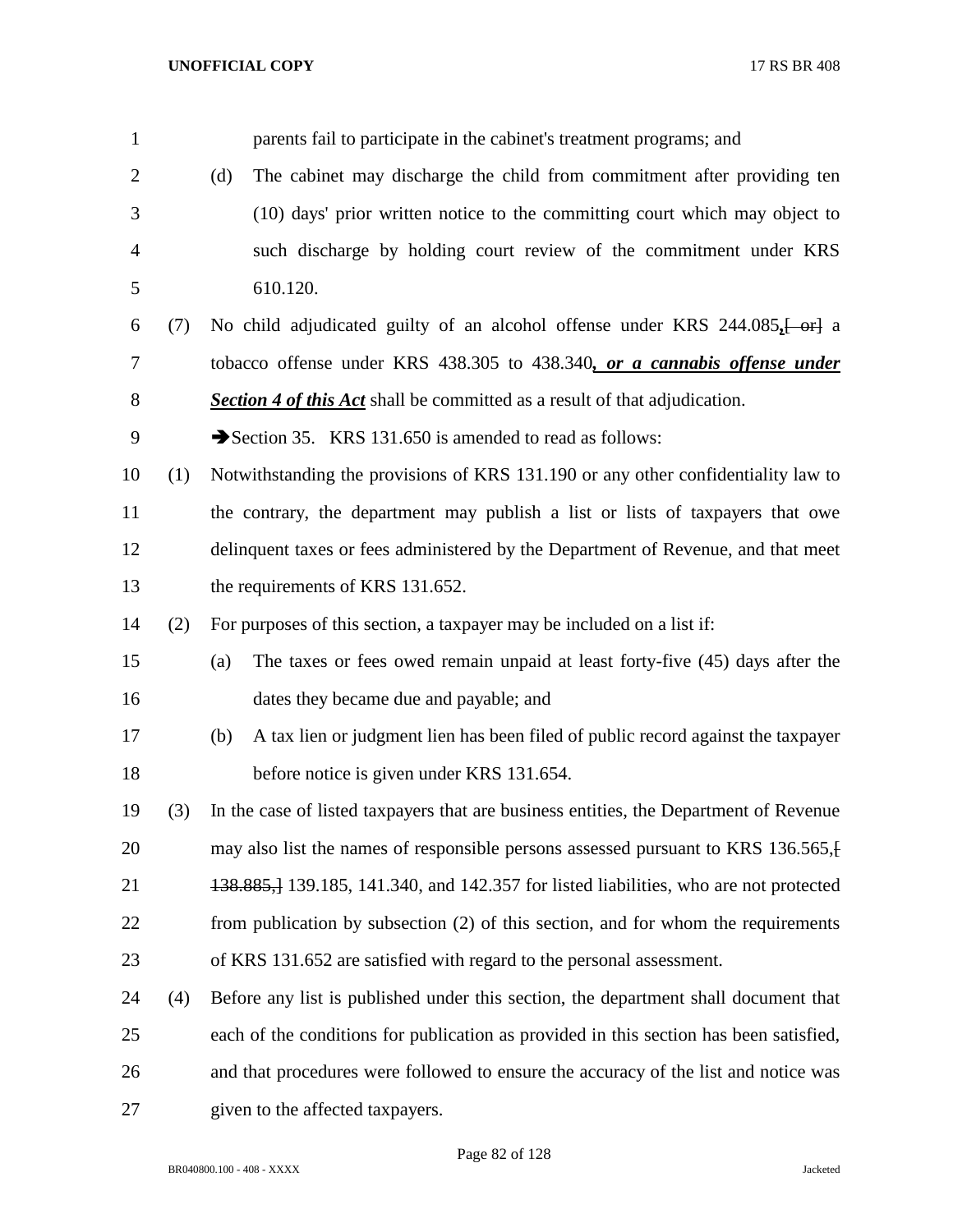| 1              |     | Section 36. KRS 12.252 is amended to read as follows:                                   |
|----------------|-----|-----------------------------------------------------------------------------------------|
| $\overline{2}$ | (1) | There is established within the Public Protection Cabinet a Department of Financial     |
| 3              |     | Institutions, a Department of Insurance, a Department of Housing, Buildings and         |
| $\overline{4}$ |     | Construction, a Department of Charitable Gaming, and a Department of Alcoholic          |
| 5              |     | Beverage <i>and Cannabis</i> Control. Each department shall be headed by a              |
| 6              |     | commissioner appointed by the Governor as required by KRS 12.040 and, where             |
| 7              |     | appropriate, by KRS 238.510, 241.015, and 304.2-020. Commissioners shall be             |
| 8              |     | directly responsible to the secretary and shall perform the functions, powers, and      |
| 9              |     | duties provided by law and prescribed by the secretary.                                 |
| 10             | (2) | There is established within the Public Protection Cabinet an Office of Occupations      |
| 11             |     | and Professions, which shall be headed by an executive director appointed by the        |
| 12             |     | secretary with the approval of the Governor as required by KRS 12.050. The              |
| 13             |     | executive director shall be directly responsible to the secretary and shall perform the |
| 14             |     | functions, powers, and duties provided by law and prescribed by the secretary.          |
| 15             | (3) | The secretary of the Public Protection Cabinet shall be appointed by the Governor       |
| 16             |     | in accordance with KRS 12.255. The Office of the Secretary shall contain the            |
| 17             |     | following entities:                                                                     |
| 18             |     | The Office of Communications and Public Outreach, which shall be headed<br>(a)          |
| 19             |     | by an executive director appointed by the secretary with the approval of the            |
| 20             |     | Governor in accordance with KRS 12.050; and                                             |
| 21             |     | The Office of Legal Services, which shall be headed by an executive director<br>(b)     |
| 22             |     | appointed by the secretary with the approval of the Governor in accordance              |
| 23             |     | with KRS 12.050 and 12.210.                                                             |
| 24             | (4) | The following agencies are attached to the Public Protection Cabinet for                |
| 25             |     | administrative purposes only, except as provided in KRS 131.330:                        |
| 26             |     | Crime Victims Compensation Board;<br>(a)                                                |

(b) Board of Claims;

Page 83 of 128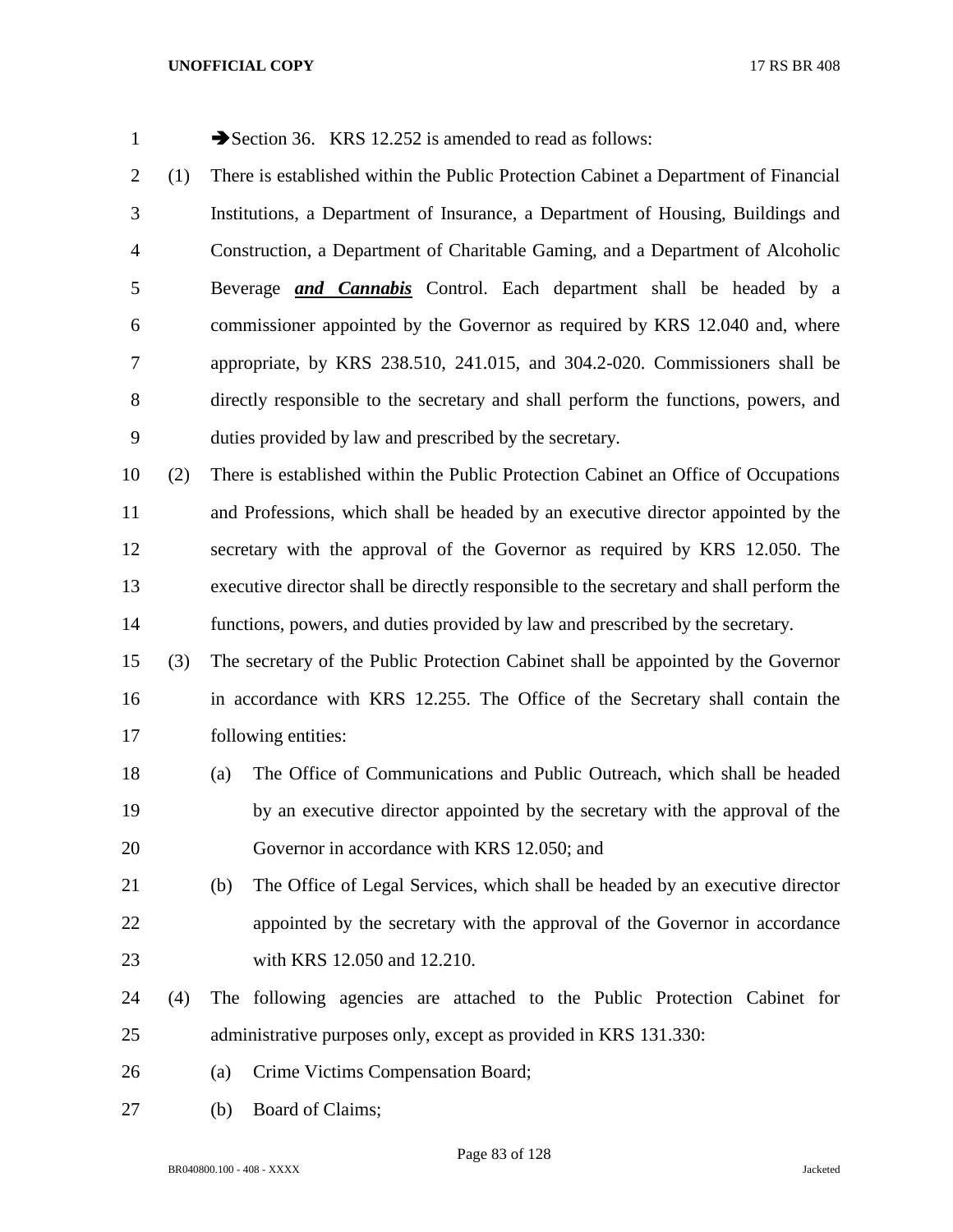| $\mathbf{1}$   |     | Kentucky Board of Tax Appeals;<br>(c)                                                   |
|----------------|-----|-----------------------------------------------------------------------------------------|
| $\overline{2}$ |     | Kentucky Boxing and Wrestling Authority; and<br>(d)                                     |
| 3              |     | Kentucky Horse Racing Commission.<br>(e)                                                |
| 4              |     | Section 37. KRS 15.300 is amended to read as follows:                                   |
| 5              | (1) | As used in this section, "consent order" means the consent order of December 21,        |
| 6              |     | 1998, agreed to in Commonwealth of Kentucky v. Philip Morris Inc. et al., Docket        |
| 7              |     | Number 98-CI-01579, Franklin Circuit Court.                                             |
| 8              | (2) | There is created the Tobacco Master Settlement Agreement Compliance Advisory            |
| 9              |     | Board in the Department of Law. The board shall be composed of six (6) members          |
| 10             |     | as follows:                                                                             |
| 11             |     | The Attorney General, or the Attorney General's designee;<br>(a)                        |
| 12             |     | The secretary of the Cabinet for Health and Family Services, or the secretary's<br>(b)  |
| 13             |     | designee;                                                                               |
| 14             |     | The Commissioner of Agriculture, or the Commissioner's designee;<br>(c)                 |
| 15             |     | The secretary of the Public Protection Cabinet, or the secretary's designee; and<br>(d) |
| 16             |     | Two (2) citizens at large appointed by the Attorney General.<br>(e)                     |
| 17             | (3) | The citizen members of the board shall serve for terms of one (1) year and until        |
| 18             |     | their successors are appointed. The citizen members shall be eligible for successive    |
| 19             |     | terms on the board.                                                                     |
| 20             | (4) | The board shall annually elect a member to serve as its chair and shall meet at least   |
| 21             |     | quarterly on a date set by the board. Board members shall be reimbursed for             |
| 22             |     | necessary expenses incurred in serving on the board.                                    |
| 23             | (5) | The board may adopt rules governing the conduct of its meetings, the creation of        |
| 24             |     | meeting agendas, and other procedural matters it deems necessary. The board may         |
| 25             |     | adopt reporting forms, which shall be developed in consultation with participating      |
| 26             |     | agencies.                                                                               |
| $27\,$         | (6) | The Office of the Attorney General shall:                                               |

Page 84 of 128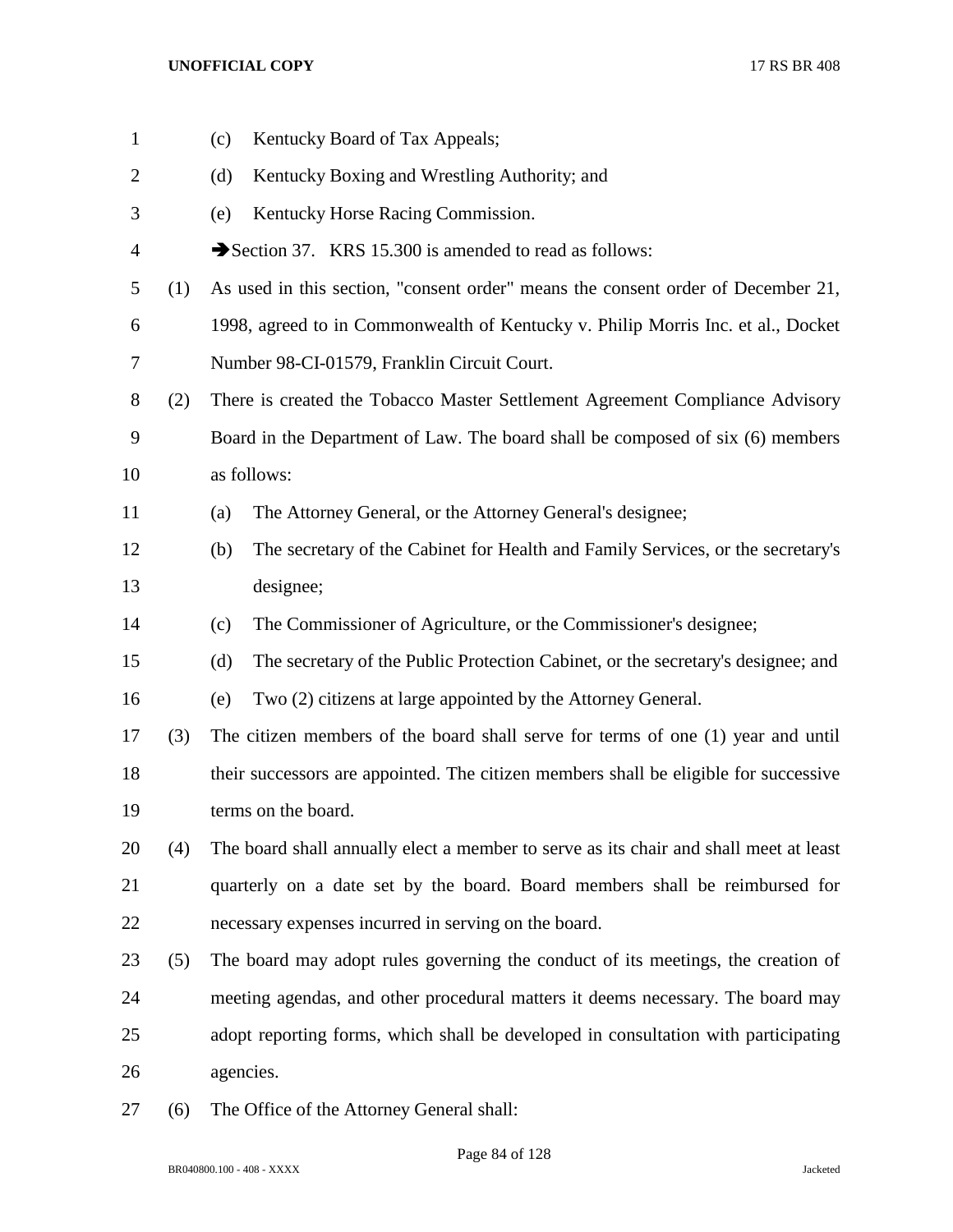| $\mathbf{1}$   |     | (a) | Enter into a memorandum of agreement with the Department of Public Health          |
|----------------|-----|-----|------------------------------------------------------------------------------------|
| $\overline{2}$ |     |     | of the Cabinet for Health and Family Services, the Department of Alcoholic         |
| 3              |     |     | Beverage <i>and Cannabis</i> Control in the Public Protection Cabinet, and the     |
| $\overline{4}$ |     |     | Department of Agriculture to identify and report possible violations of the        |
| 5              |     |     | consent order;                                                                     |
| 6              |     | (b) | Attempt to secure funding under the master settlement agreement to reimburse       |
| 7              |     |     | the agencies specified in paragraph (a) of this subsection for any compliance      |
| 8              |     |     | activity that they perform; and                                                    |
| 9              |     | (c) | Provide necessary funding and staff for administrative expenses related to the     |
| 10             |     |     | operation of the board. The board may request assistance from other state          |
| 11             |     |     | agencies.                                                                          |
| 12             | (7) |     | The Tobacco Master Settlement Agreement Compliance Advisory Board shall:           |
| 13             |     | (a) | Identify activities for which training is required for personnel of the state      |
| 14             |     |     | agencies specified in paragraph (a) of subsection (6) of this section that are     |
| 15             |     |     | responsible for identifying and reporting possible violations of the consent       |
| 16             |     |     | order;                                                                             |
| 17             |     | (b) | Determine eligible compliance training costs and seek reimbursement for the        |
| 18             |     |     | costs; and                                                                         |
| 19             |     | (c) | Notify the appropriate tobacco manufacturer, in writing, of any alleged            |
| 20             |     |     | violation of the consent order and request a response and, if applicable, a        |
| 21             |     |     | corrective action plan within thirty (30) days from the date of the notice. If the |
| 22             |     |     | manufacturer fails to respond or to satisfactorily resolve the matter, the board   |
| 23             |     |     | shall review the matter at its next meeting and may refer the matter to the        |
| 24             |     |     | Office of the Attorney General for enforcement action, if warranted.               |
| 25             |     |     | Section 38. KRS 15.380 is amended to read as follows:                              |
| 26             | (1) |     | The following officers employed or appointed as full-time, part-time, or auxiliary |
| 27             |     |     | officers, whether paid or unpaid, shall be certified:                              |

Page 85 of 128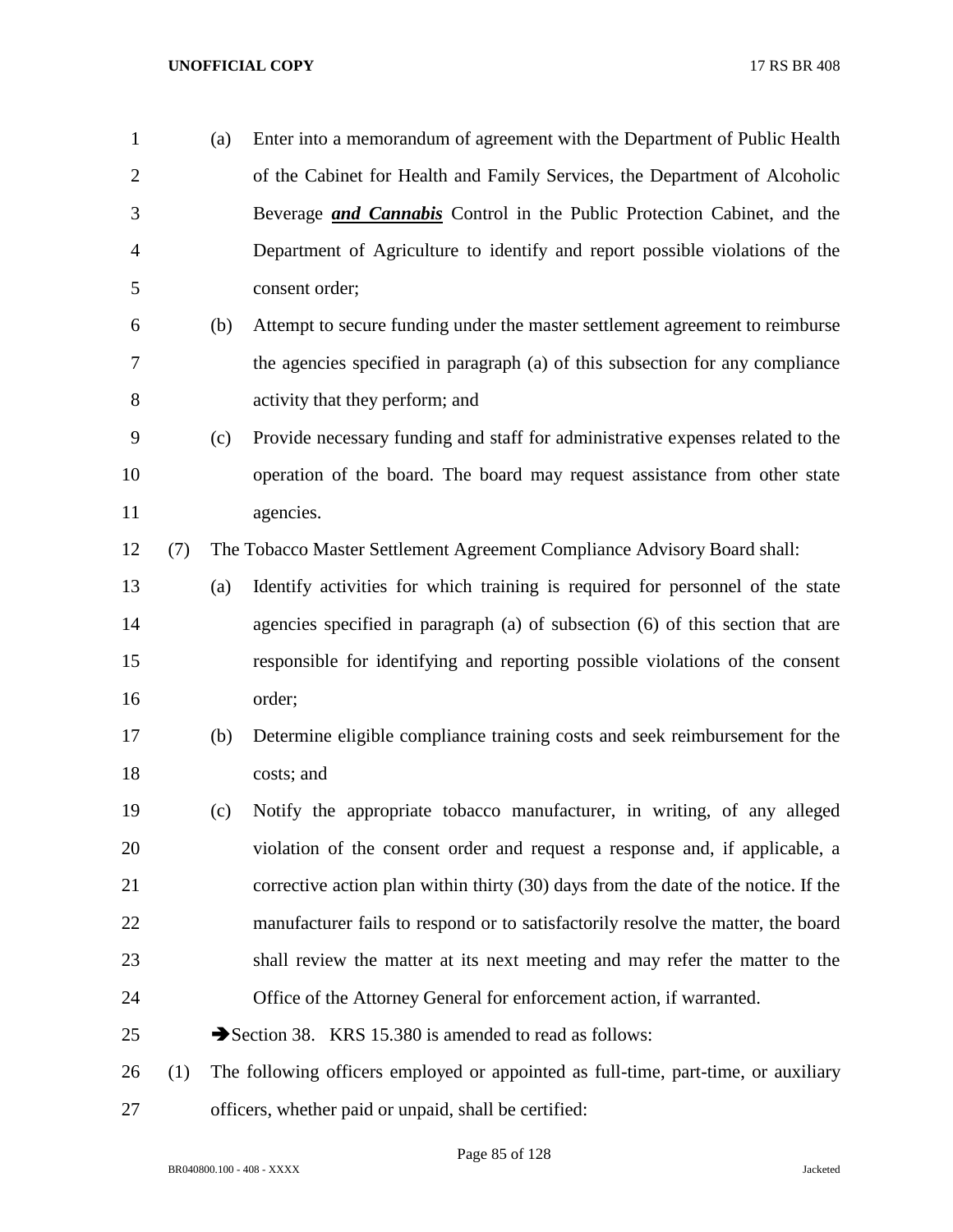| $\mathbf{1}$   |     | (a) | Department of Kentucky State Police officers, but for the commissioner of the        |
|----------------|-----|-----|--------------------------------------------------------------------------------------|
| $\overline{2}$ |     |     | Department of Kentucky State Police;                                                 |
| 3              |     | (b) | City, county, and urban-county police officers;                                      |
| $\overline{4}$ |     | (c) | Court security officers and deputy sheriffs, except those identified in KRS          |
| 5              |     |     | 70.045 and 70.263(3);                                                                |
| 6              |     | (d) | State or public university police officers appointed pursuant to KRS 164.950;        |
| 7              |     | (e) | School security officers employed by local boards of education who are               |
| $8\,$          |     |     | special law enforcement officers appointed under KRS 61.902;                         |
| 9              |     | (f) | Airport safety and security officers appointed under KRS 183.880;                    |
| 10             |     | (g) | Department of Alcoholic<br>field<br>Beverage and Cannabis<br>Control                 |
| 11             |     |     | representatives and investigators appointed under KRS 241.090;                       |
| 12             |     | (h) | Division of Insurance Fraud Investigation investigators appointed under KRS          |
| 13             |     |     | 304.47-040; and                                                                      |
| 14             |     | (i) | County detectives appointed in a county containing a consolidated local              |
| 15             |     |     | government with the power of arrest in the county and the right to execute           |
| 16             |     |     | process statewide in accordance with KRS 69.360.                                     |
| 17             | (2) |     | The requirements of KRS 15.380 to 15.404 for certification may apply to all state    |
| 18             |     |     | peace officers employed pursuant to KRS Chapter 18A and shall, if adopted, be        |
| 19             |     |     | incorporated by the Personnel Cabinet for job specifications.                        |
| 20             | (3) |     | Additional training in excess of the standards set forth in KRS 15.380 to 15.404 for |
| 21             |     |     | all peace officers possessing arrest powers who have specialized law enforcement     |
| 22             |     |     | responsibilities shall be the responsibility of the employing agency.                |
| 23             | (4) |     | The following officers may, upon request of the employing agency, be certified by    |
| 24             |     |     | the council:                                                                         |
| 25             |     | (a) | Deputy coroners;                                                                     |
| 26             |     | (b) | Deputy constables;                                                                   |
| 27             |     | (c) | Deputy jailers;                                                                      |

Page 86 of 128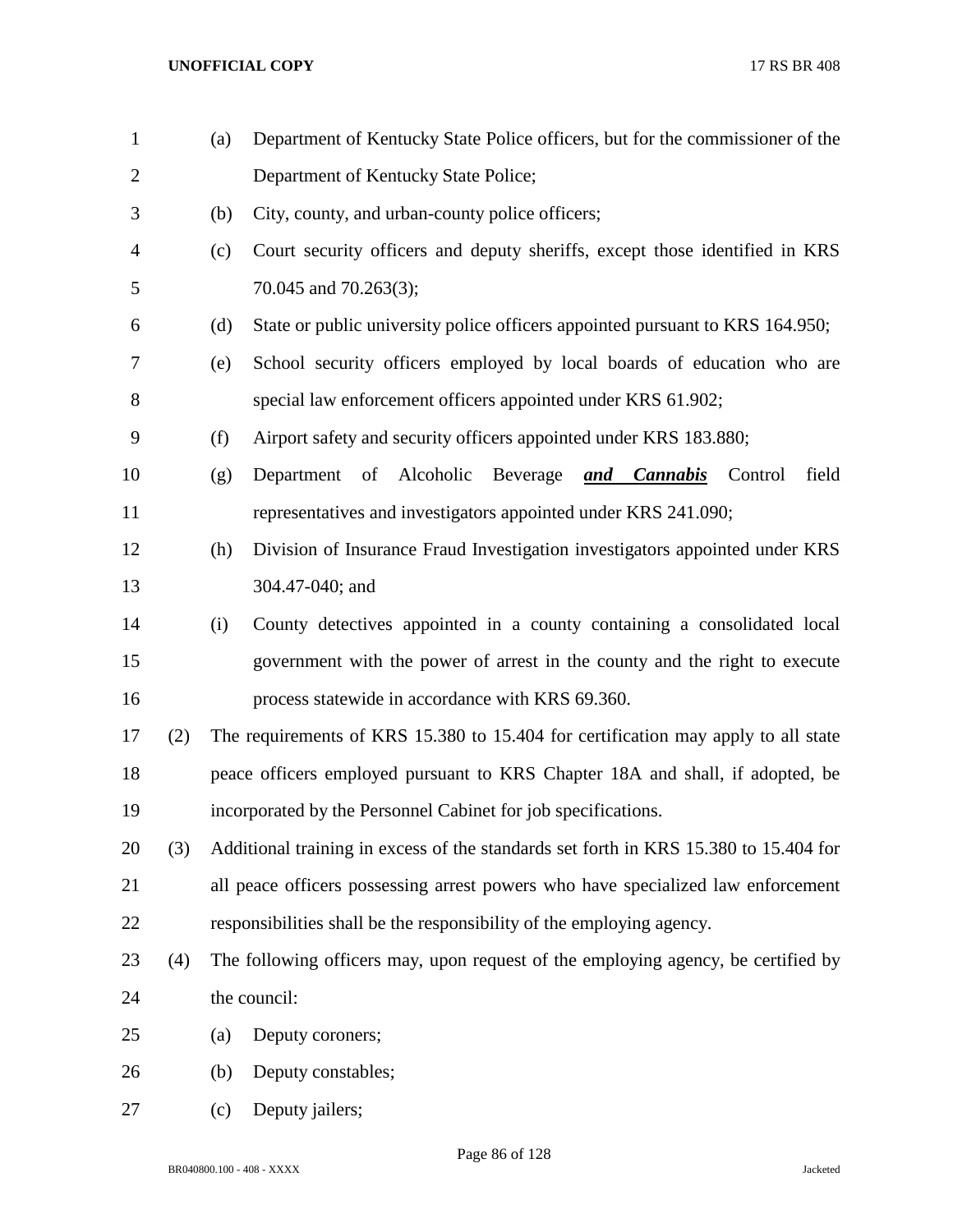(d) Deputy sheriffs under KRS 70.045 and 70.263(3); (e) Officers appointed under KRS 61.360; (f) Officers appointed under KRS 61.902, except those who are school security officers employed by local boards of education; (g) Private security officers; (h) Employees of a correctional services division created pursuant to KRS 67A.028 and employees of a metropolitan correctional services department created pursuant to KRS 67B.010 to 67B.080; and (i) Investigators employed by the Department of Charitable Gaming in 10 accordance with KRS 238.510; and (j) Commonwealth detectives employed under KRS 69.110 and county detectives employed under KRS 69.360. (5) The following officers shall be exempted from the certification requirements but may upon their request be certified by the council: (a) Sheriffs; (b) Coroners; (c) Constables; (d) Jailers; (e) Kentucky Horse Racing Commission security officers employed under KRS 230.240; and (f) Commissioner of the State Police. (6) Federal peace officers cannot be certified under KRS 15.380 to 15.404. 23 Section 39. KRS 15.398 is amended to read as follows: The following Kentucky Revised Statutes and any administrative regulations promulgated thereunder affecting those peace officers required to be certified pursuant to KRS 15.380 to 15.404 shall not be superseded by the provisions of KRS 15.380 to 15.404, and in all instances the provisions of all statutes specified below shall prevail: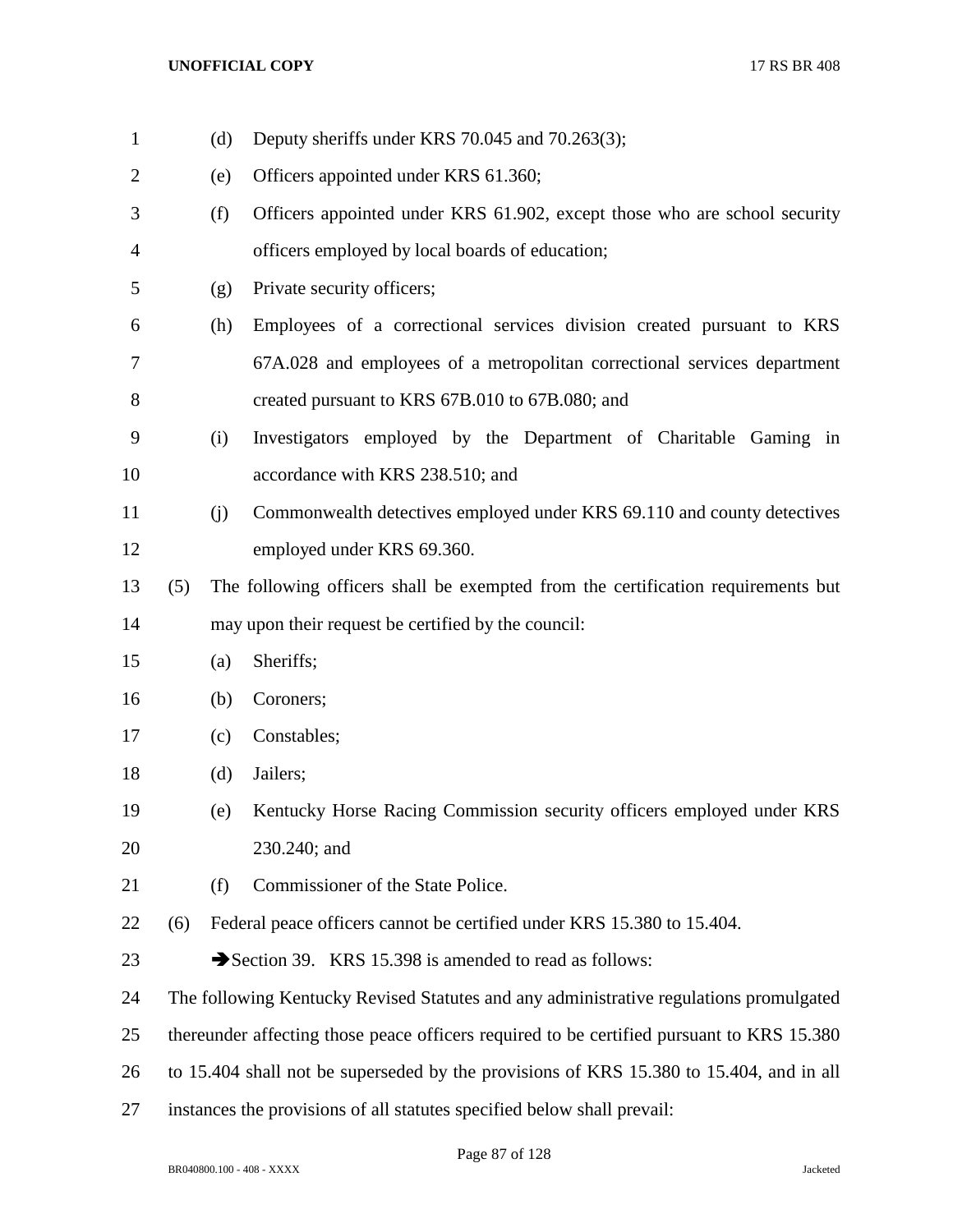- (1) KRS Chapter 16, relating to Department of Kentucky State Police Officers;
- (2) KRS Chapter 70, relating to sheriffs, and deputy sheriffs;
- (3) KRS Chapter 78, relating to county police;
- (4) KRS Chapters 15 and 95, except for KRS 95.955, relating to city and urban-county police;
- (5) KRS Chapter 183, relating to airport safety and security officers;
- (6) KRS Chapter 164, relating to State Universities and Colleges; Regional Education 8 and Archaeology officers;
- (7) KRS Chapter 18A, relating to all state peace officers;
- (8) KRS 241.090, relating to Department of Alcoholic Beverage *and Cannabis* Control field representatives and investigators;
- (9) KRS 304.47-040, relating to Division of Insurance Fraud Investigators; and
- (10) Any other statutes affecting peace officers not specifically cited herein.

14 Section 40. KRS 15A.340 is amended to read as follows:

- (1) As used in this section and KRS 15A.342 and 15A.344, "KY-ASAP" means the Kentucky Agency for Substance Abuse Policy.
- (2) The Office of Drug Control Policy shall administer an endowment from interest generated through funds appropriated or gifts, donations, or funds received from any source. The Office of Drug Control Policy may expend endowment principal, if necessary in its discretion, to carry out the purposes of this section and KRS 15A.342 and 15A.344. These expenditures from the endowment principal are hereby appropriated for this purpose.
- (3) (a) The Office of Drug Control Policy shall oversee the activities specified in this section and KRS 15A.342 and 15A.344 and provide administrative support to 25 the seventeen (17) member KY-ASAP Board, which is created to oversee the activities of KY-ASAP. Membership of the board shall be appointed by the Governor and shall consist of the following:

Page 88 of 128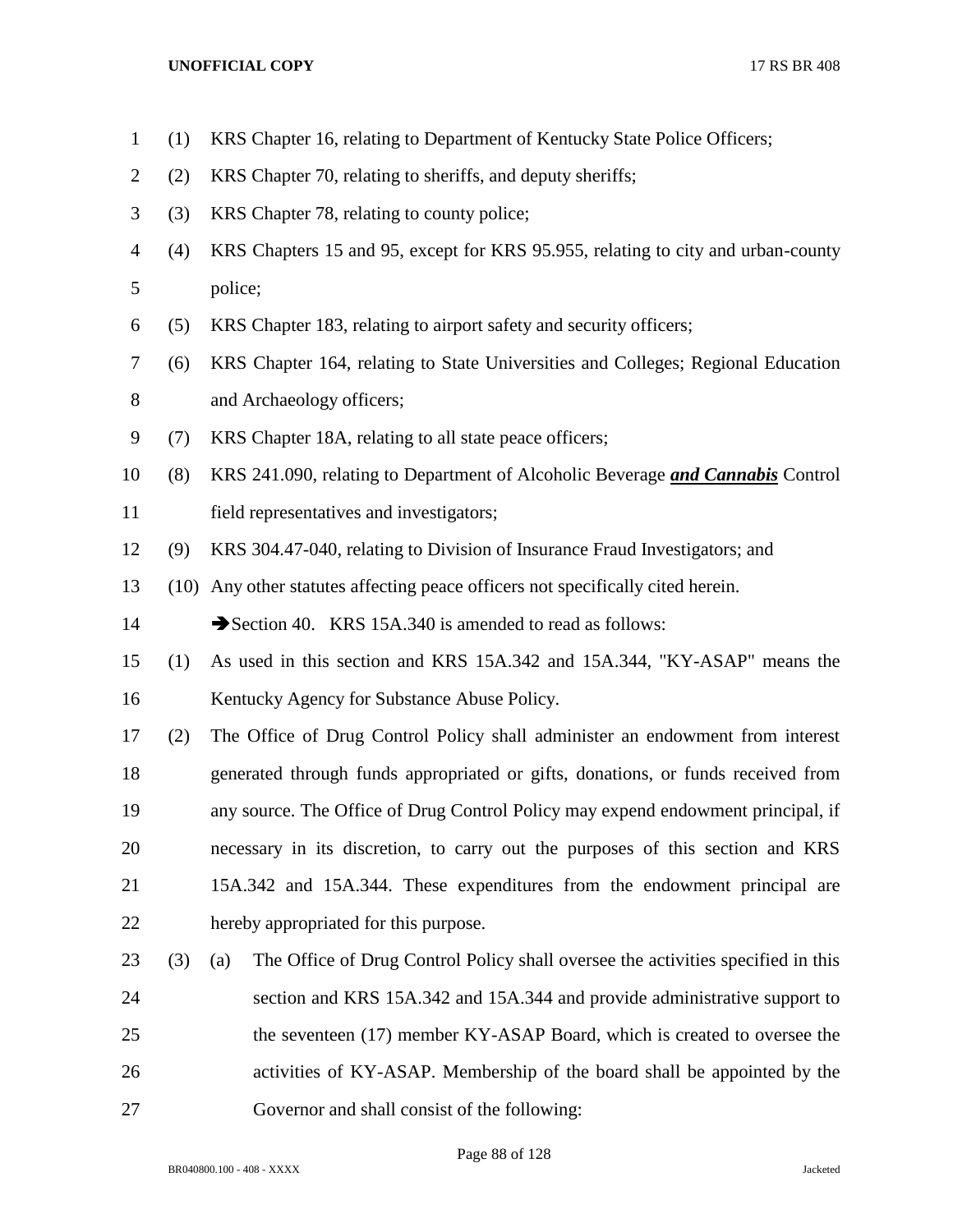| $\mathbf{1}$   | 1.  | One (1) member representing the Kentucky Family Resource Youth          |
|----------------|-----|-------------------------------------------------------------------------|
| $\overline{2}$ |     | Services Coalition, or a designee;                                      |
| 3              | 2.  | One (1) member representing the Kentucky Health Department              |
| 4              |     | Association, or a designee;                                             |
| 5              | 3.  | The secretary of the Cabinet for Health and Family Services, or         |
| 6              |     | designee;                                                               |
| 7              | 4.  | The secretary of the Justice and Public Safety Cabinet, or a designee;  |
| 8              | 5.  | One (1) member representing the Division of Behavioral Health within    |
| 9              |     | the Department for Behavioral Health, Developmental and Intellectual    |
| 10             |     | Disabilities, Cabinet for Health and Family Services, or a designee;    |
| 11             | 6.  | The commissioner of the Department for Public Health, Cabinet for       |
| 12             |     | Health and Family Services, or a designee;                              |
| 13             | 7.  | The commissioner of the Department of Alcoholic Beverage and            |
| 14             |     | <b>Cannabis</b> Control, or a designee;                                 |
| 15             | 8.  | The commissioner of the Department of Education;                        |
| 16             | 9.  | The director of the Administrative Office of the Courts, or a designee; |
| 17             | 10. | One (1) member representing the Kentucky Association of Regional        |
| 18             |     | Programs, or a designee;                                                |
| 19             | 11. | One (1) member representing the Kentucky Heart Association, or a        |
| 20             |     | designee;                                                               |
| 21             | 12. | One (1) member representing the Kentucky Lung Association, or a         |
| 22             |     | designee;                                                               |
| 23             | 13. | One (1) member representing the Kentucky Cancer Society, or a           |
| 24             |     | designee;                                                               |
| 25             | 14. | Two (2) members representing local tobacco addiction and substance      |
| 26             |     | abuse advisory and coordination boards; and                             |
| 27             | 15. | Two (2) members representing private community-based organizations,     |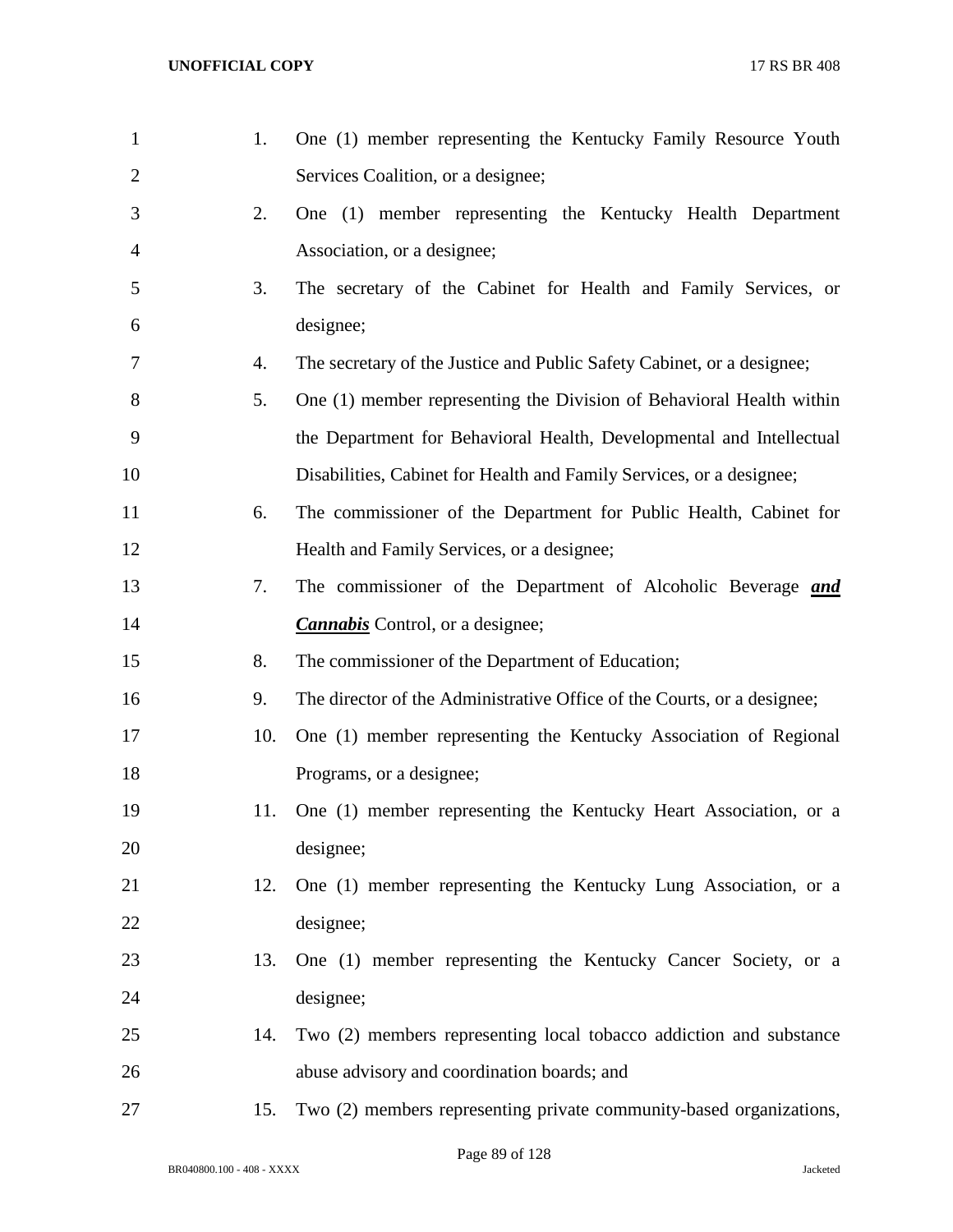| $\mathbf{1}$   |     |     | whether for-profit or nonprofit, with experience in programs involving             |
|----------------|-----|-----|------------------------------------------------------------------------------------|
| $\overline{2}$ |     |     | smoking cessation or prevention or alcohol or substance abuse                      |
| 3              |     |     | prevention and treatment.                                                          |
| 4              |     | (b) | Members shall serve for a term of four (4) years, may be reappointed, and may      |
| 5              |     |     | serve no more than two (2) consecutive terms. Members shall not be                 |
| 6              |     |     | compensated but shall receive reimbursement for expenses incurred while            |
| 7              |     |     | performing board business.                                                         |
| 8              |     | (c) | The board shall meet at least quarterly. A quorum of nine (9) members shall        |
| 9              |     |     | be required for the transaction of business. Meetings shall be held at the call    |
| 10             |     |     | of the chair, or upon the written request of two $(2)$ members to the chair.       |
| 11             |     | (d) | The board shall:                                                                   |
| 12             |     |     | Oversee deposits and expenditures from the endowment;<br>1.                        |
| 13             |     |     | Request, in its discretion, an audit relating to the expenditure of<br>2.          |
| 14             |     |     | endowment funds;                                                                   |
| 15             |     |     | 3.<br>Receive quarterly reports from the commissioner of the Department of         |
| 16             |     |     | Alcoholic Beverage <i>and Cannabis</i> Control regarding KY-ASAP's                 |
| 17             |     |     | activities;                                                                        |
| 18             |     |     | Progress toward development and implementation of the strategic plan;<br>4.        |
| 19             |     |     | Recommend to KY-ASAP the most efficient means for using public<br>5.               |
| 20             |     |     | funds to coordinate, supplement, and support high quality and ongoing              |
| 21             |     |     | programs of all public agencies and private service providers related to           |
| 22             |     |     | smoking cessation and prevention and alcohol and substance abuse                   |
| 23             |     |     | prevention and treatment;                                                          |
| 24             |     |     | Recommend matters for review and analysis by KY-ASAP; and<br>6.                    |
| 25             |     |     | Perform other duties as necessary for the oversight of KY-ASAP.<br>7.              |
| 26             | (4) |     | The Office of Drug Control Policy and KY-ASAP shall promote the                    |
| 27             |     |     | implementation of research-based strategies that target Kentucky's youth and adult |

Page 90 of 128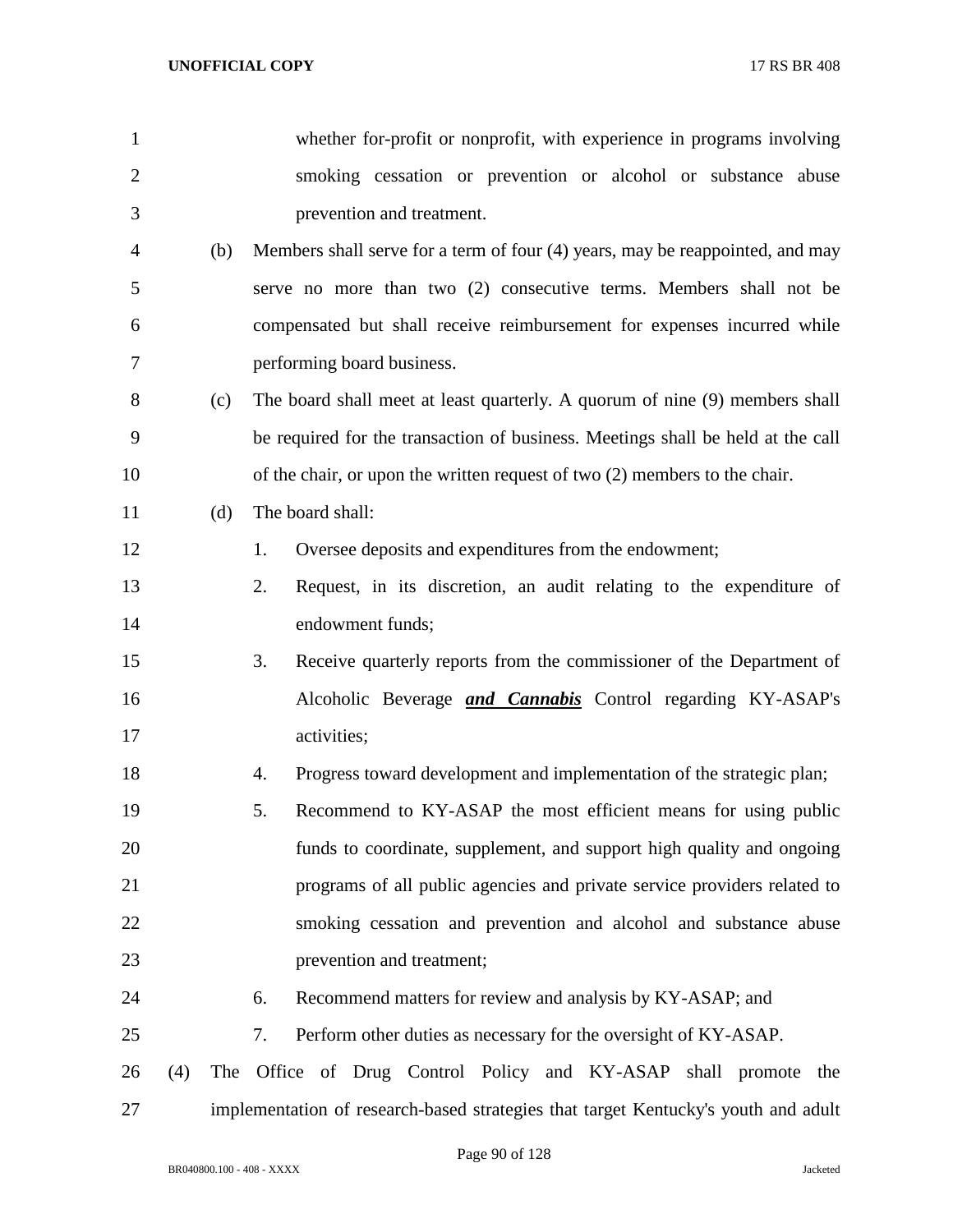populations.

 (5) The Office of Drug Control Policy and KY-ASAP shall vigorously pursue the philosophy that tobacco in the hands of Kentucky's youth is a drug abuse problem because of the addictive qualities of nicotine, and because tobacco is the most prevalent gateway drug that leads to later and escalated drug and alcohol abuse.

6  $\rightarrow$  Section 41. KRS 17.150 is amended to read as follows:

 (1) Every sheriff, chief of police, coroner, jailer, prosecuting attorney, probation officer, parole officer; warden or superintendent of a prison, reformatory, correctional school, mental hospital, or institution for the intellectually disabled; Department of Kentucky State Police; state fire marshal; Board of Alcoholic Beverage *and Cannabis* Control; Cabinet for Health and Family Services; Transportation Cabinet; Department of Corrections; Department of Juvenile Justice; and every other person or criminal justice agency, except the Court of Justice and the Department for Public Advocacy, public or private, dealing with crimes or criminals or with delinquency or delinquents, when requested by the cabinet, shall:

(a) Install and maintain records needed for reporting data required by the cabinet;

- (b) Report to the cabinet as and when the cabinet requests all data demanded by it, except that the reports concerning a juvenile delinquent shall not reveal the juvenile's or the juvenile's parents' identity;
- (c) Give the cabinet or its accredited agent access for purpose of inspection; and
- (d) Cooperate with the cabinet to the end that its duties may be properly performed.
- (2) Intelligence and investigative reports maintained by criminal justice agencies are subject to public inspection if prosecution is completed or a determination not to prosecute has been made. However, portions of the records may be withheld from inspection if the inspection would disclose:
- 

(a) The name or identity of any confidential informant or information which may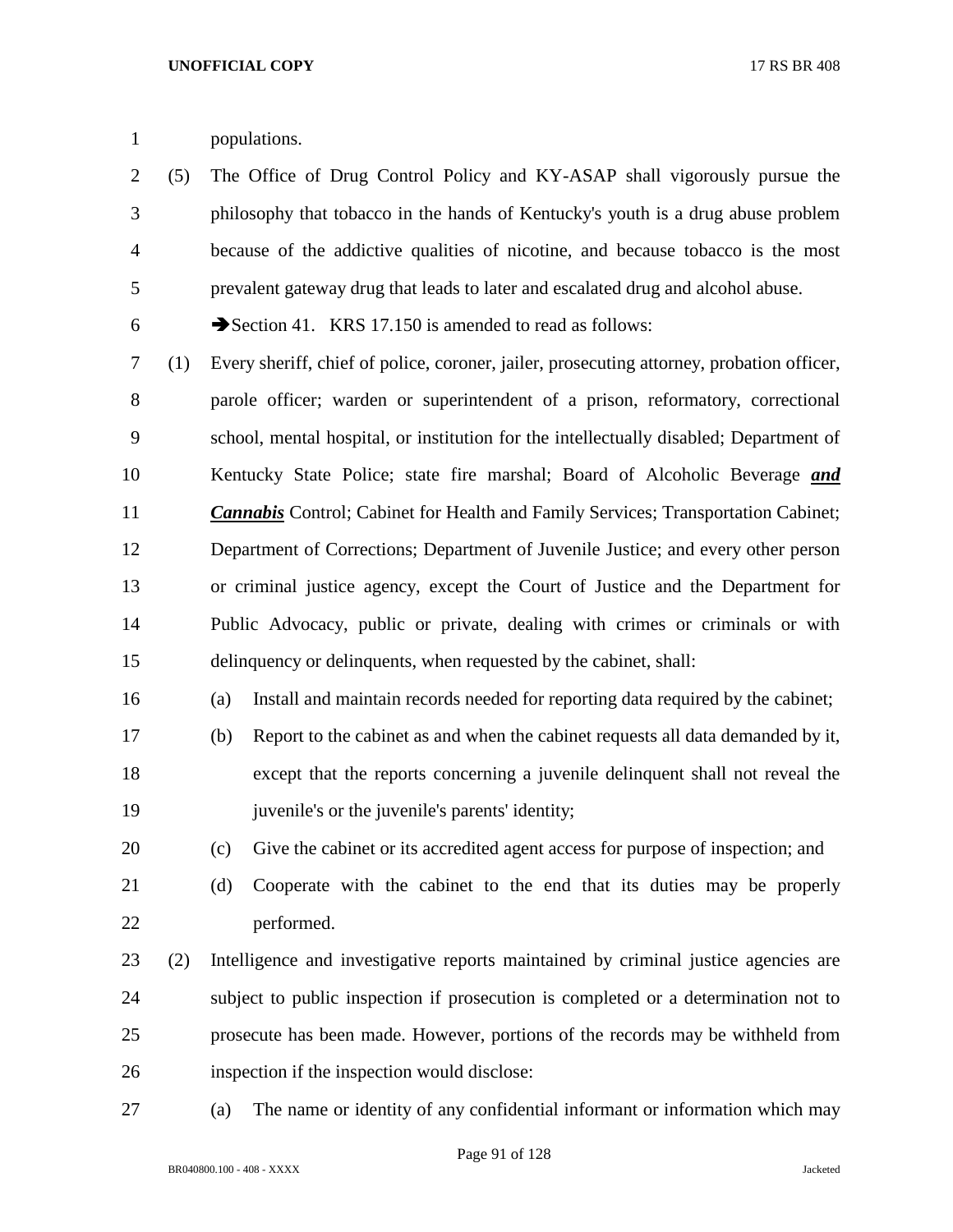lead to the identity of any confidential informant;

- (b) Information of a personal nature, the disclosure of which will not tend to advance a wholesome public interest or a legitimate private interest;
- (c) Information which may endanger the life or physical safety of law enforcement personnel; or
- 
- (d) Information contained in the records to be used in a prospective law enforcement action.
- (3) When a demand for the inspection of the records is refused by the custodian of the record, the burden shall be upon the custodian to justify the refusal of inspection with specificity. Exemptions provided by this section shall not be used by the custodian of the records to delay or impede the exercise of rights granted by this section.
- (4) Centralized criminal history records are not subject to public inspection. Centralized history records mean information on individuals collected and compiled by the Justice and Public Safety Cabinet from criminal justice agencies and maintained in a central location consisting of identifiable descriptions and notations of arrests, detentions, indictments, information, or other formal criminal charges and any disposition arising therefrom, including sentencing, correctional supervision, and release. The information shall be restricted to that recorded as the result of the initiation of criminal proceedings or any proceeding related thereto. Nothing in this subsection shall apply to documents maintained by criminal justice agencies which are the source of information collected by the Justice and Public Safety Cabinet. Criminal justice agencies shall retain the documents and no official thereof shall willfully conceal or destroy any record with intent to violate the provisions of this section.
- (5) The provisions of KRS Chapter 61 dealing with administrative and judicial remedies for inspection of public records and penalties for violations thereof shall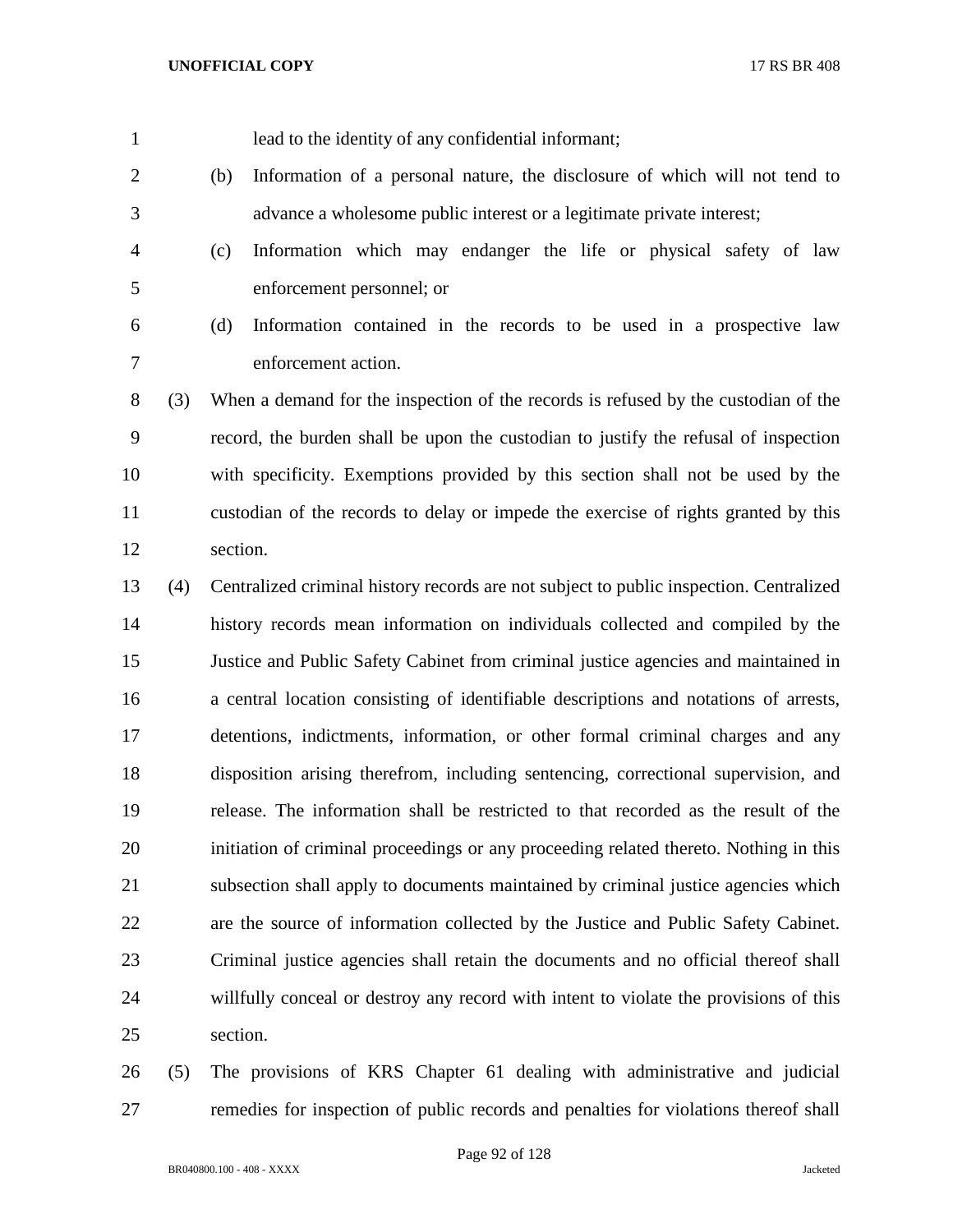- be applicable to this section.
- (6) The secretary of justice and public safety shall adopt the administrative regulations necessary to carry out the provisions of the criminal history record information system and to insure the accuracy of the information based upon recommendations submitted by the commissioner, Department of Kentucky State Police.
- (7) The Administrative Office of the Courts may, upon suitable agreement between the Chief Justice and the secretary of justice and public safety, supply criminal justice information and data to the cabinet. No information, other than that required by KRS 27A.350 to 27A.420 and 27A.440, shall be solicited from a circuit clerk, justice or judge, court, or agency of the Court of Justice unless the solicitation or request for information is made pursuant to an agreement which may have been reached between the Chief Justice and the secretary of justice and public safety.

13 Section 42. KRS 61.592 is amended to read as follows:

- (1) (a) "Hazardous position" for employees participating in the Kentucky Employees Retirement System, and for employees who begin participating in the County Employees Retirement System before September 1, 2008, means:
- 1. Any position whose principal duties involve active law enforcement, including the positions of probation and parole officer and Commonwealth detective, active fire suppression or prevention, or other positions, including, but not limited to, pilots of the Transportation Cabinet and paramedics and emergency medical technicians, with duties 22 that require frequent exposure to a high degree of danger or peril and also require a high degree of physical conditioning;
- 2. Positions in the Department of Corrections in state correctional institutions and the Kentucky Correctional Psychiatric Center with duties that regularly and routinely require face-to-face contact with inmates; and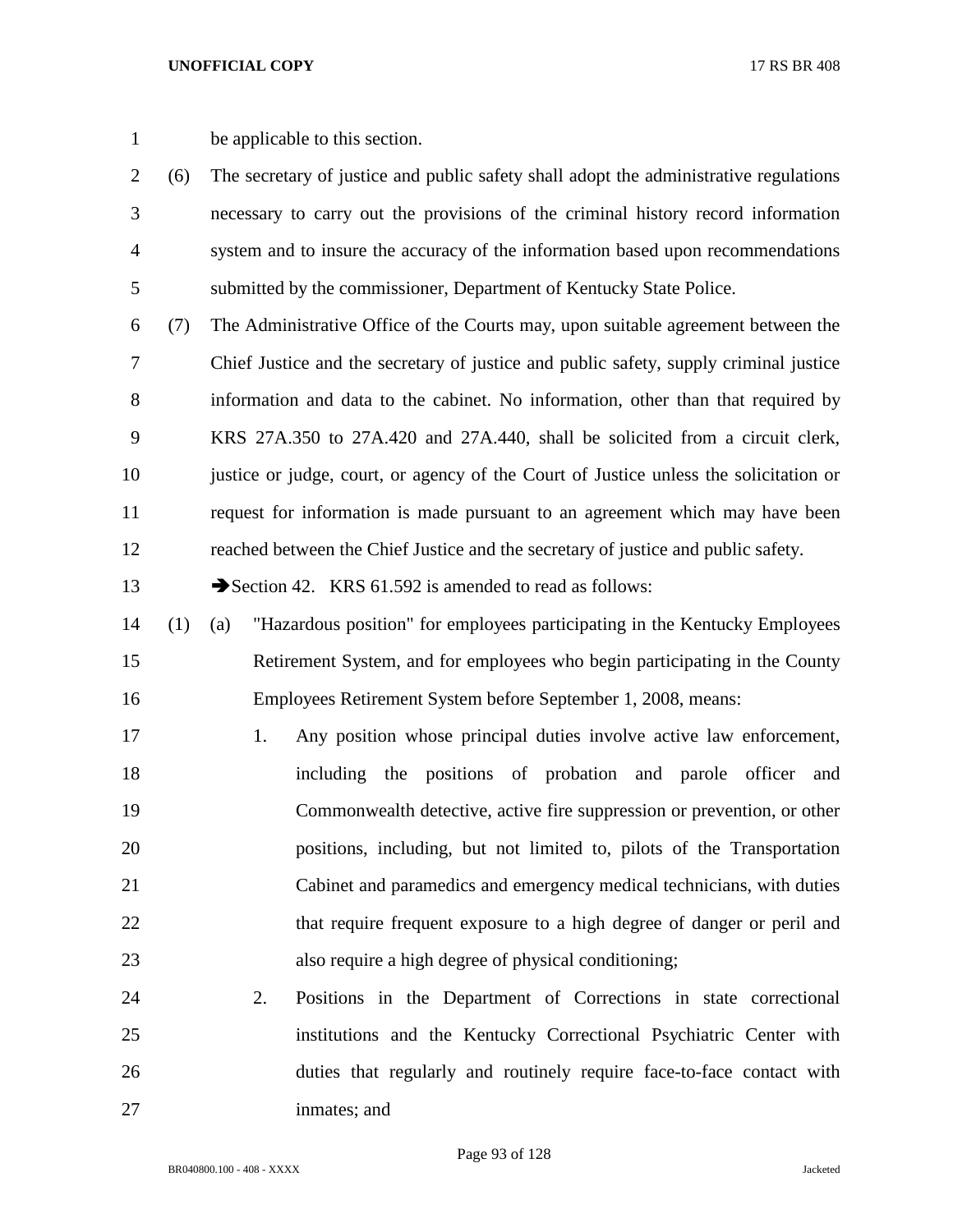| 1              |     |     | 3.<br>Positions of employees who elect coverage under KRS $196.167(3)(b)2$ .    |
|----------------|-----|-----|---------------------------------------------------------------------------------|
| $\overline{2}$ |     |     | and who continue to provide educational services and support to inmates         |
| 3              |     |     | as a Department of Corrections employee.                                        |
| $\overline{4}$ |     | (b) | "Hazardous position" for employees who begin participating in the County        |
| 5              |     |     | Employees Retirement System on or after September 1, 2008, means police         |
| 6              |     |     | officers and firefighters as defined in KRS 61.315(1), paramedics, correctional |
| 7              |     |     | officers with duties that routinely and regularly require face-to-face contact  |
| 8              |     |     | with inmates, and emergency medical technicians if:                             |
| 9              |     |     | The employee's duties require frequent exposure to a high degree of<br>1.       |
| 10             |     |     | danger or peril and a high degree of physical conditioning; and                 |
| 11             |     |     | 2.<br>The employee's duties are not primarily clerical or administrative.       |
| 12             |     | (c) | The effective date of participation under hazardous duty coverage for           |
| 13             |     |     | positions in the Department of Alcoholic Beverage and Cannabis Control          |
| 14             |     |     | shall be April 1, 1998. The employer and employee contributions shall be paid   |
| 15             |     |     | by the employer and forwarded to the retirement system for the period not       |
| 16             |     |     | previously reported.                                                            |
| 17             | (2) | (a) | Each employer may request of the board hazardous duty coverage for those        |
| 18             |     |     | positions as defined in subsection (1) of this section. Upon request, each      |
| 19             |     |     | employer shall certify to the system, in the manner prescribed by the board,    |
| 20             |     |     | the names of all employees working in a hazardous position as defined in        |
| 21             |     |     | subsection (1) of this section for which coverage is requested. The             |
| 22             |     |     | certification of the employer shall bear the approval of the agent or agency    |
| 23             |     |     | responsible for the budget of the department or county indicating that the      |
| 24             |     |     | required employer contributions have been provided for in the budget of the     |
| 25             |     |     | employing department or county. The system shall determine whether the          |
| 26             |     |     | employees whose names have been certified by the employer are working in        |
| 27             |     |     | positions meeting the definition of a hazardous position as provided by         |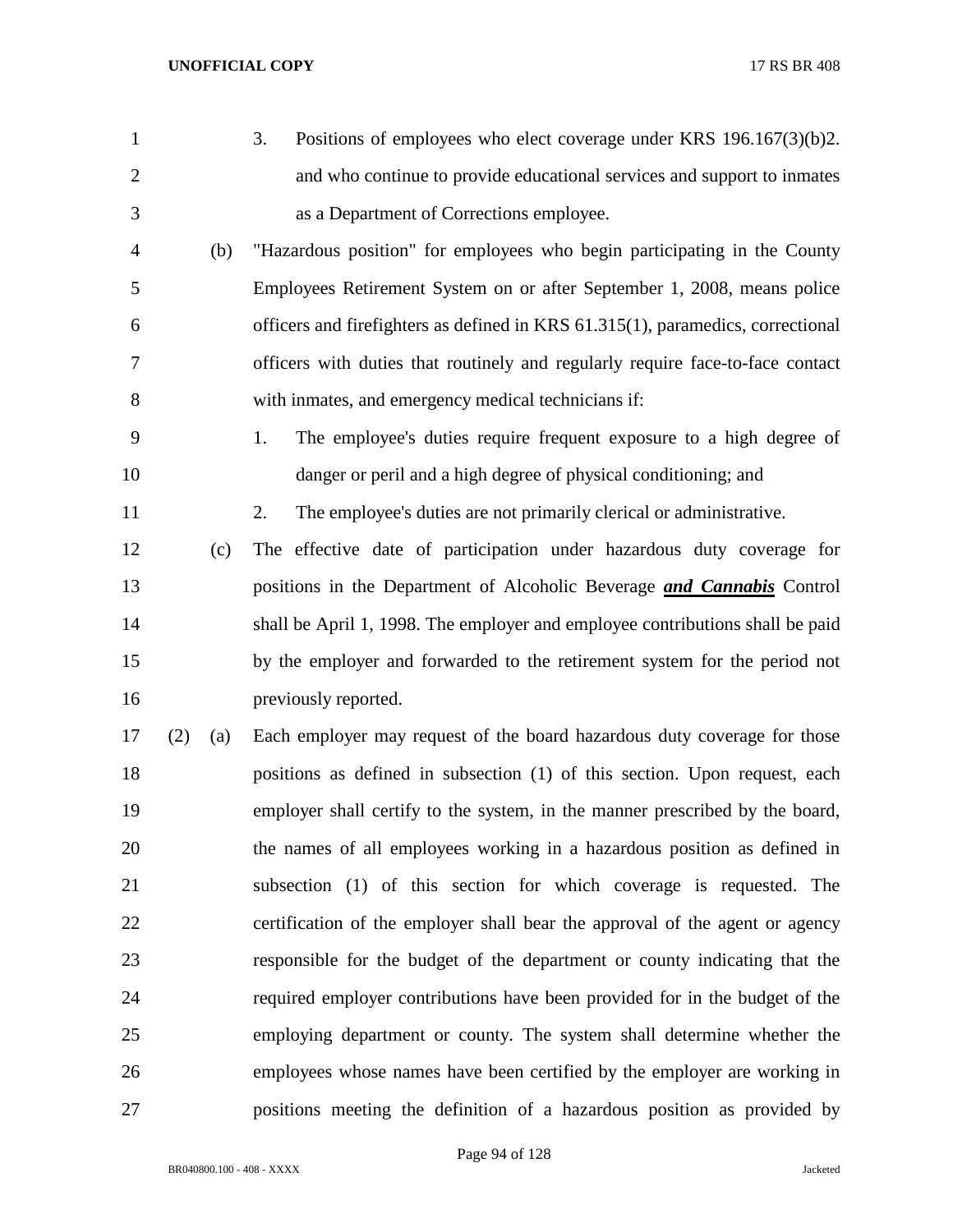subsection (1) of this section. This process shall not be required for employees 2 who elect coverage under KRS 196.167(3)(b)2.

 (b) Each employer desiring to provide hazardous duty coverage to employees who begin participating in the County Employees Retirement System on or after September 1, 2008, may request that the board approve hazardous duty coverage for those positions that meet the criteria set forth in subsection (1)(b) of this section. Each employer shall certify to the system, in the manner prescribed by the board, the names of all employees working in a hazardous position as defined in subsection (1)(b) of this section for which coverage is requested and a job description for each position or employee. The certification of the employer shall bear the approval of the agent or agency responsible for the budget of the department or county indicating that the required employer contributions have been provided for in the budget of the employing department or county. Each employer shall also certify, under penalty of perjury in accordance with KRS Chapter 523, that each employee's actual job duties are accurately reflected in the job description provided to the system. The system shall determine whether the employees whose names have been certified by the employer are working in positions meeting the definition of a hazardous position as defined in subsection (1)(b) of this section. The board shall have the authority to remove any employee from hazardous duty coverage if the board determines the employee is not working in a hazardous duty position or if the employee is classified in a hazardous duty position but has individual job duties that do not meet the definition of a hazardous duty position or are not accurately reflected in the job descriptions filed by the employer with the system.

 (3) (a) An employee who elects coverage under KRS 196.167(3)(b)2., and an employee participating in the Kentucky Employees Retirement System who is

Page 95 of 128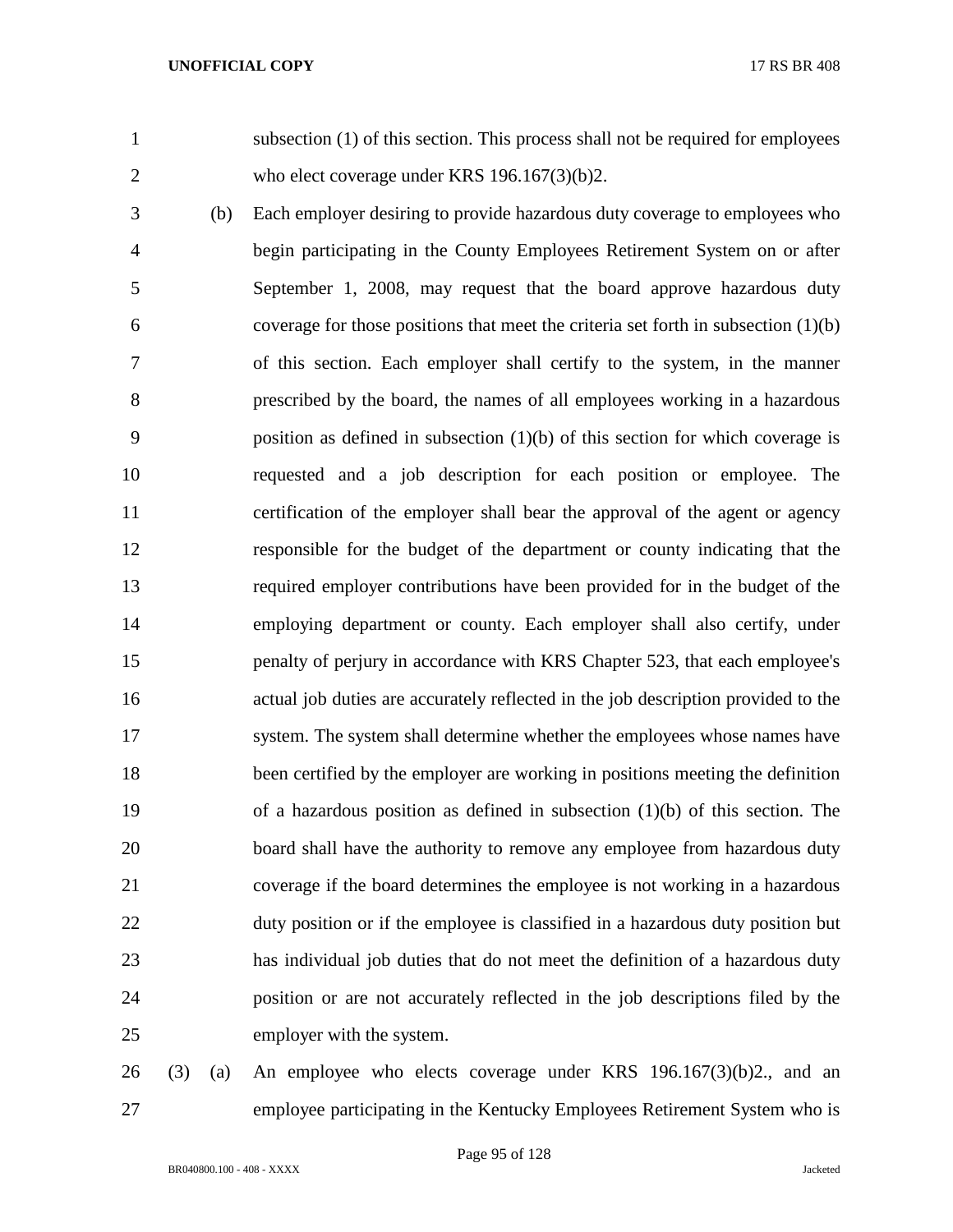determined by the system to be working in a hazardous position in accordance with subsection (2) of this section, shall contribute, for each pay period for which he receives compensation, eight percent (8%) of his creditable compensation. An employee participating in the County Employees Retirement System who is determined by the system to be working in a hazardous duty position in accordance with subsection (2) of this section shall contribute, for each pay period for which he receives compensation, eight percent (8%) of his creditable compensation.

 (b) Each employer shall pay employer contributions based on the creditable compensation of the employees determined by the system to be working in a hazardous position at the employer contribution rate as determined by the board. The rate shall be determined by actuarial methods consistent with the 13 provisions of KRS 61.565.

 (c) If the employer participated in the system prior to electing hazardous duty coverage, the employer may pay to the system the cost of converting the nonhazardous service to hazardous service from the date of participation to the date the payment is made, or the employer may establish a payment schedule for payment of the cost of the hazardous service above that which would be funded within the existing employer contribution rate. The employer may extend the payment schedule to a maximum of thirty (30) years. Payments made by the employer under this subsection shall be deposited to 22 the retirement allowance account of the proper retirement system and these funds shall not be considered accumulated contributions of the individual members. If the employer elects not to make the additional payment, the employee may make the lump-sum payment in his own behalf or may pay by increments. Payments made by the employee under this subsection shall not be picked up, as described in KRS 61.560(4), by the employer. If neither the

Page 96 of 128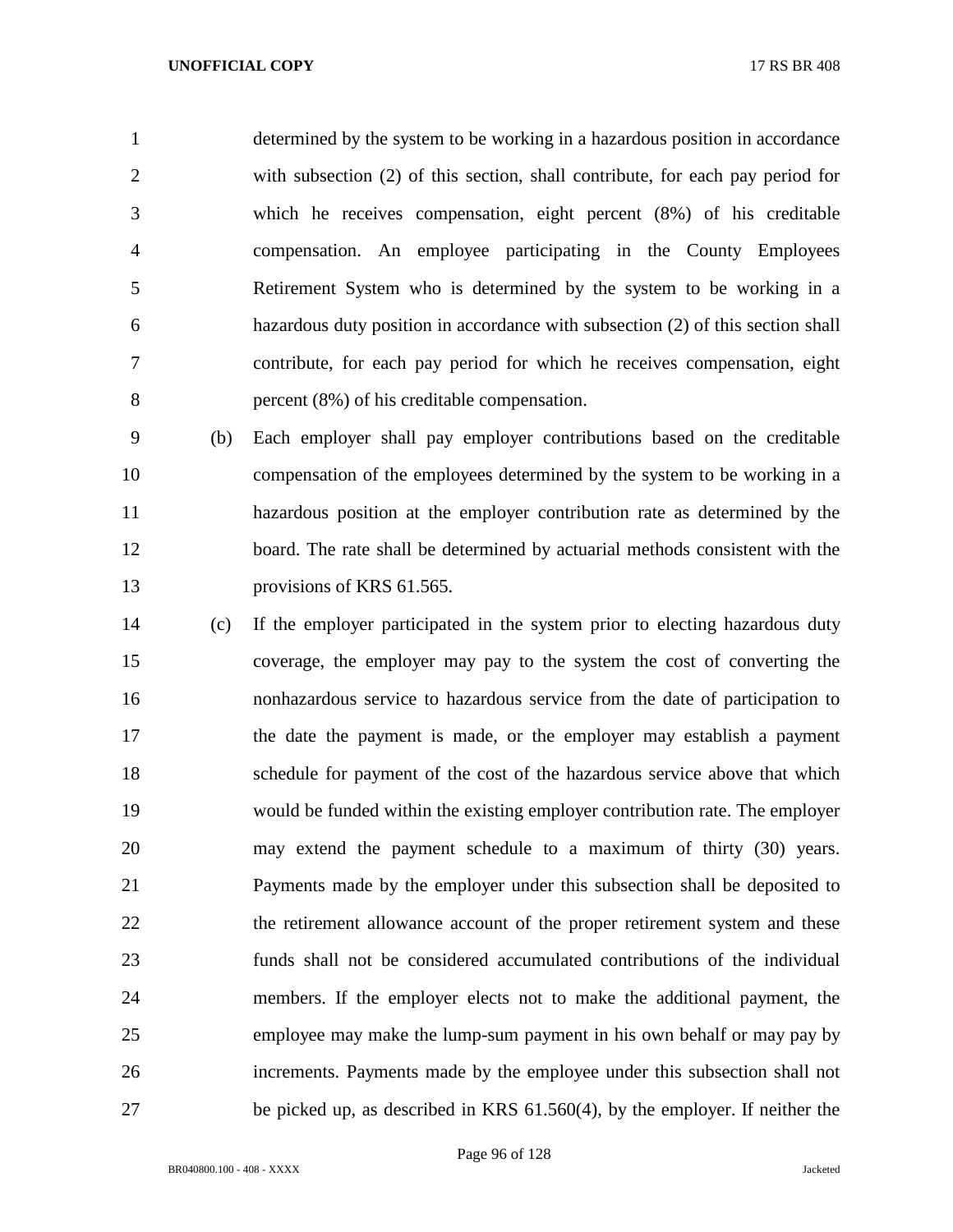employer nor employee makes the payment, the service prior to hazardous coverage shall remain nonhazardous. The provisions of this paragraph shall not apply to members who begin participating in the systems administered by Kentucky Retirement Systems on or after January 1, 2014.

 (4) The normal retirement age, retirement allowance, hybrid cash balance plans, other benefits, eligibility requirements, rights, and responsibilities of a member in a hazardous position, as prescribed by subsections (1), (2), and (3) of this section, and the responsibilities, rights, and requirements of his employer shall be as prescribed for a member and employer participating in the State Police Retirement System as provided for by KRS 16.505 to 16.652.

- (5) Any person employed in a hazardous position after July 1, 1972, shall be required to undergo a thorough medical examination by a licensed physician, and a copy of the medical report of the physician shall be retained on file by the employee's department or county and made available to the system upon request.
- (6) If doubt exists regarding the benefits payable to a hazardous position employee 16 under this section, the board shall determine the benefits payable under KRS 61.510 to 61.705, or 78.510 to 78.852, or 16.505 to 16.652.

18 Section 43. KRS 62.160 is amended to read as follows:

 (1) The state officers elected by the voters of the state at large, except the Governor and the Lieutenant Governor, the heads of departments, offices, and cabinets of the state government, the adjutant general, the members of the Public Service Commission, the members of the State Fair Board and Fish and Wildlife Resources Commission, and the members of the Kentucky Board of Tax Appeals and the Alcoholic Beverage *and Cannabis* Control Board, shall each give bond. The amounts of the bonds shall be fixed by the Governor, which amounts as to those offices set forth in subsection (2) of this section shall be not less than the amounts set forth for the respective offices. At any time when it appears to be to the interest of the

BR040800.100 - 408 - XXXX Jacketed

Page 97 of 128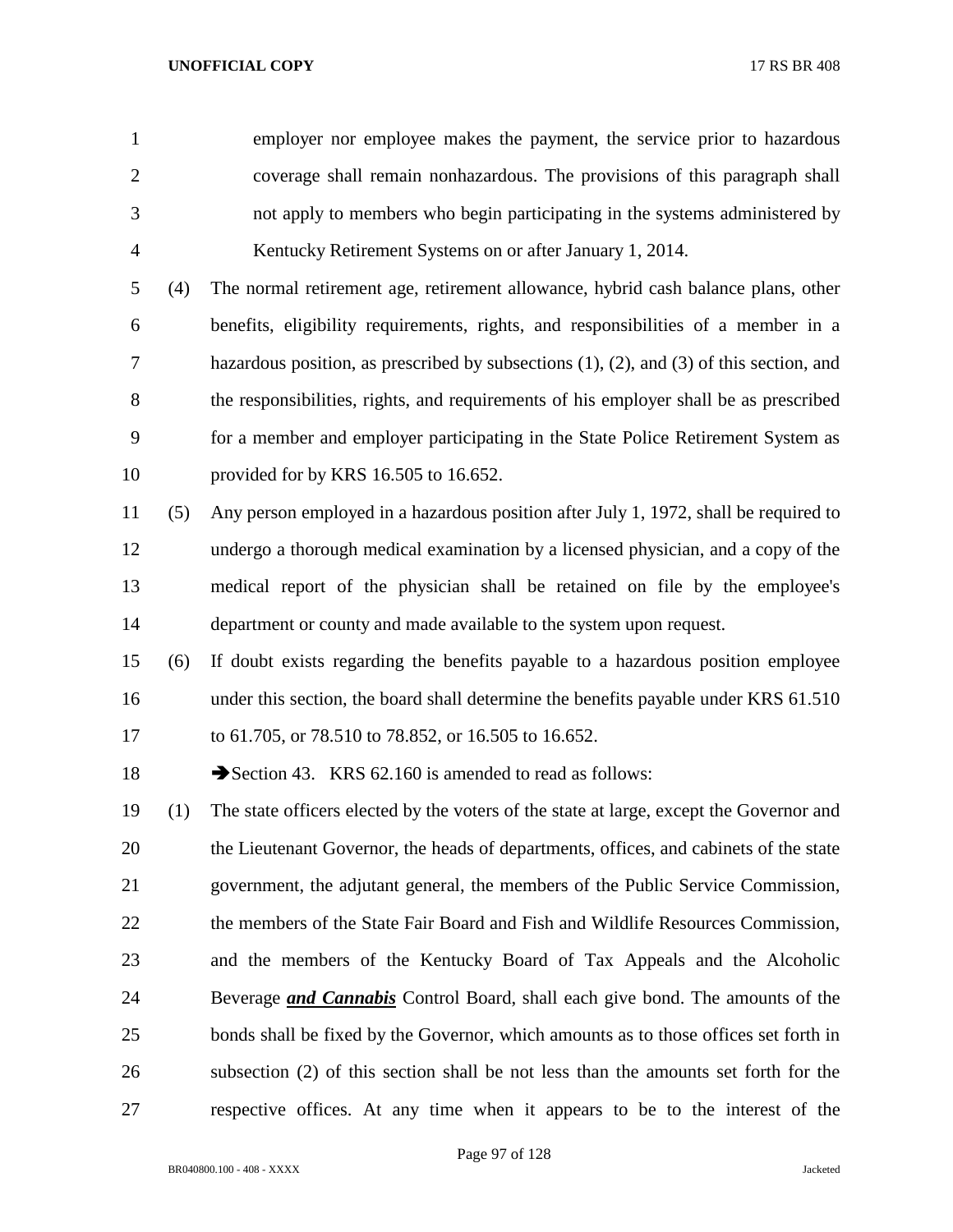| $\mathbf{1}$   |     | Commonwealth, the Governor may increase the penal sum of any bond or require a |  |
|----------------|-----|--------------------------------------------------------------------------------|--|
| $\overline{2}$ |     | renewal of the bond with other or additional surety.                           |  |
| 3              | (2) | The minimum sum of the bond for the following offices shall be as follows:     |  |
| 4              |     |                                                                                |  |
| 5              |     |                                                                                |  |
| 6              |     |                                                                                |  |
| 7              |     |                                                                                |  |
| 8              |     |                                                                                |  |
| 9              |     |                                                                                |  |
| 10             |     |                                                                                |  |
| 11             |     |                                                                                |  |
| 12             |     |                                                                                |  |
| 13             |     |                                                                                |  |
| 14             |     |                                                                                |  |
| 15             |     |                                                                                |  |
| 16             |     |                                                                                |  |
| 17             |     |                                                                                |  |
| 18             |     |                                                                                |  |
| 19             |     |                                                                                |  |
| 20             |     |                                                                                |  |
| 21             |     |                                                                                |  |
| 22             |     |                                                                                |  |
| 23             |     |                                                                                |  |
| 24             |     |                                                                                |  |
| 25             |     |                                                                                |  |
| 26             |     |                                                                                |  |
| 27             |     |                                                                                |  |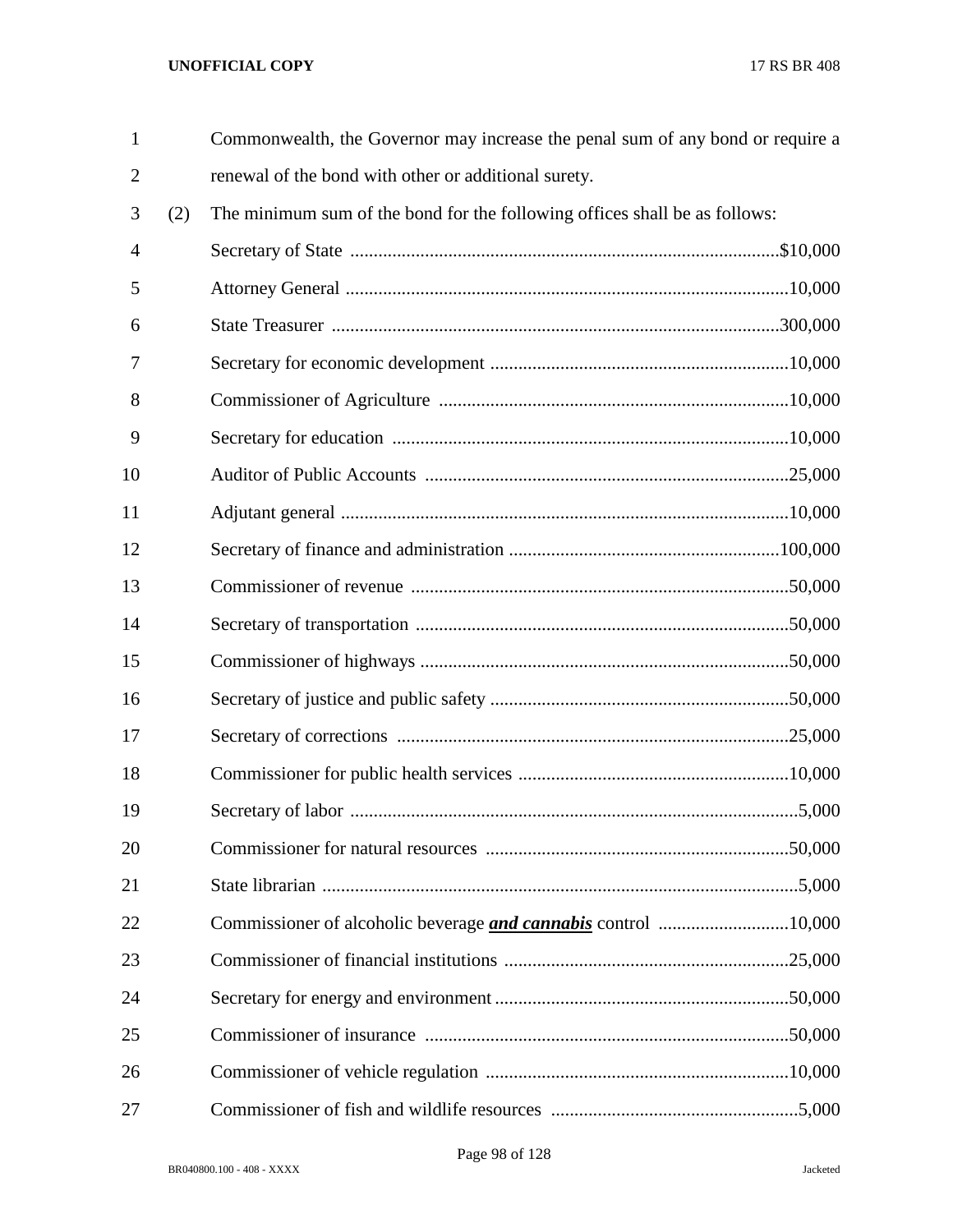| 1              |                                                                                |
|----------------|--------------------------------------------------------------------------------|
| $\overline{2}$ |                                                                                |
| 3              |                                                                                |
| $\overline{4}$ |                                                                                |
| 5              |                                                                                |
| 6              |                                                                                |
| 7              |                                                                                |
| 8              |                                                                                |
| 9              |                                                                                |
| 10             | Associate member of Alcoholic Beverage <i>and Cannabis</i> Control Board 5,000 |
| 11             |                                                                                |
| 12             | Section 44. KRS 131.1815 is amended to read as follows:                        |
|                |                                                                                |

 (1) Whenever it is determined that a taxpayer, who holds a license under KRS Chapter 243, is a delinquent taxpayer as defined in subsection (2) of this section, the department may, after giving notice as provided in subsection (3) of this section, submit the name of the taxpayer to the Department of Alcoholic Beverage *and Cannabis* Control for revocation of any license issued under KRS Chapter 243.

 (2) Any of the following situations shall be sufficient to cause a taxpayer to be classified as a "delinquent taxpayer" for purposes of this section:

 (a) When a taxpayer has an overdue state tax liability arising directly or indirectly from the manufacture, sale, transportation, or distribution of alcoholic beverages, for which all protest and appeal rights granted by law have expired, and the taxpayer has been contacted by the department concerning the overdue tax liability. This does not include a taxpayer who is making current timely installment payments on the overdue tax liability under agreement with the department;

(b) When a taxpayer has not filed a required tax return as of ninety (90) days after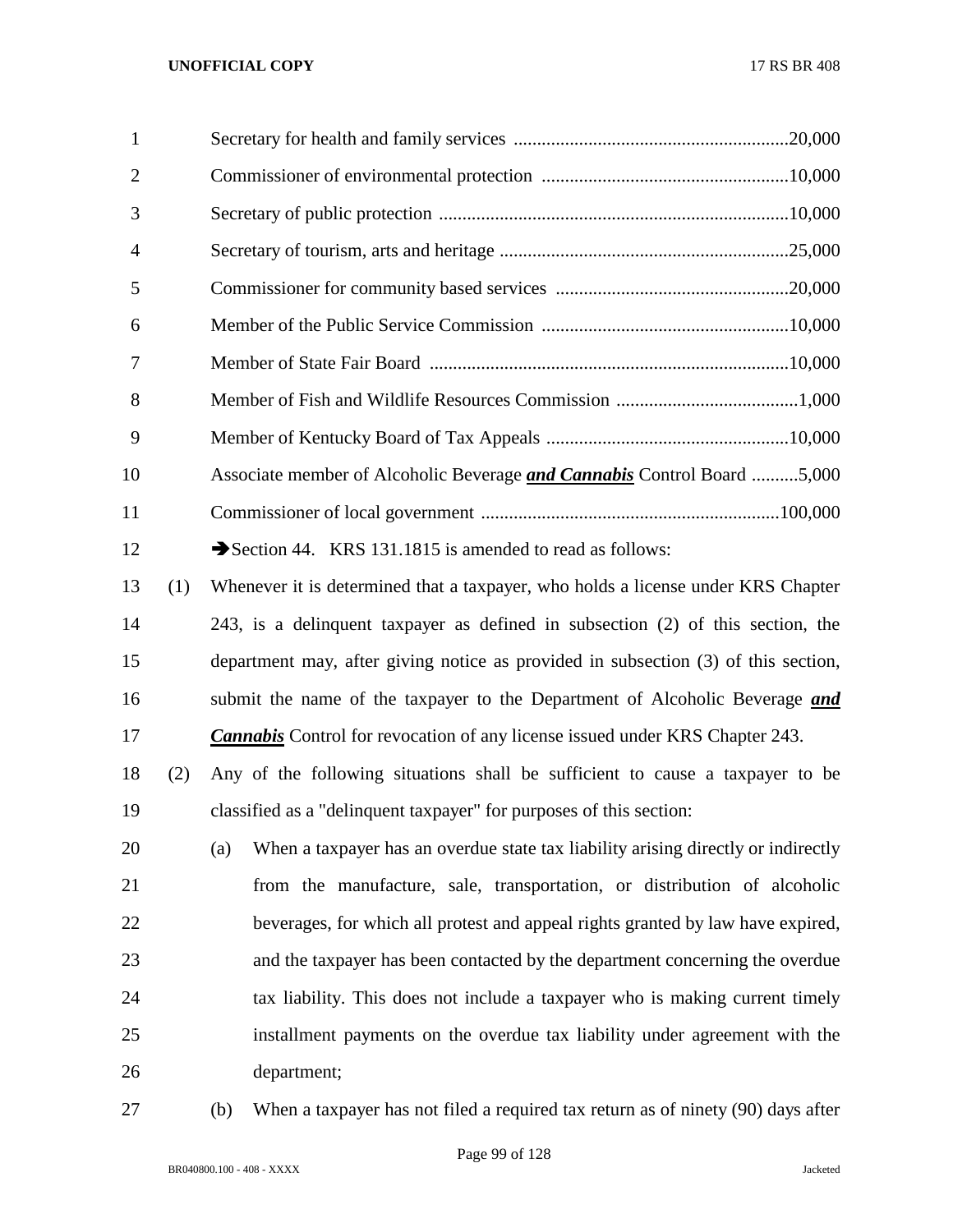the due date or after the extended due date, and the taxpayer has been contacted by the department concerning the delinquent return; or

- (c) When an owner, partner, or corporate officer of a proprietorship, partnership, or corporation holding a license under KRS Chapter 243 held a similar position in a business whose license was revoked as a "delinquent taxpayer," and the tax liability remains unpaid as of ninety (90) days after the due date.
- (3) At least twenty (20) days before submitting a taxpayer's name to the Department of Alcoholic Beverage *and Cannabis* Control as provided in subsection (1) of this section, the department shall notify the taxpayer by certified mail that the action is to be taken. The notice shall state the reason for the action and shall set out the amount of any tax liability including any applicable penalties and interest and any other area of noncompliance that must be satisfied in order to prevent the submission of his name to the Department of Alcoholic Beverage *and Cannabis* Control as a delinquent taxpayer.

15 Section 45. KRS 211.285 is amended to read as follows:

 (1) There is hereby created the malt beverage educational fund which shall provide moneys on a matching basis for educational information and materials that deter or eliminate underage drinking. The fund shall consist of moneys generated from one percent (1%) of the excise tax collected from the sale and distribution of malt beverages under KRS 243.720 and one percent (1%) of the wholesale tax collected from distributors of malt beverages under KRS 243.884.

 (2) The malt beverage educational fund shall be established in the State Treasury as a trust and revolving account under KRS 45.253. Moneys in the account shall be distributed by the State Treasurer to the Malt Beverage Educational Corporation, a nonprofit organization that is organized under the laws of this state, upon the authorization of the secretary of the Cabinet for Health and Family Services. The moneys shall be awarded to the corporation solely to fund educational programs to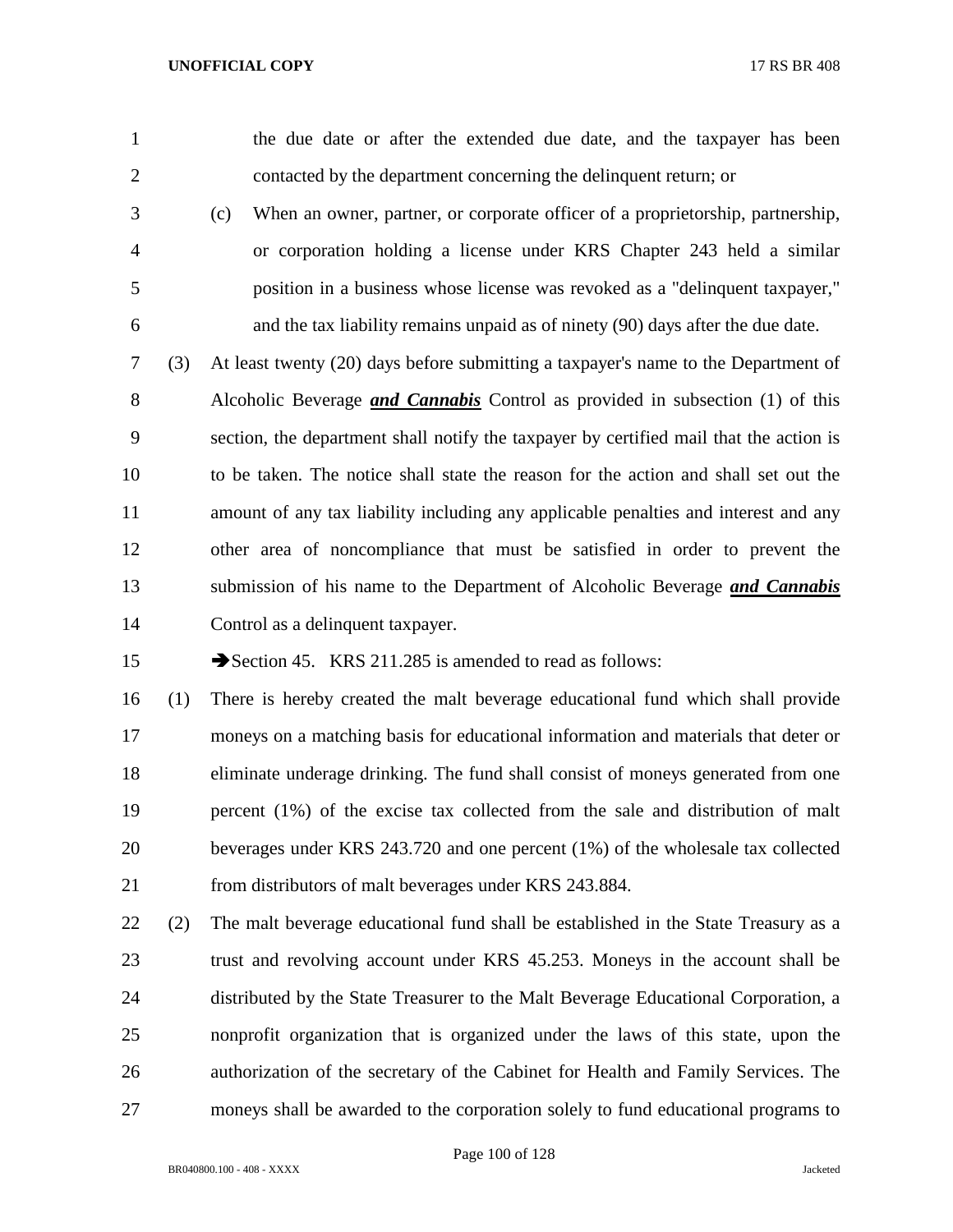deter or eliminate underage drinking.

- (3) The secretary of the Cabinet for Health and Family Services shall authorize that moneys from the fund be disbursed to the corporation upon the secretary's receipt of a certification from the corporation showing the moneys the corporation has received from malt beverage distributors and other private sources since the last certification. The moneys disbursed from the fund shall be equal to the contributions that the corporation has received from its members and other private sources during that period. The moneys in the fund shall be disbursed in accordance with a schedule established by the secretary, and shall be disbursed until the moneys in the fund are exhausted or until the moneys in the fund lapse in accordance with subsection (4) of this section, whichever comes first. (4) Moneys that are credited to the fund and not issued to the corporation shall lapse at the end of the fiscal year and shall be returned to the general fund. (5) As a condition of receiving the governmental funds, the corporation's board of directors shall include the following among its directors: (a) The Governor or his or her designee; (b) The Attorney General or his or her designee; (c) The President of the Senate or his or her designee; (d) The Speaker of the House or his or her designee; (e) The secretary of the Cabinet for Health and Family Services or his or her designee; and (f) The commissioner of the Department of Alcoholic Beverage *and Cannabis* Control or his or her designee. (6) All expenditures of moneys from the fund shall be approved by a majority of those persons set out in subsection (5)(a) to (f) of this section. If the moneys from the
- corporation at the end of the fiscal year shall be returned to the general fund.

fund are not expended in their entirety, any moneys that remain unused by the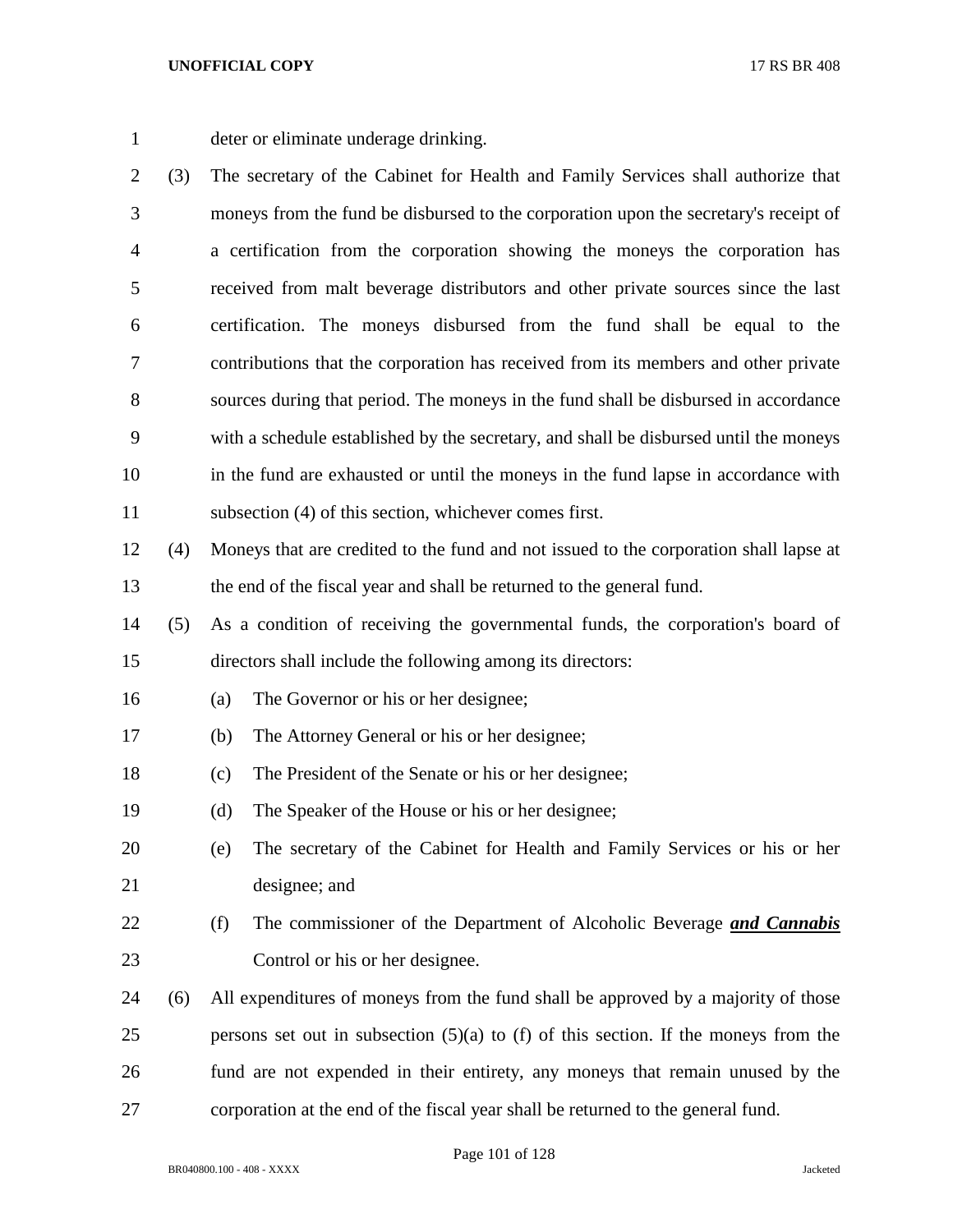- (7) Any moneys from the fund that are not expended shall be returned to the general fund upon the dissolution of the corporation.
- (8) Any high school in the Commonwealth of Kentucky that was registered with the Department of Education as of July 1, 1997, may make an application to the Malt Beverage Education Corporation by February 28 of each year and shall be granted a minimum of five hundred dollars (\$500) annually from the funds contributed by the malt beverage educational fund for the single purpose of supporting "Project Graduation" events.
- 9 Section 46. KRS 241.065 is amended to read as follows:
- (1) The number of quota retail package licenses issued by the Alcoholic Beverage *and Cannabis* Control Board to licensees in counties containing cities of the first class, and including such cities, shall not exceed a number equal to one (1) for every one thousand five hundred (1,500) persons resident in such county.
- (2) The number of quota retail drink licenses issued by the Alcoholic Beverage *and Cannabis* Control Board to licensees in counties containing cities of the first class, and including such cities shall not exceed a number equal to one (1) for every one thousand five hundred (1,500) persons resident in such county.
- (3) In order that a fixed and approved standard of population as prescribed in subsections (1) and (2) of this section may be adopted the annual estimates of population as determined by chambers of commerce of cities of the first class shall be used in every year except a census year, and during a census year the United States government census figures of population shall be controlling.
- 23 Section 47. KRS 241.075 is amended to read as follows:
- (1) The State Alcoholic Beverage *and Cannabis* Control Board shall, for the purpose of regulating the location of quota retail package licenses and quota retail drink licenses in cities of the first class or consolidated local governments, divide such cities or consolidated local governments into "downtown business areas" and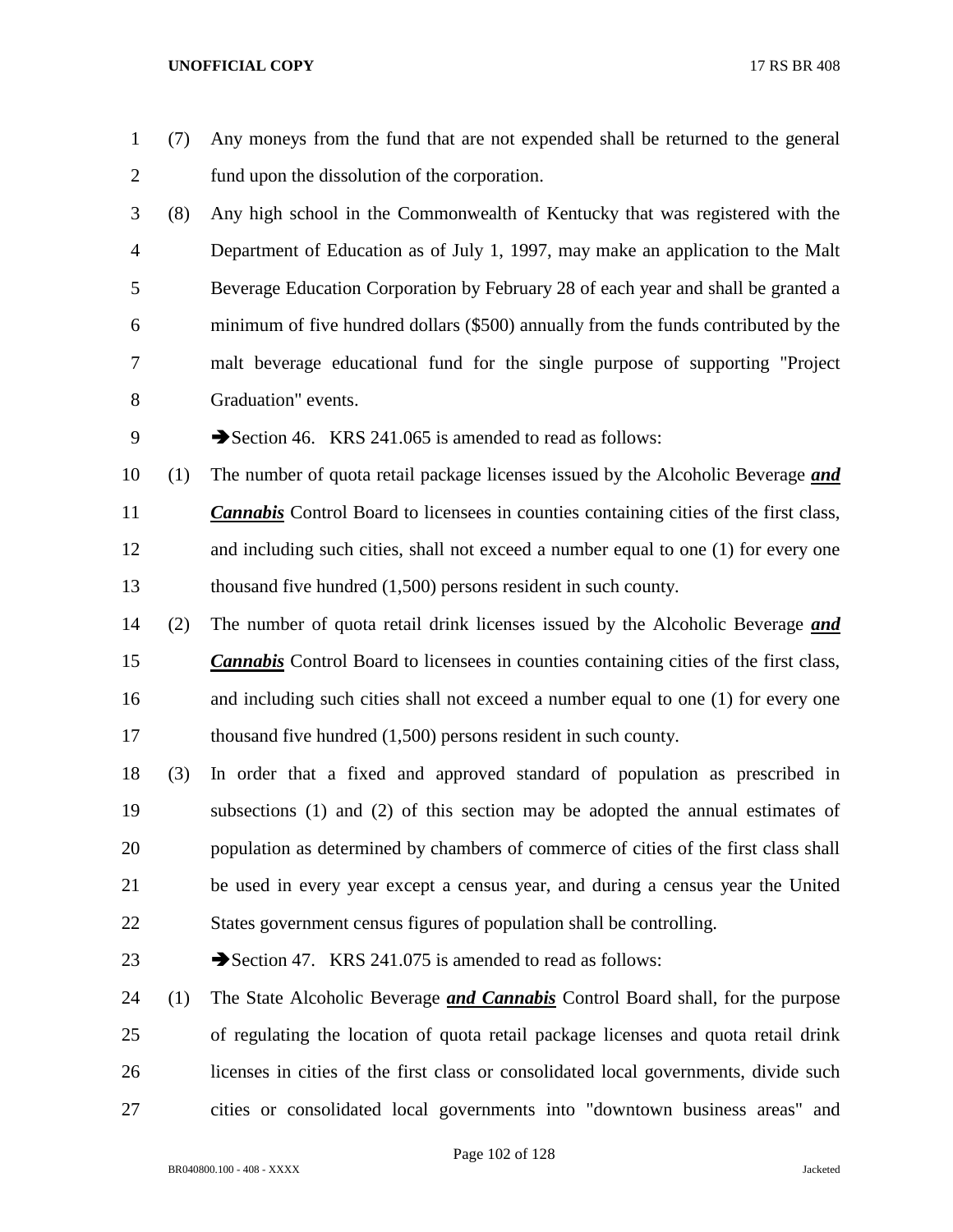"combination business and residential areas."

 (2) No quota retail package or quota retail drink license shall be granted or issued to any licensee who proposes to sell distilled spirits and wine by the package or by the drink at a location within seven hundred (700) feet of the location of any similar establishment in any combination business and residential area, nor shall such license be granted or issued to any licensee who proposes to operate at a location in a combination business and residential area within seven hundred (700) feet of a similar establishment located in a downtown business area. This section shall not affect location of such establishments in downtown business areas of such cities or consolidated local governments.

 (3) The distance between locations of similar establishments as prescribed by this section shall be measured by following the shortest route of ordinary pedestrian travel along public thoroughfares from the nearest point of any present location of any such similar place of business to the nearest point of any proposed location of any such place of business. The measurement shall be taken from the entrance of the existing licensed premises to the entrance of any proposed location.

 (4) The location of all establishments licensed to sell at retail distilled spirits by the package or by the drink, or both, on June 17, 1954, shall not be affected by the terms of this section and this section shall not apply to existing licensed locations or to the renewal of licenses therefor, or to transfers thereof. The distance limitation prescribed by this section shall not affect any existing licensed location, nor the right of the owner thereof to renew or transfer the license for such location. The location of any such existing license shall not be transferred to a new location in violation of this section, except that the location of any presently existing license or renewal thereof in case of destruction of property or loss of lease through failure of the landlord to renew such lease may be transferred to a location which is not closer 27 than half the distance between the existing licensed premises and the nearest similar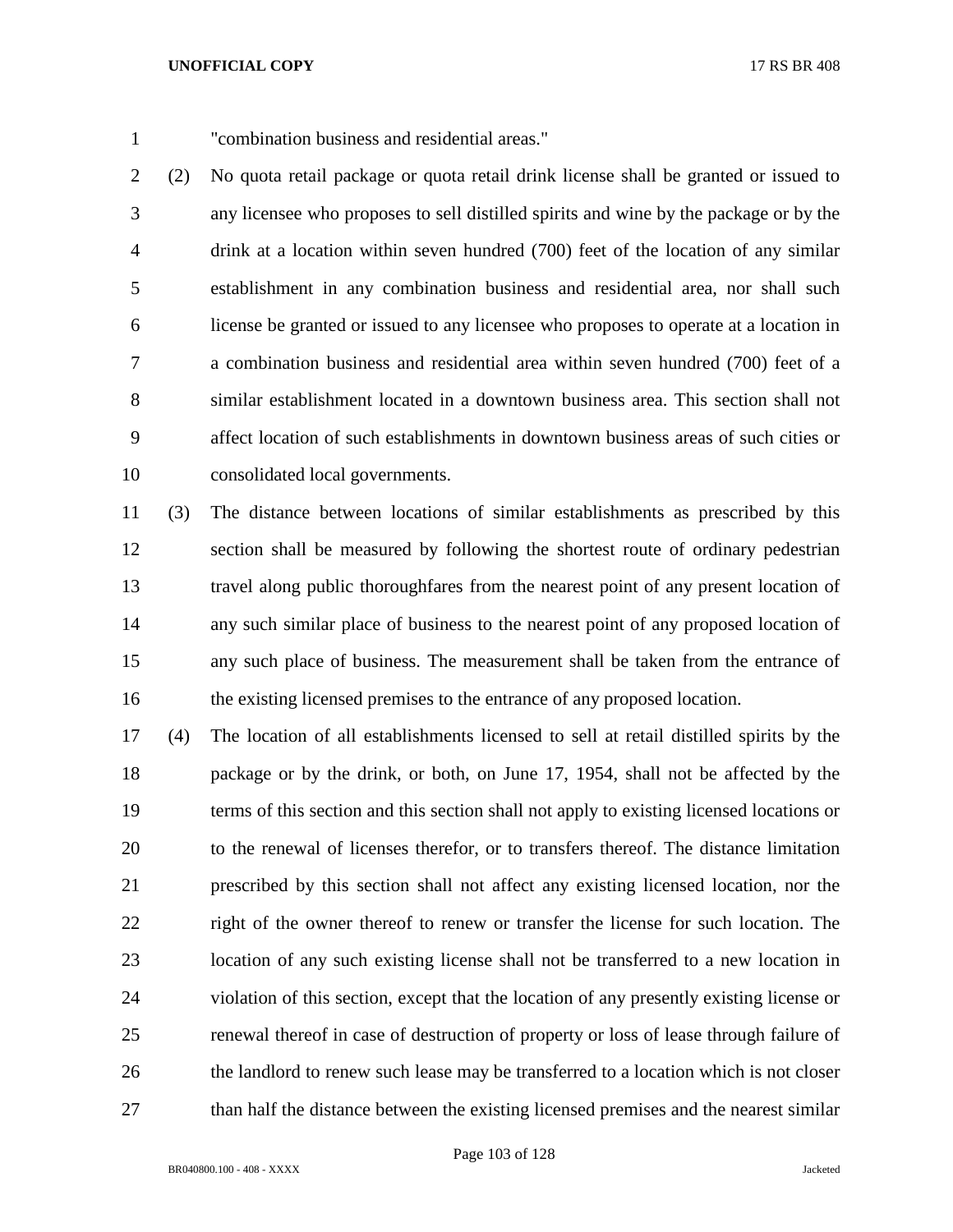| $\mathbf{1}$   |     | licensed premises.                                                                     |  |  |
|----------------|-----|----------------------------------------------------------------------------------------|--|--|
| $\overline{2}$ |     | Section 48. KRS 243.025 is amended to read as follows:                                 |  |  |
| 3              | (1) | All of the fees paid into the State Treasury for licenses issued under KRS 243.030     |  |  |
| 4              |     | and 243.040 shall be credited to a revolving trust and agency account, as provided     |  |  |
| 5              |     | in KRS 45.253, for the Department of Alcoholic Beverage and Cannabis Control.          |  |  |
| 6              | (2) | All fees associated with the department's server training program, except for board-   |  |  |
| 7              |     | ordered fees, shall be collected on a cost recovery basis and shall be credited to the |  |  |
| 8              |     | revolving trust and agency account established under subsection (1) of this section.   |  |  |
| 9              | (3) | These moneys shall be used solely for the administration and enforcement of KRS        |  |  |
| 10             |     | Chapters 241, 242, 243, and 244. The moneys in the account shall not lapse at the      |  |  |
| 11             |     | close of the fiscal year.                                                              |  |  |
| 12             |     | Section 49. KRS 243.038 is amended to read as follows:                                 |  |  |
| 13             | (1) | The Department of Alcoholic Beverage <i>and Cannabis</i> Control shall not issue a     |  |  |
| 14             |     | license to an applicant authorized to apply for a license to sell alcoholic beverages  |  |  |
| 15             |     | by the drink under KRS 243.039 unless the applicant and the golf course, if            |  |  |
| 16             |     | different from the applicant, agree to voluntarily comply with the provisions of KRS   |  |  |
| 17             |     | Chapter 344, whether or not the applicant and the golf course would otherwise be       |  |  |
| 18             |     | covered by the provisions of KRS Chapter 344.                                          |  |  |
| 19             | (2) | The department shall revoke or suspend any license issued under KRS 243.039 if         |  |  |
| 20             |     | the department or the Kentucky Commission on Human Rights makes a finding that         |  |  |
| 21             |     | the applicant or the golf course, if different from the applicant, has violated a      |  |  |
| 22             |     | requirement specified in this section.                                                 |  |  |
| 23             |     | Section 50. KRS 243.075 is amended to read as follows:                                 |  |  |
| 24             | (1) | Notwithstanding the provisions of KRS 243.060 and 243.070, in any qualified<br>(a)     |  |  |
| 25             |     | city in which the discontinuance of prohibition is effective by virtue of a local      |  |  |
| 26             |     | option election held under KRS Chapter 242, the governing body of the city             |  |  |
| 27             |     | and the governing body of the county containing a qualified city is authorized         |  |  |

Page 104 of 128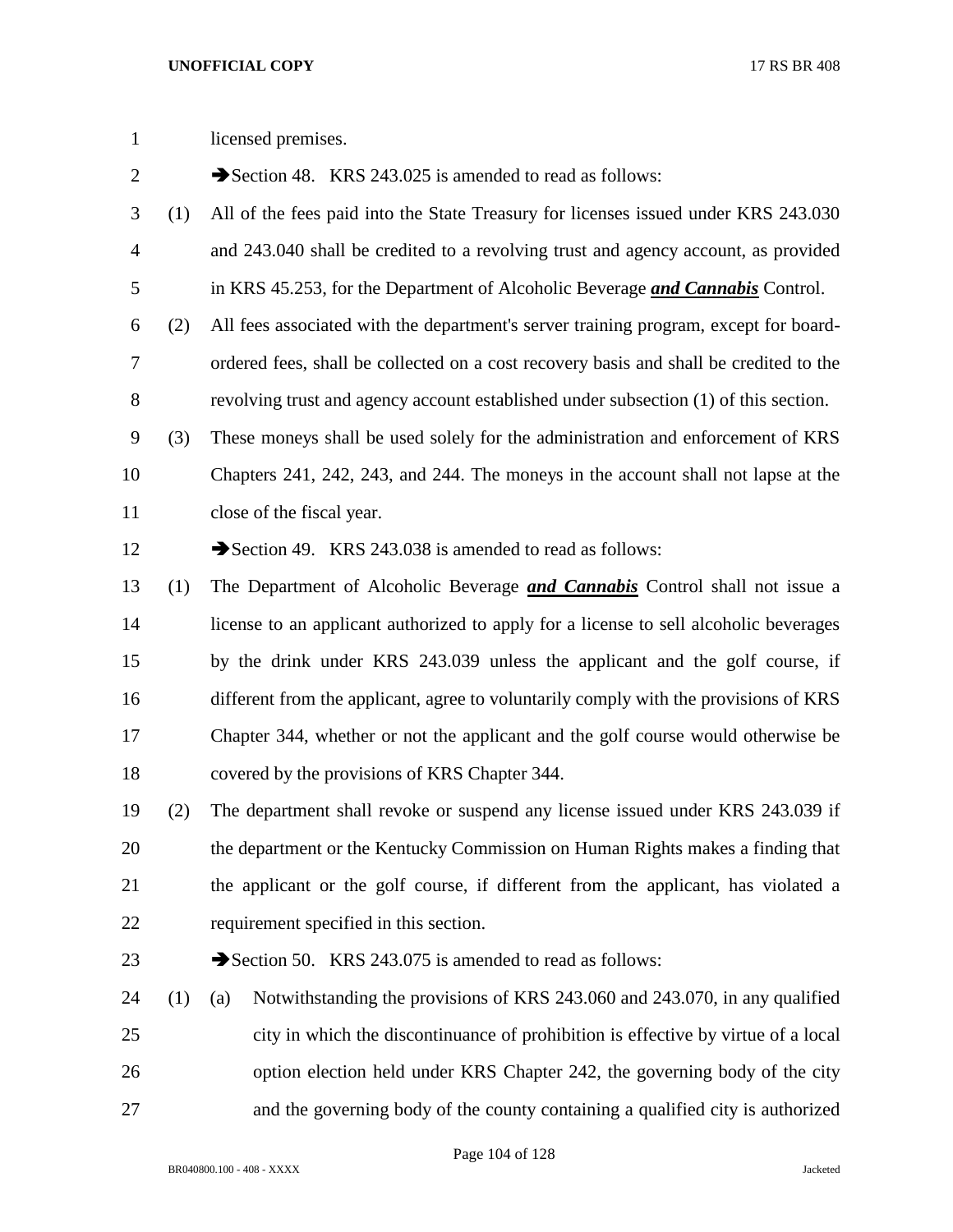to impose a regulatory license fee upon the gross receipts of the sale of alcoholic beverages of each establishment therein licensed to sell alcoholic beverages.

- (b) The regulatory license fee may be levied at the beginning of each budget period at a percentage rate as shall be reasonably estimated to fully reimburse the local government for the estimated costs of any additional policing, regulatory, or administrative expenses related to the sale of alcoholic beverages in the city and county.
- (c) The regulatory license fee shall be in addition to any other taxes, fees, or 10 licenses permitted by law, except:
- 11 1. A credit against a regulatory license fee in a city shall be allowed in an 12 amount equal to any licenses or fees imposed by the city or county pursuant to KRS 243.060 or 243.070; and
- 2. In a county in which the city and county both levy a regulatory license fee, the county license fee shall only be applicable outside the 16 iurisdictional boundaries of those cities which levy a license fee.
- (2) (a) Notwithstanding any limitations imposed on the city's or county's taxing or licensing power by KRS 243.060 or 243.070, a city or county that is moist through a local option election held under KRS 242.1244, or that issues licenses under KRS 243.072 may by ordinance impose a regulatory license fee upon the gross receipts of the sale of alcoholic beverages of each establishment located therein and licensed to sell distilled spirits, wine, or malt beverages by the drink for consumption on the premises.
- (b) The regulatory license fee may be levied annually at a rate as shall be reasonably estimated to fully reimburse the city or county for the estimated costs for any additional policing, regulatory, or administrative related expenses.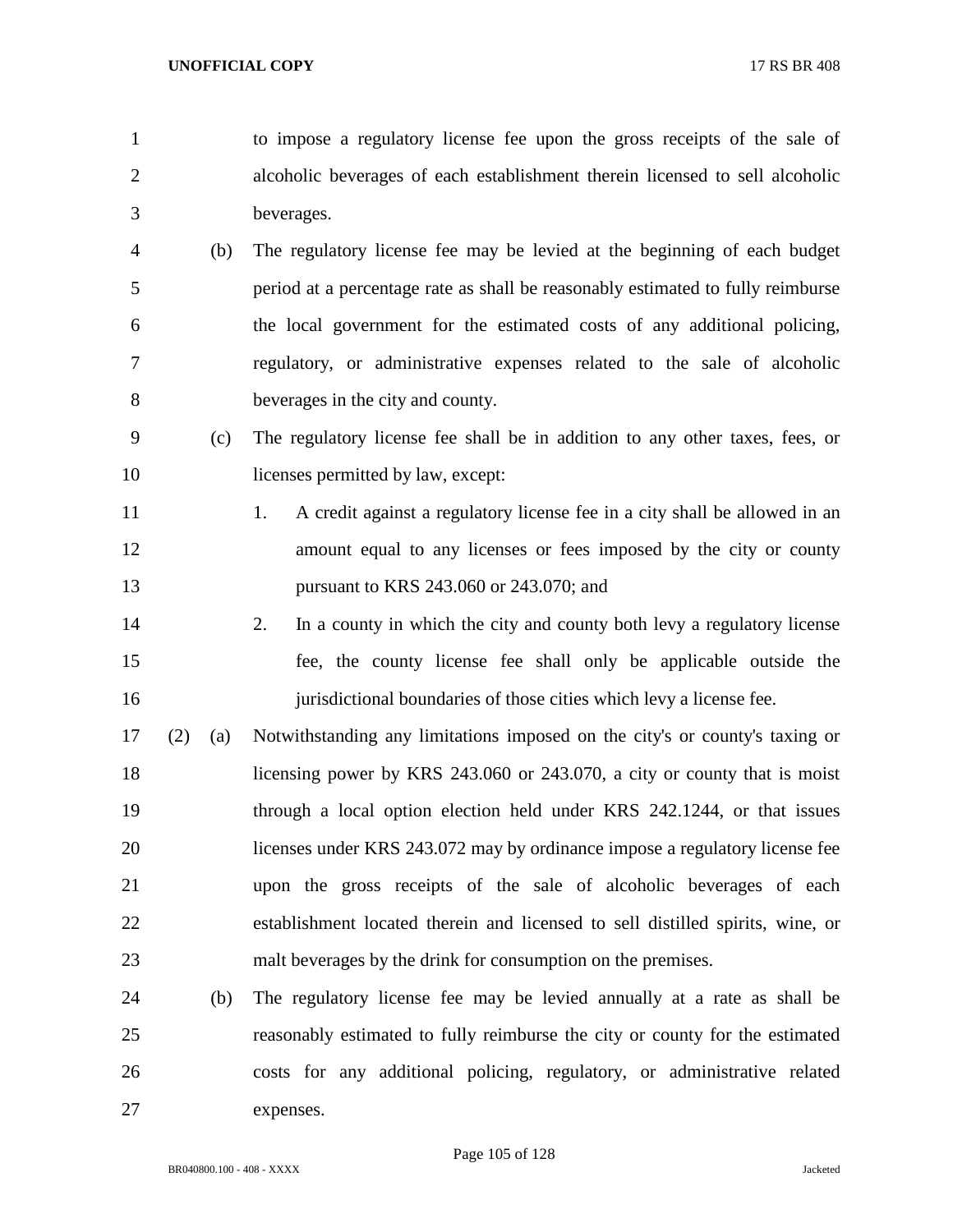- (c) The regulatory license fee shall be in addition to any other taxes, fees, or licenses permitted by law, but a credit against the fee shall be allowed in an amount equal to any licenses or fees imposed by the city or county pursuant to KRS 243.060 or 243.070.
- (d) In a county in which the city and county both levy a regulatory license fee, the county license fee shall only be applicable outside the jurisdictional boundaries of those cities which levy a license fee.
- (3) (a) For any election held after July 15, 2014, any new fee authorized under subsection (1) or (2) of this section shall be enacted by the city or county no later than two (2) years from the date of the local option election held under 11 KRS Chapter 242.
- (b) For any new ordinance enacted pursuant to KRS 243.072 after July 15, 2014, the fee authorized by subsection (2) of this section shall be enacted within two (2) years of the date of the enactment of an ordinance pursuant to KRS 243.072.
- (4) After July 15, 2014, any fee authorized under subsections (1) and (2) of this section shall be established at a rate that will generate revenue that does not exceed the total of the reasonable expenses actually incurred by the city or county in the immediately previous fiscal year for the additional cost, as demonstrated by reasonable evidence, of:
- (a) Policing;
- (b) Regulation; and
- (c) Administration;
- as a result of the sale of alcoholic beverages within the city or county.
- (5) (a) The Kentucky Department of Alcoholic Beverage *and Cannabis* Control shall promulgate administrative regulations which set forth the process by which a city or county, in the first year following the discontinuance of prohibition,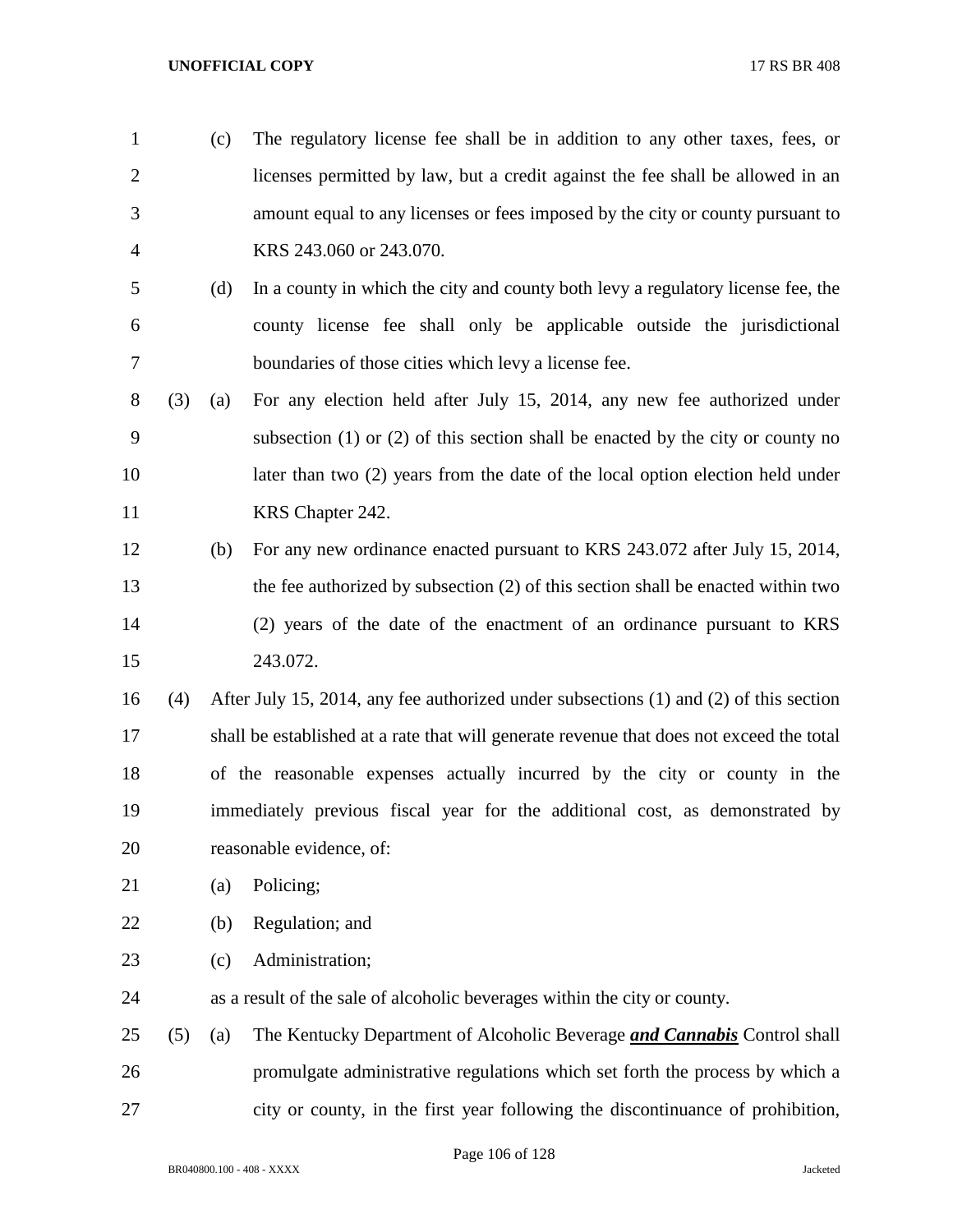| $\mathbf{1}$   |     |        | may estimate any additional policing, regulation, and administrative expenses       |
|----------------|-----|--------|-------------------------------------------------------------------------------------|
| $\overline{2}$ |     |        | by a city or county directly and solely related to the discontinuance of            |
| 3              |     |        | prohibition. This subsection shall apply to any discontinuance of prohibition       |
| $\overline{4}$ |     |        | occurring after the promulgation of administrative regulations required by this     |
| 5              |     |        | subsection.                                                                         |
| 6              |     | (b)    | After the first year, the regulatory license fee for each subsequent year shall     |
| 7              |     |        | conform to the requirements of subsection (4) of this section.                      |
| 8              | (6) |        | The revenue received from the imposition of the regulatory license fee authorized   |
| 9              |     |        | under subsections $(1)$ and $(2)$ of this section shall be:                         |
| 10             |     | (a)    | Deposited into a segregated fund of the city or county;                             |
| 11             |     | (b)    | Spent only in accordance with the requirements of subsections (1) and (2) of        |
| 12             |     |        | this section; and                                                                   |
| 13             |     | (c)    | Audited under an annual audit performed pursuant to KRS 43.070, 64.810,             |
| 14             |     |        | and 91A.040.                                                                        |
| 15             | (7) |        | Any city or county found by a court to have violated the provisions of this section |
| 16             |     | shall: |                                                                                     |
| 17             |     | (a)    | Provide a refund as determined by the court to any licensee that has been           |
| 18             |     |        | harmed in an amount equal to its prorated portion of the excess revenues            |
| 19             |     |        | collected by the city or county that are directly attributable to a violation       |
| 20             |     |        | occurring after July 15, 2014;                                                      |
| 21             |     | (b)    | Be responsible for the payment of the reasonable attorney fees directly             |
| 22             |     |        | incurred by a party to a litigation in an amount ordered by the court upon its      |
| 23             |     |        | finding of an intentional and willful violation of this section by a city or        |
| 24             |     |        | county occurring after July 15, 2014; and                                           |
| 25             |     | (c)    | Upon the finding by a court of a second intentional and willful violation of the    |
| 26             |     |        | provisions of this section, lose the ability to impose the regulatory fee           |
| 27             |     |        | provided by this section for a period of five (5) years and, upon the finding by    |

Page 107 of 128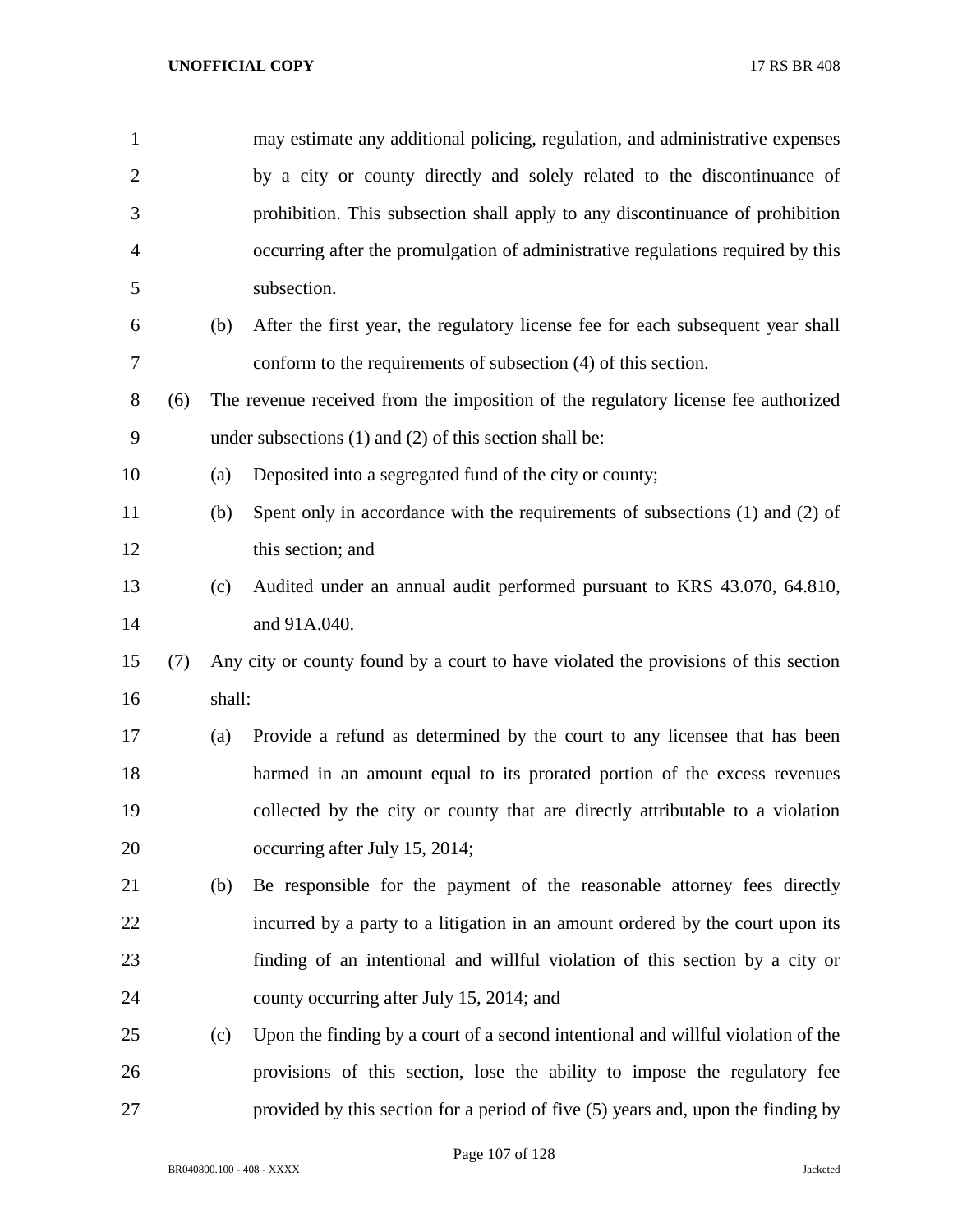| $\mathbf{1}$   |                                                                                          | a court of a third intentional and willful violation, forfeit the right to impose              |  |  |  |  |
|----------------|------------------------------------------------------------------------------------------|------------------------------------------------------------------------------------------------|--|--|--|--|
| $\overline{c}$ |                                                                                          | the regulatory license fee authorized by this section.                                         |  |  |  |  |
| 3              | (8)                                                                                      | Any party bringing suit against a city or county for an alleged violation of this              |  |  |  |  |
| $\overline{4}$ |                                                                                          | section occurring after July 15, 2014, shall be responsible for the payment of the             |  |  |  |  |
| 5              |                                                                                          | reasonable attorney fees of the city or county in an amount determined by the court            |  |  |  |  |
| 6              |                                                                                          | upon a finding by the court that the city or county did not violate this section.              |  |  |  |  |
| 7              | (9)<br>(a)                                                                               | As used in this section, "qualified city" means a city on the registry                         |  |  |  |  |
| 8              |                                                                                          | maintained by the Department for Local Government under paragraph (b) of                       |  |  |  |  |
| 9              |                                                                                          | this subsection.                                                                               |  |  |  |  |
| 10             | (b)                                                                                      | On or before January 1, 2015, the Department for Local Government shall                        |  |  |  |  |
| 11             |                                                                                          | create and maintain a registry of cities that, as of August 1, 2014, were                      |  |  |  |  |
| 12             |                                                                                          | classified as cities of the third or fourth class. The Department for Local                    |  |  |  |  |
| 13             |                                                                                          | Government shall make the information included on the registry available to                    |  |  |  |  |
| 14             |                                                                                          | the public by publishing it on its Web site.                                                   |  |  |  |  |
| 15             | Section 51. KRS 243.090 is amended to read as follows:                                   |                                                                                                |  |  |  |  |
| 16             | (1)                                                                                      | All licenses issued by the department, except special event licenses, temporary                |  |  |  |  |
| 17             |                                                                                          | licenses, or licenses listed in subsection (5) of this section, shall be valid for a period of |  |  |  |  |
| 18             |                                                                                          | no more than a year. The department shall promulgate administrative regulations                |  |  |  |  |
| 19             | establishing the year-round system for renewal of licenses. The system shall be designed |                                                                                                |  |  |  |  |
| 20             |                                                                                          | to distribute the workload as uniformly as possible within the offices of the local            |  |  |  |  |
| 21             |                                                                                          | administrators and the Department of Alcoholic Beverage and Cannabis Control.                  |  |  |  |  |
| 22             | (2)<br>(a)                                                                               | Except for licenses listed in paragraph (b) of this subsection, all licenses                   |  |  |  |  |
| 23             |                                                                                          | issued after January 1, 2017, by a county or city administrator shall be valid                 |  |  |  |  |
| 24             |                                                                                          | for a period of no more than a year and shall be renewable upon the date                       |  |  |  |  |
| 25             |                                                                                          | established by the department for the expiration of state licenses issued for                  |  |  |  |  |
| 26             |                                                                                          | premises located in that county or city. During the first year following July 15,              |  |  |  |  |
| 27             |                                                                                          | 2016, if the new date for renewal for the licensee does not occur on the date                  |  |  |  |  |
|                |                                                                                          |                                                                                                |  |  |  |  |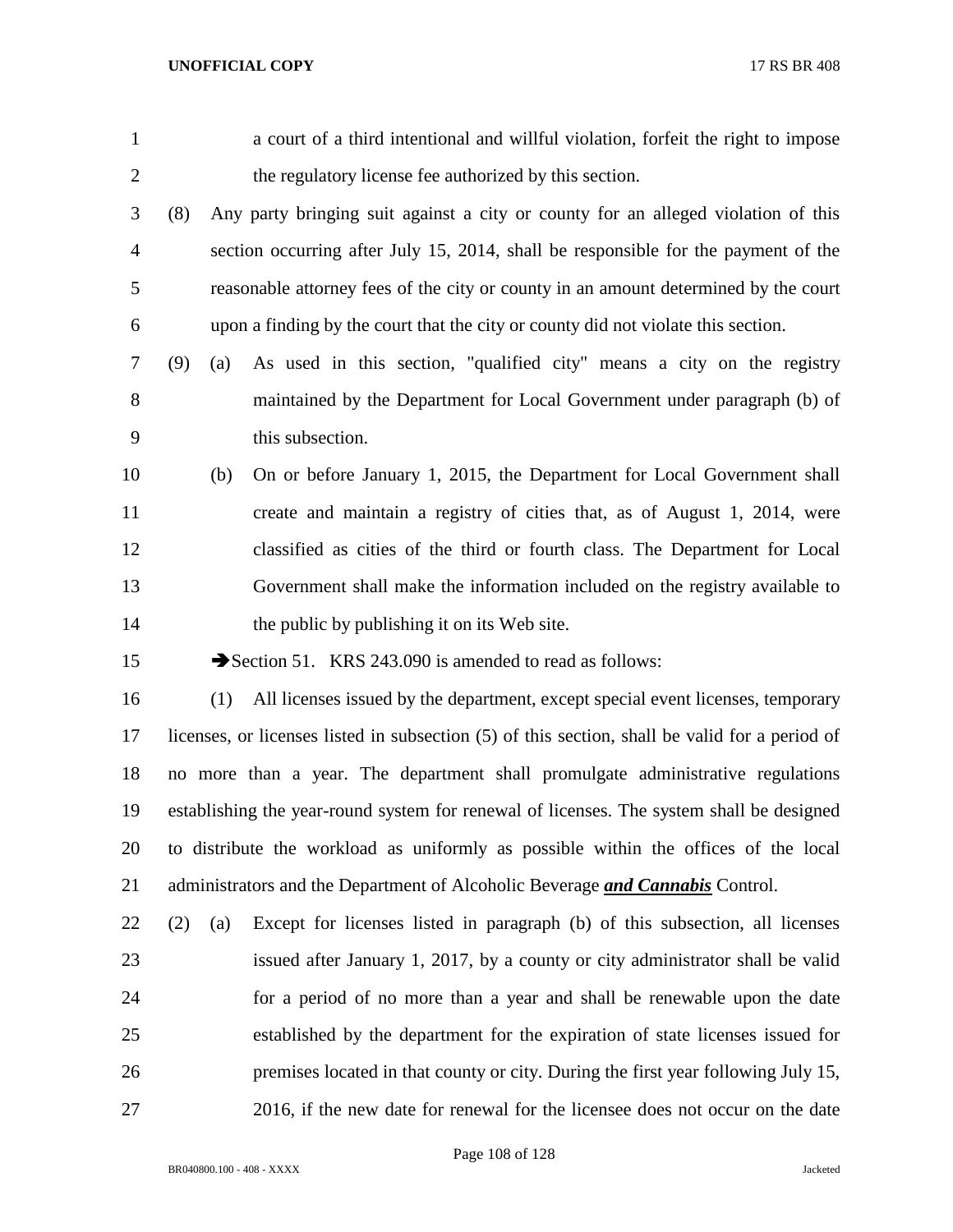| $\mathbf{1}$   |     | established by the department for the expiration of the licensee's state license,          |  |  |
|----------------|-----|--------------------------------------------------------------------------------------------|--|--|
| $\overline{2}$ |     | the city or county administrator shall either:                                             |  |  |
| 3              |     | Prorate the cost of the renewed license by proportionally reducing the<br>1.               |  |  |
| 4              |     | cost of the renewed license if the new date for the renewal occurs prior                   |  |  |
| 5              |     | to the expiration of a previous license; or                                                |  |  |
| 6              |     | 2.<br>Provide a prorated provisional local license to cover any period of time             |  |  |
| 7              |     | between the expiration of the previous license and the new date for                        |  |  |
| 8              |     | renewal if the new date for renewal occurs after the expiration of the                     |  |  |
| 9              |     | licensee's previous license.                                                               |  |  |
| 10             |     | Paragraph (a) of this subsection shall not apply to licenses issued by a<br>(b)            |  |  |
| 11             |     | consolidated local government, special event licenses, temporary licenses, or              |  |  |
| 12             |     | licenses listed in subsection (5) of this section.                                         |  |  |
| 13             | (3) | When any person applies for a new license authorized under KRS Chapters 241 to             |  |  |
| 14             |     | 244, he or she shall be charged, if the license is issued, the full fee for the respective |  |  |
| 15             |     | license if six (6) months or more remain before the license is due to be renewed and       |  |  |
| 16             |     | one-half $(1/2)$ the fee if less than six $(6)$ months remain before the license is due to |  |  |
| 17             |     | be renewed. No abatement of license fees shall be permitted to any person who held         |  |  |
| 18             |     | a license of the same kind for the same premises in the preceding license period and       |  |  |
| 19             |     | who was actually doing business under the license during the last month of the             |  |  |
| 20             |     | preceding license period.                                                                  |  |  |
| 21             | (4) | The renewal by the department of any alcoholic beverage license shall not be               |  |  |
| 22             |     | construed to waive or condone any violation that occurred prior to the renewal and         |  |  |
| 23             |     | shall not prevent subsequent proceedings against the licensee.                             |  |  |
| 24             | (5) | All alcoholic beverage producers, wholesalers, or distributors may obtain or renew         |  |  |
| 25             |     | their licenses for either a one $(1)$ year term or a two $(2)$ year term.                  |  |  |
| 26             |     | Section 52. KRS 243.360 is amended to read as follows:                                     |  |  |
| 27             | (1) | Any person, corporation, partnership, or any other entity, except an applicant for the     |  |  |

Page 109 of 128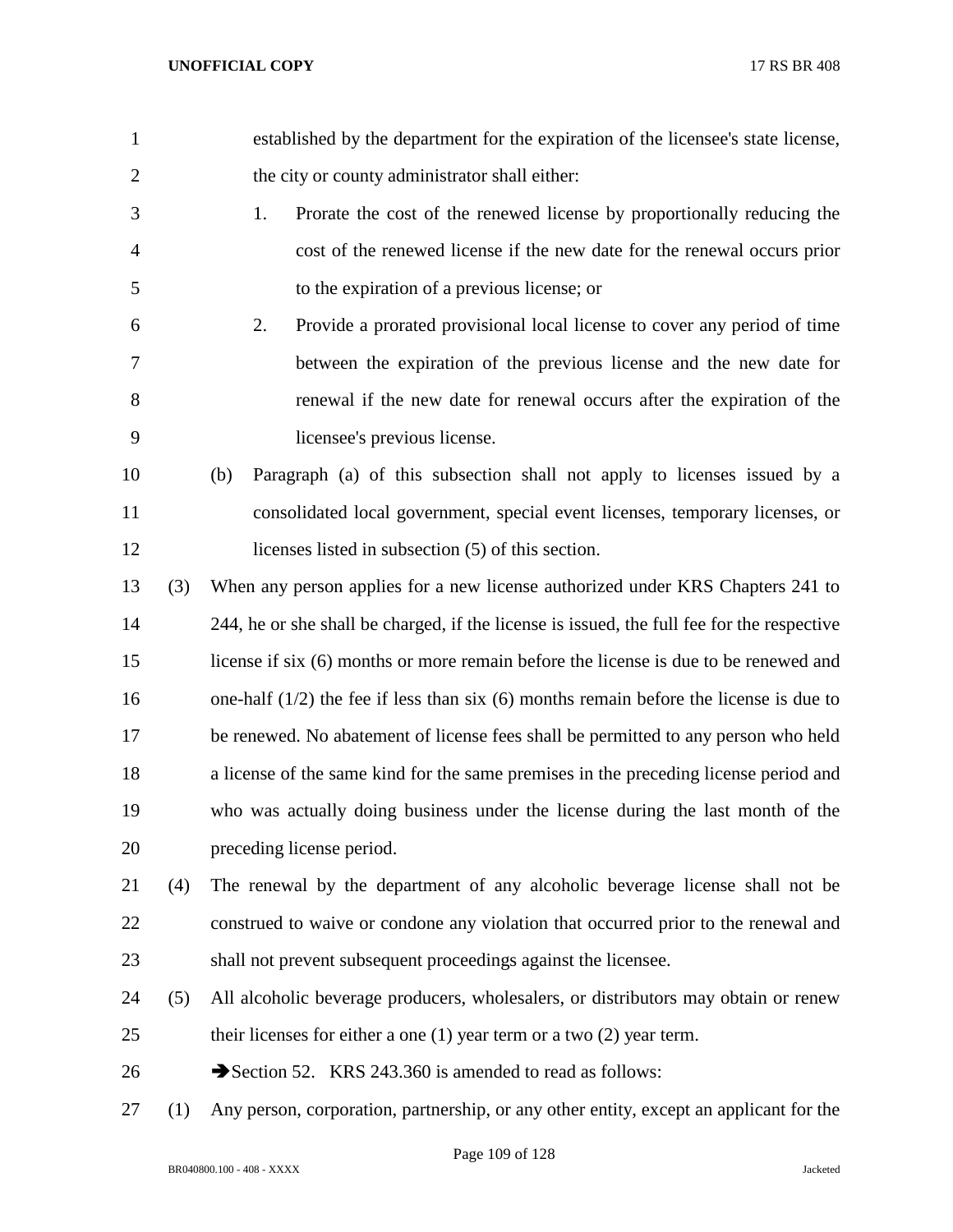same license for the same premises, or an applicant for an out-of-state malt beverage supplier's license, limited out-of-state malt beverage supplier's license, out-of-state distilled spirits and wine supplier's license, limited out-of-state distilled spirits and wine supplier's license, micro out-of-state distilled spirits and wine supplier's license, supplemental bar license, extended hours supplemental license, a special agent or solicitor's license, a special nonbeverage alcohol license, a transporter's license, a special Sunday drink license, or a special temporary drink license shall, before applying for a license under KRS 243.030 and 243.040, advertise by publication under KRS 424.130(1)(b) his or her intention to apply for a license.

(2) The notice shall conform in all material respects to the following requirements:

- (a) The notice shall state: the name and address of the applicant if the applicant is an individual, the name and address of each partner and the name of the business and its address if the applicant is a partnership, and the name and address of each principal officer and director and the name and business 16 address of the corporation if the applicant is a corporation;
- (b) The notice shall specifically state the location of the premises for which the license is sought and the type of license being requested; and
- (c) The notice shall state the date the application will be filed and shall contain the following statement: "Any person, association, corporation, or body politic may protest the granting of the license by writing the Department of Alcoholic Beverage *and Cannabis* Control, 1003 Twilight Trail, Frankfort, Kentucky 40601, within thirty (30) days of the date of legal publication."
- (3) Any protest received after the thirty (30) day period has expired shall not be considered a valid legal protest by the board.
- 26 Section 53. KRS 243.480 is amended to read as follows:
- (1) Upon proceedings for the revocation of any license under KRS 243.520, the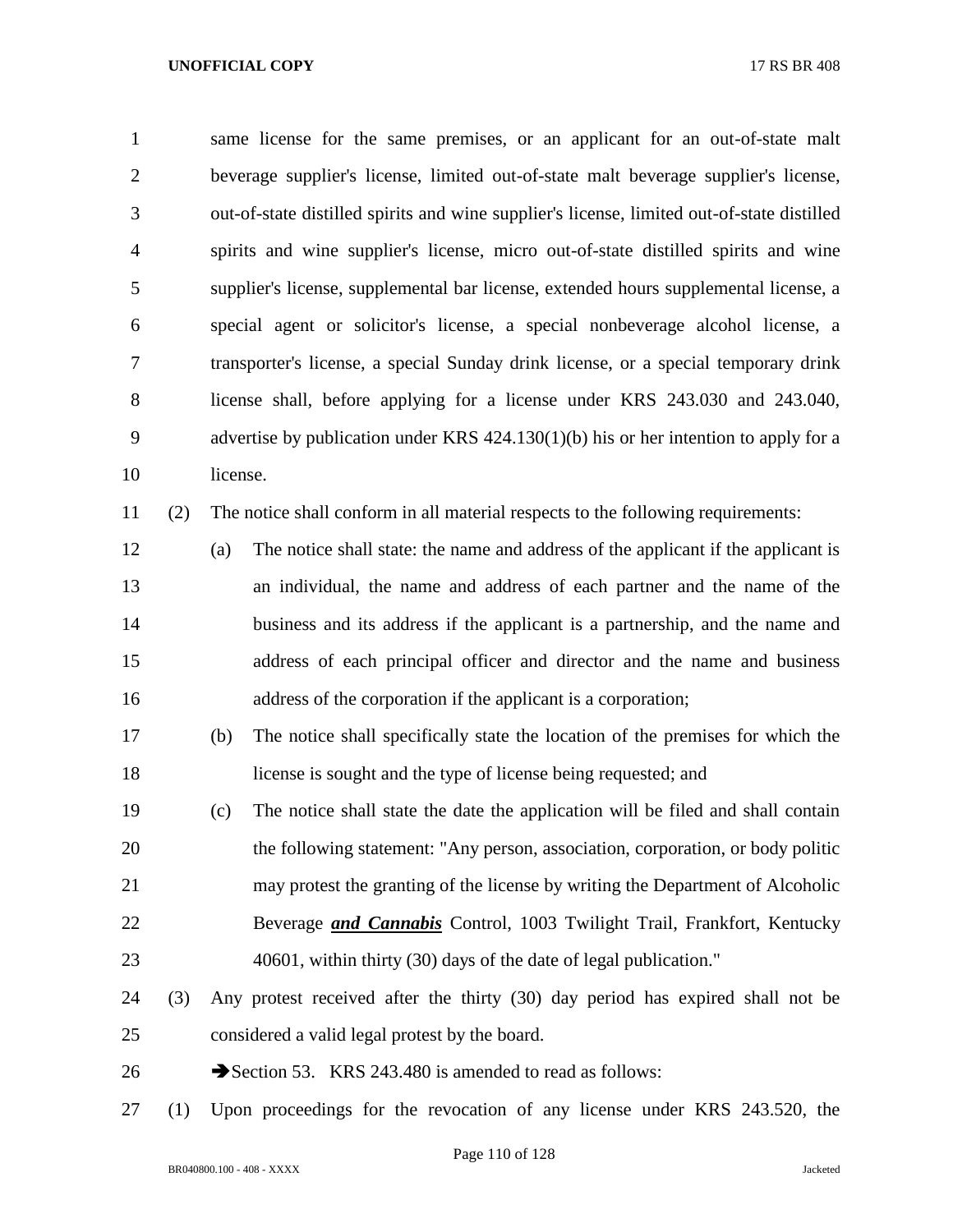Alcoholic Beverage *and Cannabis* Control Board, or the local alcoholic beverage administrator, may in its or his or her discretion order a suspension of the license for any cause for which it may, but is not required to, revoke the license under the provisions of KRS 243.490 and 243.500. However, the licensee may have the alternative, subject to the approval of the Alcoholic Beverage *and Cannabis*  Control Board or the local alcoholic beverage administrator, to pay in lieu of part or all of the days of any suspension period, a sum as follows: Distillers, rectifiers, wineries, and brewers, one thousand dollars (\$1,000) per day; wholesale liquor licensees, four hundred dollars (\$400) per day; wholesale beer licensees, four hundred dollars (\$400) per day; retail licensees authorized to sell distilled spirits, wine, or beer by the package or drink, fifty dollars (\$50) per day; and all remaining 12 licensees, fifty dollars (\$50) per day.

 (2) Payments in lieu of suspension or for board-ordered agency server training, collected on a cost recovery basis, collected by the Alcoholic Beverage *and Cannabis* Control Board shall be deposited in the State Treasury and credited to the general expenditure fund. Payments in lieu of suspension collected by local alcoholic beverage administrators shall be deposited and used as local alcoholic beverage license tax receipts are deposited and used.

 (3) In addition to or in lieu of a suspension of a license, the board may order a licensee to pay for and require attendance and completion by some or all of the licensee's alcoholic beverage servers in the department's server training program.

 (4) Appeals from orders of suspension and the procedure thereon shall be the same as are provided for orders of revocation in KRS Chapter 13B.

24 Section 54. KRS 243.490 is amended to read as follows:

 (1) Any license issued under KRS 243.020 to 243.670 may be revoked by the state board if the licensee shall have violated any of the provisions of KRS Chapter 241, 243, or 244, or any rule or regulation of the board or of the Department of Revenue

BR040800.100 - 408 - XXXX Jacketed

Page 111 of 128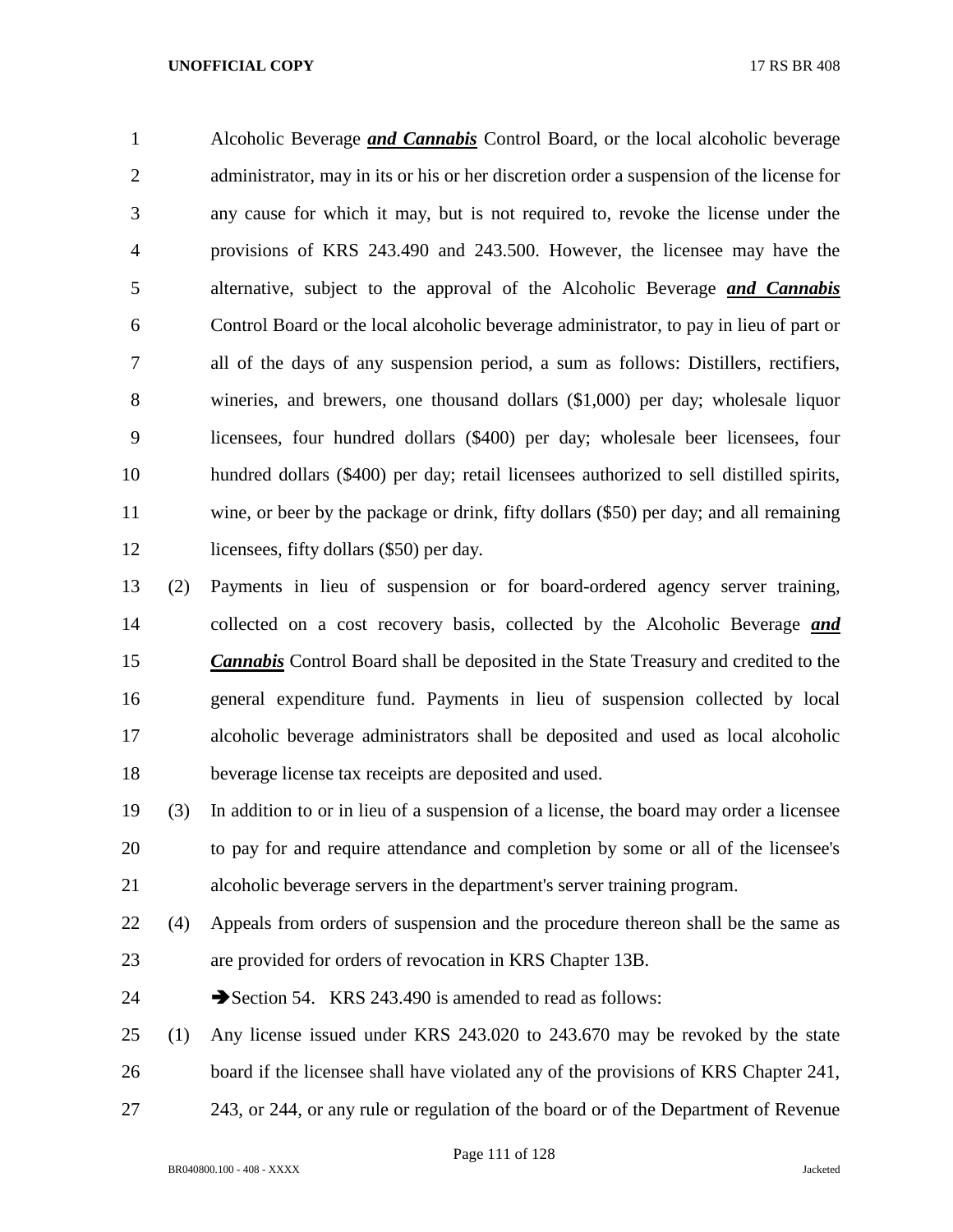relating to the regulation of the manufacture, sale, and transportation or taxation of alcoholic beverages or if the licensee shall have violated or shall violate any Act of Congress or any rule or regulation of any federal board, agency, or commission, or any ordinance now, heretofore, or hereafter in effect relating to the regulation of the manufacture, sale and transportation or taxation of intoxicating liquors or any rules or regulations of any local alcoholic beverage authority or any similar body heretofore in existence or authorized by the terms of KRS Chapters 241, 243, and 244 to be created, or if any clerk, agent, servant, or employee of any licensee shall violate any of the laws, regulations, or ordinances above referred to, irrespective of whether the licensee knew of or permitted the violation or whether the violation was committed in disobedience of his instructions, or any license may be revoked for any cause which the Alcoholic Beverage *and Cannabis* Control Board in the exercise of its sound discretion deems sufficient. A license may be revoked for any of the reasons for which the administrator would have been required to refuse a license if the facts had been known.

 (2) If it is determined that an applicant for a license or license renewal under the provisions of this chapter is a delinquent taxpayer as defined in KRS 131.1815, the Department of Alcoholic Beverage *and Cannabis* Control may refuse to issue or renew the license to the applicant.

20 Section 55. KRS 243.895 is amended to read as follows:

 (1) All licensed retail vendors of alcoholic beverages shall post in a prominent place easily seen by patrons a printed sign at least eleven (11) inches by fourteen (14) inches in size, with letters at least one (1) inch high, supplied by the Department of Alcoholic Beverage *and Cannabis* Control, and with gender-neutral language supplied by the Cabinet for Health and Family Services, which shall warn that drinking alcoholic beverages prior to conception or during pregnancy can cause birth defects.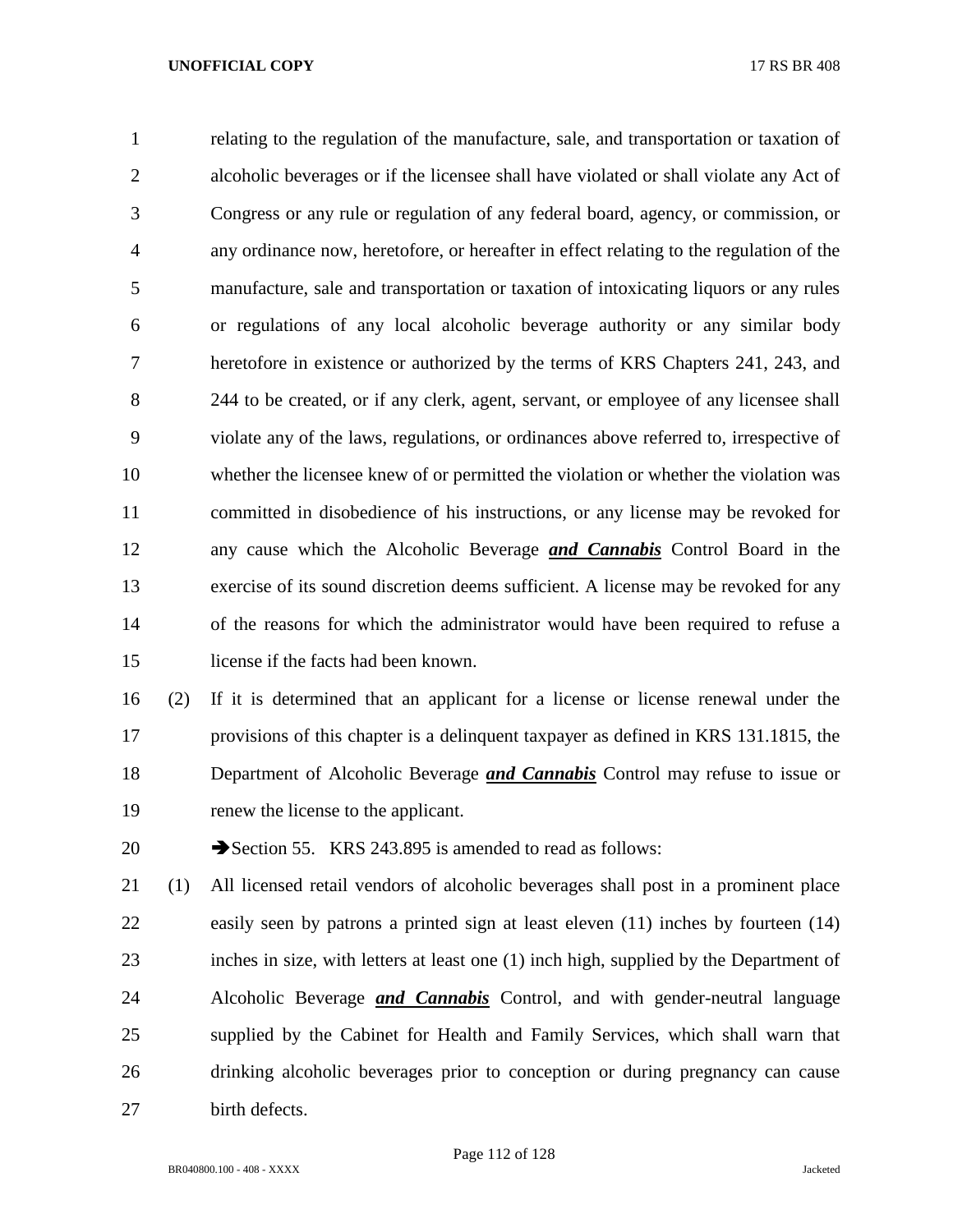| $\mathbf{1}$   | (2) | A person who violates subsection (1) of this section shall be subject to a fine of not |                                                                                     |  |
|----------------|-----|----------------------------------------------------------------------------------------|-------------------------------------------------------------------------------------|--|
| $\overline{2}$ |     | less than ten dollars $(\$10)$ nor more than fifty dollars $(\$50)$ .                  |                                                                                     |  |
| 3              |     | Section 56. KRS 244.050 is amended to read as follows:                                 |                                                                                     |  |
| $\overline{4}$ | (1) | No retail licensee shall give away any alcoholic beverage in any quantity or deliver   |                                                                                     |  |
| 5              |     | it in any quantity for less than a full monetary consideration, except as provided by  |                                                                                     |  |
| 6              |     | KRS 243.0305, 243.155, 243.157, and subsection (2) of this section.                    |                                                                                     |  |
| 7              | (2) | The holder of a quota retail drink license, a quota retail package license, an NQ2     |                                                                                     |  |
| 8              |     | license, or a distillery license may, after acquiring a sampling license, allow        |                                                                                     |  |
| 9              |     |                                                                                        | customers to sample, free of charge, distilled spirits and wine under the following |  |
| 10             |     |                                                                                        | conditions:                                                                         |  |
| 11             |     | (a)                                                                                    | Free sampling shall be permitted only on licensed premises and by licensees         |  |
| 12             |     |                                                                                        | holding a sampling license, during regular business hours; and                      |  |
| 13             |     | (b)                                                                                    | Except as authorized by KRS 243.0305, a licensee shall limit a customer to:         |  |
| 14             |     |                                                                                        | One (1) ounce of free distilled spirits samples per day; and<br>1.                  |  |
| 15             |     |                                                                                        | Six (6) ounces of free wine samples per day.<br>2.                                  |  |
| 16             | (3) |                                                                                        | Retailers holding a sampling license shall:                                         |  |
| 17             |     | (a)                                                                                    | Notify the Department of Alcoholic Beverage <i>and Cannabis</i> Control at least    |  |
| 18             |     |                                                                                        | seven (7) days in advance of conducting a free sampling event; and                  |  |
| 19             |     | (b)                                                                                    | Limit a free sampling event to a period not to exceed four (4) consecutive          |  |
| 20             |     |                                                                                        | hours between 12 noon and 8 p.m.                                                    |  |
| 21             | (4) | In addition to free sampling, a quota retail package licensee holding a sampling       |                                                                                     |  |
| 22             |     | license may also sell sample distilled spirits and wine under the following            |                                                                                     |  |
| 23             |     | conditions:                                                                            |                                                                                     |  |
| 24             |     | (a)                                                                                    | Paid samples may be sold only on licensed premises and by licensees holding         |  |
| 25             |     |                                                                                        | a sampling license, during regular business hours; and                              |  |
| 26             |     | (b)                                                                                    | A licensee shall limit a customer to purchased samples totaling no more than:       |  |
| 27             |     |                                                                                        | Two (2) ounces of distilled spirits per day; and<br>1.                              |  |

Page 113 of 128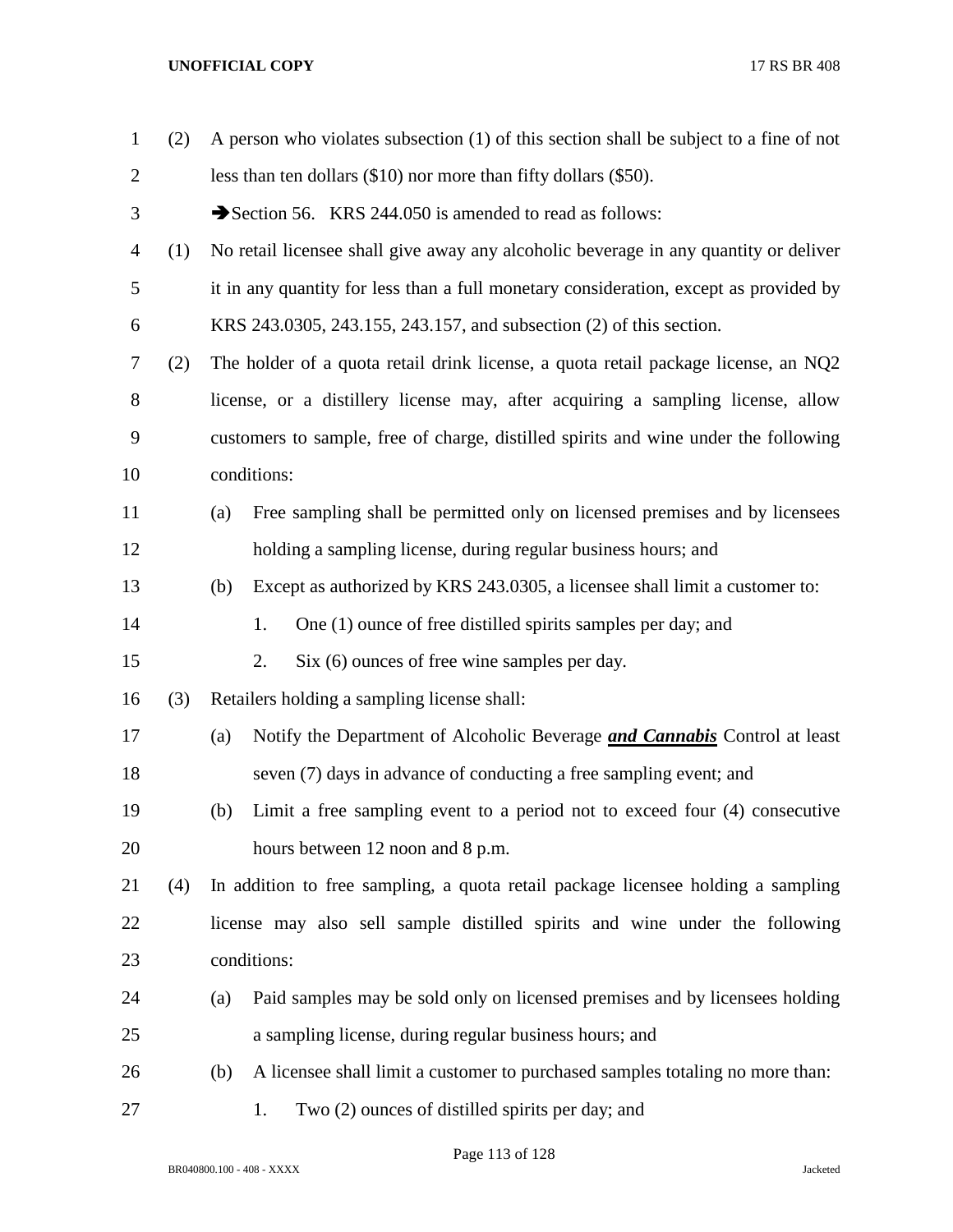| $\mathbf{1}$   |     | Nine (9) ounces of wine per day.<br>2.                                                       |  |  |
|----------------|-----|----------------------------------------------------------------------------------------------|--|--|
| $\overline{2}$ | (5) | A quota retail package licensee holding both a sampling license and a nonquota               |  |  |
| 3              |     | retail malt beverage package license may also sell samples of malt beverages under           |  |  |
| $\overline{4}$ |     | the following conditions:                                                                    |  |  |
| 5              |     | Paid samples may be sold only on licensed premises and by licensees holding<br>(a)           |  |  |
| 6              |     | a sampling license, during regular business hours;                                           |  |  |
| 7              |     | A licensee shall limit a customer to no more than sixteen (16) ounces of malt<br>(b)         |  |  |
| $8\,$          |     | beverages per day;                                                                           |  |  |
| 9              |     | Nothing in this subsection shall allow a quota retail package licensee to<br>(c)             |  |  |
| 10             |     | provide a customer samples of malt beverages free of charge;                                 |  |  |
| 11             |     | The retail price of a sample shall not be less than a licensee's purchase cost of<br>(d)     |  |  |
| 12             |     | the sample; and                                                                              |  |  |
| 13             |     | A licensee, supplier, or individual shall not request, require, or allow a<br>(e)            |  |  |
| 14             |     | distributor to provide malt beverages free of charge or participate in any                   |  |  |
| 15             |     | activity allowed under this subsection.                                                      |  |  |
| 16             | (6) | No customer shall be allowed to receive a combination of free and purchased                  |  |  |
| 17             |     | samples totaling more than:                                                                  |  |  |
| 18             |     | Two (2) ounces of distilled spirits per day; and<br>(a)                                      |  |  |
| 19             |     | Nine (9) ounces of wine per day.<br>(b)                                                      |  |  |
| 20             | (7) | Samples sold under subsections (4) and (5) of this section shall not constitute drink        |  |  |
| 21             |     | sales.                                                                                       |  |  |
| 22             |     | Section 57. KRS 244.167 is amended to read as follows:                                       |  |  |
| 23             | (1) | It is unlawful:                                                                              |  |  |
| 24             |     | For any distiller, rectifier, winery, brewer, or importer to solicit, accept, or fill<br>(a) |  |  |
| 25             |     | any order for any distilled spirits, wine, or malt beverage from any wholesaler              |  |  |
| 26             |     | or distributor in the Commonwealth of Kentucky unless the supplier is the                    |  |  |
| 27             |     | primary source of supply for the brand of alcoholic beverage sold or sought to               |  |  |

Page 114 of 128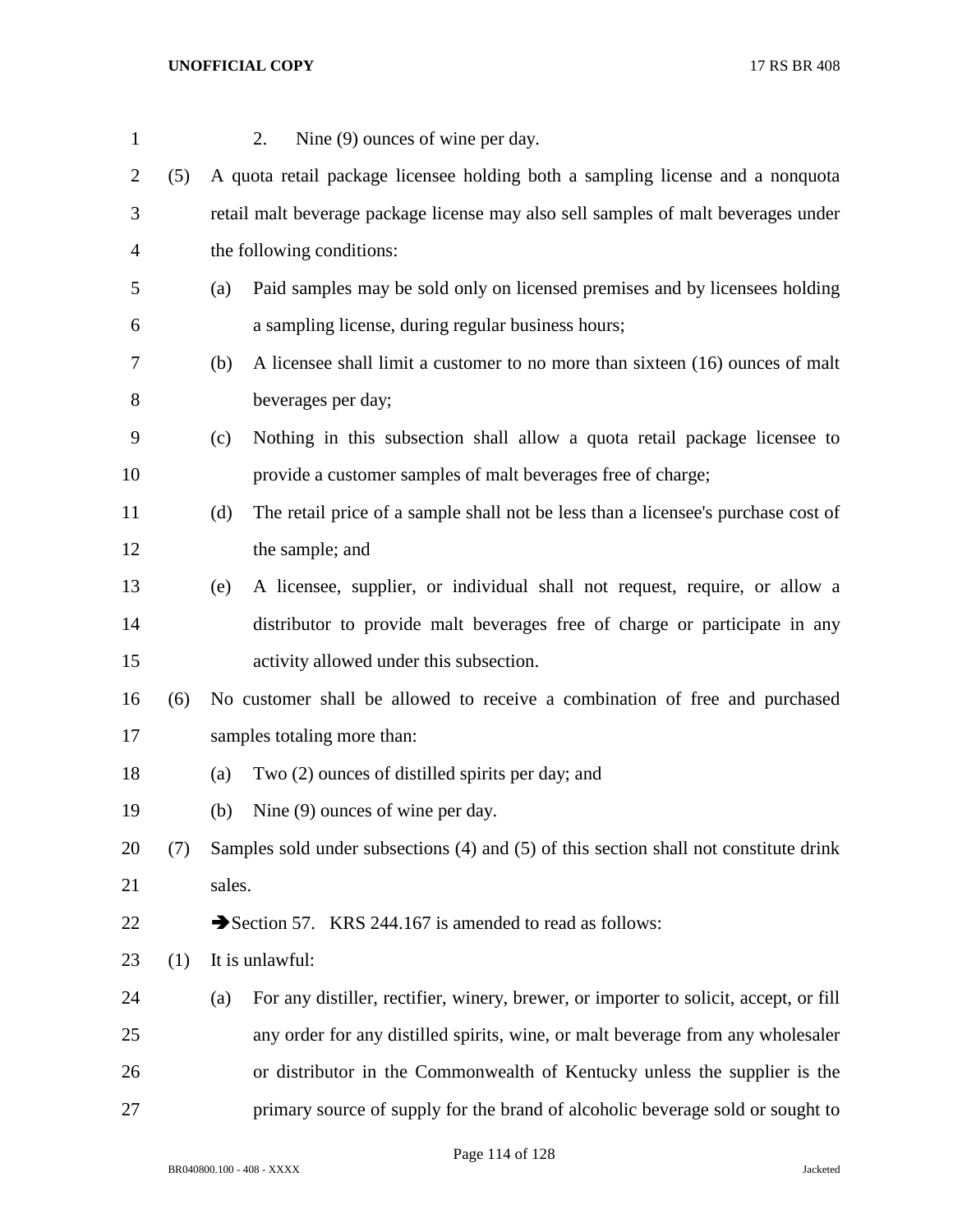| $\mathbf{1}$   |     |                                                                                      | be sold;                                                                             |  |
|----------------|-----|--------------------------------------------------------------------------------------|--------------------------------------------------------------------------------------|--|
| $\overline{c}$ |     | (b)                                                                                  | For any wholesaler, distributor, or any other licensee in this Commonwealth to       |  |
| 3              |     |                                                                                      | order, purchase, or receive any alcoholic beverage from any supplier unless          |  |
| $\overline{4}$ |     |                                                                                      | the supplier is the primary source of supply for the brand ordered, purchased,       |  |
| 5              |     |                                                                                      | or received;                                                                         |  |
| 6              |     | (c)                                                                                  | For a retailer to order, purchase, or receive any distilled, vinous, or malt         |  |
| 7              |     |                                                                                      | alcoholic beverage from any source other than any of the following:                  |  |
| $8\,$          |     |                                                                                      | A wholesaler or distributor who has purchased the brand from the<br>1.               |  |
| 9              |     |                                                                                      | primary source of supply; or                                                         |  |
| 10             |     |                                                                                      | A wholesaler or distributor who is the designated representative of the<br>2.        |  |
| 11             |     |                                                                                      | primary source of supply in this Commonwealth and who has purchased                  |  |
| 12             |     |                                                                                      | the alcoholic beverage from the designated representative of the primary             |  |
| 13             |     |                                                                                      | source of supply within or without this Commonwealth; and                            |  |
| 14             |     | (d)                                                                                  | For alcoholic beverages to be transported from a wholesaler's or distributor's       |  |
| 15             |     |                                                                                      | warehouse within twenty-four (24) hours of the time they are unloaded.               |  |
| 16             | (2) |                                                                                      | The Department of Alcoholic Beverage <i>and Cannabis</i> Control may suspend for a   |  |
| 17             |     | period not to exceed one (1) year the license of any wholesaler, distributor, or     |                                                                                      |  |
| 18             |     |                                                                                      | retailer who violates the provisions of this section.                                |  |
| 19             | (3) |                                                                                      | Upon determination by the Department of Alcoholic Beverage and Cannabis              |  |
| 20             |     | Control that a primary source of supply has violated the provisions of this section, |                                                                                      |  |
| 21             |     |                                                                                      | no wholesaler, distributor, or retailer may accept any shipment of alcoholic         |  |
| 22             |     |                                                                                      | beverages from the primary source of supply for a period of one (1) year.            |  |
| 23             | (4) |                                                                                      | For the purposes of this section, "primary source of supply" or "supplier" means the |  |
| 24             |     | distiller, producer, brewer, owner of the commodity at the time it becomes a         |                                                                                      |  |
| 25             |     | marketable product, bottler, or authorized agent of the brand owner. In the case of  |                                                                                      |  |
| 26             |     |                                                                                      | imported products, the primary source of supply means either the foreign producer,   |  |
| 27             |     |                                                                                      | owner, bottler, or agent of the prime importer from, or the exclusive agent in, the  |  |
|                |     |                                                                                      |                                                                                      |  |

Page 115 of 128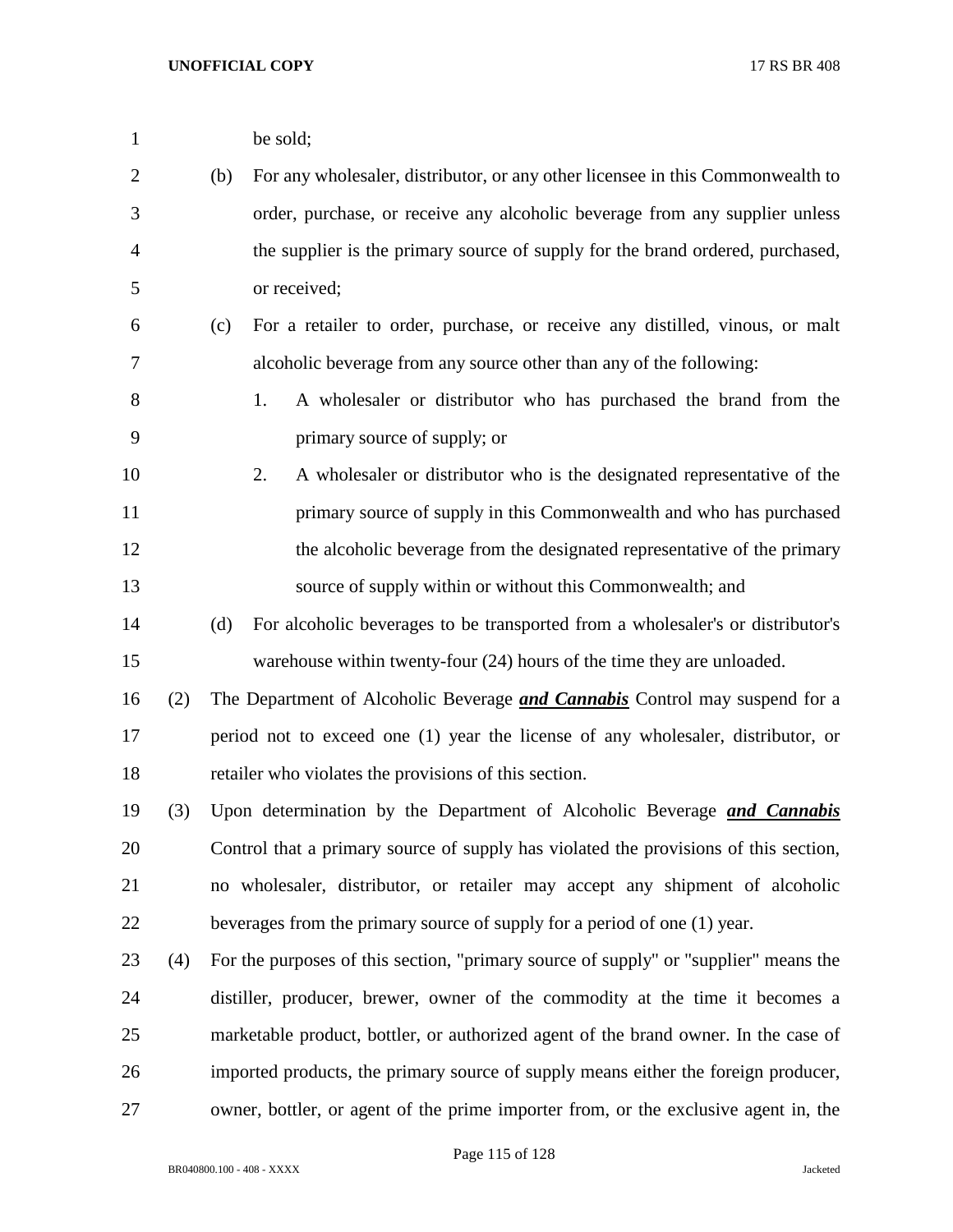| $\mathbf{1}$   | United States of the foreign distiller, producer, bottler, or owner.                           |     |                                                                                  |  |
|----------------|------------------------------------------------------------------------------------------------|-----|----------------------------------------------------------------------------------|--|
| $\overline{2}$ | Section 58. KRS 339.230 is amended to read as follows:                                         |     |                                                                                  |  |
| 3              | A minor who has passed his or her fourteenth birthday but is under eighteen (18) years of      |     |                                                                                  |  |
| 4              | age may be employed, permitted, or suffered to work in, about, or in connection with any       |     |                                                                                  |  |
| 5              | gainful occupation, except:                                                                    |     |                                                                                  |  |
| 6              | If he or she is under sixteen $(16)$ years of age, he or she may not be employed during<br>(1) |     |                                                                                  |  |
| 7              | regular school hours, unless:                                                                  |     |                                                                                  |  |
| 8              |                                                                                                | (a) | The school authorities have made arrangements for him or her to attend school    |  |
| 9              |                                                                                                |     | at other than the regular hours, in which event he or she may be employed        |  |
| 10             |                                                                                                |     | subject to regulations of the commissioner of workplace standards during such    |  |
| 11             |                                                                                                |     | of the regular school hours as he or she is not required to be in attendance     |  |
| 12             |                                                                                                |     | under the arrangement; or                                                        |  |
| 13             |                                                                                                | (b) | He or she has graduated from high school.                                        |  |
| 14             | (2)                                                                                            |     | A minor who has passed his or her fourteenth birthday but is under eighteen (18) |  |
| 15             |                                                                                                |     | years of age, may not be employed, permitted, or suffered to work:               |  |
| 16             |                                                                                                | (a) | In any place of employment or at any occupation, that the commissioner of        |  |
| 17             |                                                                                                |     | workplace standards shall determine to be hazardous or injurious to the life,    |  |
| 18             | health, safety, or welfare of such minor unless:                                               |     |                                                                                  |  |
| 19             |                                                                                                |     | 1.<br>The minor is at least sixteen $(16)$ years of age;                         |  |
| 20             |                                                                                                |     | 2.<br>The minor is employed by his or her parent or a person standing in place   |  |
| 21             |                                                                                                |     | of a parent and works under adult supervision; and                               |  |
| 22             |                                                                                                |     | 3.<br>The minor is engaged in nonhazardous aspects of the electrical trades,     |  |
| 23             |                                                                                                |     | including but not limited to activities such as pulling wire, setting boxes,     |  |
| 24             |                                                                                                |     | or bending conduit;                                                              |  |
| 25             |                                                                                                | (b) | More than the number of days per week, nor more than the number of hours         |  |
| 26             |                                                                                                |     | per day that the commissioner of workplace standards shall determine to be       |  |
| 27             |                                                                                                |     | injurious to the life, health, safety, or welfare of such minor. The             |  |

Page 116 of 128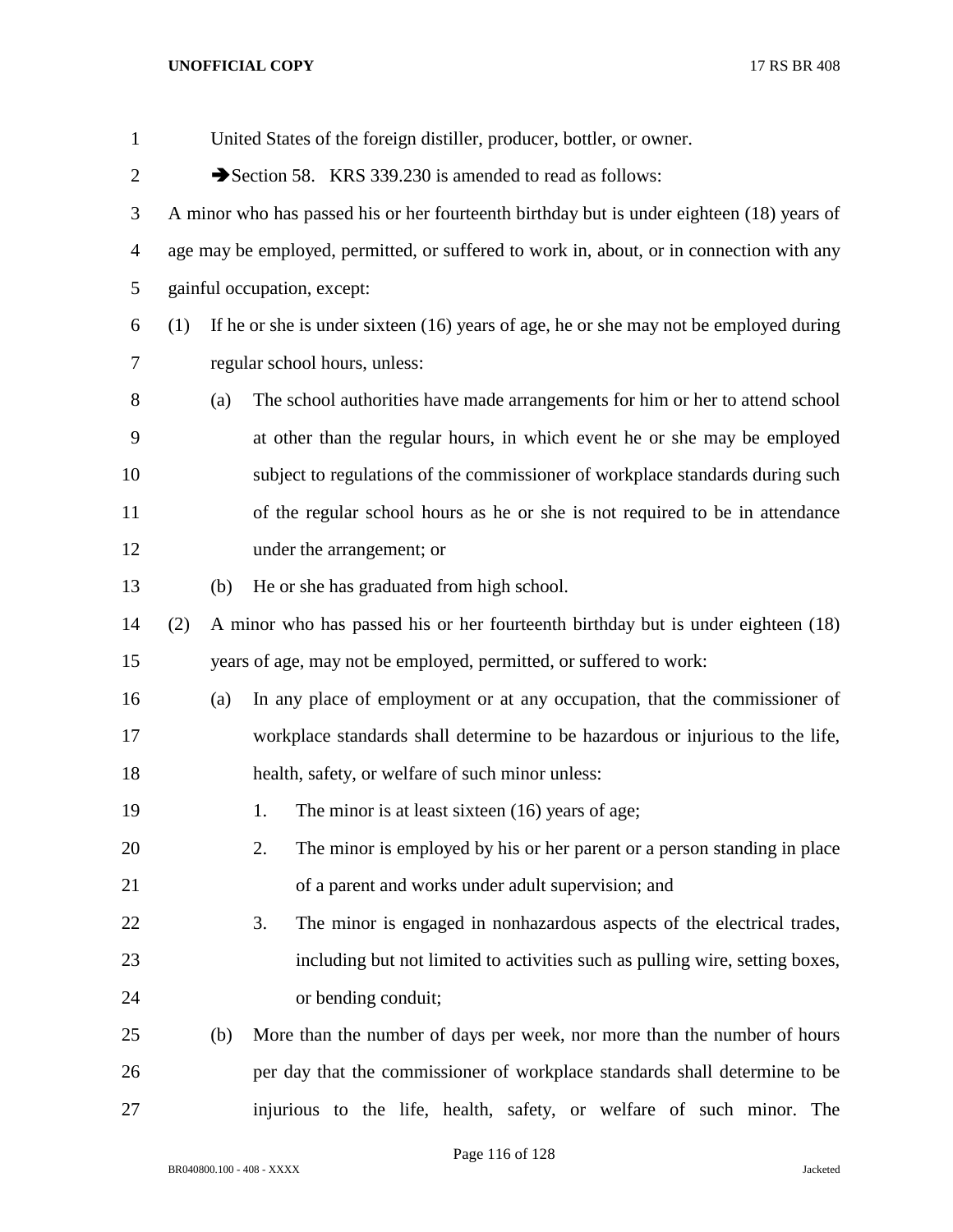commissioner of workplace standards in promulgating these regulations may make them more restrictive than those promulgated by the United States Secretary of Labor under provisions of the Fair Labor Standards Act and its amendments, but in no event may he or she make them less restrictive;

 (c) During the hours of the day that the commissioner of workplace standards shall determine to be injurious to the life, health, safety, or welfare of such minor. The commissioner of workplace standards in promulgating these regulations may make them more restrictive than those promulgated by the United States Secretary of Labor under provisions of the Fair Labor Standards Act and its amendments but in no event may he or she make them less restrictive; and

 (d) In, about, or in connection with any establishment where alcoholic liquors are distilled, rectified, compounded, brewed, manufactured, bottled, sold for consumption, or dispensed unless permitted by the rules and regulations of the Alcoholic Beverage *and Cannabis* Control Board (except that he or she may be employed in places where the sale of alcoholic beverages by the package is merely incidental to the main business actually conducted); or in a pool or billiard room.

 (3) The commissioner of workplace standards shall promulgate regulations to properly protect the life, health, safety, or welfare of minors. He or she may consider sex, age, premises of employment, substances to be worked with, machinery to be operated, number of hours, hours of the day, nature of the employment, and other pertinent factors. The commissioner of workplace standards in promulgating these regulations may make them more restrictive than those promulgated by the United States Secretary of Labor under provisions of the Fair Labor Standards Act and its amendments but in no event may he or she make them less restrictive, provided, however, these regulations shall have no effect on the definition of "gainful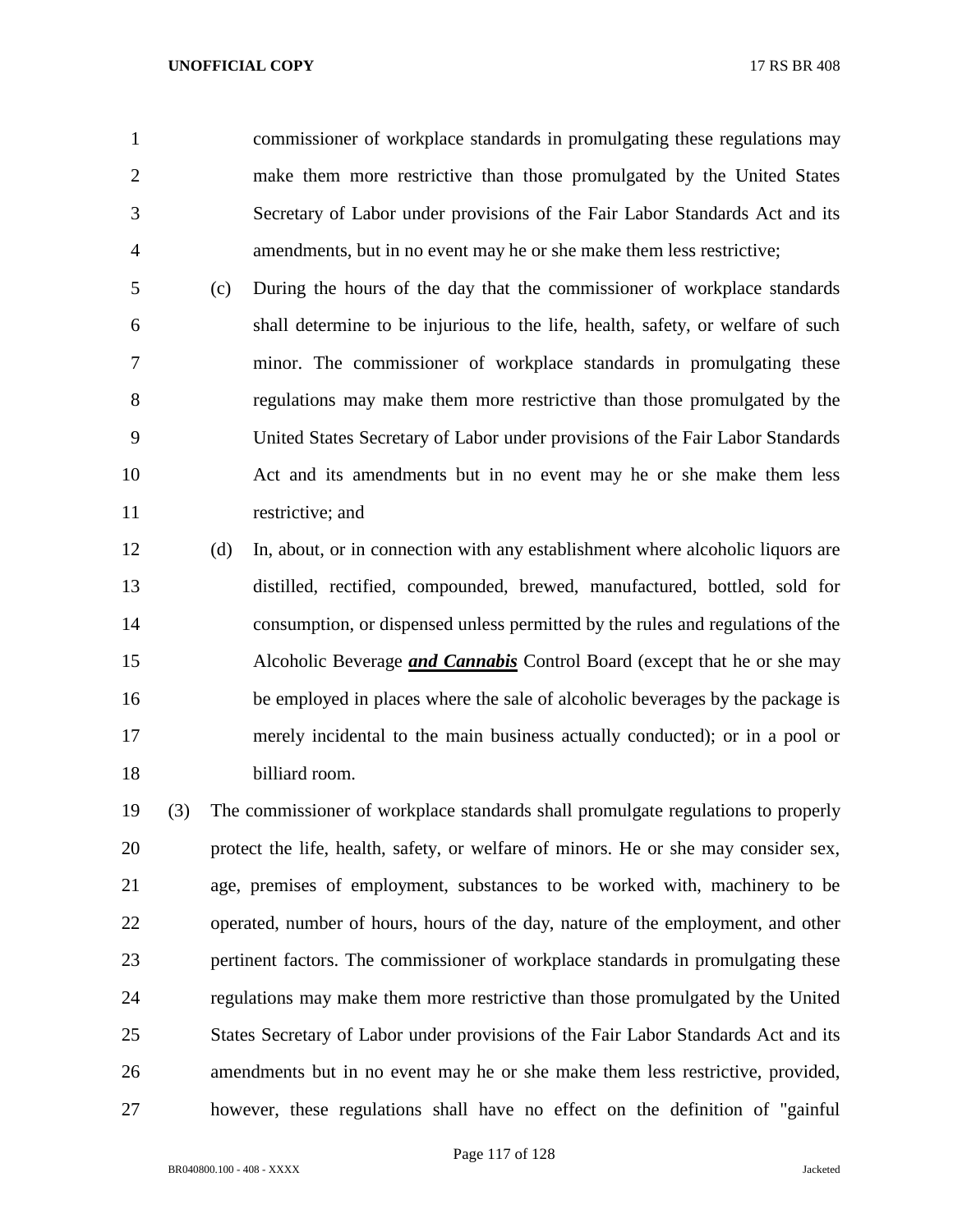occupation" under KRS 339.210. To advise the commissioner with respect to the regulations, the Governor shall appoint a committee of four (4) persons which shall consist of a representative from the Cabinet for Health and Family Services, the Department of Education, the Kentucky Commission on Human Rights and the Personnel Cabinet. The regulations promulgated in accordance with this section shall be reviewed by such committee whenever deemed necessary by the commissioner of workplace standards.

8 Section 59. KRS 438.310 is amended to read as follows:

 (1) No person shall sell or cause to be sold any tobacco product, alternative nicotine product, or vapor product at retail to any person under the age of eighteen (18), or solicit any person under the age of eighteen (18) to purchase any tobacco product, alternative nicotine product, or vapor product at retail.

 (2) Any person who sells tobacco products, alternative nicotine products, or vapor products at retail shall cause to be posted in a conspicuous place in his establishment a notice stating that it is illegal to sell tobacco products, alternative nicotine products, or vapor products to persons under age eighteen (18).

 (3) Any person selling tobacco products, alternative nicotine products, or vapor products shall require proof of age from a prospective buyer or recipient if the person has reason to believe that the prospective buyer or recipient is under the age of eighteen (18).

 (4) A person who violates subsection (1) or (2) of this section shall be subject to a fine of not less than one hundred dollars (\$100) nor more than five hundred dollars (\$500) for a first violation and a fine of not less than five hundred dollars (\$500) nor more than one thousand dollars (\$1,000) for any subsequent violation. The fine shall be administered by the Department of Alcoholic Beverage *and Cannabis* Control using a civil enforcement procedure.

27 Section 60. KRS 438.311 is amended to read as follows:

Page 118 of 128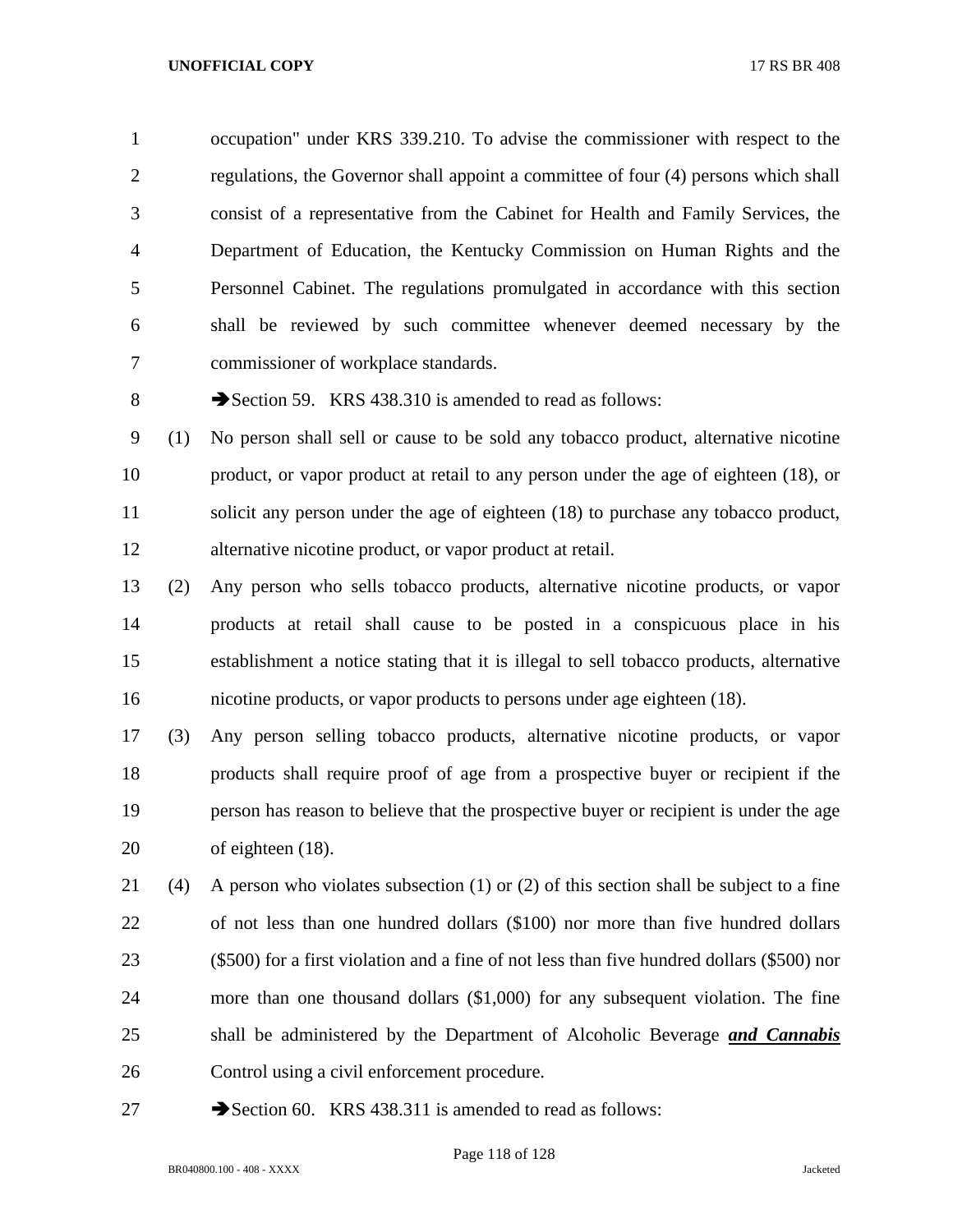(1) Except for the provisions of KRS 438.330, it shall be unlawful for a person who has not attained the age of eighteen (18) years to purchase or accept receipt of or to attempt to purchase or accept receipt of a tobacco product, alternative nicotine product, or vapor product, or to present or offer to any person any purported proof of age which is false, fraudulent, or not actually his or her own, for the purpose of purchasing or receiving any tobacco product, alternative nicotine product, or vapor product. It shall not be unlawful for such a person to accept receipt of a tobacco product, alternative nicotine product, or vapor product from an employer when required in the performance of the person's duties.

 (2) This offense shall be deemed a status offense and shall be under the jurisdiction of the juvenile session of the District Court.

 (3) All peace officers with general law enforcement authority and employees of the Department of Alcoholic Beverage *and Cannabis* Control may issue a uniform citation, but not make an arrest or take a child into custody, for a violation of this section. If a child fails to appear in court in response to a uniform citation issued pursuant to the section, the court may compel the attendance of the defendant in the manner specified by law.

18 Section 61. KRS 438.313 is amended to read as follows:

 (1) No wholesaler, retailer, or manufacturer of cigarettes, tobacco products, alternative nicotine products, or vapor products may distribute cigarettes, tobacco products, alternative nicotine products, or vapor products, including samples thereof, free of charge or otherwise, to any person under the age of eighteen (18).

 (2) Any person who distributes cigarettes, tobacco products, alternative nicotine products, or vapor products, including samples thereof, free of charge or otherwise shall require proof of age from a prospective buyer or recipient if the person has reason to believe that the prospective purchaser or recipient is under the age of eighteen (18).

Page 119 of 128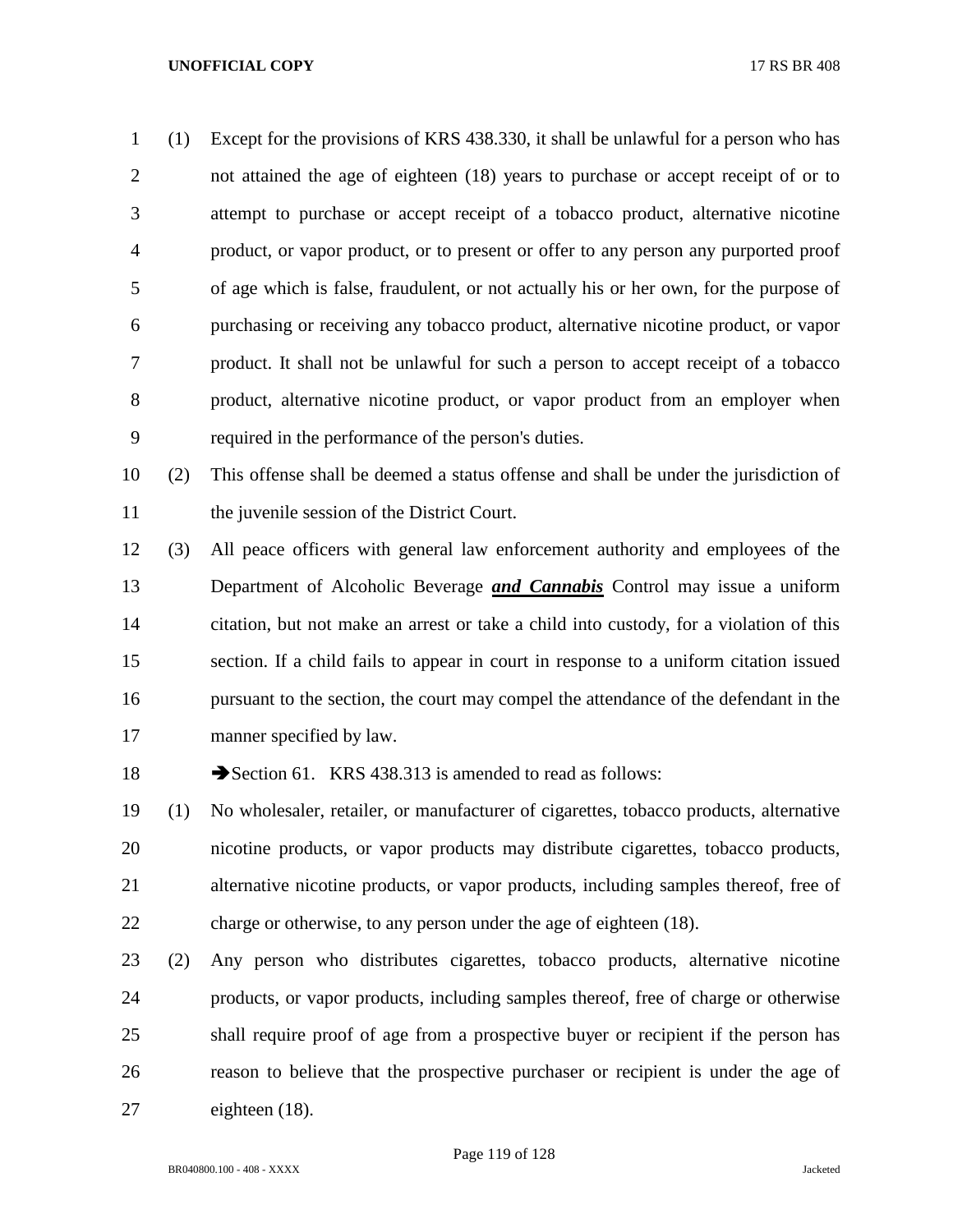(3) Any person who violates the provisions of this section shall be fined not less than one thousand dollars (\$1,000) nor more than two thousand five hundred dollars (\$2,500) for each offense. The fine shall be administered by the Department of Alcoholic Beverage *and Cannabis* Control using a civil enforcement procedure for persons eighteen (18) years of age or older. For persons under the age of eighteen (18) years, the offense shall be deemed a status offense and shall be under the jurisdiction of the juvenile session of the District Court.

 (4) All peace officers with general law enforcement authority and employees of the Department of Alcoholic Beverage *and Cannabis* Control may issue a uniform citation, but may not make an arrest, or take a child into custody, for a violation of this section. If a child fails to appear in court in response to a uniform citation issued pursuant to this section, the court may compel the attendance of the defendant in the manner specified by law.

14 Section 62. KRS 438.315 is amended to read as follows:

 (1) The sale of tobacco products, alternative nicotine products, or vapor products dispensed through a vending machine is prohibited to any person under the age of eighteen (18) years.

 (2) The purchase of tobacco products, alternative nicotine products, or vapor products dispensed through a vending machine is prohibited to any person under the age of eighteen (18) years.

 (3) Except for vending machines located in factories or vending machines located in bars or taverns to which minors are not permitted access, any vending machine from which tobacco products, alternative nicotine products, or vapor products are dispensed shall be located in the line of sight of the cashier for the retail establishment.

 (4) Any owner of a retail establishment violating this section shall be subject to a fine of not less than one hundred dollars (\$100) nor more than five hundred dollars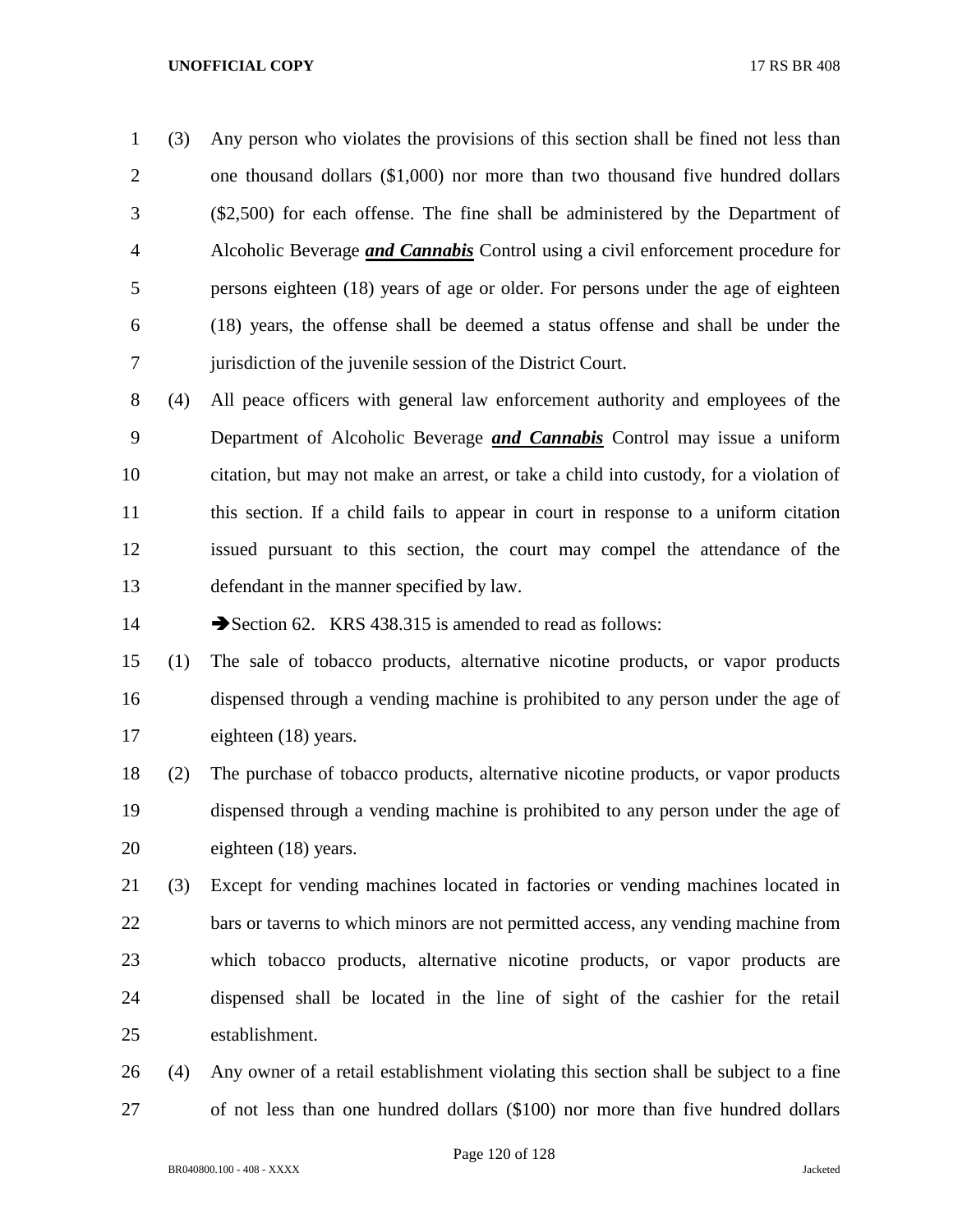(\$500) for each violation. The fine shall be administered by the Department of Alcoholic Beverage *and Cannabis* Control using a civil enforcement procedure for persons eighteen (18) years of age or older. For persons under the age of eighteen (18) years, the offense shall be deemed a status offense and shall be under the jurisdiction of the juvenile session of the District Court.

 (5) All peace officers with general law enforcement authority and employees of the Department of Alcoholic Beverage *and Cannabis* Control may issue a uniform citation, but may not make an arrest, or take a child into custody, for a violation of this section. If a child fails to appear in court in response to a uniform citation issued pursuant to this section, the court may compel the attendance of the defendant in the manner specified by law.

12 Section 63. KRS 438.317 is amended to read as follows:

 (1) No person shall sell or cause to be sold at retail cigarettes packaged in units of 14 fewer than twenty (20) cigarettes.

 (2) No resident wholesaler, nonresident wholesaler, or subjobber shall make available to a retail establishment cigarettes packaged for retail sale in units of less than 17 twenty (20) cigarettes.

 (3) Any person violating subsection (1) of this section shall be subject to a fine of not less than one hundred dollars (\$100) nor more than five hundred dollars (\$500). Any person violating subsection (2) of this section shall be fined not less than one thousand dollars (\$1,000) nor more than two thousand five hundred dollars (\$2,500). These penalties shall be enforced by the Department of Alcoholic Beverage *and Cannabis* Control through civil enforcement procedures.

24 Section 64. KRS 438.320 is amended to read as follows:

 Each resident wholesaler, nonresident wholesaler, or subjobber making tobacco products available to a retail establishment for sale or distribution shall report the name and address of the owner of the retail establishment to the Department of Alcoholic Beverage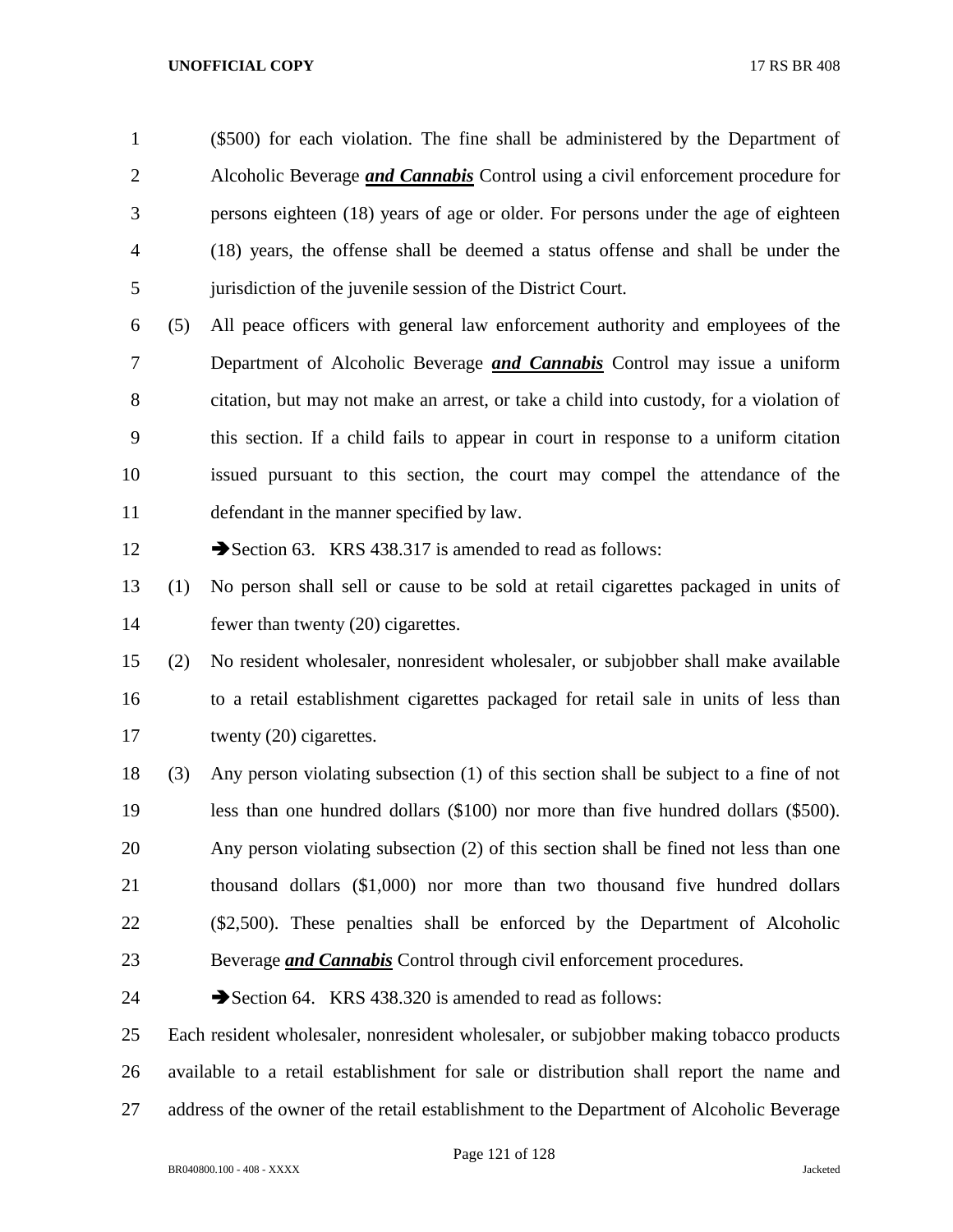*and Cannabis* Control in a manner specified by administrative regulations promulgated pursuant to KRS Chapter 13A.

3 Section 65. KRS 438.325 is amended to read as follows:

 (1) Each owner of a retail establishment selling or distributing tobacco products, alternative nicotine products, or vapor products shall notify each individual employed in the retail establishment as a retail sales clerk that the sale of tobacco products, alternative nicotine products, or vapor products to any person under the age of eighteen (18) years and the purchase of tobacco products, alternative nicotine products, or vapor products by any person under the age of eighteen (18) years are prohibited.

 (2) Each owner of a retail establishment selling or distributing tobacco products, alternative nicotine products, or vapor products shall notify each individual employed in the retail establishment as a retail sales clerk that proof of age is required from a prospective buyer or recipient if the person has reason to believe 15 that the prospective purchaser or recipient is under the age of eighteen (18).

 (3) The notice to employees that is required in subsection (1) of this section shall be provided before the person commences work as a retail sales clerk, or, in the case of a person employed as a retail sales clerk on April 10, 2014, within thirty (30) days of that date. The employee shall signify receipt of the notice required by this section by signing a form that states as follows:

 "I understand that under the law of the Commonwealth of Kentucky it is illegal to sell or distribute tobacco products, alternative nicotine products, or vapor products to persons under the age of eighteen (18) years and that it is illegal for persons under the age of eighteen (18) years to purchase tobacco products, alternative nicotine products, or vapor products."

 (4) The owner of the retail establishment shall maintain the signed notice that is required pursuant to subsection (3) of this section in a place and in a manner so as

Page 122 of 128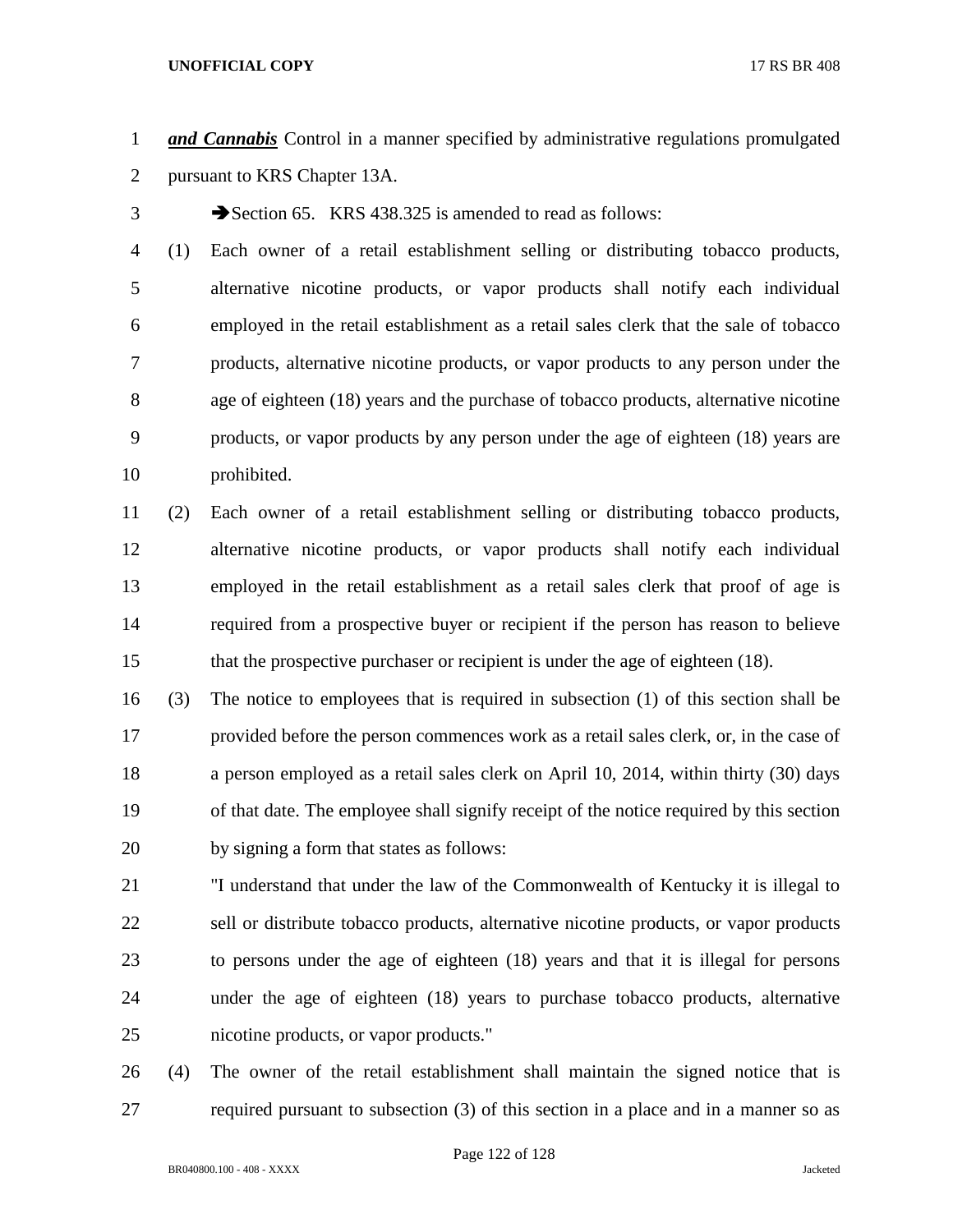to be easily accessible to any employee of the Department of Alcoholic Beverage *and Cannabis* Control or the Department of Agriculture conducting an inspection of the retail establishment for the purpose of monitoring compliance in limiting the sale or distribution of tobacco products, alternative nicotine products, or vapor products to persons under the age of eighteen (18) as provided in KRS 438.305 to 438.340.

 (5) Any owner of the retail establishment violating subsections (1) to (4) of this section shall be subject to a fine of not less than one hundred dollars (\$100) nor more than five hundred dollars (\$500) for each violation. The fine shall be administered by the Department of Alcoholic Beverage *and Cannabis* Control in a civil enforcement procedure.

12 Section 66. KRS 438.330 is amended to read as follows:

 (1) The Department of Alcoholic Beverage *and Cannabis* Control and the Department of Agriculture shall carry out annually conducted random, unannounced inspections of retail establishments where tobacco products, alternative nicotine products, or vapor products are sold or distributed for the purpose of enforcing the provisions of KRS 438.305 to 438.340. The inspections shall be conducted to the extent necessary to assure that the Commonwealth remains in compliance with Public Law 102-321 and applicable federal regulations. The Department of Alcoholic Beverage *and Cannabis* Control and the Department of Agriculture shall also ensure that 21 targeted inspections are conducted at those retail establishments where, and at those 22 times when, persons under the age of eighteen (18) years are most likely to purchase tobacco products, alternative nicotine products, or vapor products. Persons under the age of eighteen (18) years may be used to test compliance with the provisions of KRS 438.305 to 438.340 only if the testing is conducted under the direct supervision of the Department of Alcoholic Beverage *and Cannabis* Control, sheriff, or chief of police, or their employees, and written parental consent has been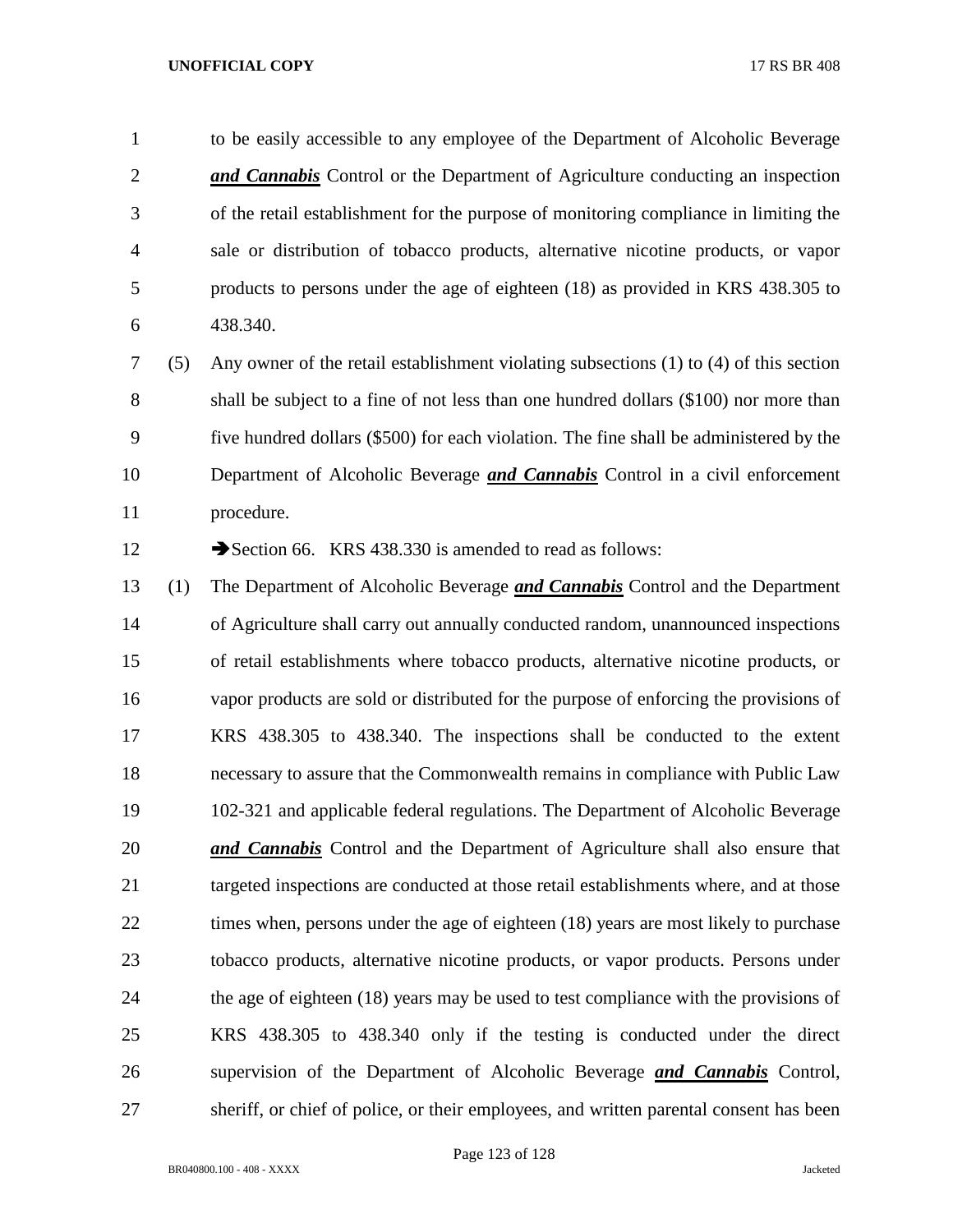obtained. The Department of Alcoholic Beverage *and Cannabis* Control shall prepare annually, for submission by the Governor to the Secretary of the United States Department of Health and Human Services, the report required by Section 1926 of Subpart 1 of Part B of Title XIX of the Federal Public Health Service Act.

- (2) The Department of Alcoholic Beverage *and Cannabis* Control shall develop and implement the survey sampling methodologies to carry out the inspections as described in this section.
- 8 Section 67. KRS 438.337 is amended to read as follows:
- (1) Except for violations of the provisions of KRS 438.311, 438.313, and 438.315 by a juvenile, which shall be under the jurisdiction of the juvenile session of the District Court, the Department of Alcoholic Beverage *and Cannabis* Control shall carry out the enforcement provisions of KRS 438.305 to 438.340.
- (2) The Department of Alcoholic Beverage *and Cannabis* Control shall be entitled to the revenue produced by one-twentieth of one cent (\$0.0005) of the three-cent (\$0.03) per pack revenue collected by the Finance and Administration Cabinet from the state excise tax on the sale of cigarettes as imposed by KRS 138.140 to be deposited in a trust and agency account created in the State Treasury, and to keep fifty percent (50%) of any fines collected under KRS 438.305 to 438.340 to offset the costs of enforcement of KRS 438.305 to 438.340.
- (3) The Department of Alcoholic Beverage *and Cannabis* Control shall be responsible for maintaining statistics for compilation of required reports to be submitted to the United States Department of Health and Human Services.
- (4) The Department of Alcoholic Beverage *and Cannabis* Control shall devise a plan and time frame for enforcement to determine by random inspection if the percentage of retailers or distributors making illegal sales to minors does or does not exceed federal guidelines preventing tobacco sales to minors.
- 27 Section 68. KRS 438.340 is amended to read as follows: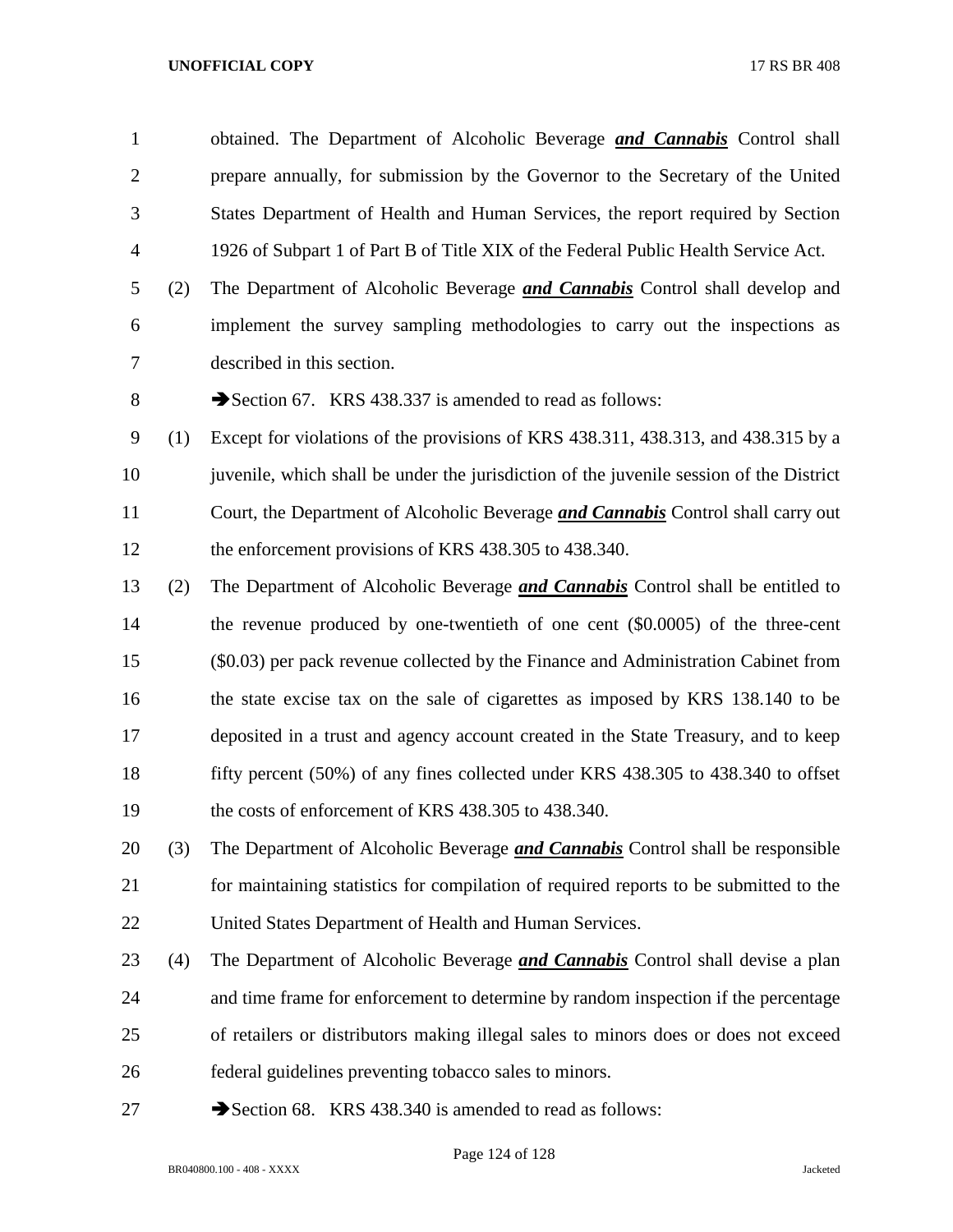The Department of Alcoholic Beverage *and Cannabis* Control and the Department of Agriculture are authorized to promulgate administrative regulations pursuant to KRS Chapter 13A as necessary to implement and carry out the provisions of KRS 438.305 to 438.340.

5 Section 69. KRS 431.073 is amended to read as follows:

 (1) Any person who has been convicted of a Class D felony violation of KRS 17.175, 186.990, 194A.505, 194B.505, 217.181, 217.207, 217.208, 218A.140, 218A.1415, 218A.1416, 218A.1417, 218A.1418,[ 218A.1423,] 218A.1439, 218A.282, 218A.284, 218A.286, 218A.320, 218A.322, 218A.324, 244.165, 286.11-057, 304.47-025, 324.990, 365.241, 434.155, 434.675, 434.850, 434.872, 511.040, 512.020, 514.030, 514.040, 514.050, 514.060, 514.065, 514.070, 514.080, 514.090, 514.100, 514.110, 514.120, 514.140, 514.150, 514.160, 516.030, 516.060, 516.090, 516.108, 517.120, 518.040, 522.040, 524.100, 525.113, 526.020, 526.030, 528.020, 528.040, 528.050, 530.010, or 530.050, or a series of Class D felony violations of one (1) or more statutes enumerated in this section arising from a single incident, or who has been granted a full pardon, may file with the court in which he or she was convicted an application to have the judgment vacated. The application shall be filed as a motion in the original criminal case. The person shall be informed of the right at the time of adjudication.

 (2) A verified application to have the judgment vacated under this section shall be filed no sooner than five (5) years after the completion of the person's sentence, or five (5) years after the successful completion of the person's probation or parole, whichever occurs later. Upon the payment of the filing fee and the filing of the application, the Circuit Court clerk shall serve a notice of filing upon the office of the Commonwealth's attorney or county attorney that prosecuted the case and the county attorney of the county where the judgment was entered. The office of the Commonwealth's attorney or county attorney that prosecuted the case shall file a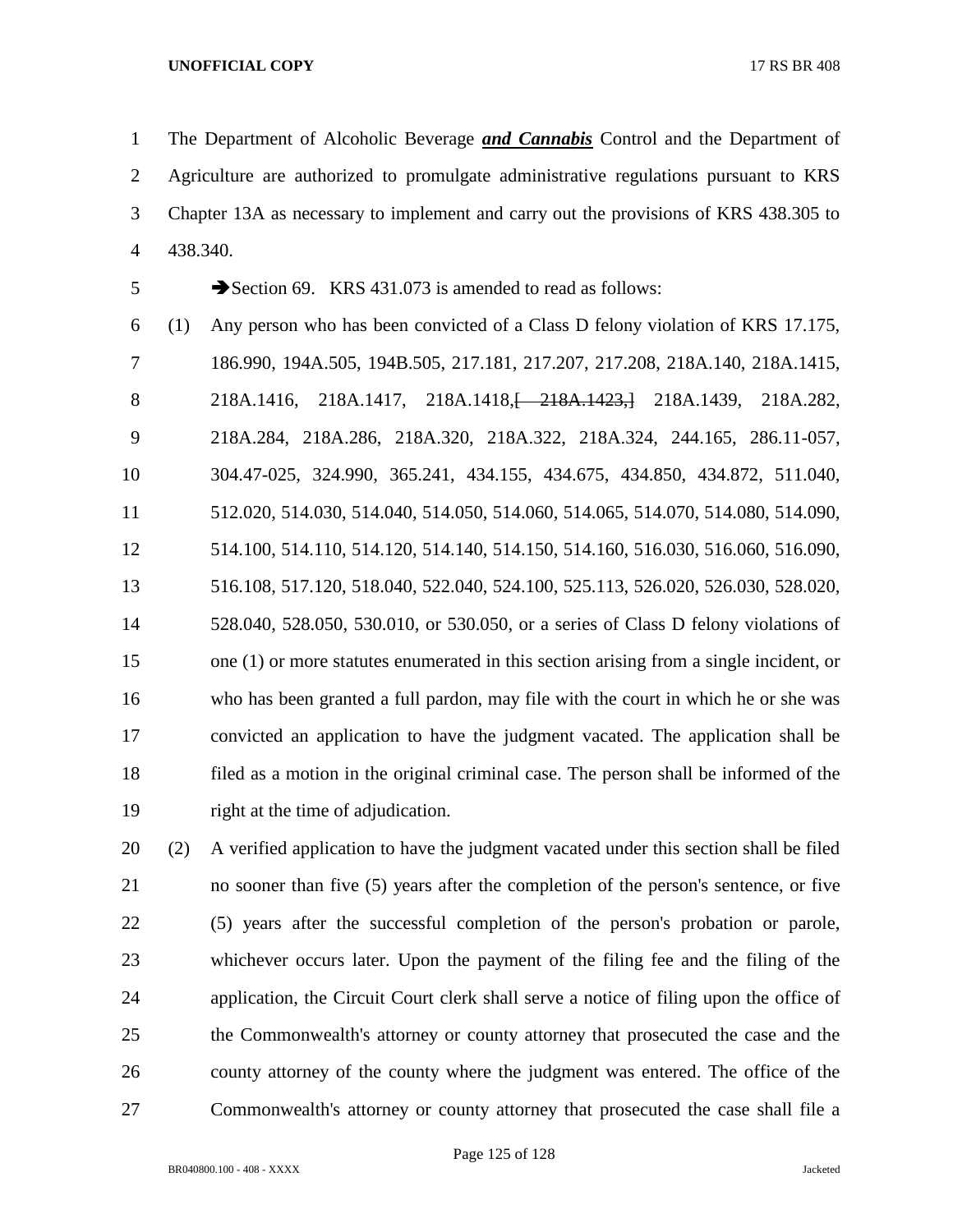response within sixty (60) days after being served with the notice of filing. That time period may be extended for good cause, but the hearing on the application to vacate the judgment shall occur no later than one hundred twenty (120) days following the filing of the application. The inability to determine the location of the crime victim shall constitute good cause for an extension of time. No hearing upon the merits of the application shall be scheduled until the Commonwealth's response has been filed, or if no response is received, no later than one hundred twenty (120) days after the filing of the application.

 (3) Upon the filing of the Commonwealth's response to an application, or if no response is received, no later than one hundred twenty (120) days after the filing of the 11 application, the court shall set a date for a hearing and the Circuit Court clerk shall notify the office of the Commonwealth's attorney or county attorney that prosecuted the case. The office of the Commonwealth's attorney or county attorney that prosecuted the case shall notify the victim of the crime, if there was an identified victim. The Commonwealth's attorney or county attorney shall be authorized to obtain without payment of any fee information from the Transportation Cabinet regarding the crime victim's address on file regarding any vehicle operator's license issued to that person.

 (4) The court may order the judgment vacated, and if the judgment is vacated the court shall dismiss with prejudice any charges which are eligible for expungement under subsection (1) of this section or KRS 431.076 or 431.078, and order expunged all records in the custody of the court and any records in the custody of any other agency or official, including law enforcement records, if the court finds that:

- (a) The person had not previously had a felony conviction vacated and the record expunged pursuant to this section;
- (b) The person had not in the five (5) years prior to the filing of the application to have the judgment vacated been convicted of a felony or a misdemeanor; and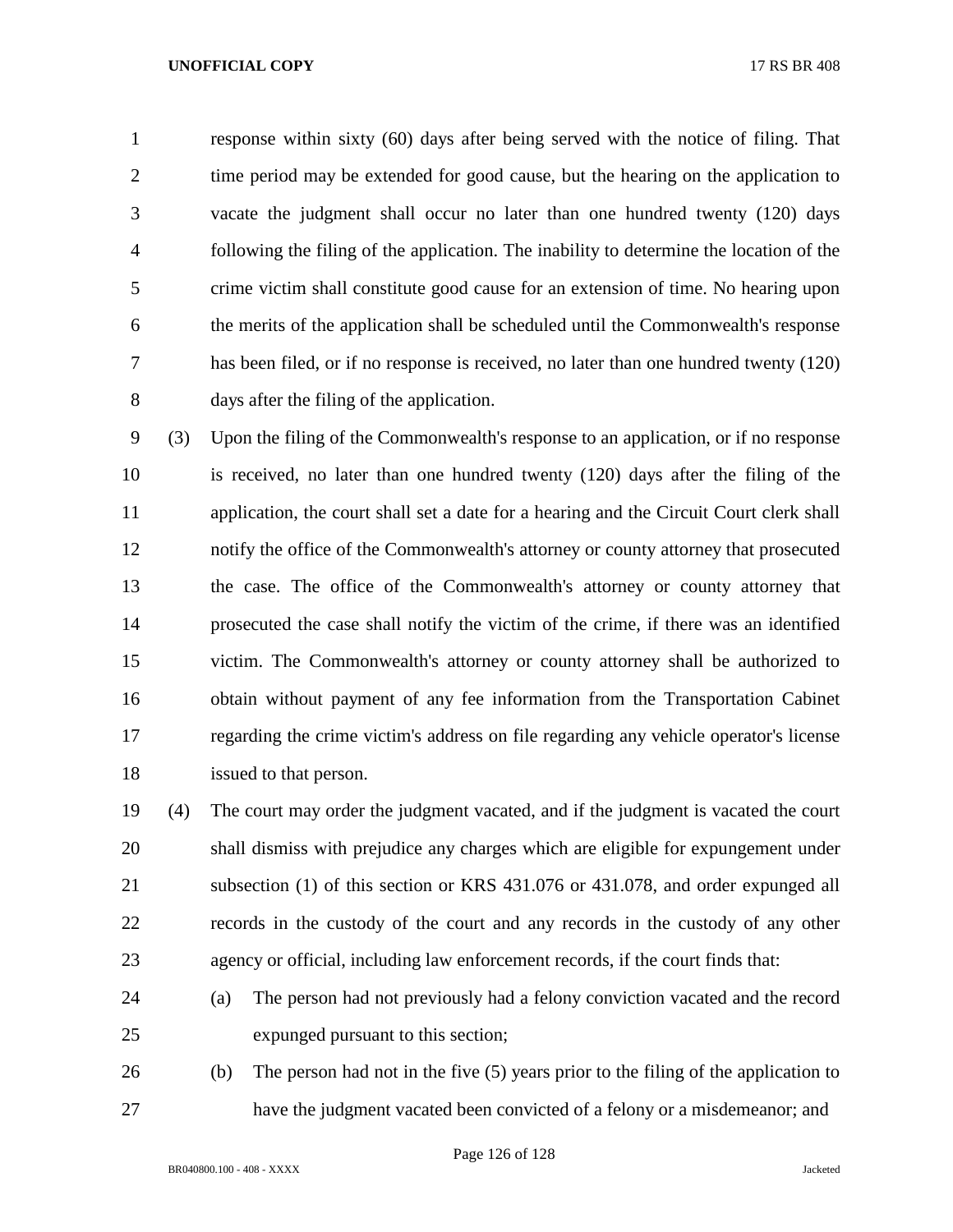- 
- (c) No proceeding concerning a felony or misdemeanor is pending or being instituted against the person.
- (5) If the court has received a response from the office of the Commonwealth's attorney or county attorney that prosecuted the case stating no objection to the application to have the judgment vacated, or if one hundred twenty (120) days have elapsed since the filing of the application and no response has been received, the court may, without a hearing, vacate the judgment in the manner established in subsection (4) of this section.
- (6) Upon entry of an order vacating and expunging a conviction, the original conviction shall be vacated and the record shall be expunged. The court and other agencies shall cause records to be deleted or removed from their computer systems so that the matter shall not appear on official state-performed background checks. The court and other agencies shall reply to any inquiry that no record exists on the matter. The person whose record is expunged shall not have to disclose the fact of the record or any matter relating thereto on an application for employment, credit, or other type of application. If the person is not prohibited from voting for any other reason, the person's ability to vote shall be restored and the person may register to vote.
- (7) An order vacating a conviction under this section shall not extend or revive an expired statute of limitations, shall not constitute a finding of legal error regarding the proceedings leading to or resulting in the conviction, shall not nullify any findings of fact or conclusions of law made by the trial court or any appellate court regarding the conviction, and shall not constitute a finding of innocence regarding the conviction.
- (8) The Administrative Office of the Courts shall establish a form application to be used in filing an application to have judgment vacated and records expunged.
- (9) The filing fee for an application to have judgment vacated and records expunged